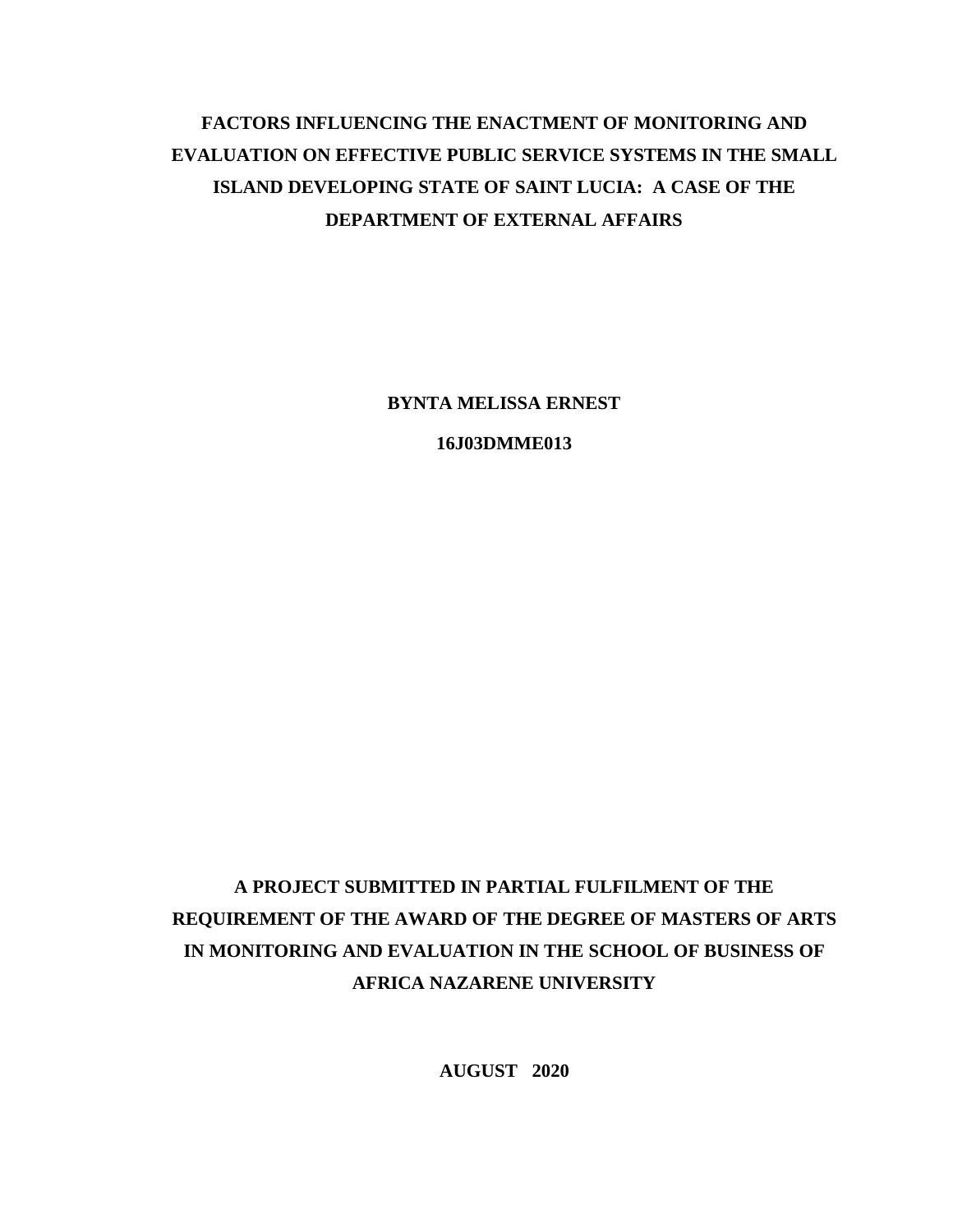### **DECLARATION**

<span id="page-1-0"></span>I declare that this document and the research it describes are my original work and that it has not been presented in any other university for academic work.

Name: Bynta Melissa Ernest

VIRA

24<sup>th</sup> AUG 2020

(Signature

This research was conducted under my supervision and is submitted with my approval as a university supervisor.

Supervisor: Dr. Wanjiru Nderitu



 $25<sup>th</sup>$  Aug 2020

University supervisor signature

## **AFRICA NAZARENE UNIVERSITY**

# **NAIROBI, KENYA**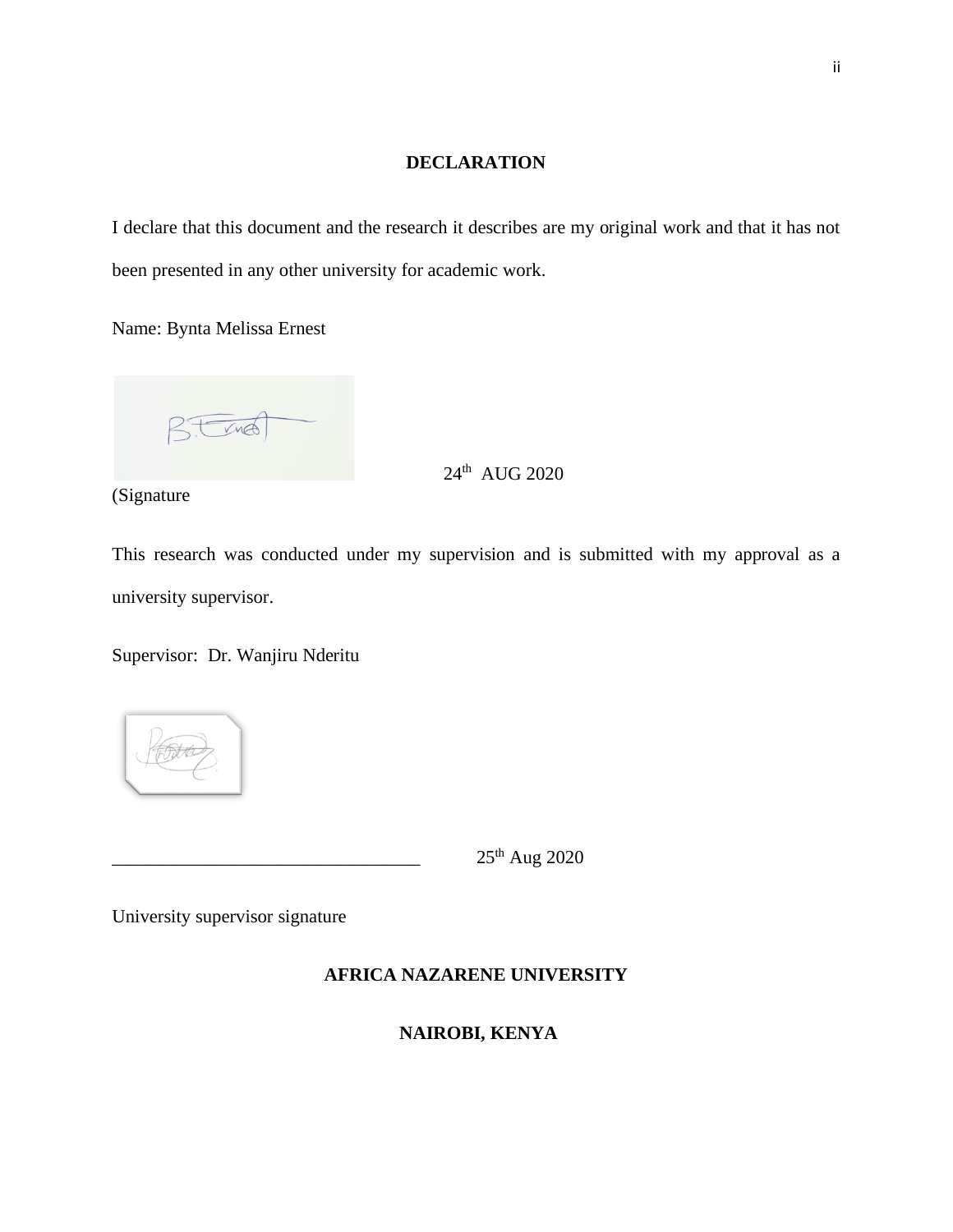# **DEDICATION**

<span id="page-2-0"></span>This research is dedicated to all public servants in Saint Lucia who are dedicated to task and work tirelessly despite the obvious limitations and constraints which they face.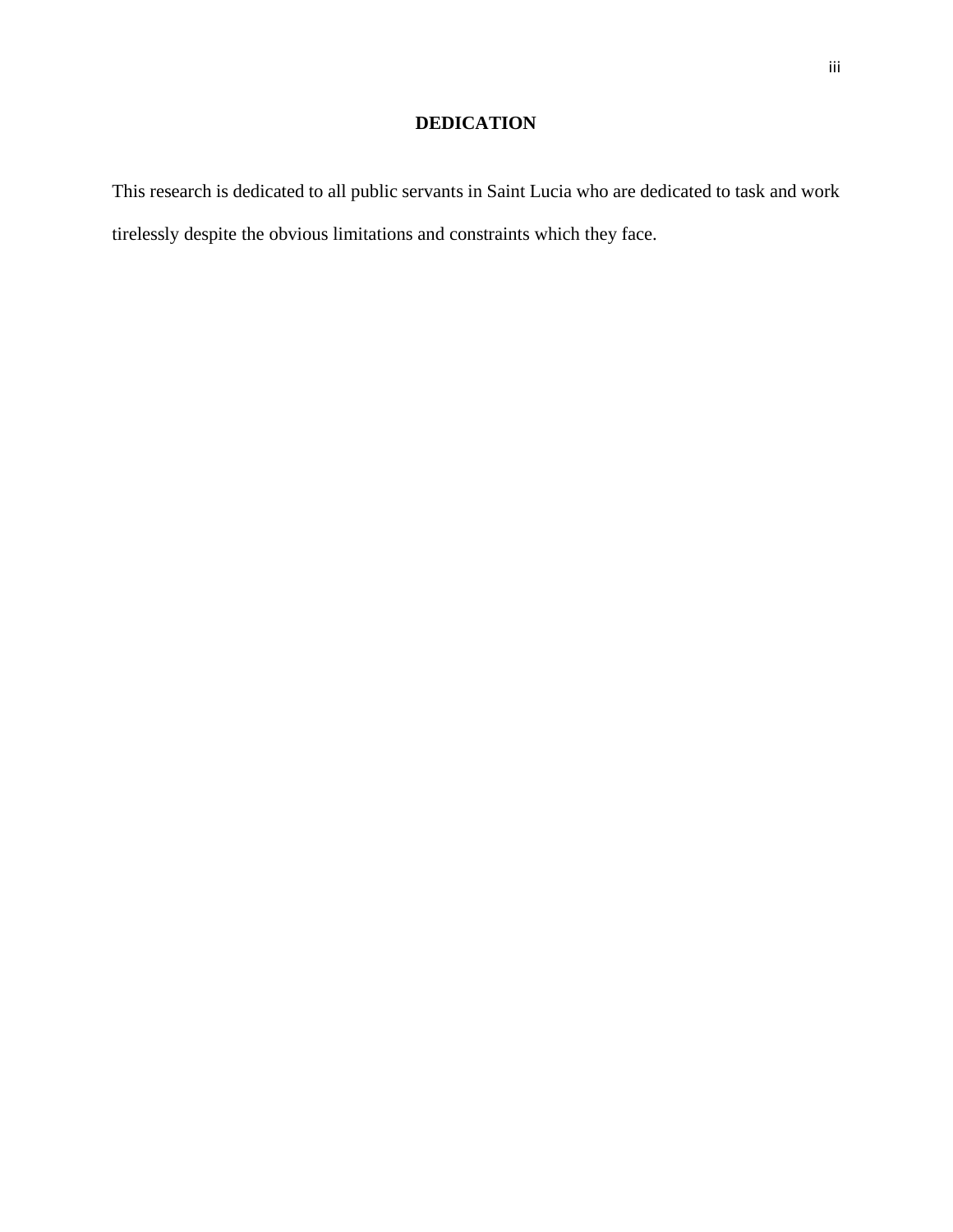# **TABLE OF CONTENTS**

<span id="page-3-0"></span>

| <b>CHAPTER ONE: INTRODUCTION AND BACKGROUND OF THE STUDY1</b> |  |
|---------------------------------------------------------------|--|
|                                                               |  |
|                                                               |  |
|                                                               |  |
|                                                               |  |
|                                                               |  |
|                                                               |  |
|                                                               |  |
|                                                               |  |
|                                                               |  |
|                                                               |  |
|                                                               |  |
|                                                               |  |
|                                                               |  |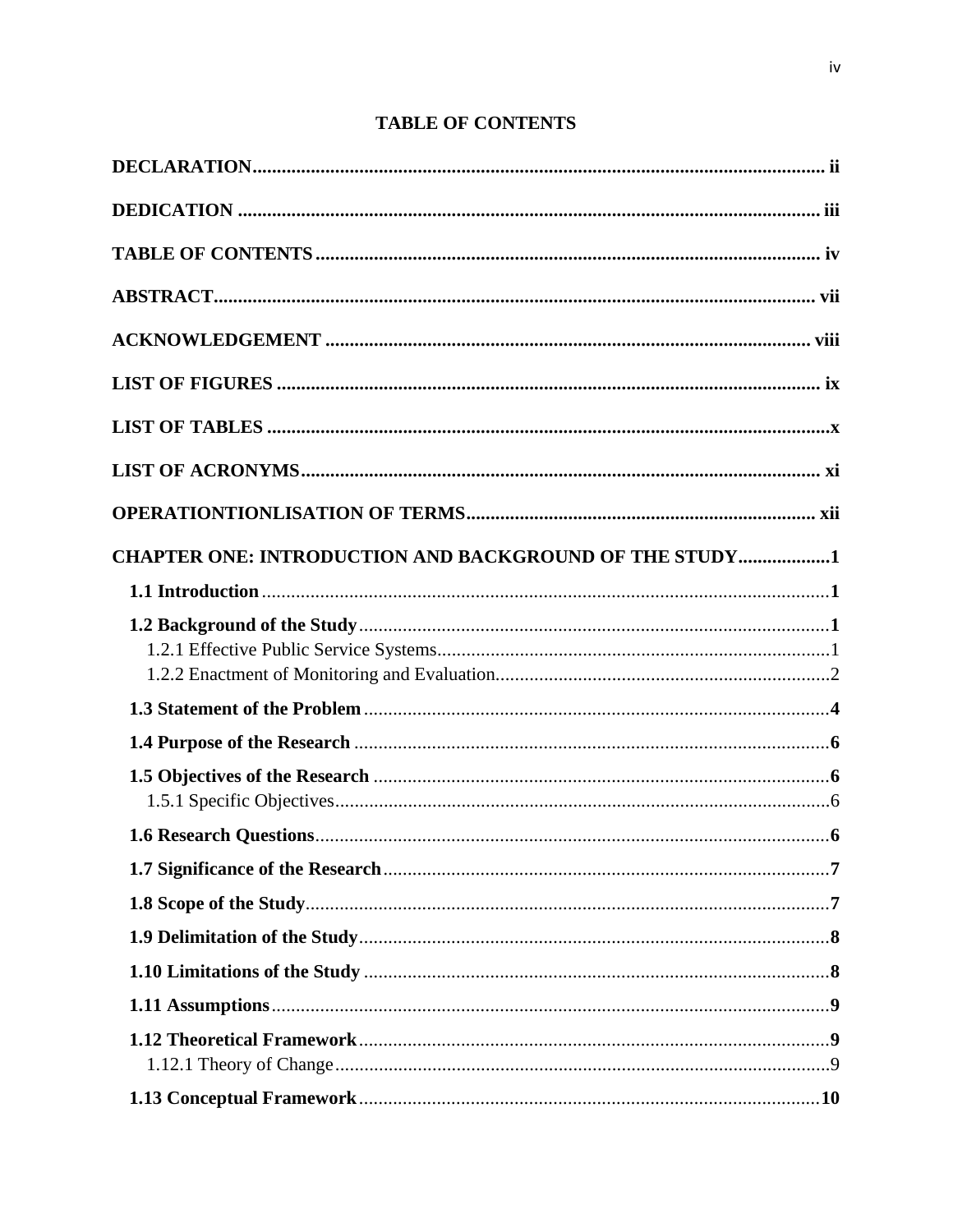| 2.2.1 Enactment of an Effective Monitoring and Evaluation Public Service System 12<br>2.2.2 Factors Influencing the Enactment of Monitoring and Evaluation14<br>2.2.2.1 Management Buy-In and the Enactment of an Effective Public Service System,    |     |
|-------------------------------------------------------------------------------------------------------------------------------------------------------------------------------------------------------------------------------------------------------|-----|
| 2.2.2.2Resources for M & E and the Enactment of an Effective Public Service System;<br>2.2.2.3 Monitoring and Evaluation Tools and the Enactment of an Effective Public<br>Service System Department of External Affairs, Saint Lucia Island State 18 |     |
|                                                                                                                                                                                                                                                       |     |
|                                                                                                                                                                                                                                                       |     |
| <b>CHAPTER THREE: RESEARCH DESIGN AND METHODOLOGY 22</b>                                                                                                                                                                                              |     |
|                                                                                                                                                                                                                                                       |     |
|                                                                                                                                                                                                                                                       |     |
|                                                                                                                                                                                                                                                       |     |
|                                                                                                                                                                                                                                                       |     |
|                                                                                                                                                                                                                                                       |     |
|                                                                                                                                                                                                                                                       |     |
|                                                                                                                                                                                                                                                       |     |
|                                                                                                                                                                                                                                                       | .25 |
|                                                                                                                                                                                                                                                       |     |
|                                                                                                                                                                                                                                                       |     |
|                                                                                                                                                                                                                                                       |     |
|                                                                                                                                                                                                                                                       |     |
|                                                                                                                                                                                                                                                       |     |
|                                                                                                                                                                                                                                                       |     |
| <b>CHAPTER FOUR: DATA ANALYSIS AND PRESENTATION OF FINDINGS29</b>                                                                                                                                                                                     |     |
|                                                                                                                                                                                                                                                       |     |
|                                                                                                                                                                                                                                                       |     |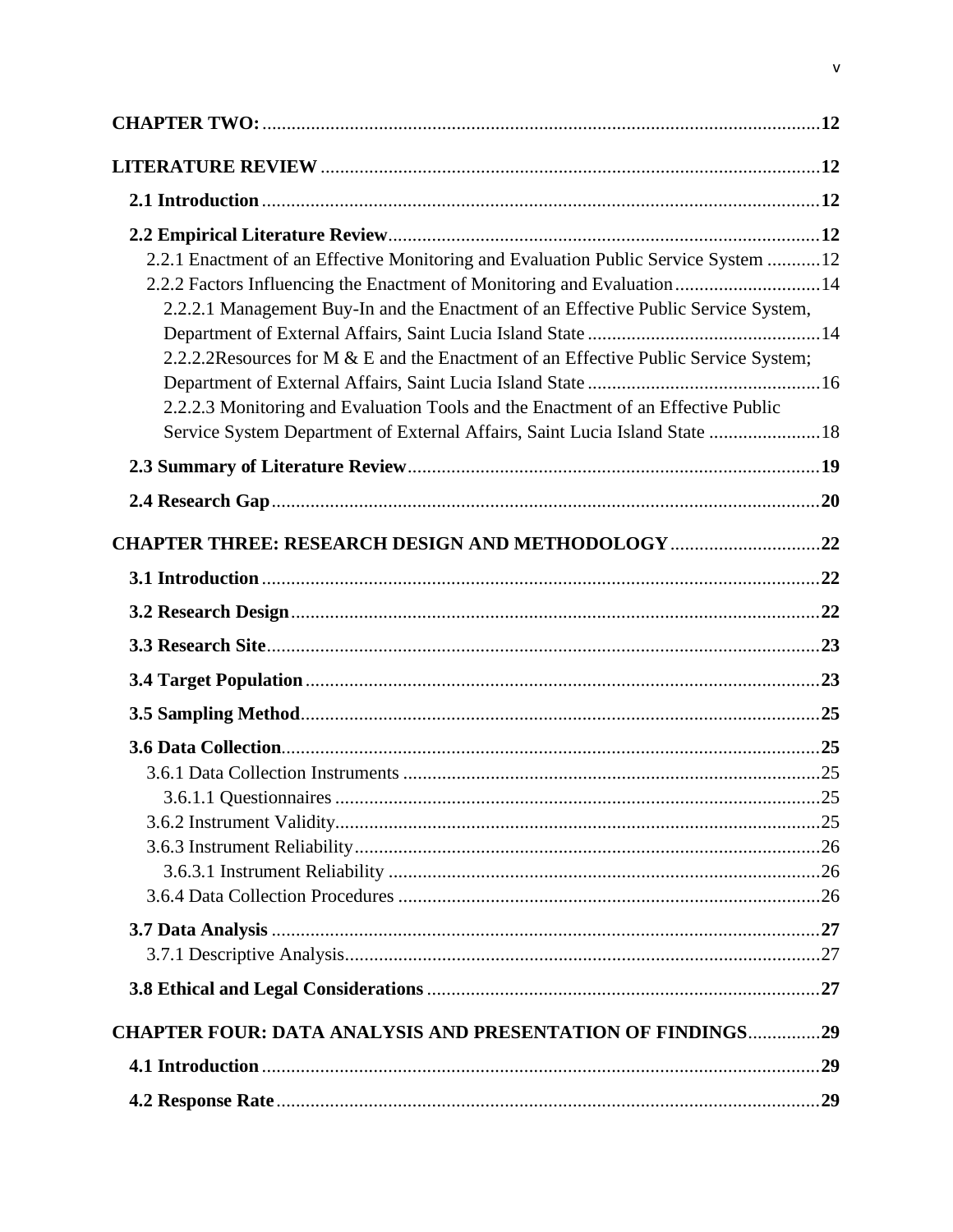| 4.4.1 Influence of Institutional/Management Buy-In for M & E on the Enactment of an       |  |
|-------------------------------------------------------------------------------------------|--|
|                                                                                           |  |
| 4.4.2 Availability of Resources and Enactment of an Effective Public Service in the       |  |
|                                                                                           |  |
| 4.4.4 Enactment of Effective Public Service Systems: Monitoring and Evaluation            |  |
|                                                                                           |  |
| <b>CHAPTER FIVE: SUMMARY OF FINDINGS, DISCUSSION, CONCLUSION AND</b>                      |  |
|                                                                                           |  |
|                                                                                           |  |
|                                                                                           |  |
|                                                                                           |  |
| 5.2.1 Influence of Institutional Management Buy-In for M & E on the Enactment of an       |  |
|                                                                                           |  |
| 5.2.2 Availability of Resources and Enactment of an Effective Public Service System 50    |  |
| 5.2.3 The Use of Tools and the Enactment of an Effective Service System in the Department |  |
|                                                                                           |  |
| 5.2.4 Monitoring and Evaluation Enactment of Effective Public Service Systems 52          |  |
|                                                                                           |  |
|                                                                                           |  |
|                                                                                           |  |
|                                                                                           |  |
|                                                                                           |  |
|                                                                                           |  |
|                                                                                           |  |
|                                                                                           |  |
|                                                                                           |  |
|                                                                                           |  |
|                                                                                           |  |
|                                                                                           |  |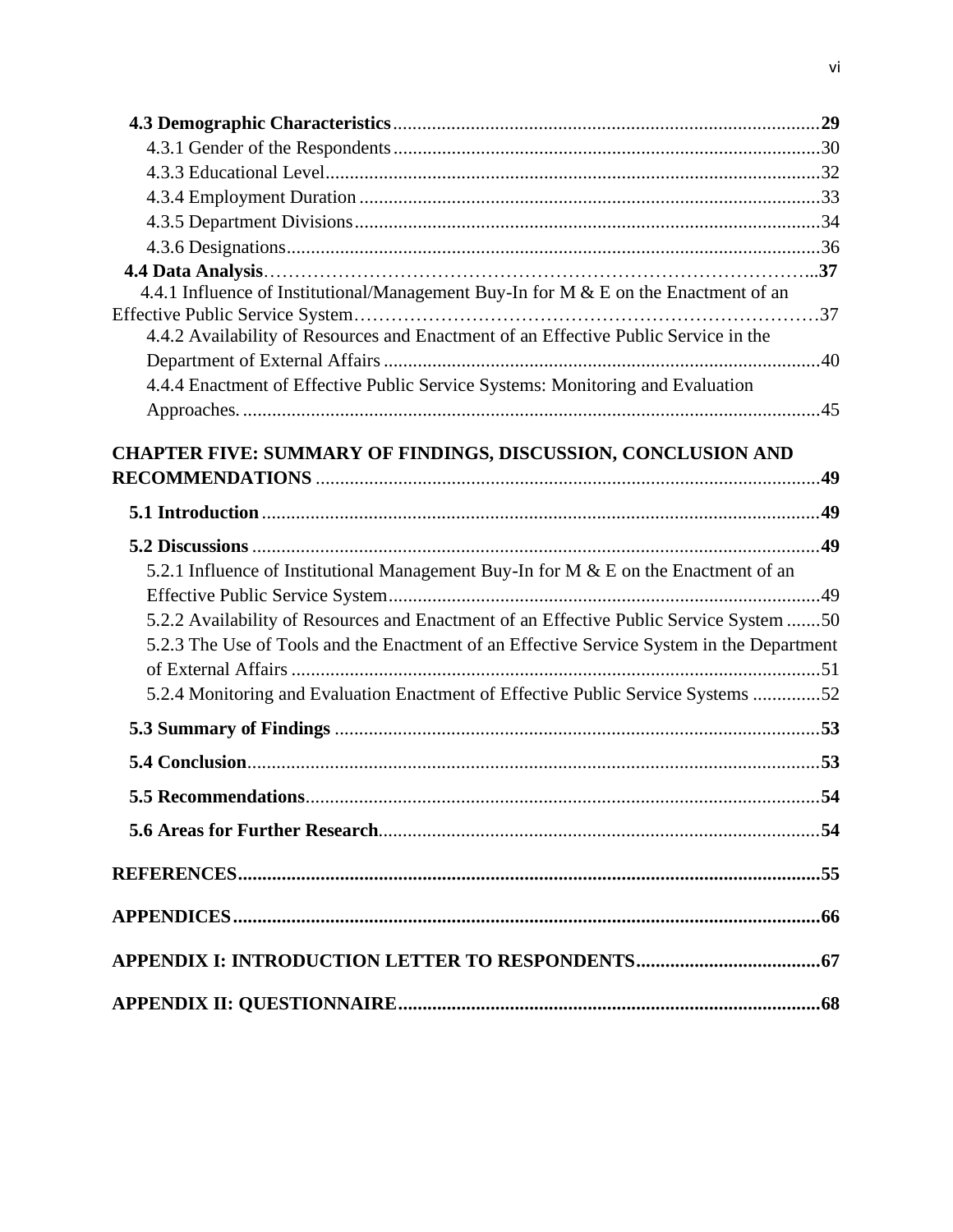#### <span id="page-6-0"></span>**ABSTRACT**

The purpose of this research was to identify factors influencing the enactment of monitoring and evaluation(M&E) required for enacting effective public service systems, Furthermore, this research was carried out in order to determine whether these factors are present within the Public Service of the Small Island Developing State (SIDS) of Saint Lucia, with a focus on the Department of External Affairs. The objectives of the research were in keeping with the independent variables of the research which seek to assess whether there is management buy-in within the Department of External Affairs for monitoring and evaluation, to determine whether adequate resources are allocated for the conduct of M  $\&$  E and to establish whether M  $\&$  E tools are utilised in the conduct of the work of the Department. The research was guided by the Theory of Change which assisted in determining how and why a phenomenon is occurring. The research's target population was the staff of the Department of External Affairs based at Capital which totals 34. The total population formed part of the research using the census methodology given that the population is considered small. The study employed descriptive and exploratory design and solicited information from the staff of the Department of External Affairs through questionnaire which was self-administered. The questionnaire was tested for validity and reliability through the use of face validity and the test and retest method respectively. Data was analysed through descriptive analysis through the use of Excel Microsoft software and will be presented in figures and tables. The research findings revealed that staff at the Department of External Affairs overall did not agree that the independent variables of management buy-in, adequate resources and monitoring and evaluation tools were available at the Department to conduct  $M \& E$ . Furthermore, respondents disagreed that the development of an M & E policy or plan was a priority for the Department. Respondents however agreed that the independent variables were necessary for the implementation of an M  $\&$  E system and also agreed about the benefits in developing of an effective public service system. The study concluded that the Theory of Change assisted respondents in understanding the connection between the variables. Furthermore, the study concluded that the factors for M & E development needed to be implemented within the Department given its importance. It was recommended that the development of an M  $\&$  E policy be conducted in collaboration with staff to ensure buy-in, relevance and utility of the policy. Given the exploratory nature of the study, it is imperative to determine in the absence of the factors for M  $\&$  E at the Department, how does the Department conduct monitoring and evaluation of its processes and systems. Furthermore, the scope of study will need to be expanded to include the staff of the Department in overseas embassies. Ultimately, the study will be used to benefit the Department of External Affairs and by extension the Government of Saint Lucia (GOSL) by contributing to a better understanding of M & E by the management and staff of the Department.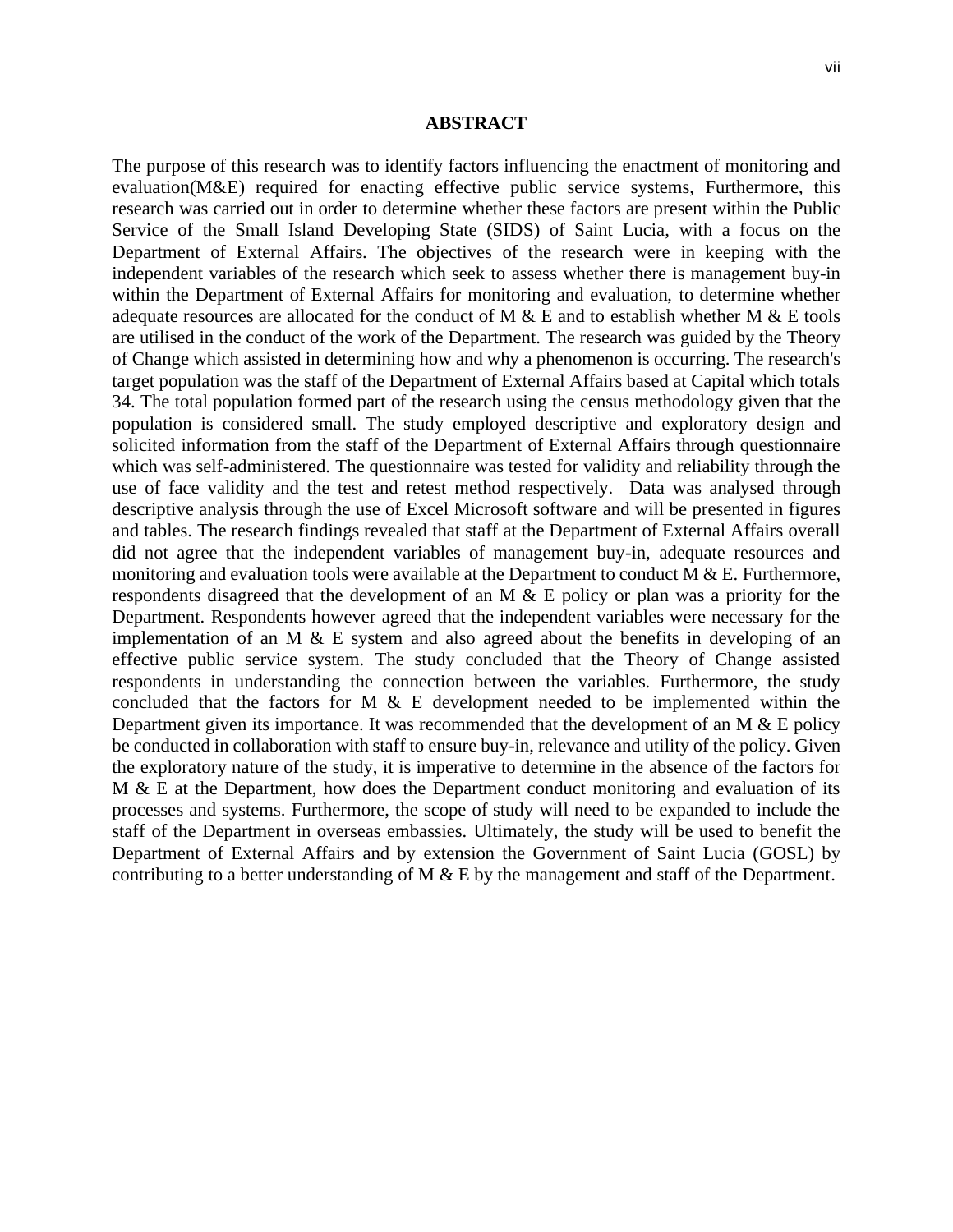### **ACKNOWLEDGEMENT**

<span id="page-7-0"></span>I would like to take this opportunity to thank Africa Nazarene University for their support in helping me carry out the research. I would like to thank my supervisor Dr. Wanjiru Nderitu, for her guidance and instruction concerning the project proposal. Under Dr. Nderitu's guidance, I gained the ability to better comprehend the research process which in reflected in the proposal produced.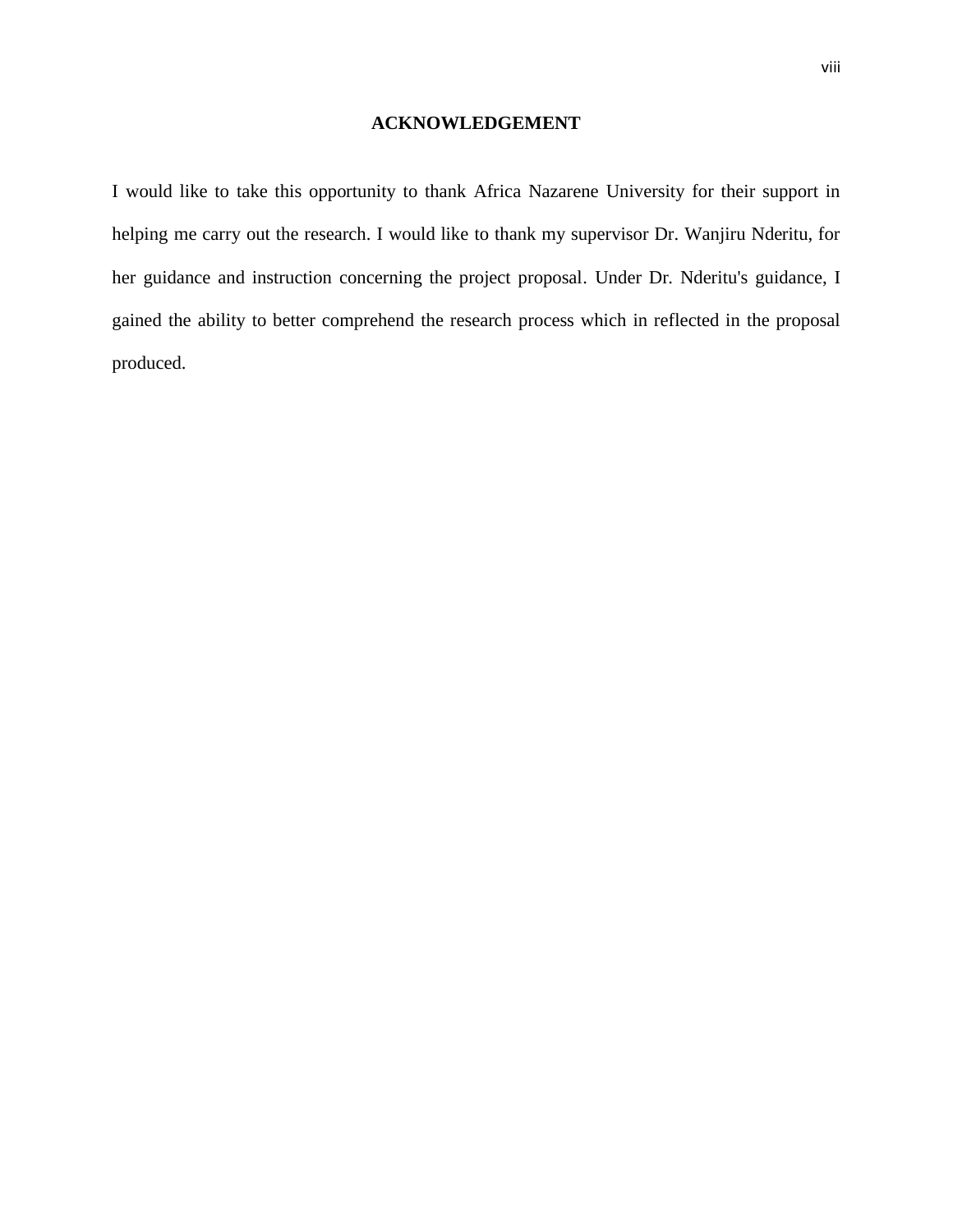# **LIST OF FIGURES**

<span id="page-8-0"></span>**Fig. 1-1:** Conceptual Framework

**Fig. 4-1:** Gender Distribution of Respondents

**Fig. 4.2:** Designation Distributions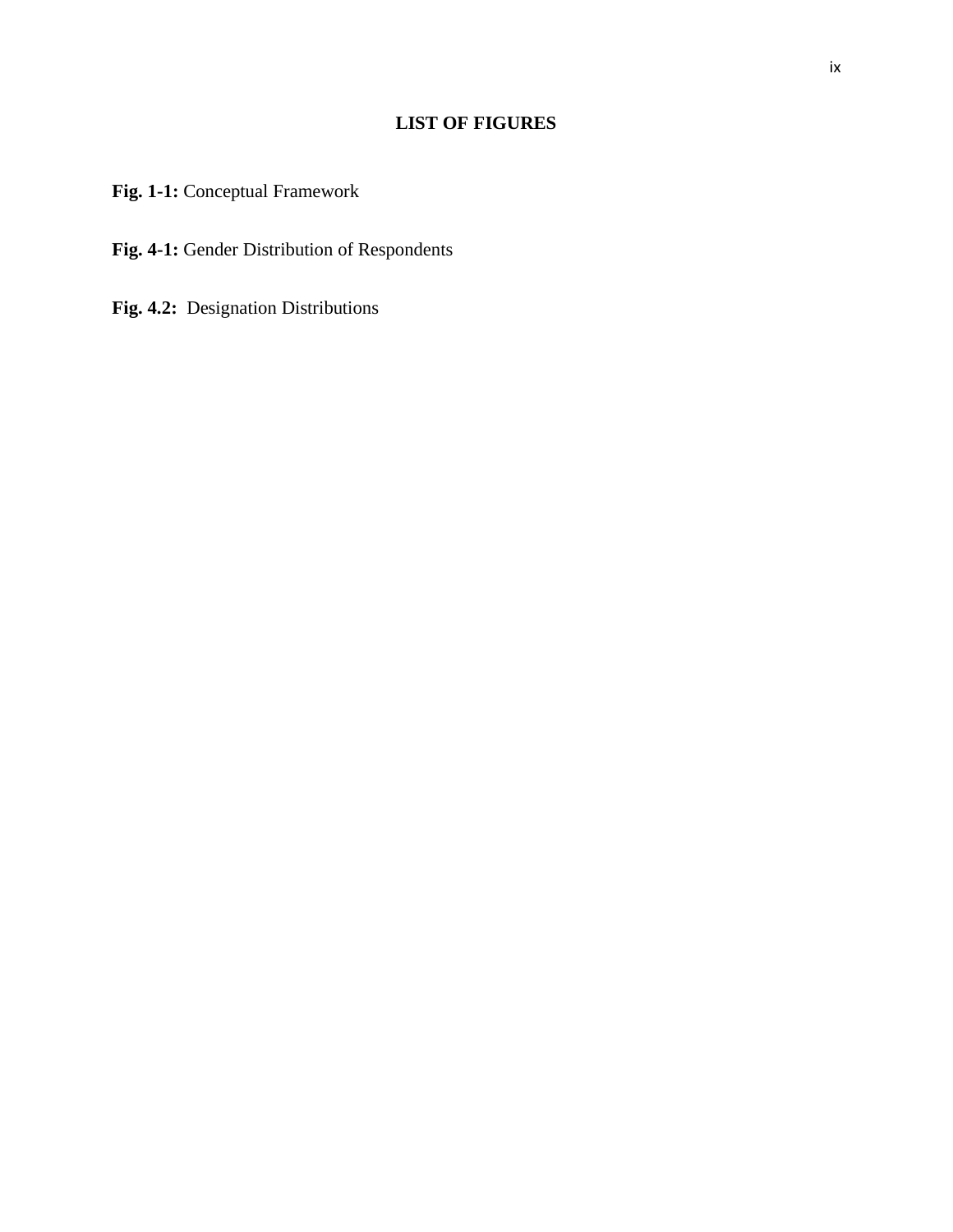### **LIST OF TABLES**

<span id="page-9-0"></span>**Table 3-1:** Population Distribution Table

**Table 4-1:** Gender of Respondents

**Table 4-2:** Age Distribution of Respondents

**Table 4-3**: Educational Level of Respondents

**Table 4-4:** Employment Duration of Respondents

**Table 4-5:** Divisions of the Department

**Table 4-6:** Designations of Respondents

**Table 4-7:** Responses to Questions on Management Buy-In

**Table 4-8:** Responses to Questions on Availability of Resources

**Table 4-9:** Responses to Question on Use of M & E Tools

**Table 4-10:** Responses to Questions on Enactment of Effective Public Service Systems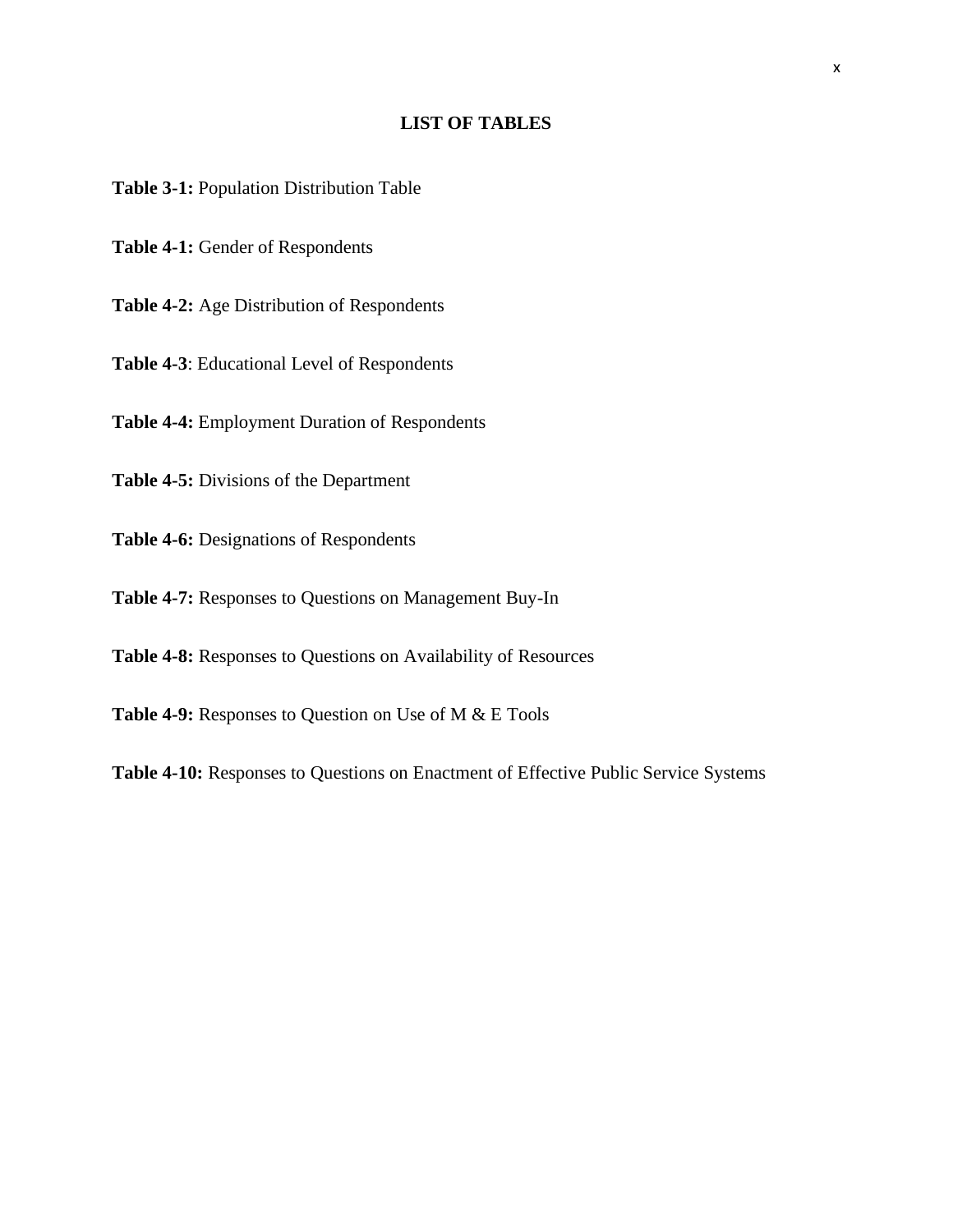# **LIST OF ACRONYMS**

<span id="page-10-0"></span>

| <b>CARICOM:</b> | Caribbean Community                      |
|-----------------|------------------------------------------|
| GOSL:           | Government of Saint Lucia                |
| LFA:            | Logical Framework Matrix                 |
| MOV:            | <b>Means of Verification</b>             |
| <b>MDGs:</b>    | Millennium Development Goals             |
| M & E:          | Monitoring and Evaluation                |
| <b>MICS</b>     | <b>Multiple Indicator Cluster Survey</b> |
| <b>OECD</b>     | Organisation for Economic Cooperation    |
|                 | and Development                          |
| <b>OECS:</b>    | Organisation of Eastern Caribbean States |
| <b>PSR:</b>     | <b>Public Service Reform</b>             |
| <b>RBM:</b>     | <b>Results Based Management</b>          |
| <b>SDGs:</b>    | Sustainable Development Goals            |
| SIDS:           | <b>Small Island Developing States</b>    |
| UN:             | <b>United Nations</b>                    |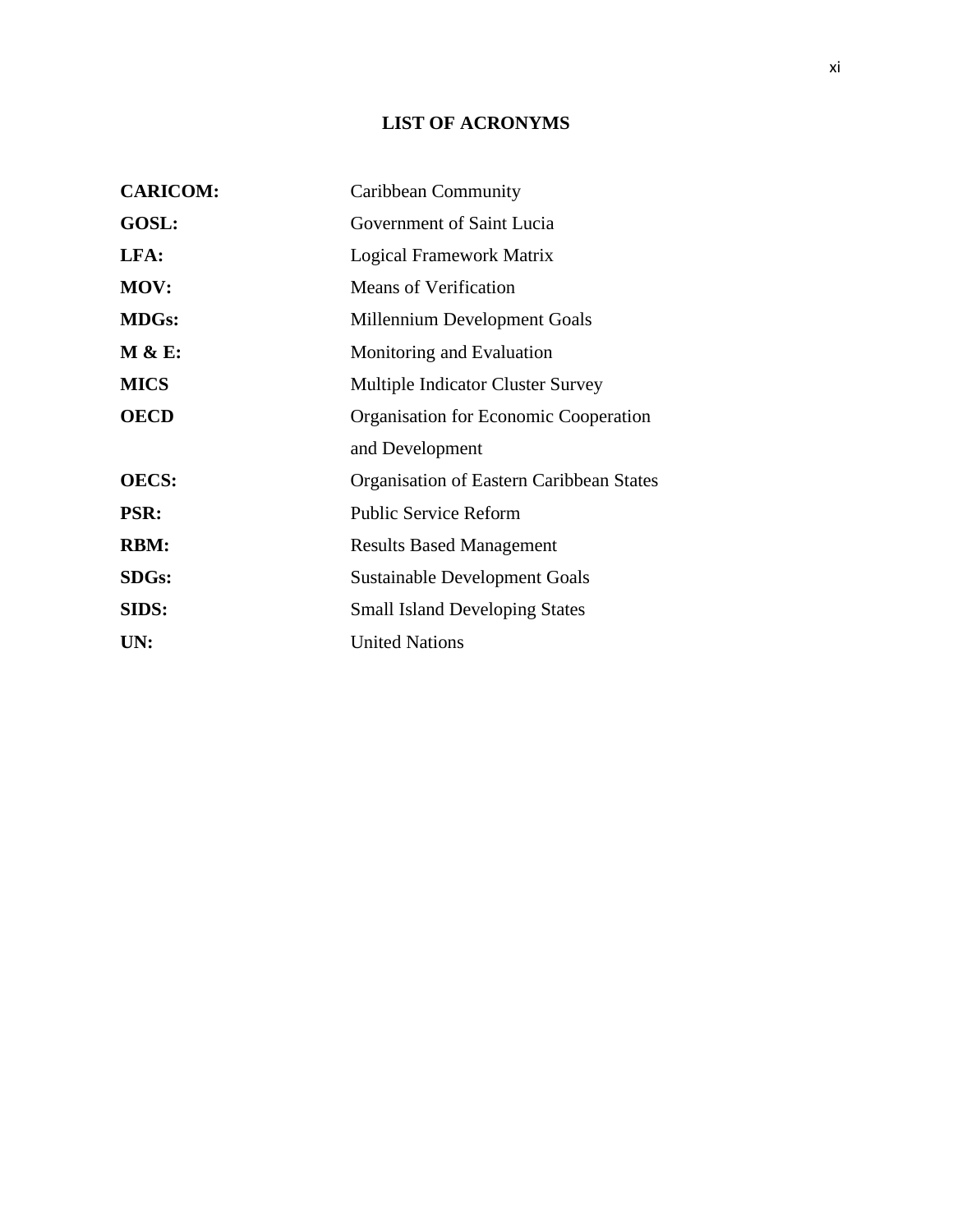#### **OPERATIONTIONLISATION OF TERMS**

<span id="page-11-0"></span>**Management Buy-In:** This independent variable refers to the administration or top level personnel within the Public Service accepting and agreeing to the idea or concept of M& E. The following indicators for Management Buy-In include:

- Articulation of the need to develop an M  $\&$  E plan or policy which refers to instructions given to develop and M  $\&$  E policy/plan, or expressing that its development is a priority;
- Development of an M  $\&$  E plan or policy which refers to a plan being either in existence or currently being developed with the knowledge and assistance from all staff within an;
- Utility of this M & E plan or policy which refers to an already developed M & E policy/plan being used by every sector in an organisation

**Resources for Monitoring and Evaluation:** An independent variable in the study which identifies both human and financial resources as essential to the conduct of M  $\&$  E. The availability of these resources dictates the quality of the information produced by an M& E system. Human capacity for M & E include skills, knowledge and training in M & E. Budgetary allocations are identified as an indicator for financial resources by the study.

Use of M & E Tools: The use of M &E tools is selected as an independent variable as it is necessary to collect relevant information using various M & E tools such as indicators, log frame matrix, Theory of Change. The information collected is then used by the M  $\&$  E system. Furthermore, knowledge of M & E tools is necessary in order to ensure its proper usage.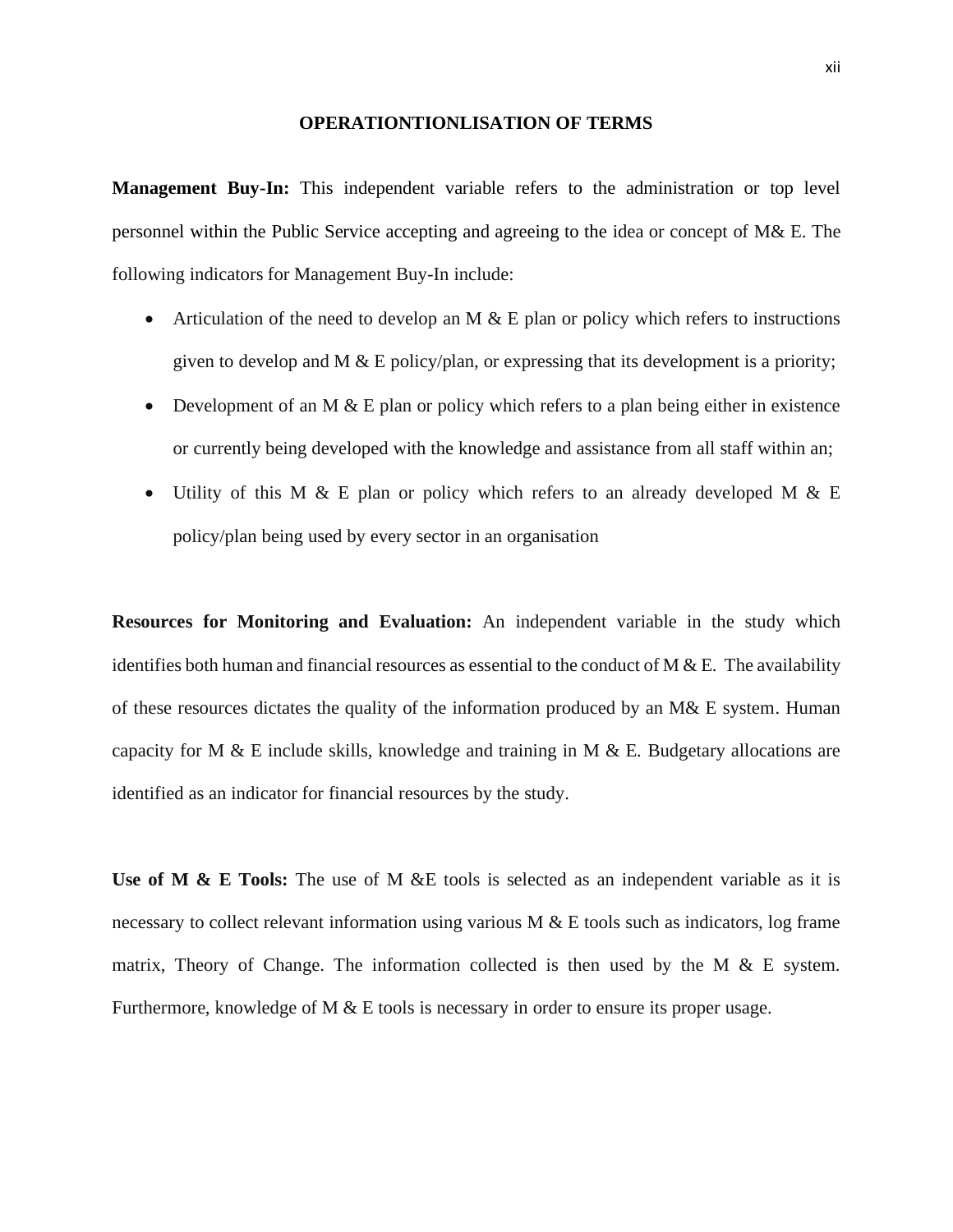**Effective Public Service Systems:** This is the dependent variable of the study, which can be defined as a set of processes, practices or methods put in place within the public service which contributes to public service delivery. The study identifies the following as indicators of an effective public service system, provision of prompt and quality public service delivery, costeffective public service delivery, improved transparency and accountability in service operations, Efficiency in national economic affairs, improved diplomatic governance and strategies and empowered citizenry and democracy.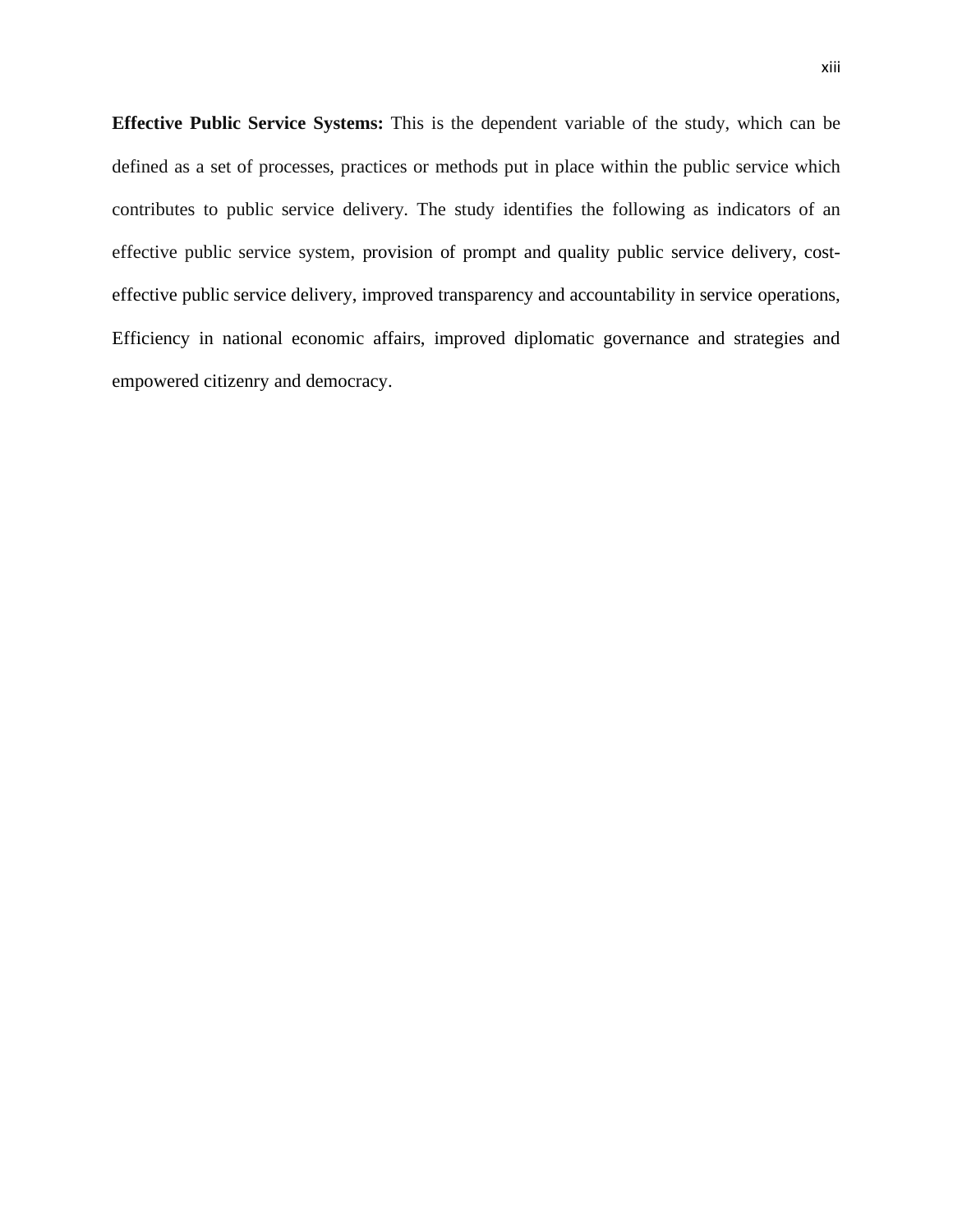#### <span id="page-13-0"></span>**CHAPTER ONE: INTRODUCTION AND BACKGROUND OF THE STUDY**

#### <span id="page-13-1"></span>**1.1 Introduction**

 The research focused on the Small Island Developing State of Saint Lucia which is in the Eastern Caribbean. This paper identified whether factors influencing monitoring and evaluation(M&E) required for enacting effective public service systems within the Public Service of Saint Lucia, were present at the Department of External Affairs.

 The chapter commences with the research background which briefly highlights the global demand for enacting  $M \& E$  systems. The section continues by demonstrating that key factors influencing M & E; management buy-in, resources for M & E and M & E tools; are apparent in the enactment of public M  $\&$  E systems globally. The chapter continues with background information which sets the basis for the research, which includes the statement of the problem, the purpose of the research, research objectives, research questions, significance of the research, scope of the research, delimitations and limitation of the research. The chapter concludes with the theoretical and conceptual frameworks guiding the research.

#### <span id="page-13-2"></span>**1.2 Background of the Study**

#### <span id="page-13-3"></span>**1.2.1 Effective Public Service Systems**

Globally, the impetus by governments to enact M  $\&$  E systems has been growing (MacKay, 2007). Gorgens & Kuzek (2009), recognises that M&E is a "powerful public management tool which has the potential to improve the way governments and organisations could achieve results". Several more developed countries such as those which form part of the Organisation for Economic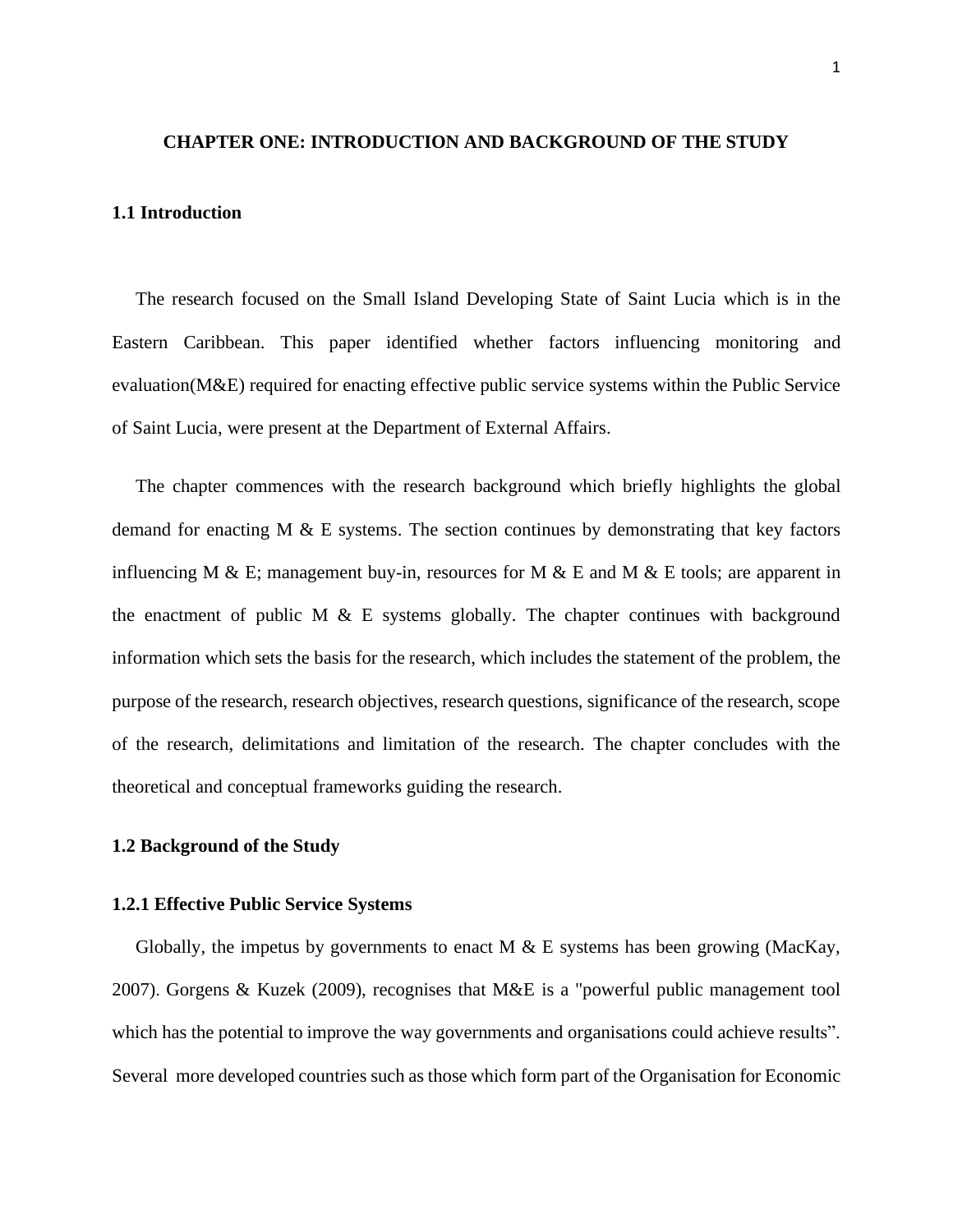Cooperation and Development (OECD) have long realised the value of M & E to the improvement of government performance(MacKay, 2007).Developing countries have taken the cue from several global recommendations for the national enactment of  $M & E$  systems (DFID, 2015). A few SIDS within the region have thus crafted policy documents which places M&E at the forefront. The success of these M&E systems is dependent on the availability of specific factors in the development of that system. Inefficiencies within the public service has been acknowledged by the Government of Saint Lucia (GOSL) (Tranquille, 2018) and the introduction of M & E has been identified as a tool by which these inefficiencies can be remedied (GOSL, 2012; GOSL, 2001). Furthermore, if these specific factors which influence the establishment of M & E systems are adhered to, Saint Lucia can also reap the benefits of what these systems have to offer. Given the importance of the Department of External Affairs as the national driver of development cooperation, it is therefore imperative to ensure that the activities conducted by the Department are thoroughly monitored and evaluated.

#### <span id="page-14-0"></span>**1.2.2 Enactment of Monitoring and Evaluation**

While no two M & E systems are exactly alike, certain factors influencing the enactment of M & E are, however, apparent in systems enacted by governments the world over. There are a few reoccurring factors where M&E is implemented (Kusek & Rist, 2002; MacKay, 2007; Government of Jamaica, 2012).

The enactment and the sustaining of a successful M& E system is dependent on the political and power systems within an organisation (Kusek & Rist 2004). Management Buy-in is key to ensuring the institutionalisation and sustainability of such systems ( Kusek & Rist, 2004; UNICEF, 2009).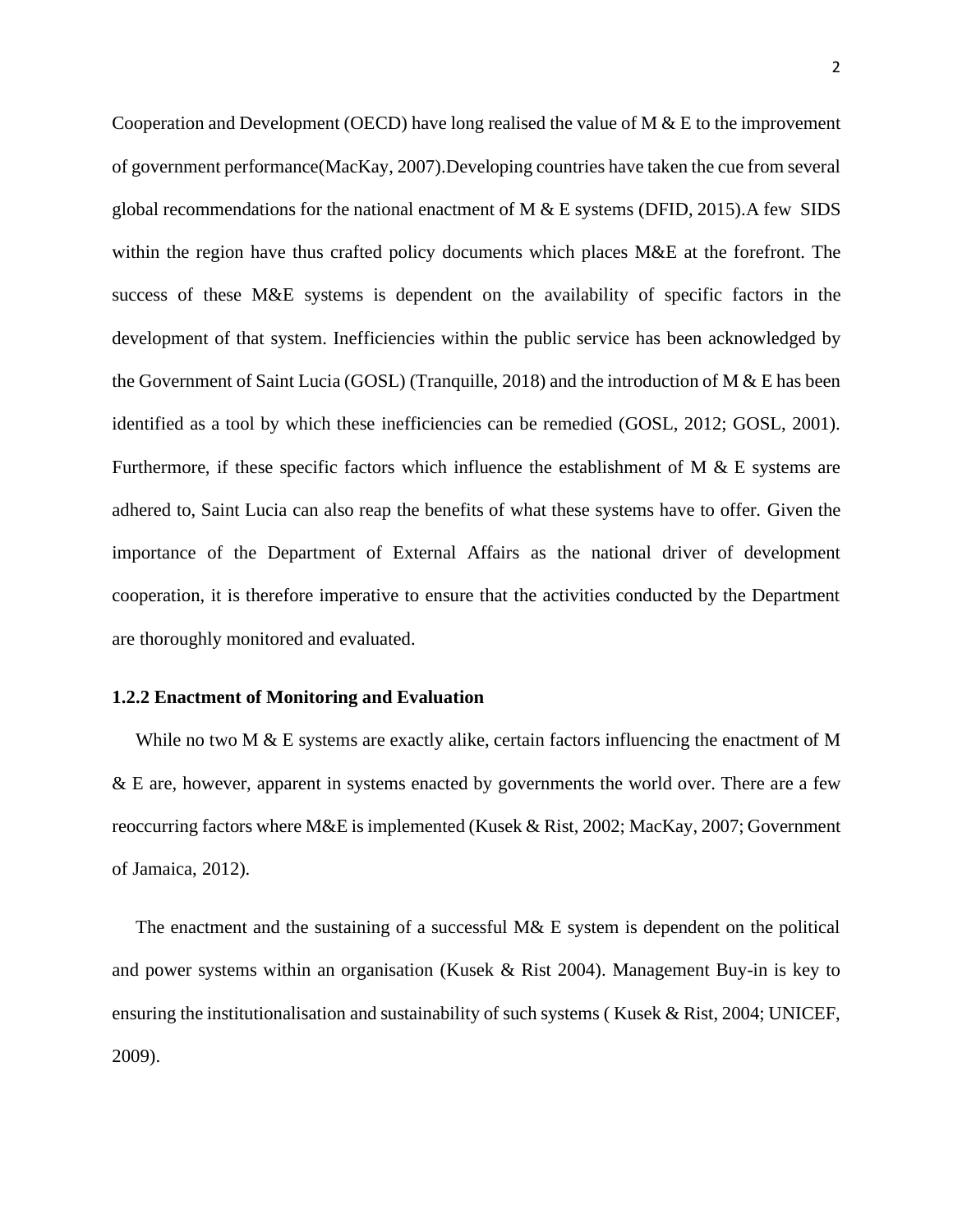This salient factor is quite apparent in the long- established systems developed by Chile, Colombia and Australia, where successful comprehensive or "whole- of-government" M&E systems have been enacted (Dussauage, 2012; MacKay, 2007). The development of these systems is driven by those at the helm (MacKay, 2007; MacKay, 2011). Even in SIDS in the Caribbean, a "whole-of-government" approach to M  $&$  E has begun to develop. The Governments of Trinidad and Tobago and the Government of Jamaica, have incorporated M&E into their respective government's national development plans with the aim of assessing the operations of all government ministries and agencies, and most importantly with the involvement of these ministries and agencies (Government of Jamaica, 2010; Government of Jamaica, 2012; Government of Trinidad and Tobago, 2016; Government of Trinidad and Tobago, 2019). The situation in the wider Caribbean in mirrored in Saint Lucia, as the government and managers within ministries have also recognised the importance of M & E to achieving their respective goals (GOSL, 2020; OECS, 2012).

 Buy-in, identified above, is necessary to drive the allocation of resources to develop the capacity of an M  $\&$  E system (Kusek  $\&$  Rist, 2002). Monitoring and evaluation activities in countries with successful M  $&$  E systems (MacKay, 2007) are provided the requisite resources to do so. In the three OECD countries identified previously, human as well as financial resources were provided to conduct M & E activities (MacKay, 2007; MacKay, 1987 to 2011: OECD, 2011). On the regional level, under Jamaica's whole-of government M& E plan, capacity is expected to be developed through the establishment of M  $\&$  E systems within all government ministries and agencies (Government of Jamaica, 2010). However, capacity is still lacking in a number of SIDS, where the recognition that there exists inadequate personnel trained in M  $\&$  E (Government of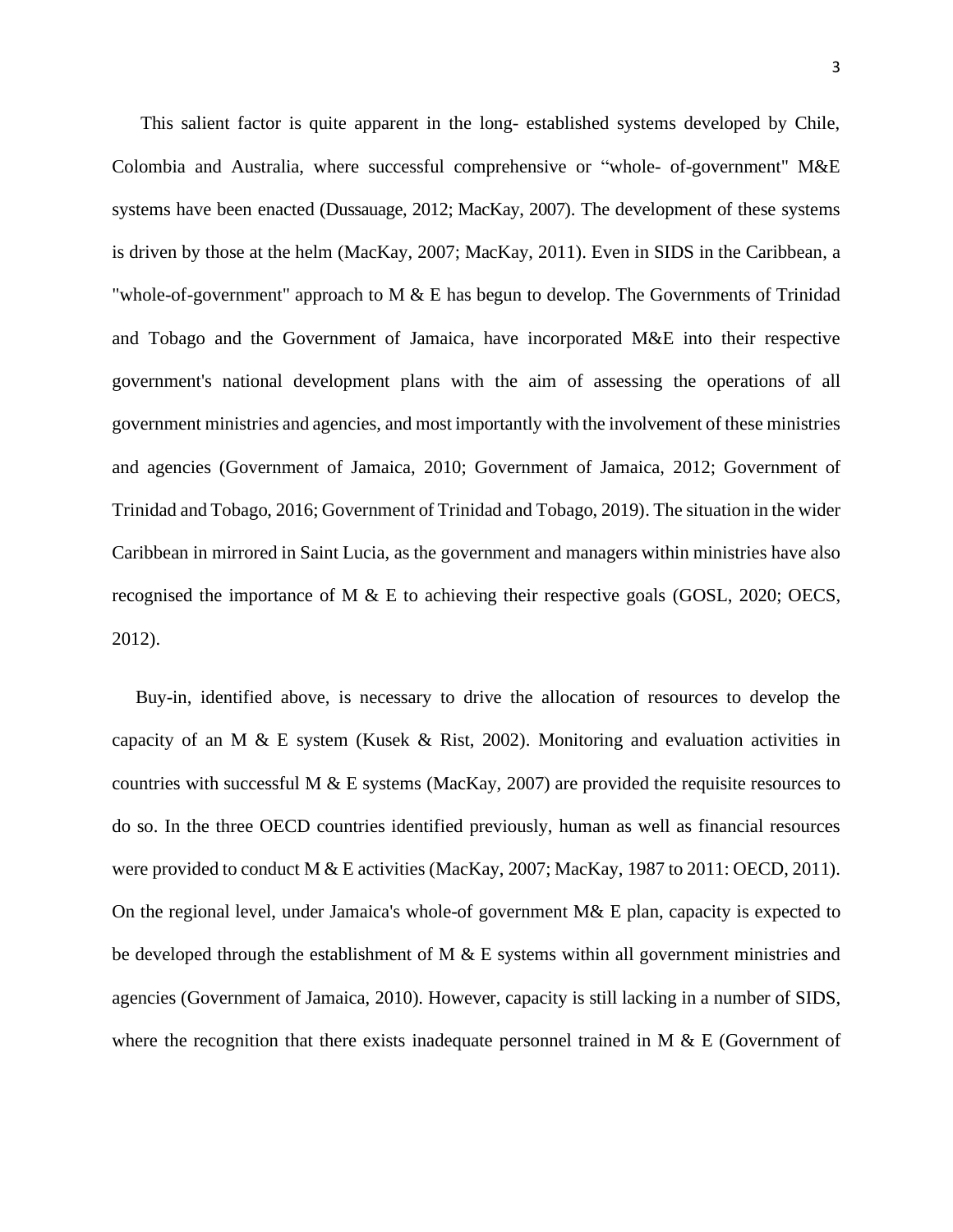Trinidad and Tobago, 2019). In Saint Lucia, little to no information is provided regarding the resources set aside for conducting M & E activities (GOSL, 2020; PAHO/WHO, 2017).

 Monitoring and evaluation takes place through the use of specific tools and methods which provides the system with the relevant information it needs. The M&E systems of many developed countries within the OECD are guided by numerous performance indicators and utilises several types of evaluations and reports depending on the type of information required by the system. The information gathered utilising these tools help to keep track of the performance of the entire government and ultimately feeds into annual budget processes of some of these countries, with a focus on achieving cost-effectiveness in the operations of the public service (MacKay, 2007; MacKay, 2011). Monitoring and evaluation tools are identified in regional development plans (Government of Trinidad and Tobago, 2016; Government of Trinidad and Tobago, 2019; Government of Jamaica, 2012), whether these tools have been used to activate these respective M & E systems remains unknown. Monitoring and evaluation tools such as indicators and logical framework matrices can be found in the national sectoral M & E plans in Saint Lucia (GOSL and (UNDP)-Japan Caribbean Climate Change Programme(JCCP), 2018; GOSL, 2019). However, little to no information is available to determine whether these tools have been utilised to execute these plans.

#### <span id="page-16-0"></span>**1.3 Statement of the Problem**

 The recognition of the importance of M& E to the improvement of the public service and overall national development has been recognised by a number of SIDS and notably SIDS in the Caribbean. However, there still remains a number of issues with how M & E is conducted in SIDS. In general,  $M \& E$  in SIDS is still donor-driven and is crafted primarily to meet the needs of these agencies which originate from outside of these countries. SIDS ultimately struggle to develop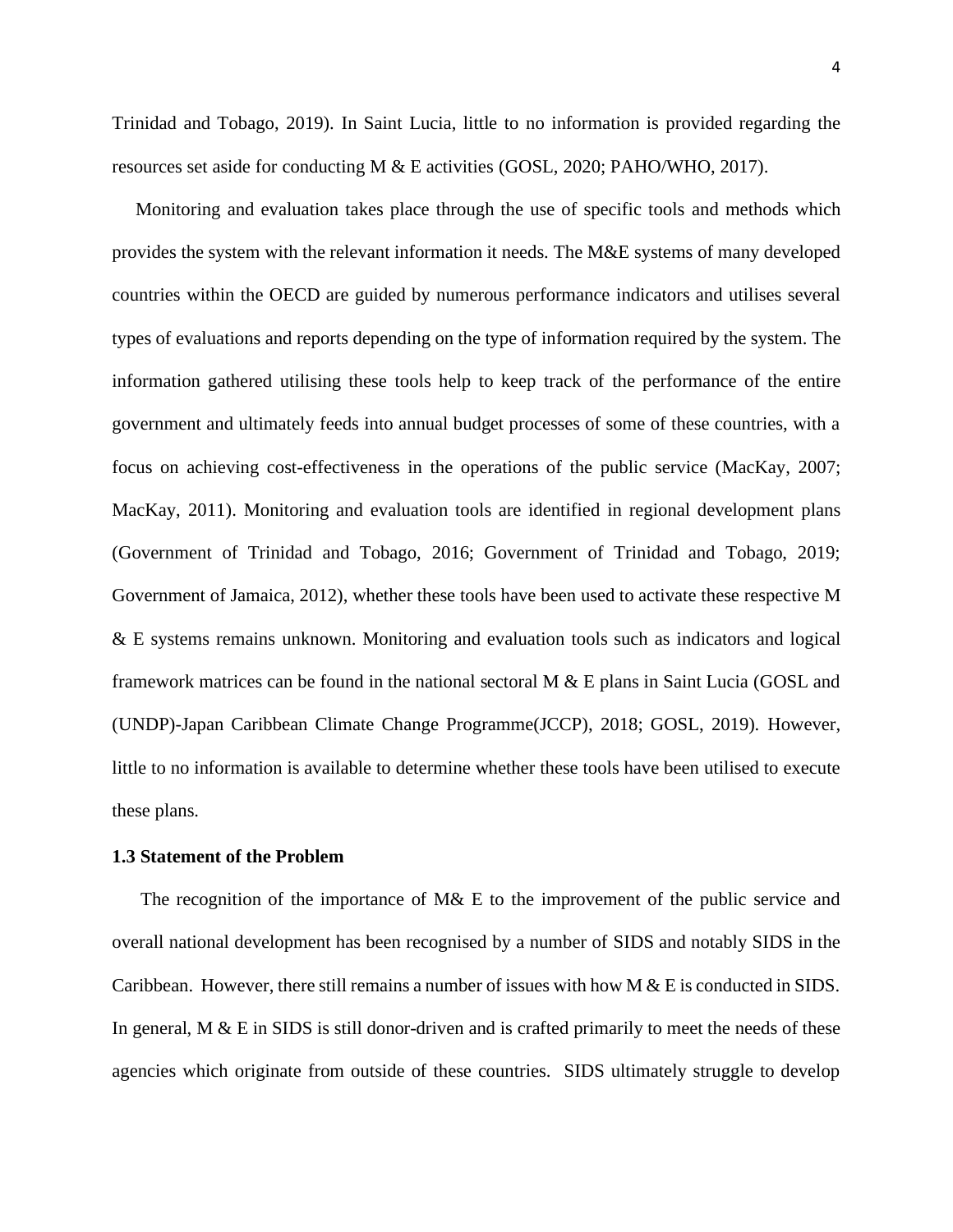ownership of the M & E systems developed (UNICEF, n.a.; Uitto, Kohlitz, & Todd, 2017) as in a number of cases M & E systems have been developed either by or with assistance from outside

issue among SIDS, as a challenge to developing home grown M & E systems.

agencies. Uitto, Kohlitz, & Todd (2017) further identify capacity constraints, which is an inherent

 The reality is that Saint Lucia, by its very description as a SIDS, struggles to fulfil many of its development objectives (UN-OHRLLS, 2011; UN-Department of Economic and Social Affairs, 2010). Glaring deficiencies exist within the public service of SIDS (Ismail, 2019; Sutton, 2008; Everest-Phillips & Henry, 2018) and has been a clarion cry for reform of the service (Sutton, 2008; Ismail, 2019; Horscroft, 2014; Everest-Phillips & Henry, 2018 (GOSL, 2001; GOSL, 2012)). These inefficiencies and challenges have therefore motivated the Government of Saint Lucia(GOSL) to realise the necessity of enacting effective public systems, with the introduction of Public Service Reform (PSR) initiatives. with monitoring and evaluation as the tool central to its success. It was anticipated that PSR would contribute to cost effective service delivery, provision of prompt and quality service delivery, improved transparency and accountability and efficient use of scarce resources (GOSL, 2001; GOSL, 2012; Tranquille, 2018). These national gains are in keeping with Saint Lucia's international and regional development commitments such as the SDGs (GOSL, 2019) and respective human rights treaties (Office of the High Commissioner for Human Rights, 2020). The successful implementation of these initiatives has yet to be realised (Tranquille, 2018), as result, it is questionable whether M  $\&$  E has been implemented across the GOSL, thus making the need for this research relevant.

 In countries within the OECD, such as Chile, with a successful, well developed public service systems, (MacKay, 2007) it has been realised that certain factors influence the enactment of the M&E systems that are in existence. The research therefore sought to determine whether the factors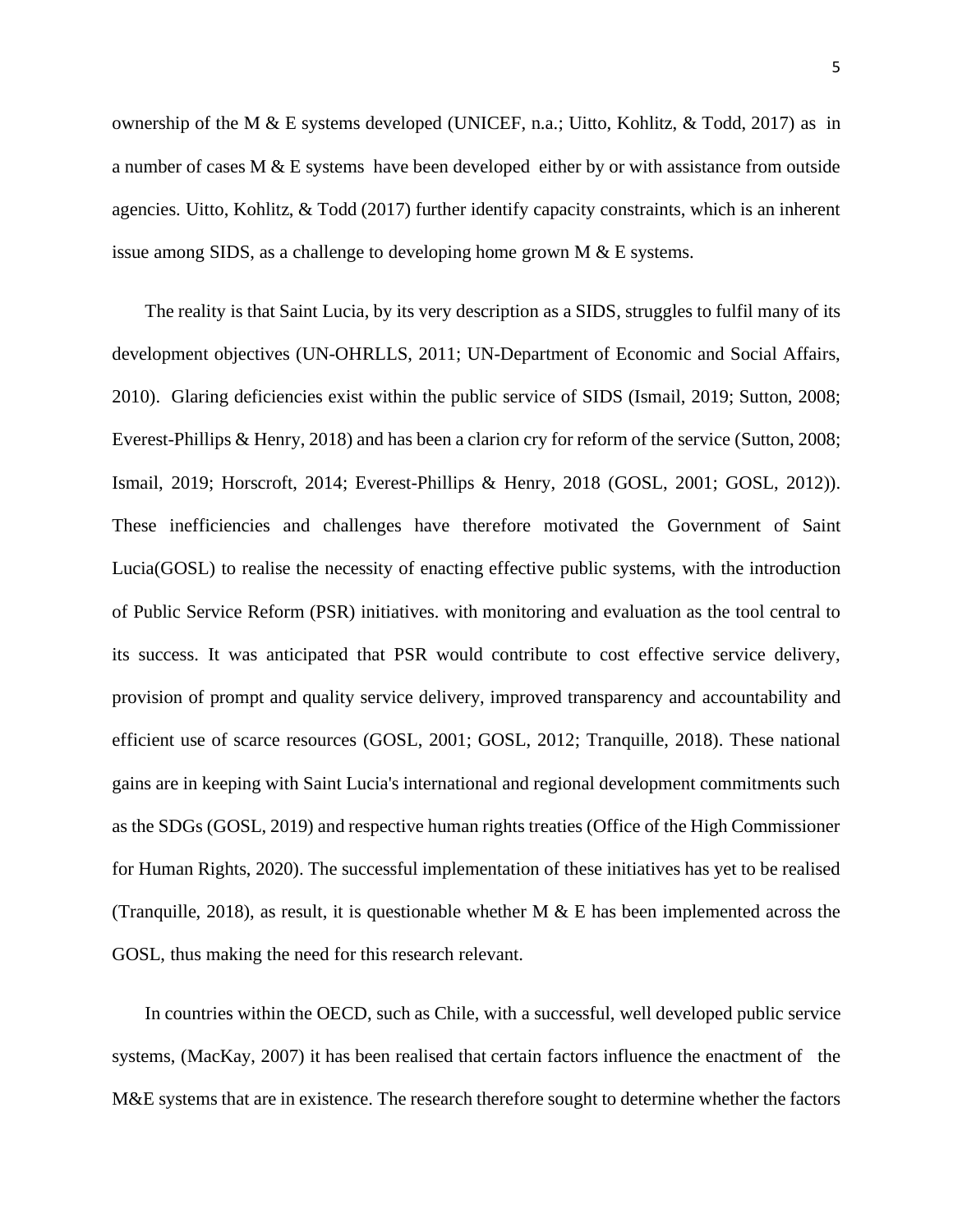necessary for the effective implementation of M & E, were in use in the public service of Saint Lucia, using the Department of External Affairs as a case study.

#### <span id="page-18-0"></span>**1.4 Purpose of the Research**

 The purpose of the research was to determine whether the factors influencing the enactment of monitoring and evaluation required for effective public service systems, were used within the Public Service of the Small Island Developing State (SIDS) of Saint Lucia, with a focus on the Department of External Affairs.

#### <span id="page-18-1"></span>**1.5 Objectives of the Research**

#### <span id="page-18-2"></span>**1.5.1 Specific Objectives**

The study had the following objectives:

i. To assess whether management buy-in is in existence at the Department of External Affairs for M &E to influence the enactment of an effective public service system.

ii. To determine whether resources are available at the Department of External Affairs for M & E to influence the enactment of an effective public service system.

iii. To establish whether M  $\&$  E tools are in use at the Department of External Affairs to influence the enactment of an effective public service system.

#### <span id="page-18-3"></span>**1.6 Research Questions**

The study was guided by the following questions:

i. Is management buy-in existence for the development of M  $\&$  E at the Department of External

Affairs for the enactment of an effective public service system?

ii Does the Department of External Affairs possess the requisite resources to conduct M  $\&$  E for the enactment of an effective public service system?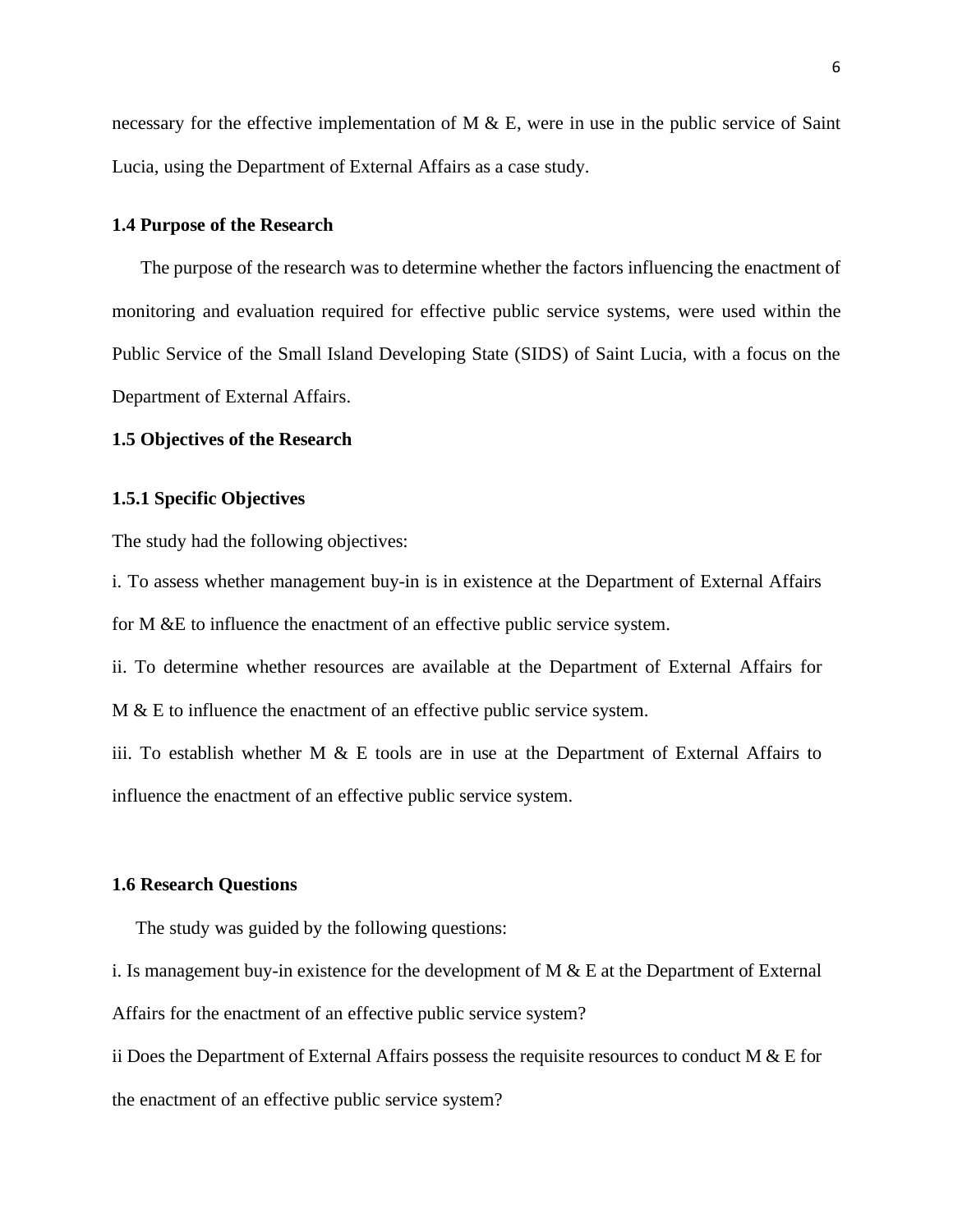iii Are M&E tools in use at the Department of External Affairs to conduct M & E for the enactment of effective public service system?

#### <span id="page-19-0"></span>**1.7 Significance of the Research**

 The significance of the research can be defined as the importance of the research, and more specifically what is its importance to the area and people under study (ANU, 2019). The study benefitted the Department of External Affairs and by extension the GOSL as it contributed to a better understanding of M & E by the management and staff of the Department. Furthermore, the research inculcated in the staff the importance of M & E in the development and enactment of an effective public service system for the Department of External Affairs. This will ultimately ensure that as a public institution, the Department of External Affairs is accountable to the public it serves through improved efficiency, effectiveness and transparency of its operations. This is in keeping with PSR which the GOSL has attempted to undertake over the years GOSL, 2001; GOSL, 2012; Tranquille, 2018). This forms the basis of good governance, which is a concept that is hailed as necessary to countries, especially SIDS, in achieving their development objectives (Alberti & Yao, 2015).

#### <span id="page-19-1"></span>**1.8 Scope of the Study**

 The scope of the study refers to what is going to be covered by the study (Eze, 2018 ). The study focused on the Department of External Affairs in Saint Lucia to determine whether factors influencing the implementation of effective monitoring and evaluation are present within the Department. The study employed quantitative data collection methods to solicit data from staff at the Department of External Affairs based in Saint Lucia. Respondents emanated from the various divisions at the Department based in Saint Lucia.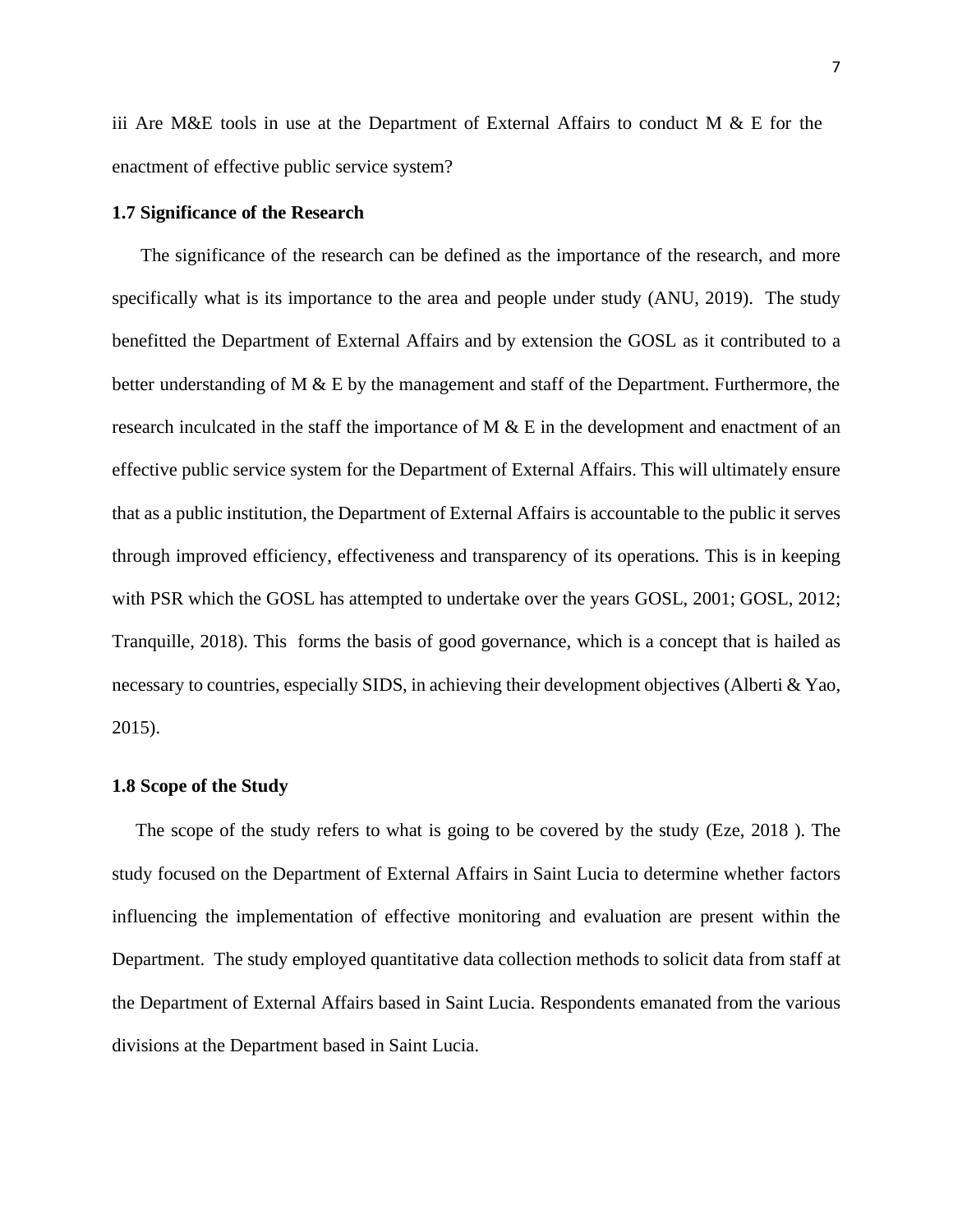#### <span id="page-20-0"></span>**1.9 Delimitation of the Study**

 The delimitation of the study refers to areas which the study does not intend to cover (ANU, 2019)The research was delimited to the public service of Saint Lucia, using the Department of External Affairs as a case study. The research was further delimited to staff at Capital and not the foreign missions and embassies as it would prove difficult to survey all staff at the overseas embassies and missions and receive responses in a timely manner given the time limitations of the study. The Department of External Affairs is specifically chosen, as the Department does not seem to be included in the key sectoral or national documentation regarding M& E in Saint Lucia. The focus on the Department of External Affairs is important, especially since the Department is the primary facilitator of international cooperation for Saint Lucia which has implications on its national development. In understanding  $M \& E$  within the public service of Saint Lucia in general, it is therefore necessary to build documentation on every government ministry if possible.

#### <span id="page-20-1"></span>**1.10 Limitations of the Study**

 The limitations of a study refer to the constraints which a researcher has no control over but will encounter in the process of the study (ANU, 2019). The researcher anticipated and worked around a few limitations which were encountered during the course of the study. The researcher anticipated for late/no responses to the questionnaire. In order to increase the probability of responses, the researcher ensured that the telephone numbers of participants were solicited early on for follow-up. Furthermore, the researcher also communicated to participants that the data solicited will be used to benefit the work of the Department of External Affairs. The researcher was further limited by having to work alone on the study, while being employed full time. This limitation surmounted simply by employing effective time management processes. In general,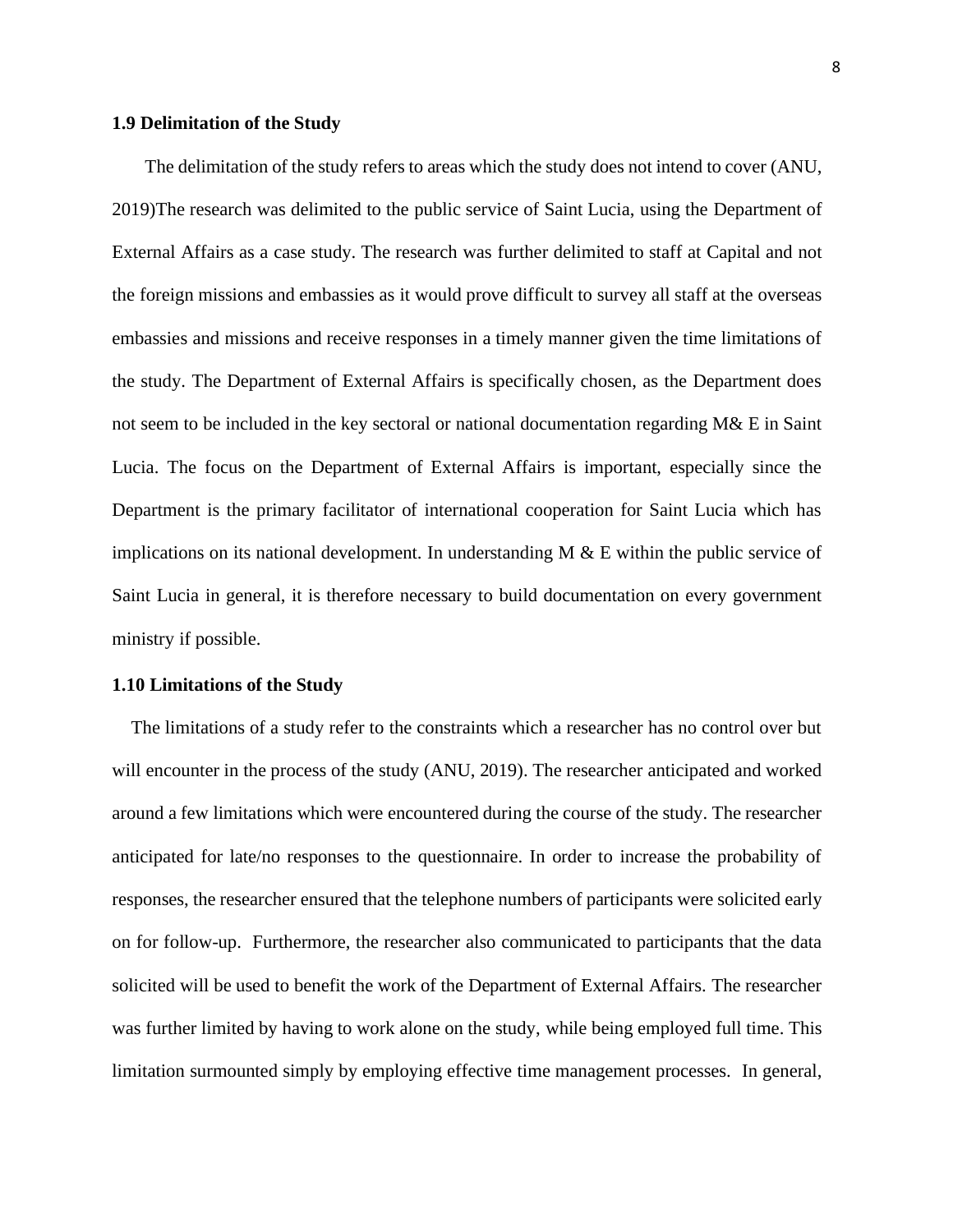SIDS such as Saint Lucia, are challenged in the acquisition, analysis, storage and dissemination of information (Gomes, 2014). The research therefore conducted a triangulation of data, making use of websites from credible local, regional and international organisations, thereby contributing to more accurate results and conclusions (Sagor, 2020; Triangulation of Data Sources and Methods, 2018).

#### <span id="page-21-0"></span>**1.11 Assumptions**

 Assumptions has been defined as things beyond the control of the researcher, but if they disappear will make the research irrelevant (Simon, 2011).

 The study anticipated the following assumptions that all participants will voluntarily participate in the study and will answer all questions posed truthfully. Furthermore, the researcher assumed that the population selected was appropriate and therefore assumed that the participants have all experience the same or similar phenomenon of the study.

#### <span id="page-21-1"></span>**1.12 Theoretical Framework**

The theoretical framework is defined as the theory which supports the study. The theoretical framework supports the study by introducing a particular theory or theories which is aimed at explaining the study (ANU, 2019).

#### <span id="page-21-2"></span>**1.12.1 Theory of Change**

 The research was guided by the Theory of Change (ToC) which was developed by Carol Weiss (Msila & Setlhako, 2013). The theory has been and continues to be widely utilised by international and development organisations. ToC is a subset of the broader programme analysis, based on the "results agenda" with the aim of demonstrating impact (Stein & Valters, 2012). The essential tenet of ToC is that evaluation must be guided by a conceptual frame work which is represented by causal links between programme inputs, activities and intended or observed outcomes (Coryn et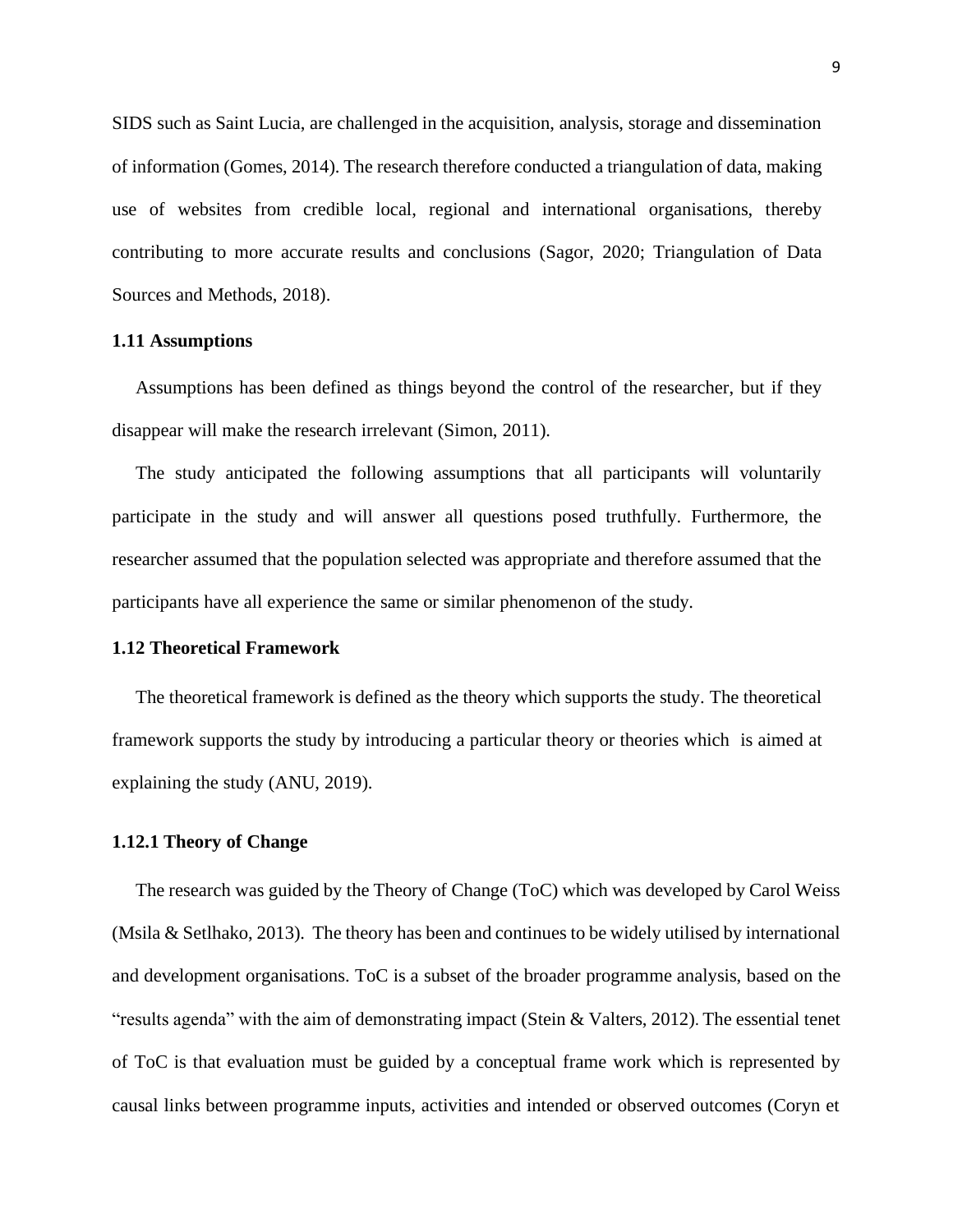al, 2011; (Chen, 2012; Rogers, 2008). More fully articulated, ToC examines the connections between these activities and the series of iterations and how they have contributed to the outcomes of an intervention or programme (Stein & Valters, 2012). This deomonstrates that the ToC not only displays the IF X THEN Y statement, but it also demonstrates the "how "and "why" a particular intervention or programme is going to bring about the expected changes (Stein & Valters, 2012; Clark & Anderson, 2004; Harries, Hodgson, & Noble, 2014). Prinsen & Nijhof (2015) note that one of the most important features of ToC is the fact it leads practitioners to focus on the long-term impact of the intervention. Theory of Change was deemed the most appropriate for use in the study, as the study was aimed at demonstrating that IF factors necessary for the implementation of an effective to M  $&$  E system are present at the Department of External Affairs THEN this will result in an effective public service system. Furthermore, the study utilised the ToC to eventually determine how M & E is actually conducted at the Department of External Affairs.

#### <span id="page-22-0"></span>**1.13 Conceptual Framework**

 A conceptual framework is a visual graphical representation depicting the concepts/variables being studied in a research (Maxwell, 2012 ). The study was guided by the coneptual framework below which depicts that the use of the independent variables, factors influencing monitoring and evaluation; management buy-in, availability of resources and use of M  $\&$  E tools as contributing to effective public service systems where  $M & E$  has been sucessfully implemented.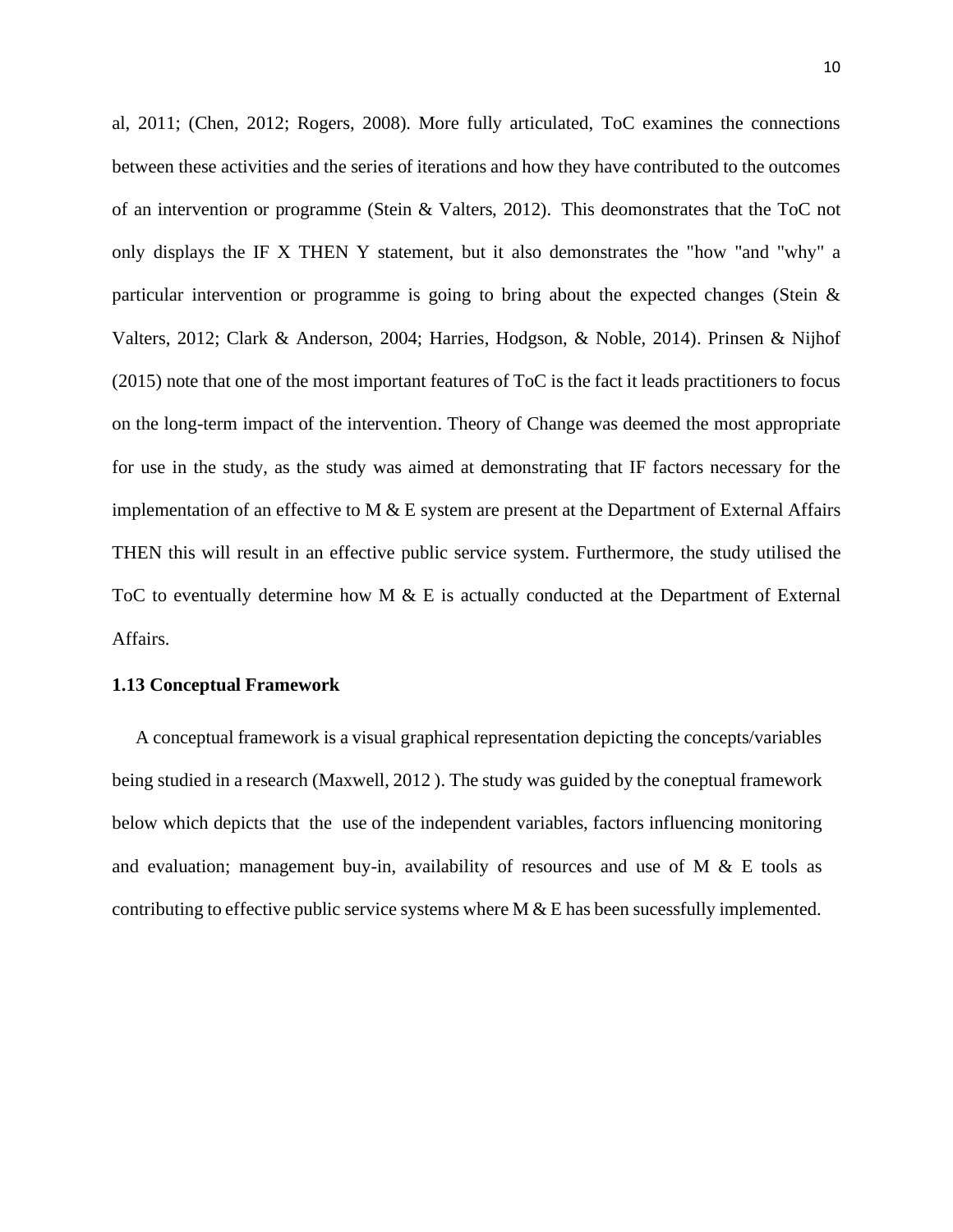## **Conceptual Framework**



Source: (Researcher, 2020)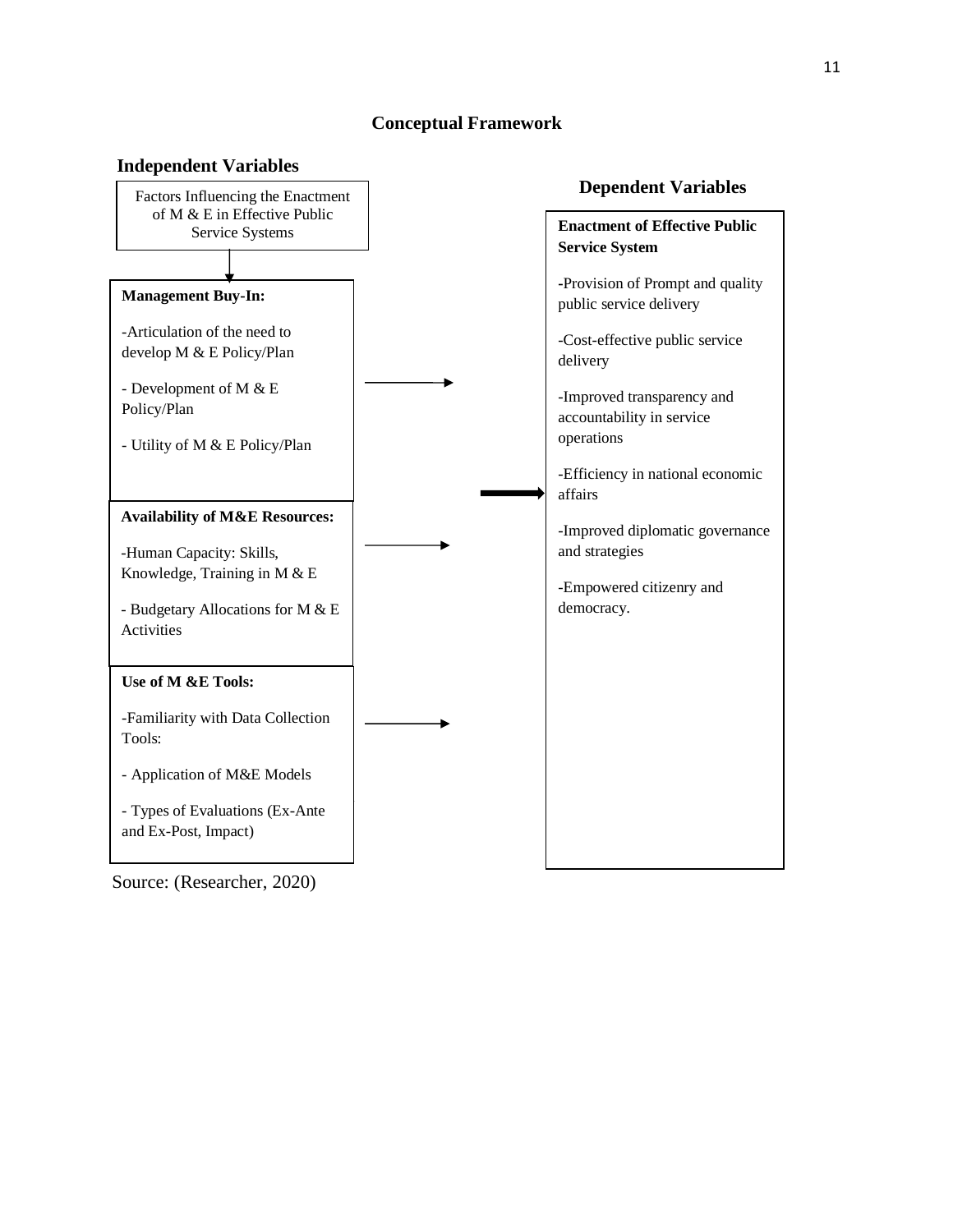#### **CHAPTER TWO:**

### **LITERATURE REVIEW**

#### <span id="page-24-2"></span><span id="page-24-1"></span><span id="page-24-0"></span>**2.1 Introduction**

 A literature review, according to Fink (2014), surveys existing knowledge relevant to an issue, area of research, or theory. It provides a description, summary, and critical evaluation of that knowledge in relation to the research problem being investigated. The chapter commences with an empirical review by examining the relevant information regarding the independent variables of management buy-in, resources for M&E and M&E tools and how they contribute to the development of M&E systems both in developed countries, and developing countries. The literature review concludes with the summary and finally the research gap which prompts the study.

#### <span id="page-24-3"></span>**2.2 Empirical Literature Review**

#### <span id="page-24-4"></span>**2.2.1 Enactment of an Effective Monitoring and Evaluation Public Service System**

 Monitoring and evaluation have been described as powerful public management tool with the potential to improve the way governments could achieve results (Görgens and Kusek, 2009). This description of M & E was conceptualised after several high-level fora (Bisso, 2013) which called for greater effectiveness of development interventions through a Results-Based Management (RBM) framework which focused on the development and strengthening national M&E systems. These systems are envisioned to develop national capacity in M & E, with aim of ensuring good governance, citizen participation, public sector transformation and improved service quality and delivery at the national level (UNDP: Global Cente for Public Service Excellence , 2016). This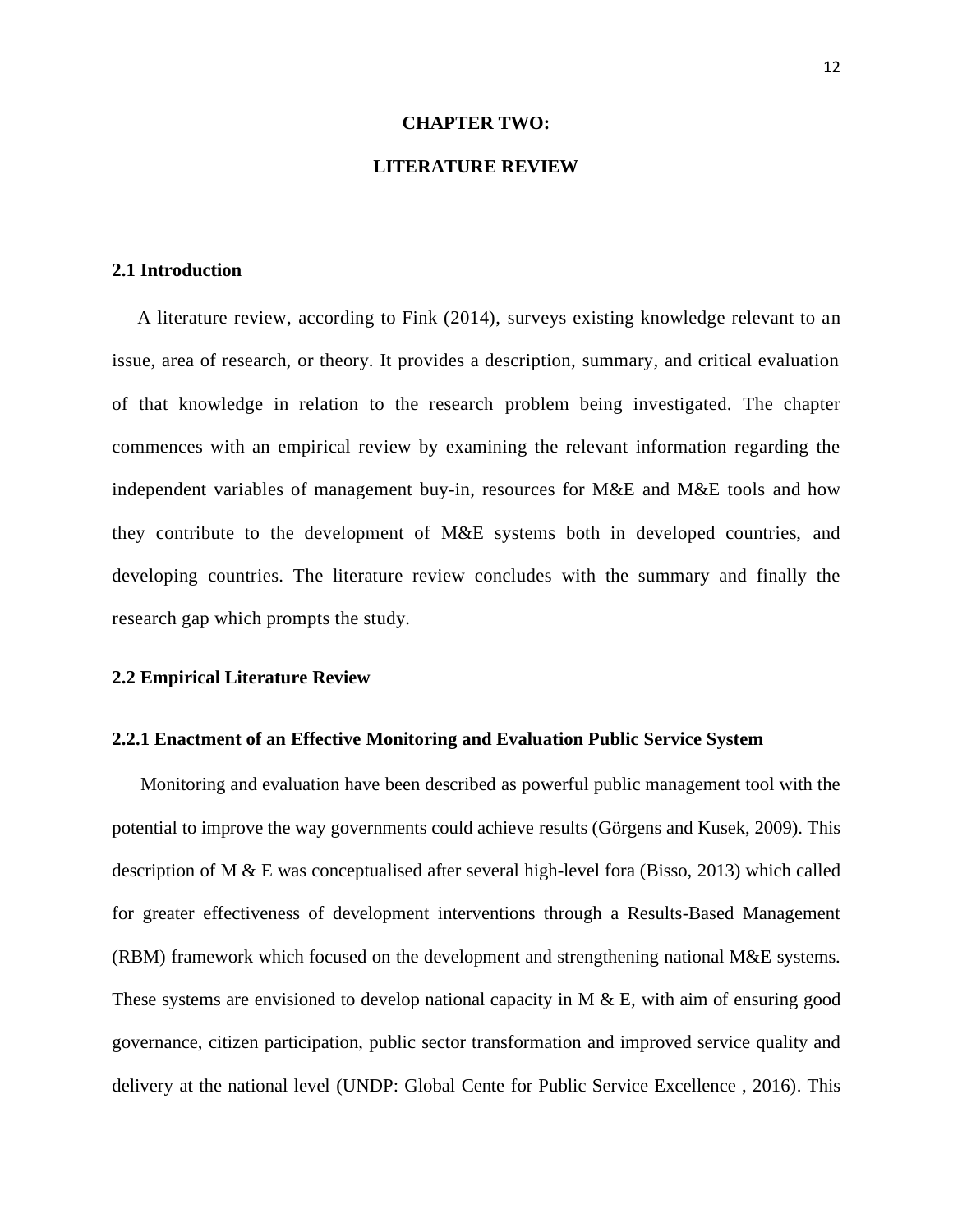type of governance within the public service has also been motivated by the increased demand by citizens for accountability in government affairs, as the public sector in many countries continues to grow, and national budgets increase (Kusek & Rist, 2004).

 Result Based Management, which is defined as "a broad management strategy aimed at achieving improved performance and demonstrable results," (UNDP/World Bank, 2009) has served as the basis for the development of  $M \& E$  systems the world over. Countries in the OECD for example, with long established M  $&$  E systems, have served as an example to developing states in the development of Results-Based systems. Many of these OECD countries have adopted whole-of government systems with the aim of measuring government performance by using M & E information (MacKay, 2007). Though developing countries have commenced to develop and implement  $M \& E$  systems, no standard for doing so exists. Governments in the Caribbean region have only recently embarked on the development of M & E systems, but are acutely aware of the impact that these systems can have on national governance. The whole-of government systems developed by both the Government of Jamaica and the Government of Trinidad and Tobago are both Results-Based systems. Jamaica's system is aimed at monitoring the utility of resources and the efficiency and effectiveness of government programmes (Government of Jamaica, 2010), while Trinidad and Tobago's system seeks to monitor and evaluate the implementation of programmes across ministries (Government of Trinidad and Tobago, 2016). In Saint Lucia however, a mainly sectoral approach to M  $\&$  E is apparent especially in the healthcare and education sector (PAHO/WHO, 2017; OECS, 2012). However, the efficacy of these Caribbean systems is unknown.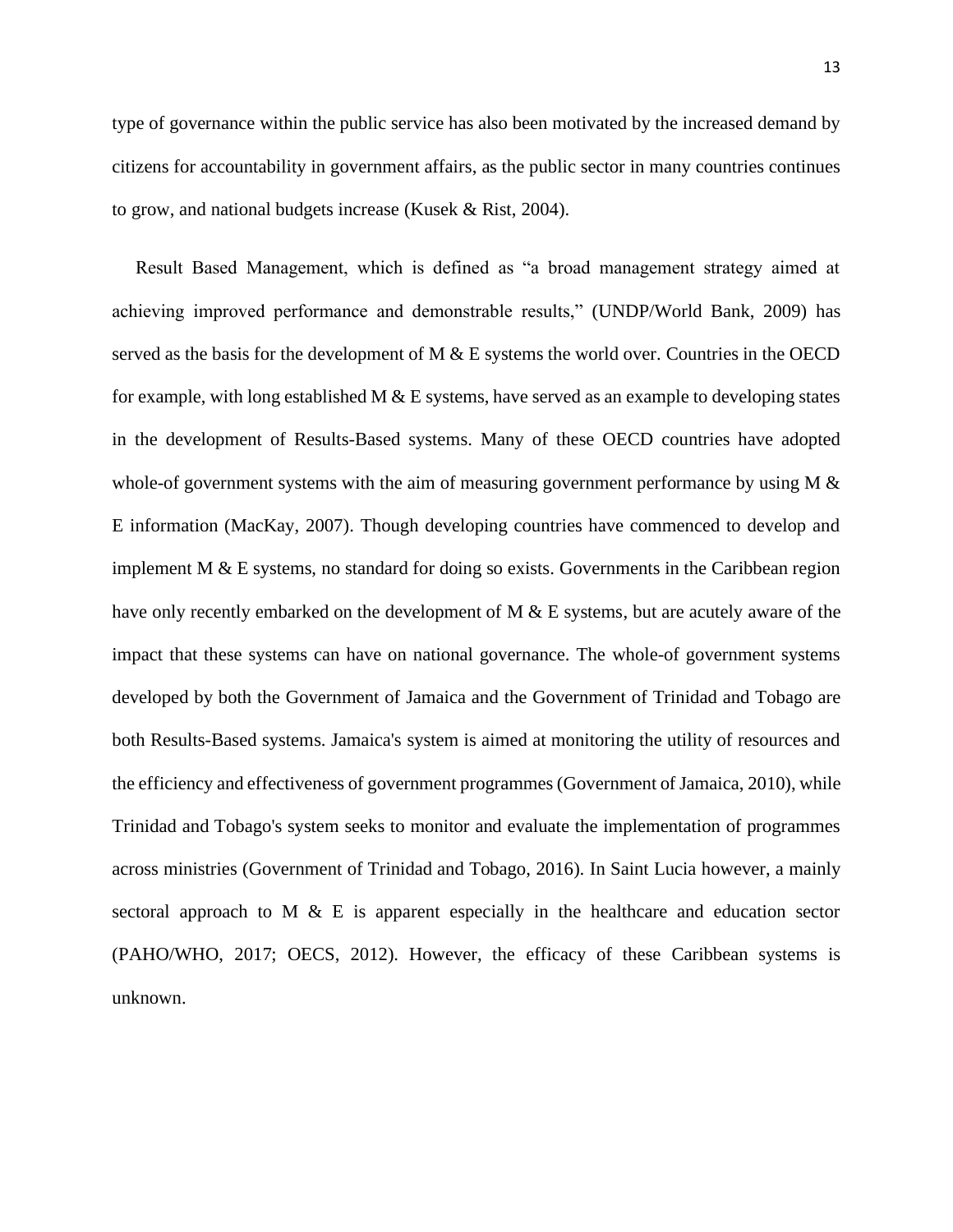#### <span id="page-26-0"></span>**2.2.2 Factors Influencing the Enactment of Monitoring and Evaluation**

 Monitoring and evaluation does not exist in a vacuum, as its development is dependent on the existence of a series factors prior to its implementation within an organisation (MacKay(2007); Kusek & Rist (2002). MacKay (2007), writing for the World Bank, identified a series of factors necessary for the implementation of M  $\&$  E which is based on the experiences of countries which have successfully implemented M  $\&$  E systems. Governments are instructed how such systems can be developed and identified about fourteen factors or elements as it was termed, as necessary for the implementation of successful M  $&$  E systems. These systems MacKay (2007) noted can be used to provide information regarding government performance and consequently improve on government's processes. Also writing for the World Bank, Kusek & Rist (2004) identified what was termed as *critical components* essential to ensuring the longevity of an M & E system. In a separate publication, Kusek & Rist(2002) proposed the use of a diagnostic tool to assess developing countries readiness for establishing a results-based M  $\&$  E system. This tool was deemed essential and its utility was encouraged prior to the developpment of any M & E system. The tool identified eight areas based on three essential components, which developing countries needed develop before the implementation of M & E.

 Despite the varying number of factors identified as requirements for the establishment of sound  $M \& E$ , many similarities however exist. The research is focused on three of these factors which it deems as the most critical.

## <span id="page-26-1"></span>**2.2.2.1 Management Buy-In and the Enactment of an Effective Public Service System, Department of External Affairs, Saint Lucia Island State**

Before any planning for the enactment of an M  $\&$  E system commences, there must first exist "buy-in" or a commitment to implement the concepts of M& E, and this requires connected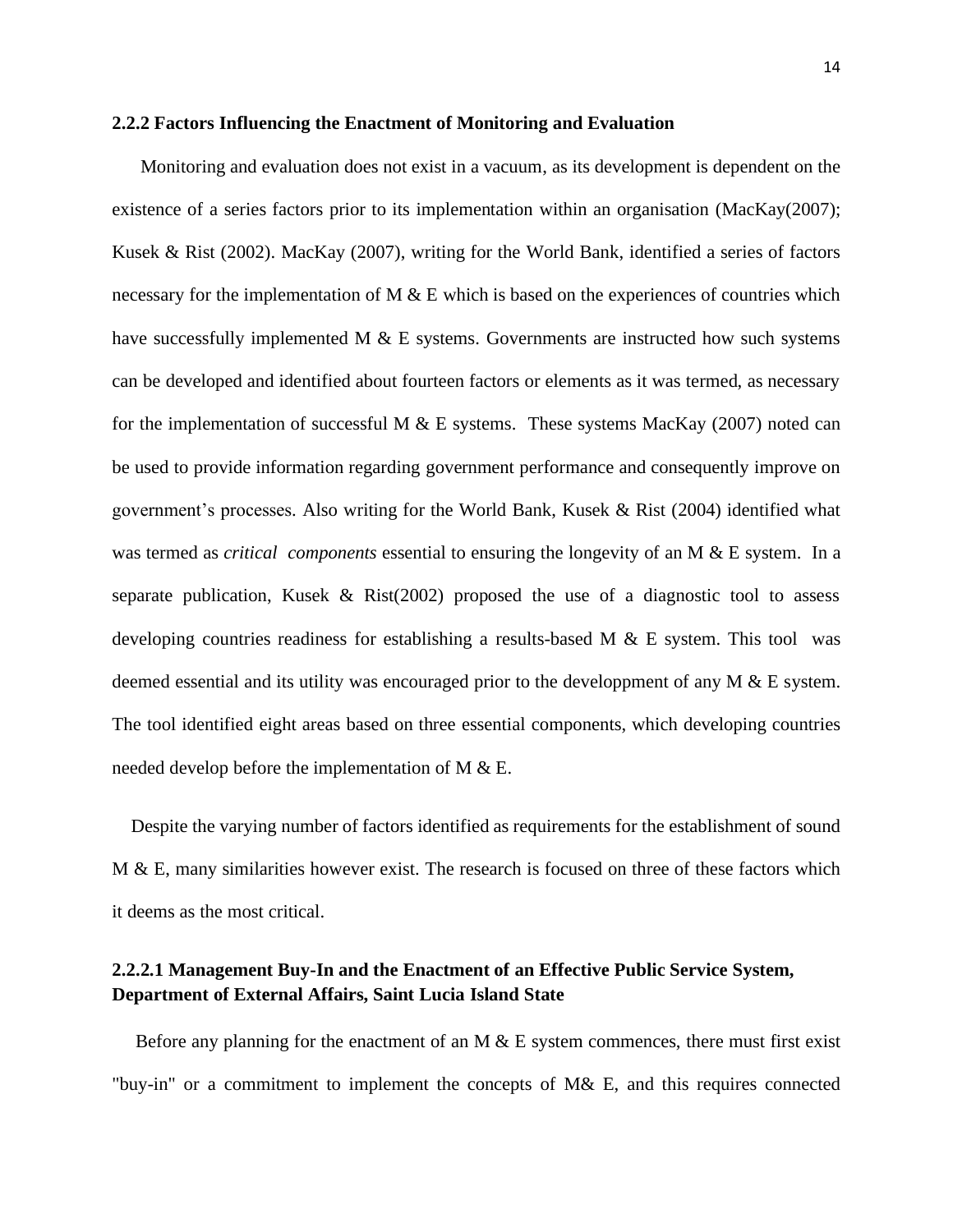participation at all levels of an organisational structure, thereby creating a sense of ownership to that system (Zukoski & Luluquisen, 2002; Kariuki & Reddy, Operationalising Effective Monitoring and Evalaution Systems for Local Government: Considerations for Best Practice, 2017). Tengan, Aigbavboa, & Thwala (2018) research*,* supports the notion that management buyin is integral to successful M  $&$  E through the identification of the role which leadership plays in successful M & E. Though the concepts of "management buy-in" and leadership, each possess their own distinctive characteristics, they are however complementary concepts both focusing on the coordination and implementation of activities and processes within an organisation (Schultz, 2014 ) The research utilised an extensive literature review , coupled with a survey of key project management professionals, which recognised leadership as one of the top five determinants influencing the success of M & E implementation.

This is no different when M  $\&$  E systems are implemented within government. Kusek  $\&$  Rist (2002), note that political will is a prerequisite for enacting M  $\&$  E systems. Buy-in from the top must then filter down into a country's public service ministries and agencies for implementation. Without a voluntary acceptance of the concepts on all levels, implementation of M & E can prove challenging. Dussauage (2012) and Goldman, et al., (2012) respective reviews of Chile and South Africa's M&E systems attribute the success of the implementation of these systems to the involvement and buy-in at all levels of government through the *voluntary* participation of public servants.

 It is apparent that buy-in for M&E exists within the governments of the Caribbean. In Jamaica for example, buy-in is accounted for at all levels of the public service. On the macro level, buy-in is realised with its whole-of -government Integrated Managing for Results (MfR) Programme, which was endorsed by Cabinet. Buy-in is also realised on the *"meso and micro"* levels of the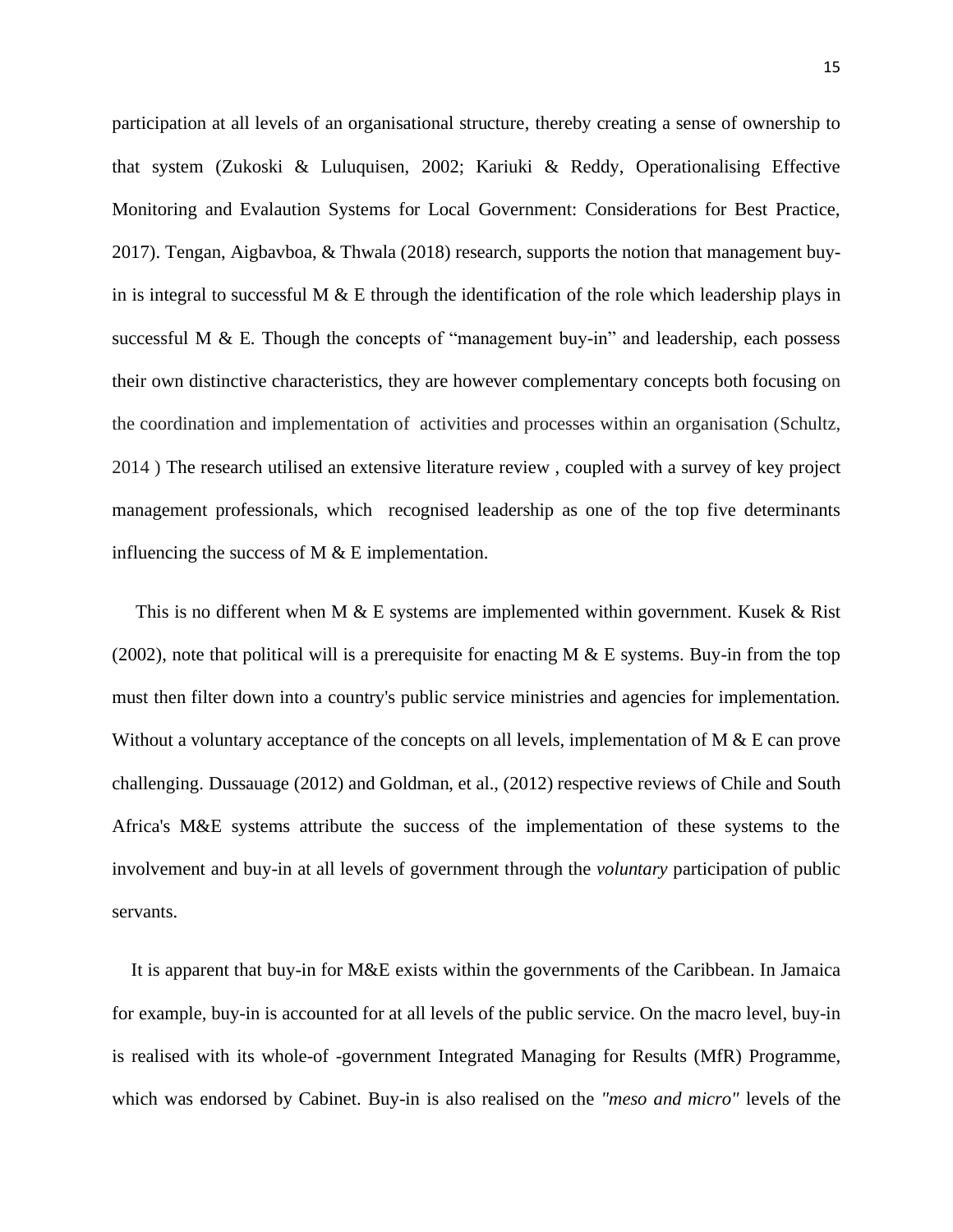public service as the M  $\&$  E framework was crafted, via consultations in the form of workshops, meetings, and forums with, and by personnel within the various government ministries and agencies (Government of Jamaica, 2010). In Saint Lucia, a mainly sectoral approach to M & E is realised where ministries and departments buying-in; taking the lead on implementation (GOSL, 2020; PAHO/WHO, 2017; OECS, 2012). Political will for M & E is additionally evident on the macro level as the development of the coordination of  $M & E$  activities which form part of the Government's *Medium Term Development Strategy(MTDS) 2020/2023* which was developed by the Ministry of Economic Development, lies under the auspices of the Office of the Prime Minister (GOSL, 2020).

## <span id="page-28-0"></span>**2.2.2.2 Resources for M & E and the Enactment of an Effective Public Service System; Department of External Affairs, Saint Lucia Island State**

 Resources for M & E include both human capacity and financial allocations. A mutually dependent relationship between financial and human resources exists, as the availability of financial resources for M  $\&$  E also contributes to the availability and development of human capacity for M&E, (Kusek & Rist, 2002) and vice versa. Local human capacity in M&E has been identified as an essential building block in the development of institutional knowledge, as well as contributing to the quality of work produced( Kusek & Rist 2004).The salience of human capacity development in M & E was realised early in the development of the Government of Australia's M & E system, where a separate branch to help develop human capacity in M & E, was created (MacKay 1987 to 2011; OECD, 2011).Human capacity in M & E can be developed through "professionalisation" or formal methods, such as courses, training and degrees and informal methods such as on-the-job guidance and mentorship (International Federation of Red Cross and Red Cresent Societies 2011; Taylor-Powell & Boyd, 2008). Research conducted separately by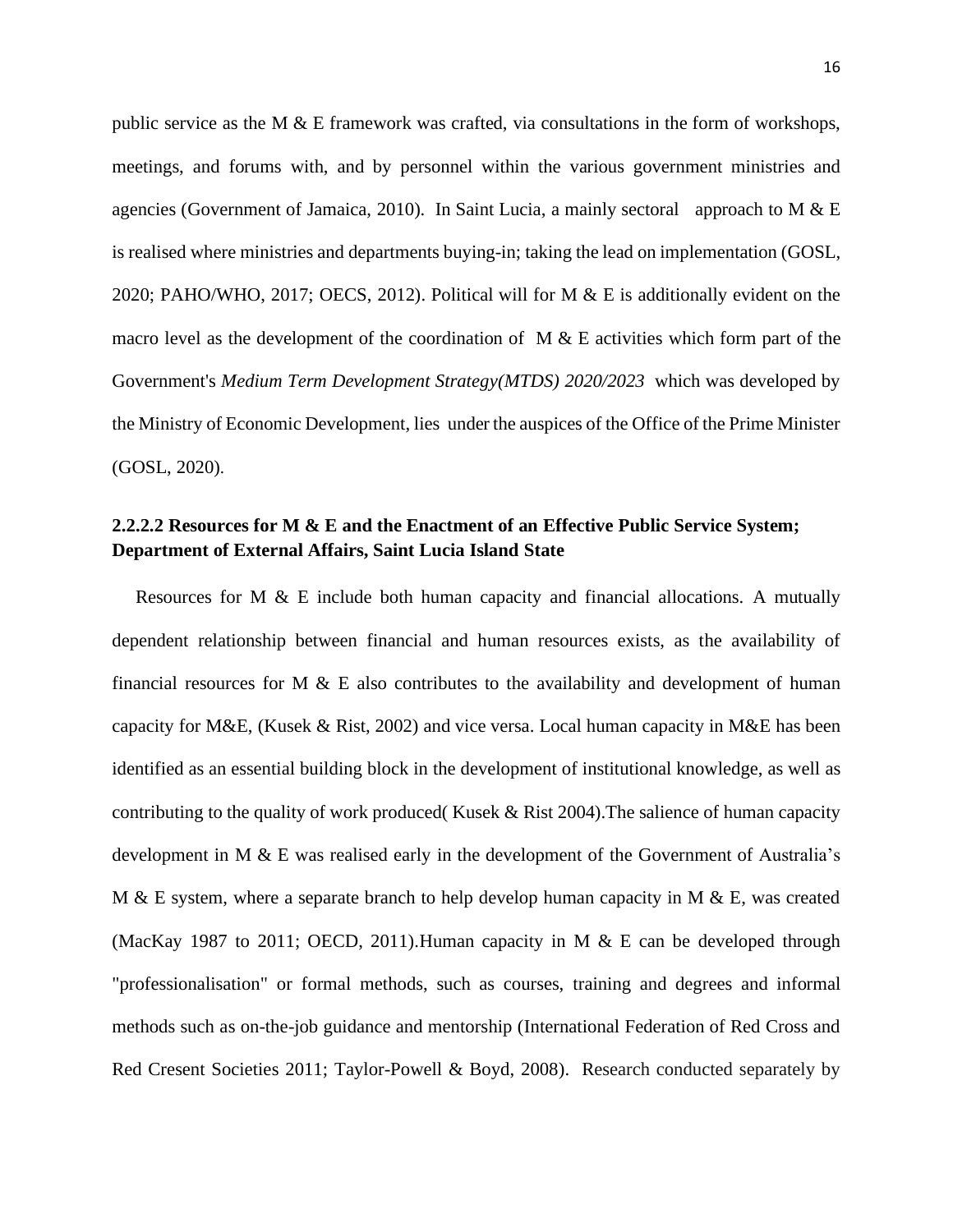Waithera and Waynoka, (2015) and Kanyangi and Okello, (2018) confirms, through correlation analysis, that there is a direct positive relationship between the availability of human capacity and M & E performance. Kithinji, Kidombo and Gakuu (2016), go on further to state that the professionalism in M & E has a direct influence on the utilisation of the results of the M & E system. Acevedo, Rivera, Lima, and Hwang (2010), however look beyond training of individuals when referencing capacity building, and recommend macro capacity development, to support the growth and use of individual capacity within an organisation. Acevedo, Rivera, Lima and Hwang (2010) further note that changing an institution's culture, and creating an enabling environment for M & E to flourish, as well as the development of the institutional framework, as necessary to the holistic development of capacity in an organisation.

While more developed countries are forging ahead in ensuring that the capacity of their M & E systems are developed, Ospina and Price-Kelly (2017) and Uitto, Kohlitz, and Todd (2017) however note that developing countries face challenges in strengthening resource capacity for M & E. Kariuki and Reddy, (2017) research identifies human capacity deficiencies as a major challenge in institutionalising M  $\&$  E in the KwaZulu Natal Province in South Africa. This phenomenon can also be found in the Caribbean where the Government of Trinidad and Tobago for example has admitted to the national inadequacies in M&E capacity (Government of Trinidad and Tobago, 2019).In the Government of Saint Lucia's MTDS, the use of certified project managers, development of national standards for project management and budgetary allocations, are all identified as ways by which national capacity can be developed for the implementation of the M & E system for the MTDS (GOSL, 2020). However, given that the Strategy has only recently been developed (Saint Lucia Times, 2020), it is unlikely that these capacity development initiatives have materialised. While no data is available to determine Saint Lucia's national level of capacity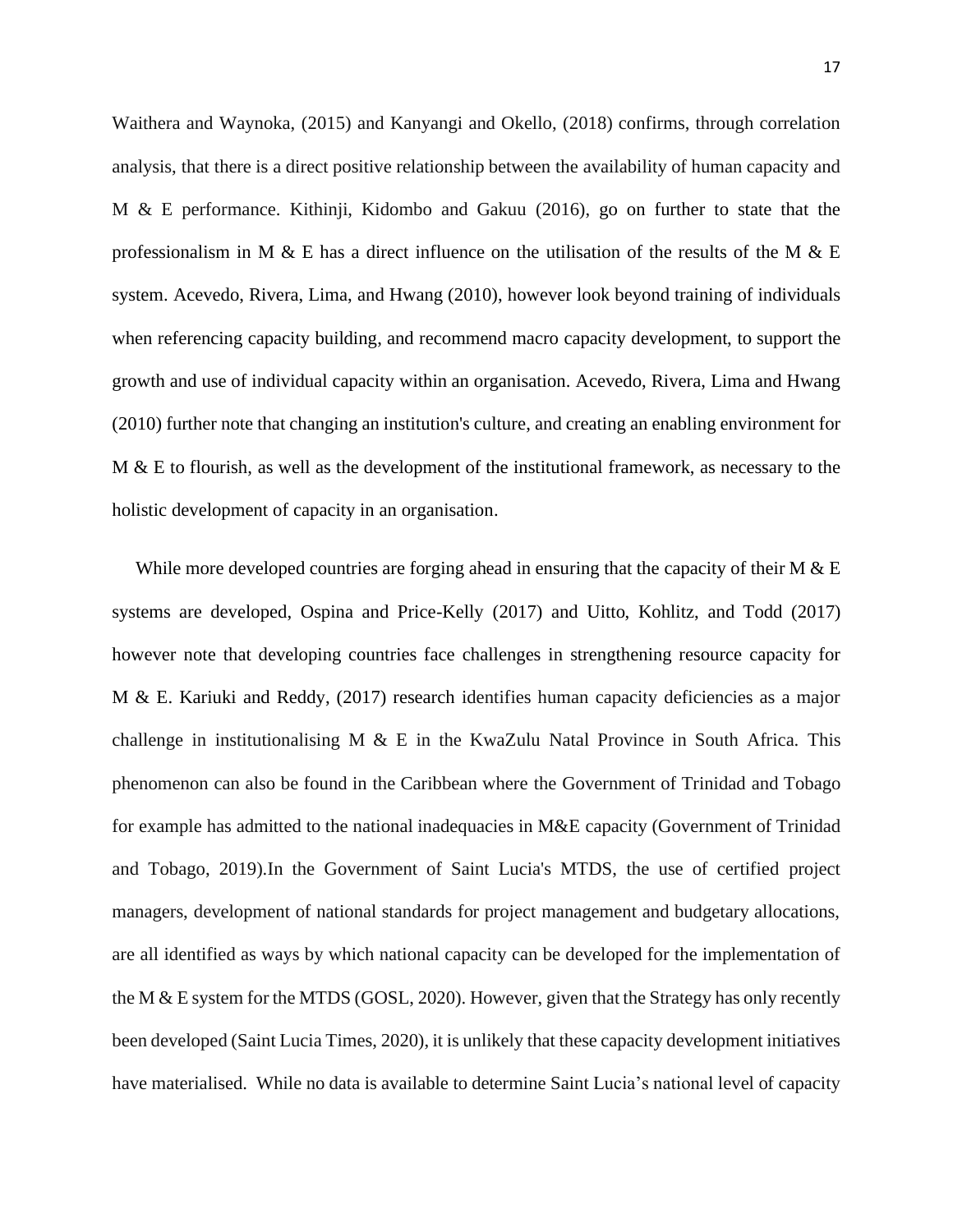in M &E, some capacity building events have however taken place, organised by or with the assistance of the Government (United and Strong, 2015; UNICEF, 2009; UNICEF, 2018).

 Sound M & E costs money (International Federation of Red Cross and Red Crescent Societies, 2011). A leading agency in M & E, INTRAC (2019), notes that while it is often quoted that around 5 -10% of a project or programme's budget should be spent on M&E, no fix figure or percentage earmarked for M & E can be determined, and budgeting for M & E will therefore differ between organisations. In the seminal stages of Australia, Chile and Colombia's M & E systems; which differed per country; thousands to millions of dollars were expended in conducting M  $\&$  E activities for these respective systems (MacKay, 2007). The driving factor behind such expenditure is to ensure that the M  $&$  E system is able to achieve its aims, as a successful system utilises quality information to make informed decisions (MacKay, 2007). Murei, Kidombo, and Gakuu (2018) research, on the human resource capacity on the performance of horticulture project in Kenya, provides the evidence to conclude that an M&E budget significantly influences and facilitates the achievement of project performance.

# <span id="page-30-0"></span>**2.2.2.3 Monitoring and Evaluation Tools and the Enactment of an Effective Public Service System Department of External Affairs, Saint Lucia Island State**

An M & E system is useless without the requisite tools and methods to provide the system with the relevant information it needs. Busjeet (2017), writing for the World Bank, noted the salience of using appropriate methods and specific tools for M&E, and remarked that M & E systems can only yield the results needed to inform government policy when these methods and specific tools are utilised. The Government of Chile utilises the results of its  $M & E$  system in its annual budget process and to improve the performance of ministries and agencies (MacKay, 2007). Australia's M&E system used information from evaluations to provide information on the efficiency and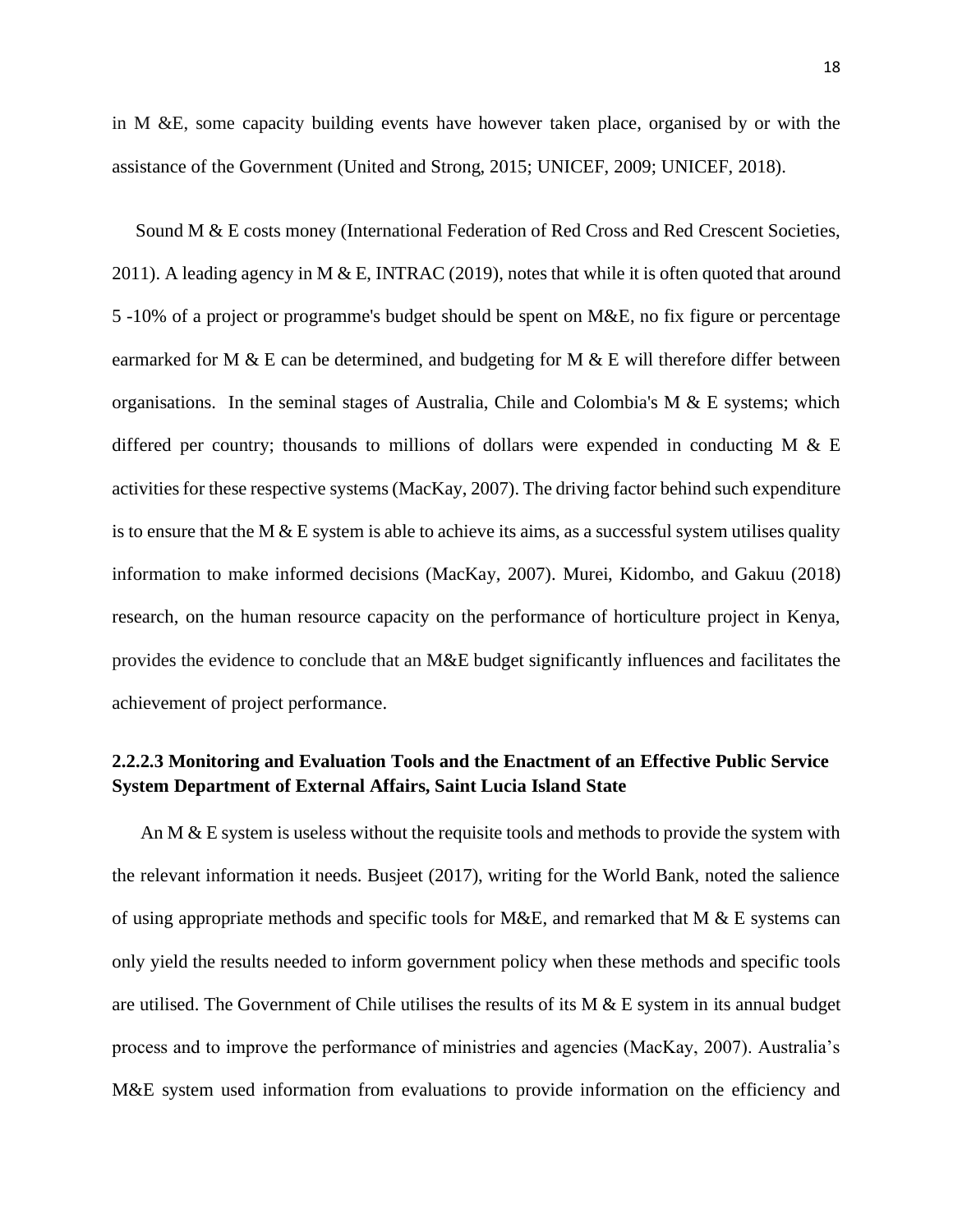effectiveness of its government programmes. This information had also contributed to significant cost savings for the government (MacKay, 2007).

 Small Island Developing States in the Caribbean are quite familiar with M & E tools which can be seen in the M & E policy documents developed for in Trinidad and Tobago and Jamaica and Saint Lucia (Government of Trinidad and Tobago, 2016; Government of Trinidad and Tobago, 2019; Government of Jamaica, 2010; GOSL, 2020). In Saint Lucia, M & E tools have been utilised in national surveys such as the Multi Indicator Cluster Surveys (MICS). The data collected from such surveys allows for the monitoring of progress toward national goals and global commitments (GOSL; UNFPA; UNWOMEN; UNICEF, 2012). Whether these tools have been utilised to gather information to inform policy is unknown.

 The selection of M&E tools however, must be well thought out given the needs of the M&E system. Guinea, et al., (2015) research which was focused on monitoring and evaluation of public health projects demonstrate how a system uses different M&E tools to yield different results. Bendix, Rose, Noormahomed, and Bickler (2015) research further revealed that M & E tools need to be customised based on the requirements of the system.

#### <span id="page-31-0"></span>**2.3 Summary of Literature Review**

 The review commenced with a general overview of the results of the enactment of effective monitoring and evaluation public service system and described how it is premised on a resultsbased approach to development. The review continued with the various factors influencing the enactment of effective monitoring an evaluation public service systems. Management buy-in is recognised by Tengan, Aigbavboa, & Thwala, 2018 as necessary to ensuring the success of M & E. Human and financial resources play a major role in the success of the conduct of M&E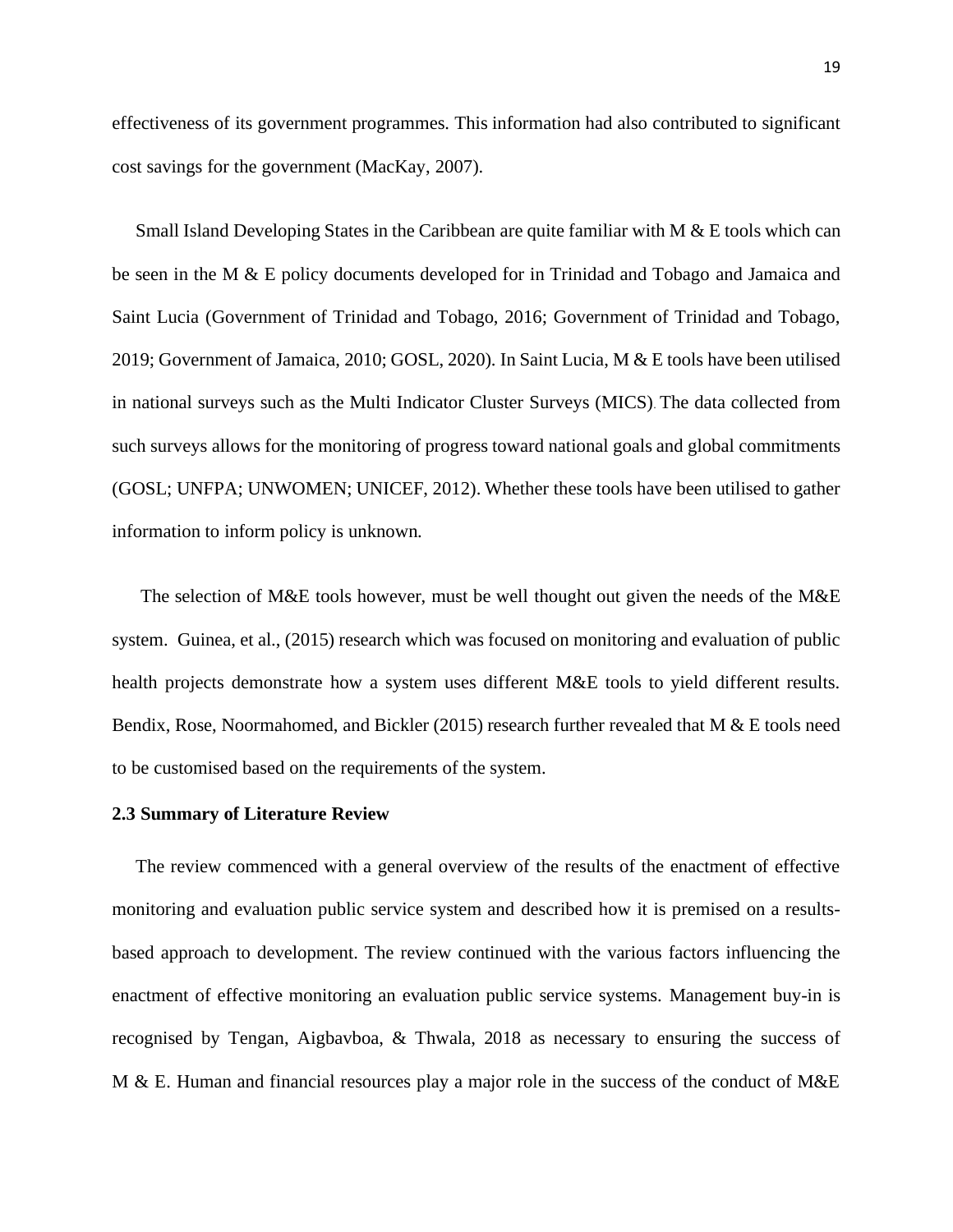within an organisation. This is supported by the research conducted by Waithera & Wanyoike, 2015 who identify a direct positive relationship between the availability of human resources and M & E capacity. Murei, Kidombo, & Gakuu, 2018 conclude the importance of financial budgetting to the success of project/programme performance. The use of  $M \& E$  tools is essential to the proper functioning of an M  $\&$  E system. M  $\&$  E systems can only yield the results needed to inform government policy when these methods and specific tools are utilised as supported by the work of Guinea, et al., (2015 and Bendix, Anderson, Rose, Noormahomed, & Bickler (2015).

#### <span id="page-32-0"></span>**2.4 Research Gap**

 In countries where M&E implementation has been deemed a success, certain factors are in existence to allow M&E to be conducted unfettered. There is buy-in for M&E at all levels of government, resources are allocated for M&E and M&E tools are utilised to gather information to inform government on ways to holistically improve on its operations. Some SIDS in the Caribbean have to some degree engaged in public service reform initiatives and have identified M&E as central to the success of these reforms. Saint Lucia has followed suit, like its counterparts in the region and has utilised M  $\&$  E approaches and in some cases implemented M $&$ E systems within various sectors of the government.

 Though Saint Lucia does not have a whole-of-government M&E system, it is apparent that, buy-in for M&E does exist as ministries oversee their respective programmes/projects using M&E plans and systems. But because no whole-of-government system exists, the level of buy-in however, is not able to be determined, and whether government buy-in exists for all sectors and at different levels. Furthermore, limited information and literature exists on M&E in Saint Lucia making it difficult to discern the extent to which M&E is conducted within all government ministries and agencies. Even when information is available, it is limited to a few ministries and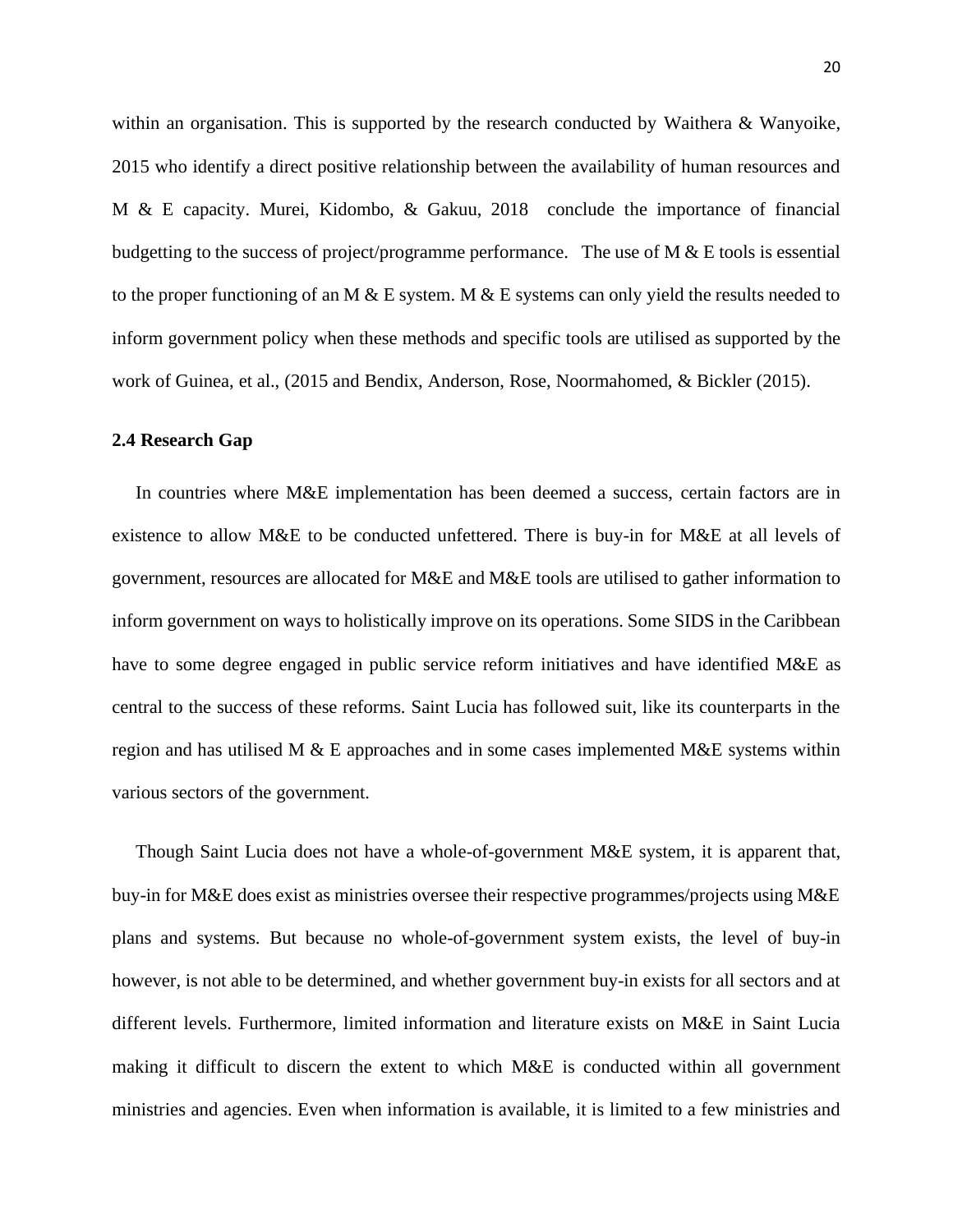agencies such as the Ministry of Health and Education. It is therefore necessary to determine whether the variables identified as being a precondition for having an effective M&E system, are inexistence within all ministries and agencies of the Government of Saint Lucia, and the research will help determine this. Furthermore, much of the research on M & E is conducted based on countries within the OECD and Africa, making the need to conduct research in the Caribbean island of Saint Lucia very compelling.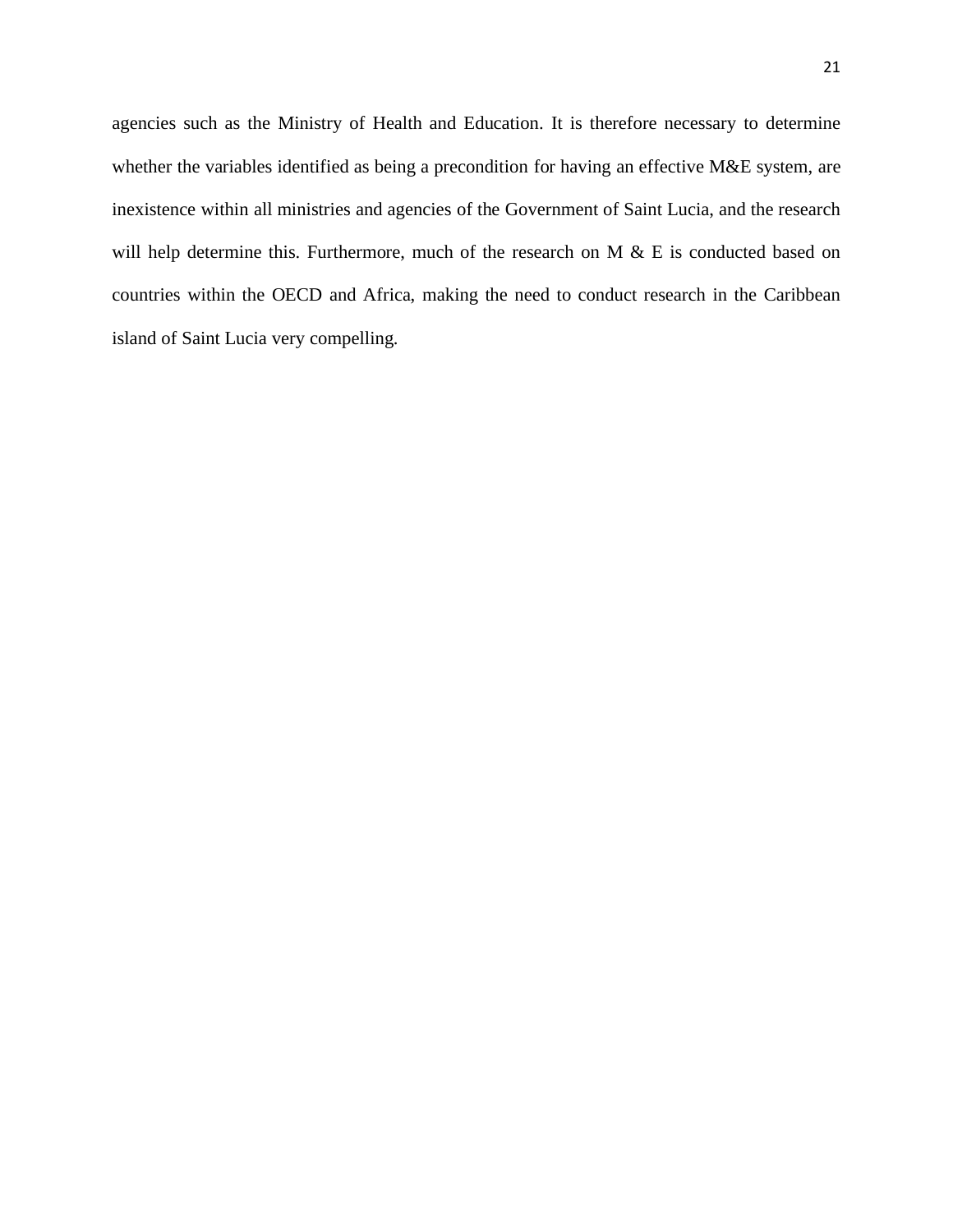#### **CHAPTER THREE: RESEARCH DESIGN AND METHODOLOGY**

#### <span id="page-34-1"></span><span id="page-34-0"></span>**3.1 Introduction**

 This chapter outlines the methodological framework implemented to identify factors influencing the enactment of  $M \& E$  required for effective public service systems within the Public Service of the Small Island Developing State (SIDS) of Saint Lucia with a focus on the Department of External Affairs. The chapter begins with an explanation of the research design and continues to explain (i) the research site where the research was conducted;(ii) target population (iii) sampling procedure (iv) data collection methods which was in the form of self-administered questionnaires and (v) data processing and analysis.

#### <span id="page-34-2"></span>**3.2 Research Design**

 According to Inaam (2016), a research design is the conceptual blueprint within which research is conducted. The research employed both exploratory and descriptive design. Exploratory design aims to find out "what is the case" (Van Wyk, 2019). Descriptive analysis aims to describe a phenomenon or idea. Descriptive research involves gathering data that describes events and then uses visual aids such as graphs and charts to aid in understanding the data distribution and ultimately helps the study draw conclusions (Association for Educational Communications and Technology, 2001).

 The study utilised exploratory research design which posed the question "what is?", through the research questions, which were designed primarily to determine the current situation at the Department as it relates to the presence of the factors for enacting  $M & E$ . The study also employed the use of descriptive design, which assisted in interpreting the current status of a phenomenon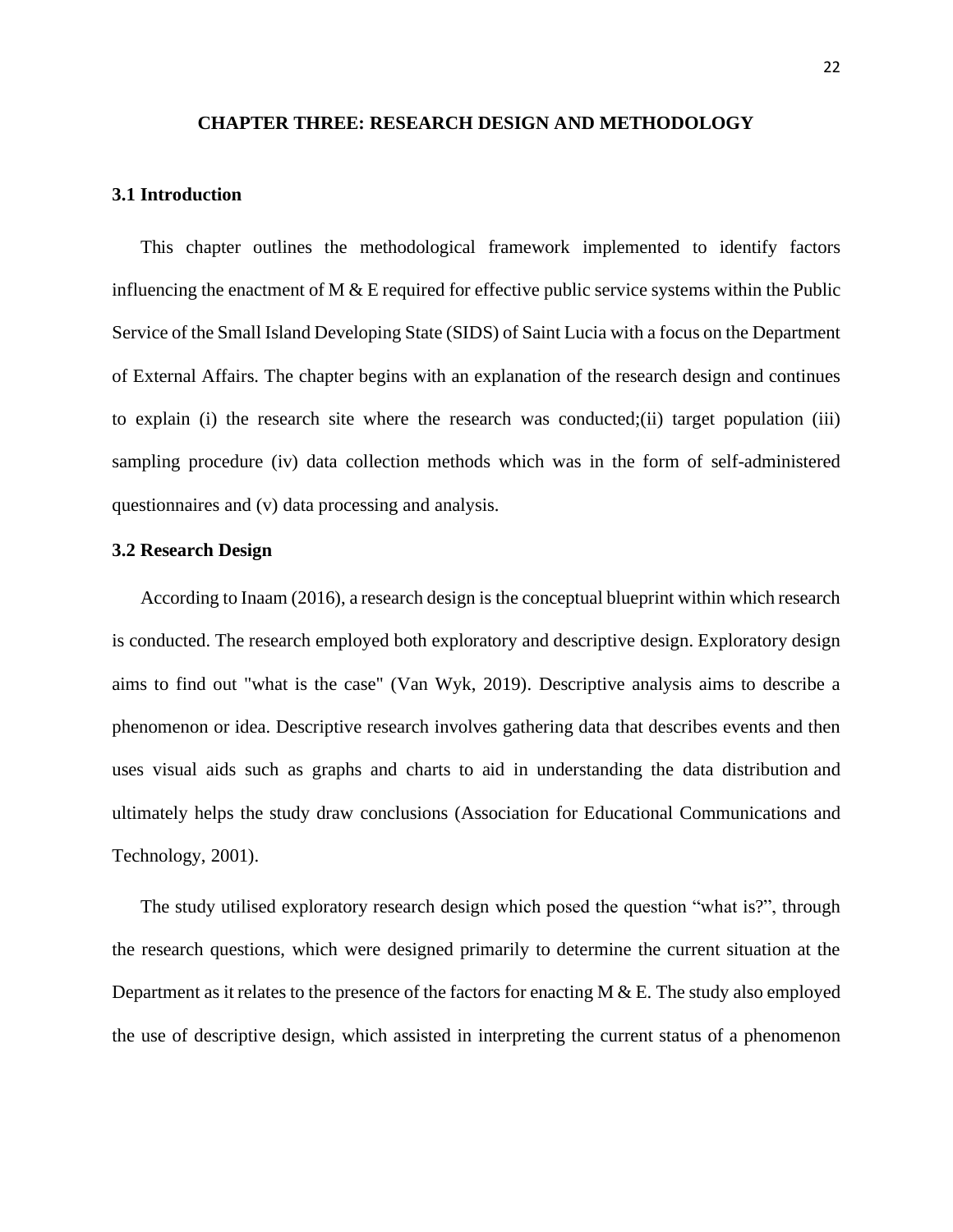(Mertler, 2018). De Vaus (2001) notes that descriptive research design has the ability to positively impact social policy and can further provoke the "why" question.

 The study also employed a case study approach which is, according to Crowe et. al (2011), an approach that "allows in-depth, multi-faceted explorations of complex issues in their real-life settings." A case study design is ideal when research aims to find answers to "why" and "how" types of questions (Teegavarapu, Summers& Mocko, 2008. This type of design was appropriate for the research as it is more cost-effective to study one government ministry, and the results may be tested systematically within the larger Public Service (De Poy & Gitlin, 2016).

#### <span id="page-35-0"></span>**3.3 Research Site**

 The study took place at the Department of External Affairs located at Baywalk, Rodney Bay, and Gros Islet. The Department of External Affairs is the primary government entity responsible for international development cooperation. The Department is not referenced in any literature regarding monitoring and evaluation in Saint Lucia. Given the salience of the Department to national development is therefore imperative to conduct research to ascertain whether M & E systems exist within the Department.

#### <span id="page-35-1"></span>**3.4 Target Population**

 The target population is described by Chaudhury 2010 (as cited in Asiamah, Mensah and Oteng-Abayie, 2017) as an entire group about which some information is required to be ascertained. Asiamah, Mensah and Oteng-Abayie (2017) note that the general population needs refinement as the researcher needs to focus on the group of individuals with the particular set of characteristics and attributes needed to commence the research.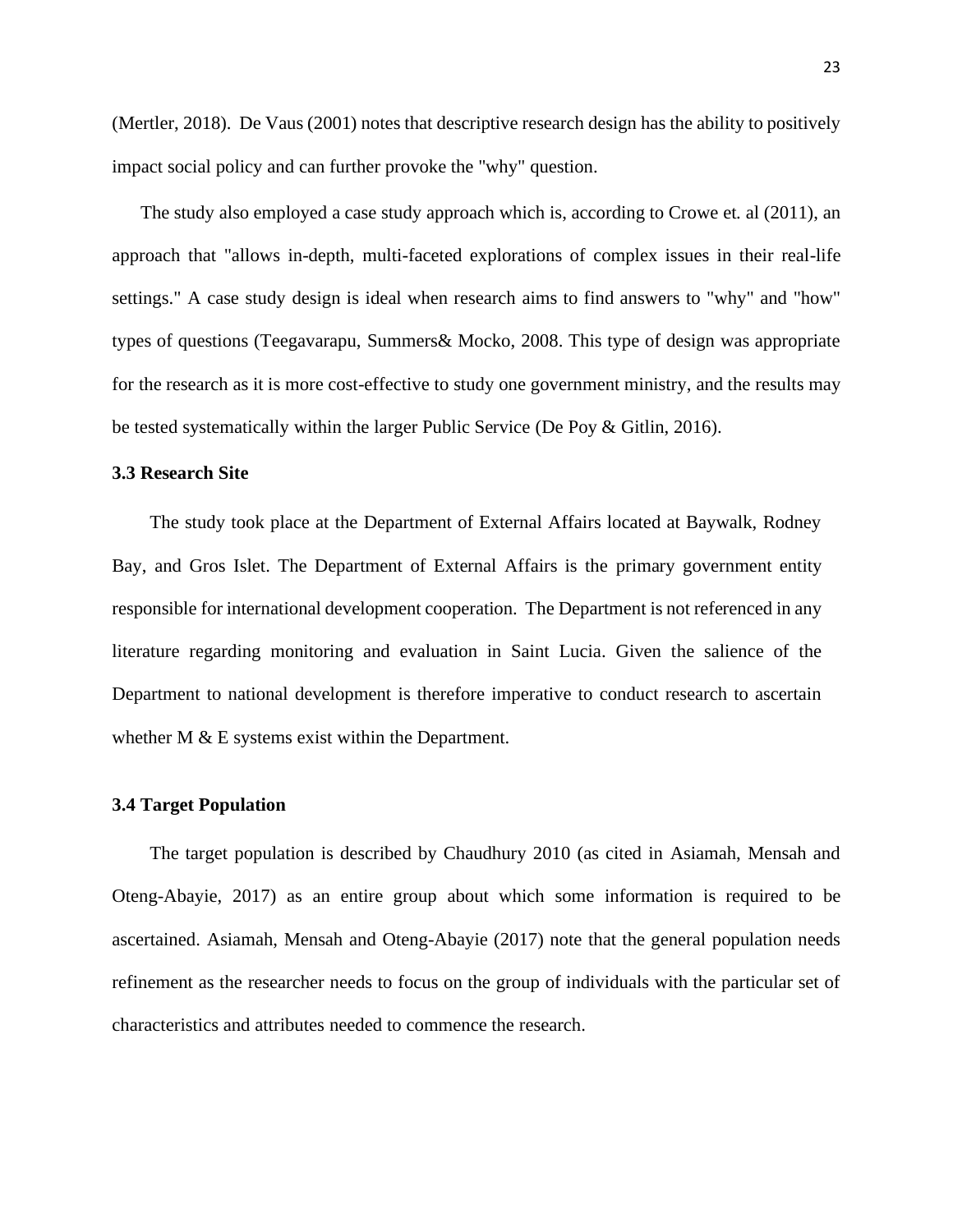The study solicited information from the staff at the Department of External Affairs in Saint Lucia. The target population was provided in the preliminary inquiry to the Department of External Affairs, which totals 34.

| Administrative<br><b>Division</b>    | <b>Population</b> | <b>Other Divisions</b>    | <b>Population</b> |
|--------------------------------------|-------------------|---------------------------|-------------------|
|                                      |                   |                           |                   |
| Permanent<br>Secretary               | $\mathbf{1}$      | Political and<br>Economic | 8                 |
| <b>Deputy Permanent</b><br>Secretary | $\mathbf{1}$      | Protocol and<br>Consular  | 5                 |
| <b>Human Resource</b><br>Manager     | $\mathbf{1}$      | Accounts                  | 4                 |
| Administrative<br>Assistant          | $\mathbf{1}$      | Legal                     | $\mathbf{1}$      |
| Receptionist                         | $\mathbf{1}$      |                           |                   |
| Information                          | 5                 |                           |                   |
| Senior Executive<br>Officer          | $\mathbf{1}$      |                           |                   |
| Director of ICT                      | $\mathbf{1}$      |                           |                   |
| Secretaries                          | $\overline{4}$    |                           |                   |

# **Table 3-1 Population Distribution**

Source: Department of External Affairs (2020)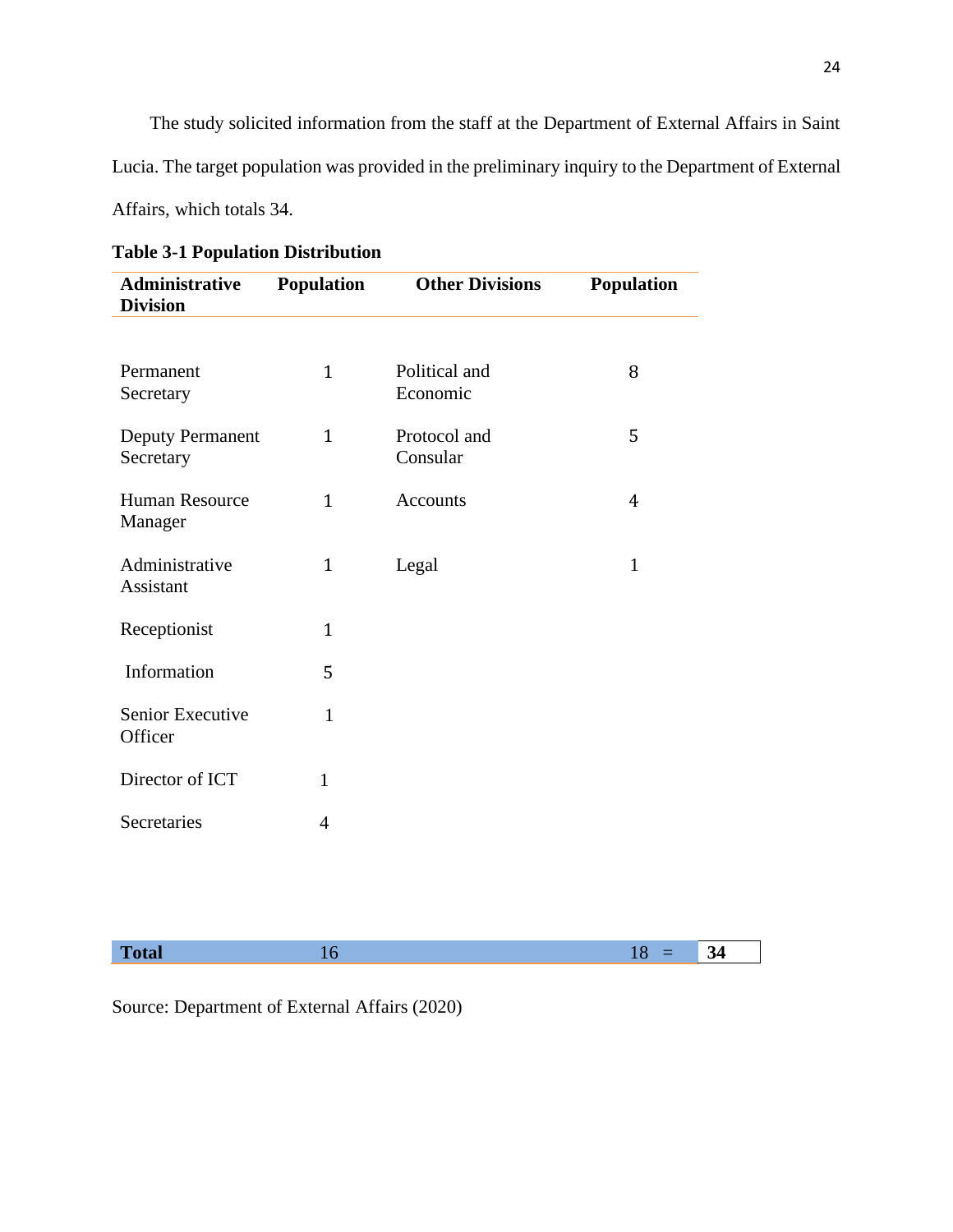#### **3.5 Sampling Method**

 The study employed census methodology to determine the number of participants for the study. A census is a study of every [unit](https://www.abs.gov.au/websitedbs/a3121120.nsf/home/statistical+language+-+statistical+language+glossary#Data%20unit) of the population (Australian Bureau of Statistics 2013). According to Israel (1992), a census is recommended in determining the population size, when the population is small; two hundred or less.

Given that the study's population was small, the study therefore utilised census methodology.

#### **3.6 Data Collection**

#### **3.6.1 Data Collection Instruments**

#### **3.6.1.1 Questionnaires**

 A questionnaire is the primary means of collecting quantitative primary data. A questionnaire enables the standardized collection of quantitative data in such a way that it allows for consistency and coherence in the data collected for use in analysis. Roopa  $\&$  Satya (2012), note that a researcher should design a questionnaire using the objectives as a guide. Furthermore, the researchers note that it should be made clear from the onset, *how* the elicited information will be used and therefore needs to be explicitly stated. The study utilised questionnaires to collect its data which were self- administered.

#### **3.6.2 Instrument Validity**

 The instrument's validity is achieved when its content expresses the extent to which it measures what it is intended to measure (Mohajan, 2017). There are many ways in which validity is tested. For the purposes of the research, face validity was utilised. Face validity occurs when an individual who is deemed an expert in the specific subject of the research reviews the instrument, and concludes on a *face value* assessment of the instrument that it indeed measures what it intends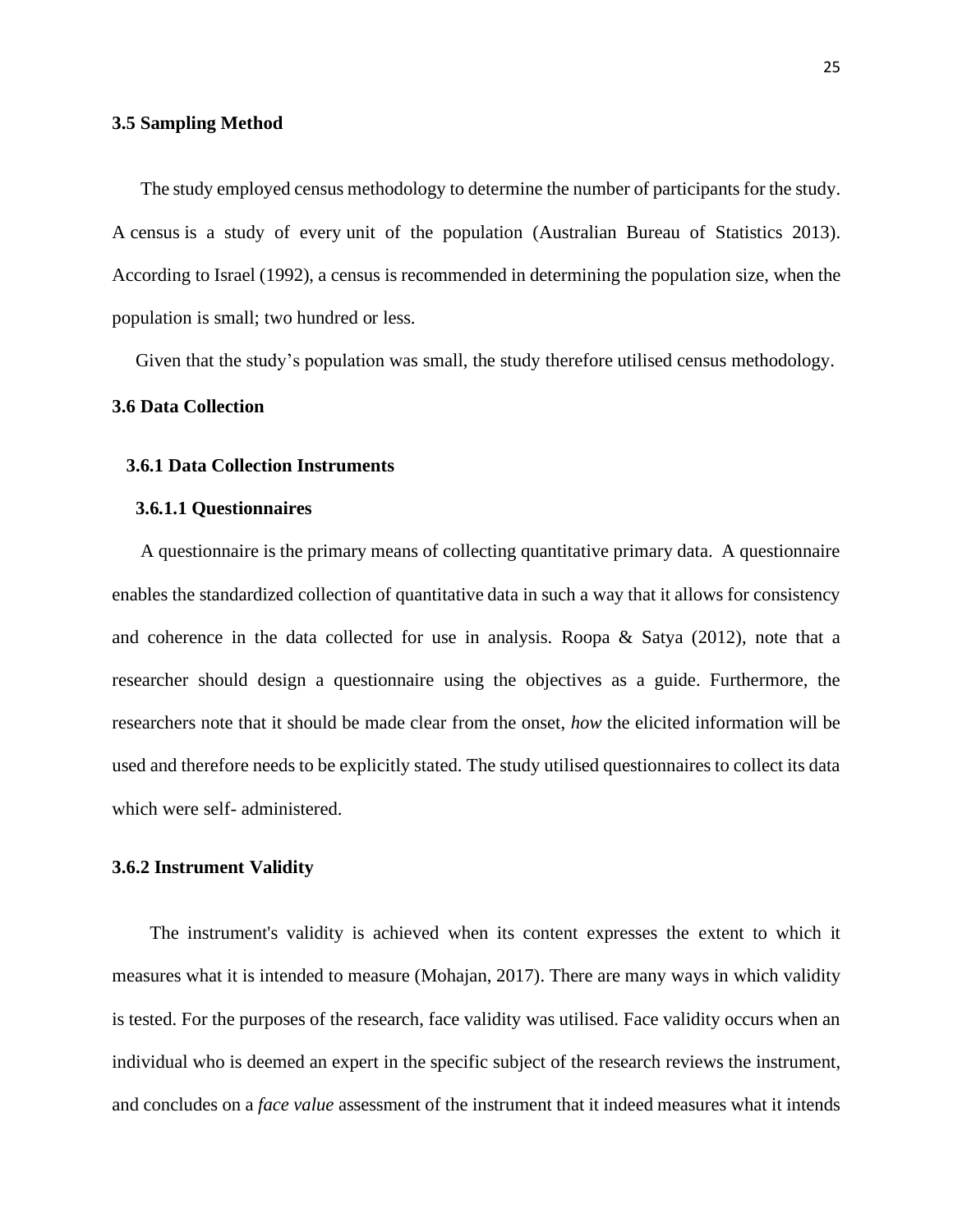to. The researcher's supervisor, who is an expert in research methodology conducted a face value assessment of the study's instrument. Face validity has been recognised as a very casual method by which the validity of a research instrument is tested. Despite its shortcomings, face validity is known to be the most widely used form of validity in developing countries Bolarinwa (2015).

#### **3.6.3 Instrument Reliability**

#### **3.6.3.1 Instrument Reliability**

Reliability of an instrument refers to the degree to which the results obtained through that instrument can be replicated (Kubai, 2019). There are several methods by which reliability can be tested, however *"test and retest"* was deemed the most appropriate for the study given its simplicity and time available to conduct the study. This is the most common form for reliability testing of a questionnaire (Bolarinwa, 2015).

 Sample questionnaires were administered to 2 staff selected randomly. The test-retest method was employed to respondents within a 2-week interval. The results for the questions were analyzed in Microsoft Excel and the results indicated similarities in responses. Test-Rest was also utilised to identify any unclear and ambiguous terminology, which needed refining in the final questionnaire.

#### **3.6.4 Data Collection Procedures**

 Prior to conducting research, the researcher requested permission from the "gatekeeper" who are individuals who possess the power to *"grant or restrict access to research settings"* (Broadhead & Rist, 1976) such as managers or Permanent Secretaries. After the gatekeeper was identified, a formal letter was forwarded, which requested permission to conduct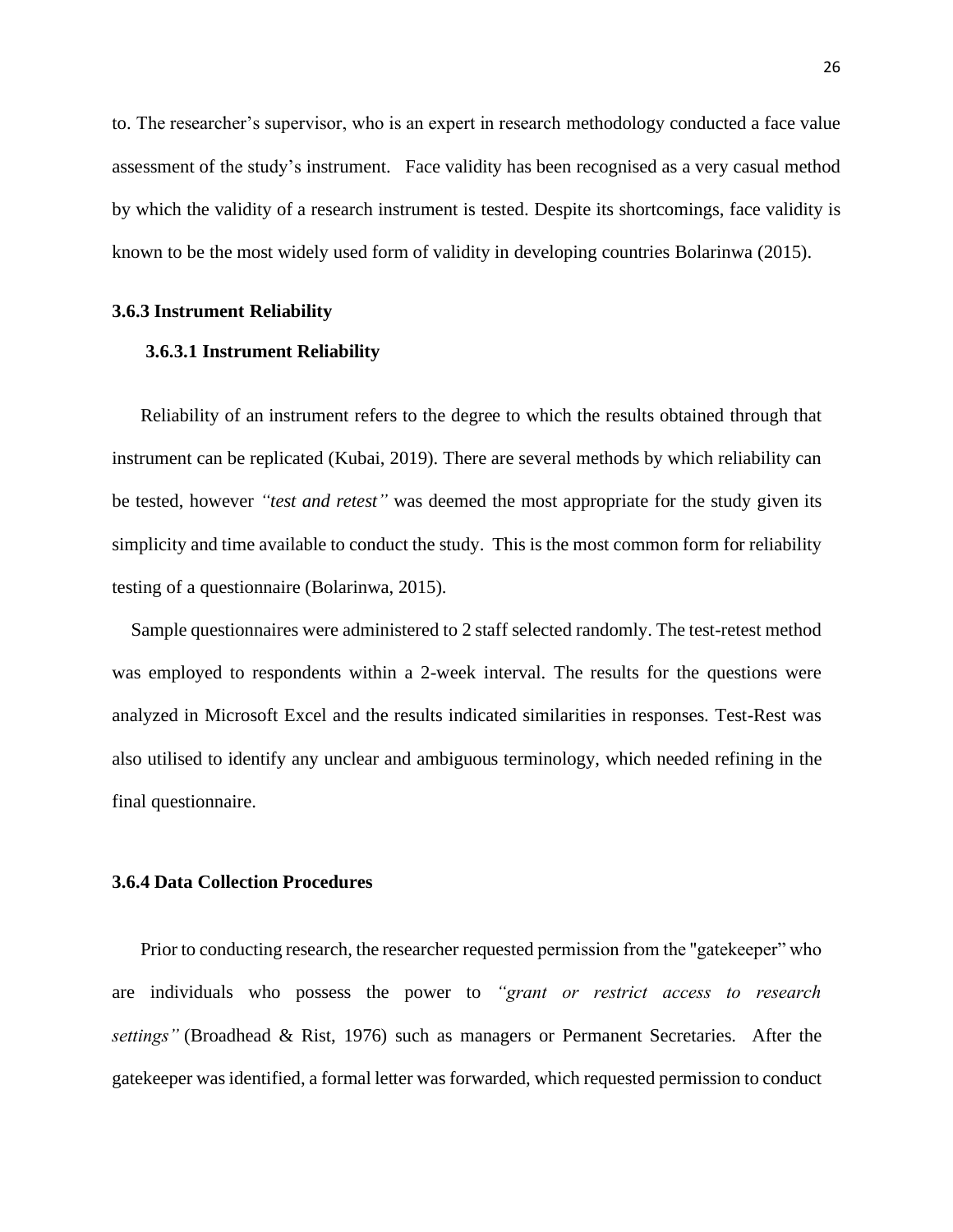the research, and provided details of the intended work, goals, research methods, benefits, and risks. Furthermore, preliminary information regarding the organisational structure and the full staff complement of the Department was also requested from the gatekeeper as this information is not readily available through other means. The requested information was readily provided to the researcher via email.

 The researcher gathered data either from self-administered questionnaires. The questionnaires were handed out in person or via email and was returned in the same manner.

#### **3.7 Data Analysis**

#### **3.7.1 Descriptive Analysis**

 The study employed descriptive analysis, which is, according to (Zikmund, 2003), the transformation of raw data into a form that would make it easier to understand and interpret. Descriptive analysis makes use of tables, charts, graphs to desribe data collected.

## **3.8 Ethical and Legal Considerations**

 Research data is susceptible to both ethical and legal constraints. According to (Velasquez, Andre, Shanks, S.J, and Meyers, 2010) ethics is based on the well-established standards of right and wrong that guide what humans ought to do. The term also encompasses the ideas and concepts of rights, obligations, benefits to society, fairness, or specific virtues (Velasquez, Andre, Shanks, S.J, & Meyers, 2010). Legal considerations refer to the constraints, privileges, and protections afforded by law (Bonham, 2018). The study ensured that in the development and administering data collection tools, ethics were adhered to. The researcher first sought the permission of the administration of the Department of External Affairs to conduct the research. The researcher ensured that the respondents' consent was obtained prior to the questionnaires being distributed. The researcher provided a brief description of the research in the introduction of the questionnaire,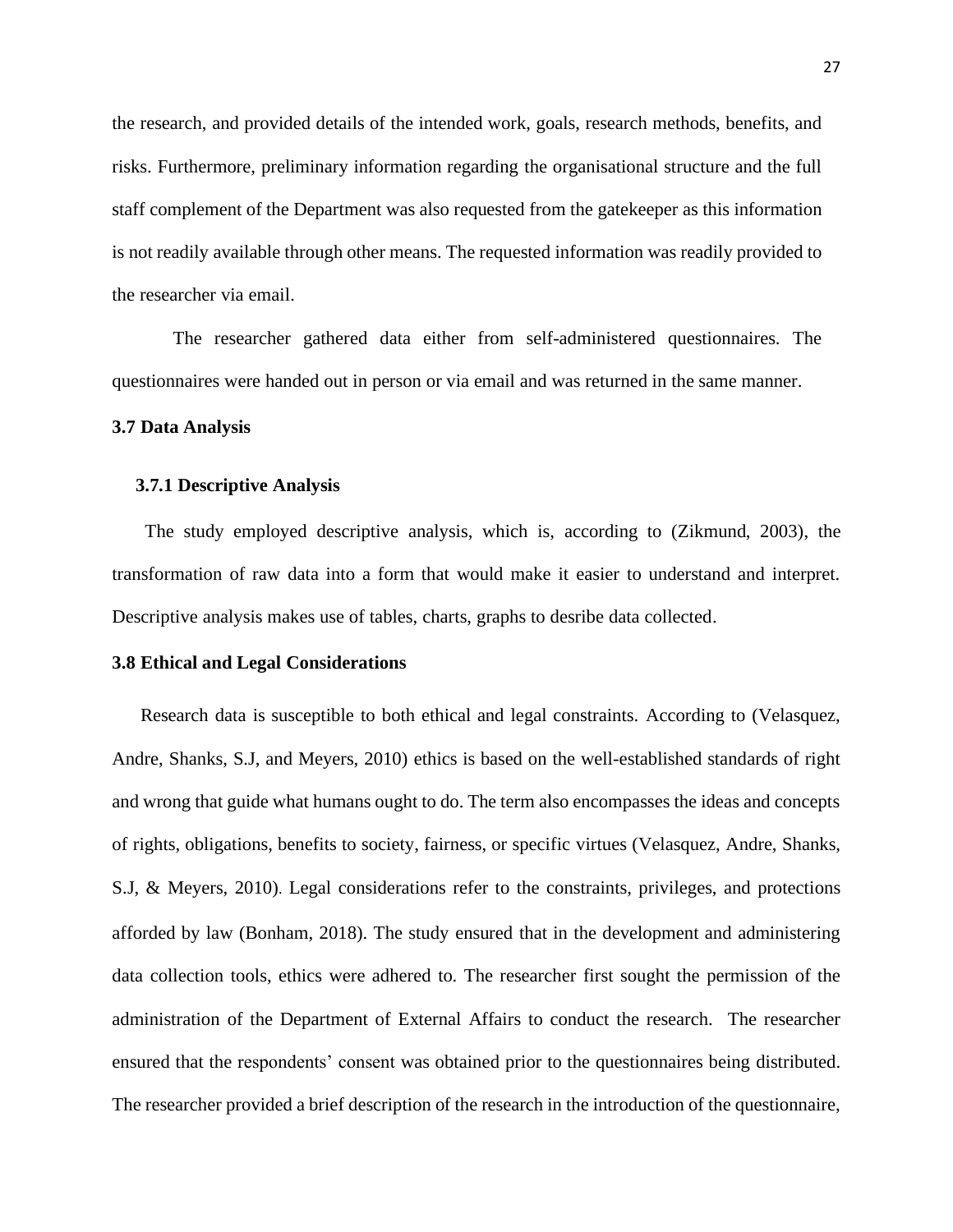and also indicated that the information gathered would be treated with confidentiality and academic professionalism.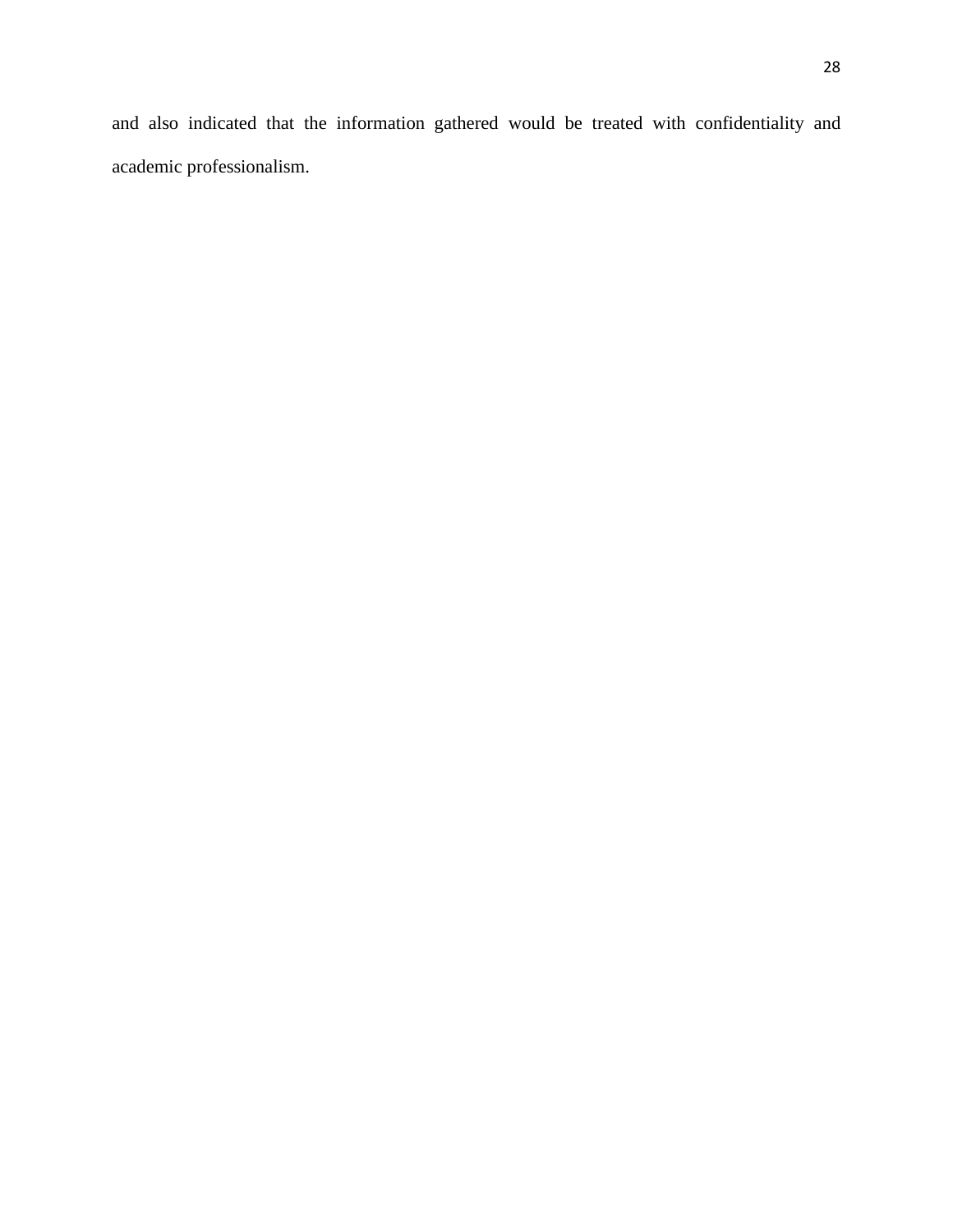# **CHAPTER FOUR: DATA ANALYSIS AND PRESENTATION OF FINDINGS 4.1 Introduction**

 This chapter represents the detailed analysis and interpretation of the research data concerning the Factors Influencing the Enactment of Monitoring and Evaluation on Effective Public Service Systems in the Small Island Developing State of Saint Lucia: A Case of the Department of External Affairs. Graphs, tables and figures were utilised to present the data.

#### **4.2 Response Rate**

According to Saldivar (2012), the response rate of a survey refers to the percentage of individuals who respond to that survey after it has been administered. The response rate is expressed in the form of percentages. The study targeted a total number of 34 respondents from the Department of External Affairs and 34 respondents were able to participate and were all issued the questionnaires. The rate of response was 100% as respondents filled out and returned the questionnaires as requested. The response rate was attributed to the researcher maintaining contact with respondents via telephone to encourage timely return of the questionnaires. Furthermore, the researcher assured respondents that the information gathered would be for the benefit of the Department and the results of the study would be shared.

#### **4.3 Demographic Characteristics**

 Demographic information of the Department of External Affairs was gathered in order to ascertain the characteristics of employees of the Department. The demographic information was also requested in order to provide the context in which the study was conducted. Additionally, demographic information was considered important to understand how responses were affected by gender, age group, level of education, the division their worked in and their respective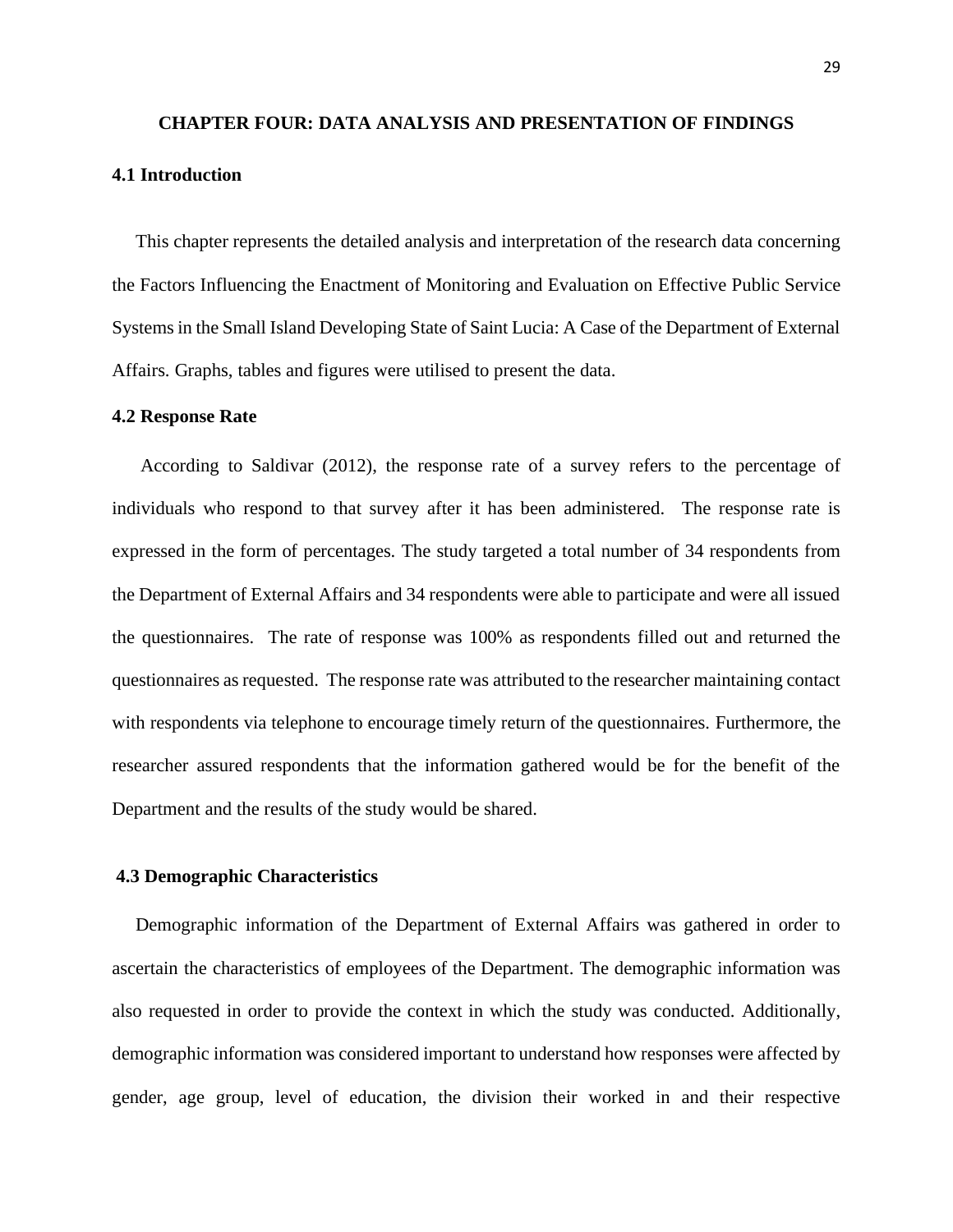designations. This therefore can serve as a basis for detailed discussion based on the objectives of the study.

#### **4.3.1 Gender of the Respondents**

 The study sought to determine the gender makeup of the Department, as a gender perspective must be considered when examining the operations as well as the hierarchy of any organisation. These factors directly impact how an organisation or entity operates. Furthermore, a gender perspective is now a recommended focus in M&E (Rodriguez, Melendez, Velazquez, & Fuentes, 2000;German Ministy for Economic Cooperation and Development/German Agency for International Cooperation , 2020), making the need to know the gender composition of the Department even more necessary.

 The staff of the Department of External Affairs at Capital who participated in the study were both male and female. Since the study surveyed the entire population within the Department, there was no bias towards a particular sex. The findings however revealed that 73.5% of staff at Capital are female and 26.5% male.

|              | <b>Frequency</b> | <b>Percent</b> |
|--------------|------------------|----------------|
| Female       | 25               | 73.5           |
| Male         | 9                | 26.5           |
| <b>Total</b> | 34               | <b>100</b>     |

**Table 4-1: Gender of Respondents**

Source: Research Data (2020)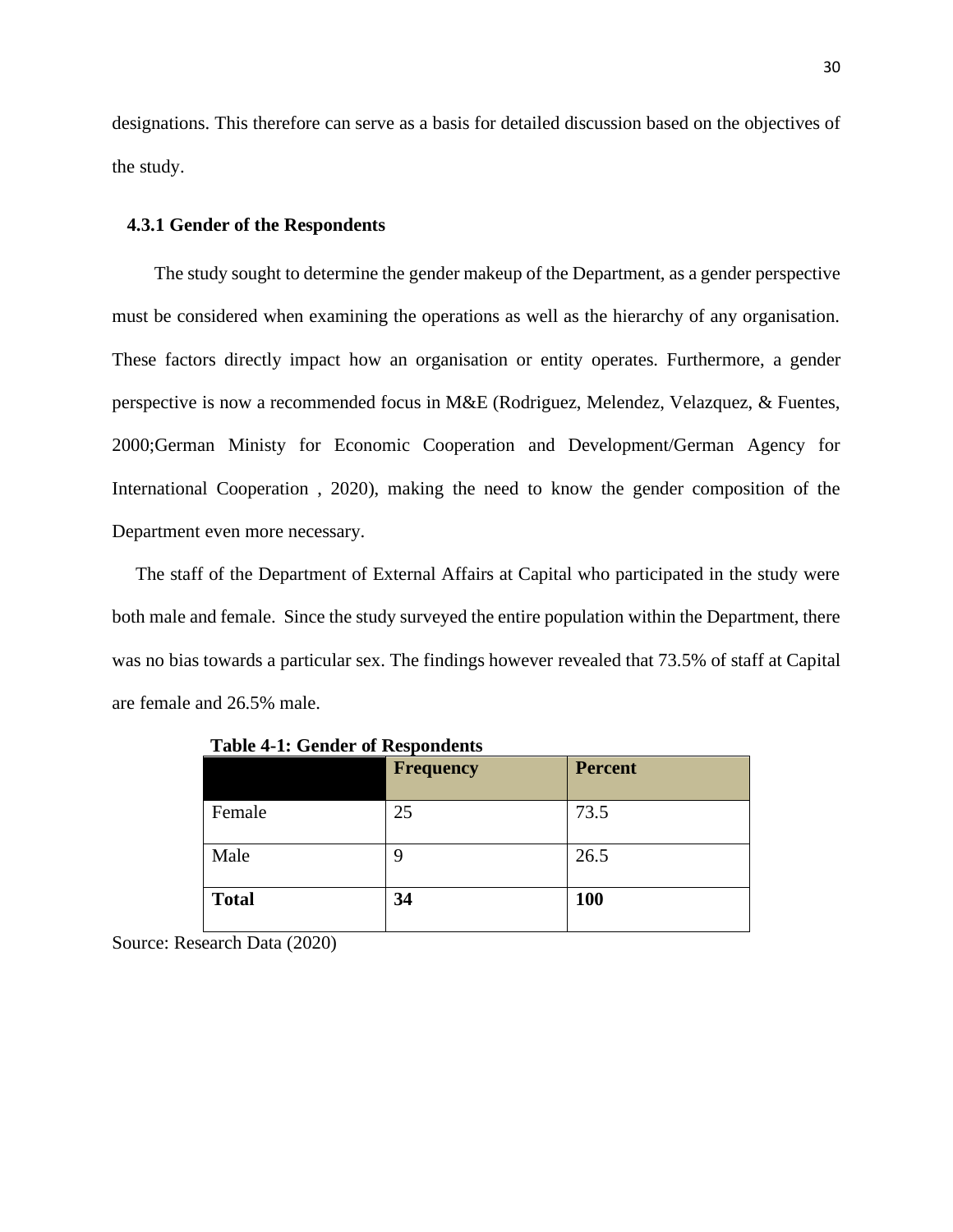#### **4.3.2 Age Group**

 The age distribution of respondents was requested in order to determine the number of years that respondents had in the workforce in order to determine whether age range would have an impact on the responses provided. The researcher assumed that the number of years in the workforce would influence the probability of having greater knowledge and use of M & E concepts. The International Labour Organization, defines the working age group as anyone between the ages of 15 and beyond (International Labour Organization , 2020). In Saint Lucia, the minimum age of employment is sixteen (Invest Saint Lucia , 2011).

 The table below displays the age distribution of the respondents. The table also displays the total frequency of the age ranges as well as the total percentage.

| $\mathbf{\tilde{c}}$<br><b>Age Range</b> | <b>Frequency</b> | <b>Percent</b> |
|------------------------------------------|------------------|----------------|
| Below -20                                |                  | 0              |
| $21 - 25$                                | 3                | 8.8            |
| $26 - 30$                                | $\overline{2}$   | 5.9            |
| $31 - 35$                                | 8                | 23.5           |
| 36 and above                             | 21               | 61.8           |
| <b>Total</b>                             | 34               | 100            |

**Table 4-2: Age Distribution of Respondents**

Source: Research Data (2020)

 The findings of the data collection reveal that there are no employees who are age 20 and below. A small percentage of respondents however fall within the 20s age range with only 8.8 % of the respondents within the 21- 25 age range and 5.9% between the 26 -30 age range. The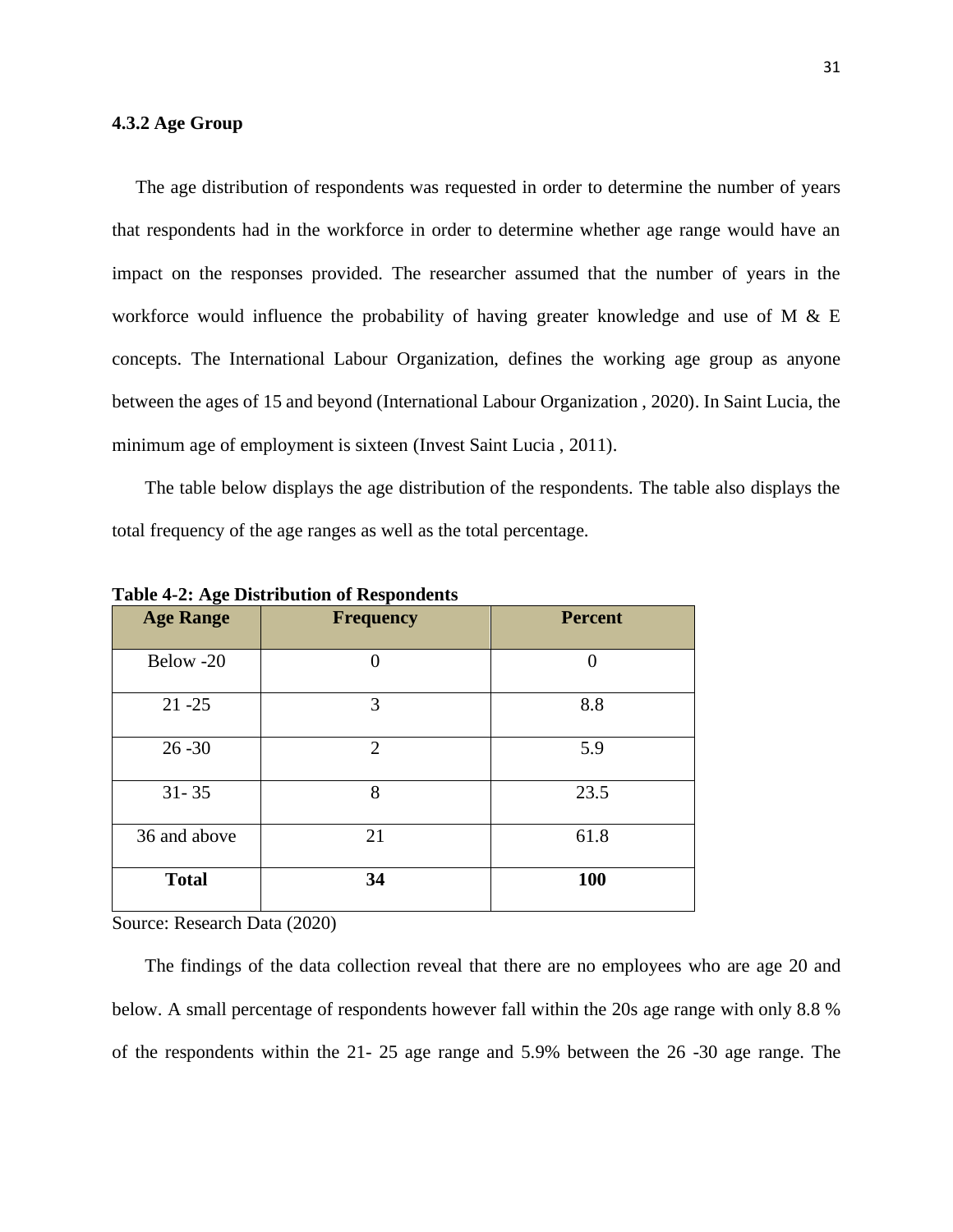majority of the respondents are within the thirties and above ranges with 23.5% falling within the 31-35 age range and 61.8% within the 36 and above age range.

#### **4.3.3 Educational Level**

 The study sought to determine the educational level of respondents to determine its influence on respondents having knowledge and use of  $M \& E$  concepts. Based on the substantive role of the Department, it can reasonably be assumed that a significant number of staff at the Department possess advanced educational degrees. The researcher therefore assumes that the more advanced degrees would increase the probability of having knowledge and experience in M & E given that monitoring and evaluation is taught in institutions of higher learning.

The education level of the respondents which is shown below reveals that the majority (58.8%) of respondents had attained a Bachelor's degree, followed by a Master's (14.7%). CXC/O Levels, A Levels/Associate Degree and Advanced Diploma are tied for the third most attained educational qualifications by respondents at 8.8%. There were no respondents with PhD qualifications. Despite the fact that the majority of respondents had attained advanced qualifications (Bachelor's and Master's) this did not result in overall responses indicating knowledge and use of M  $\&$  E.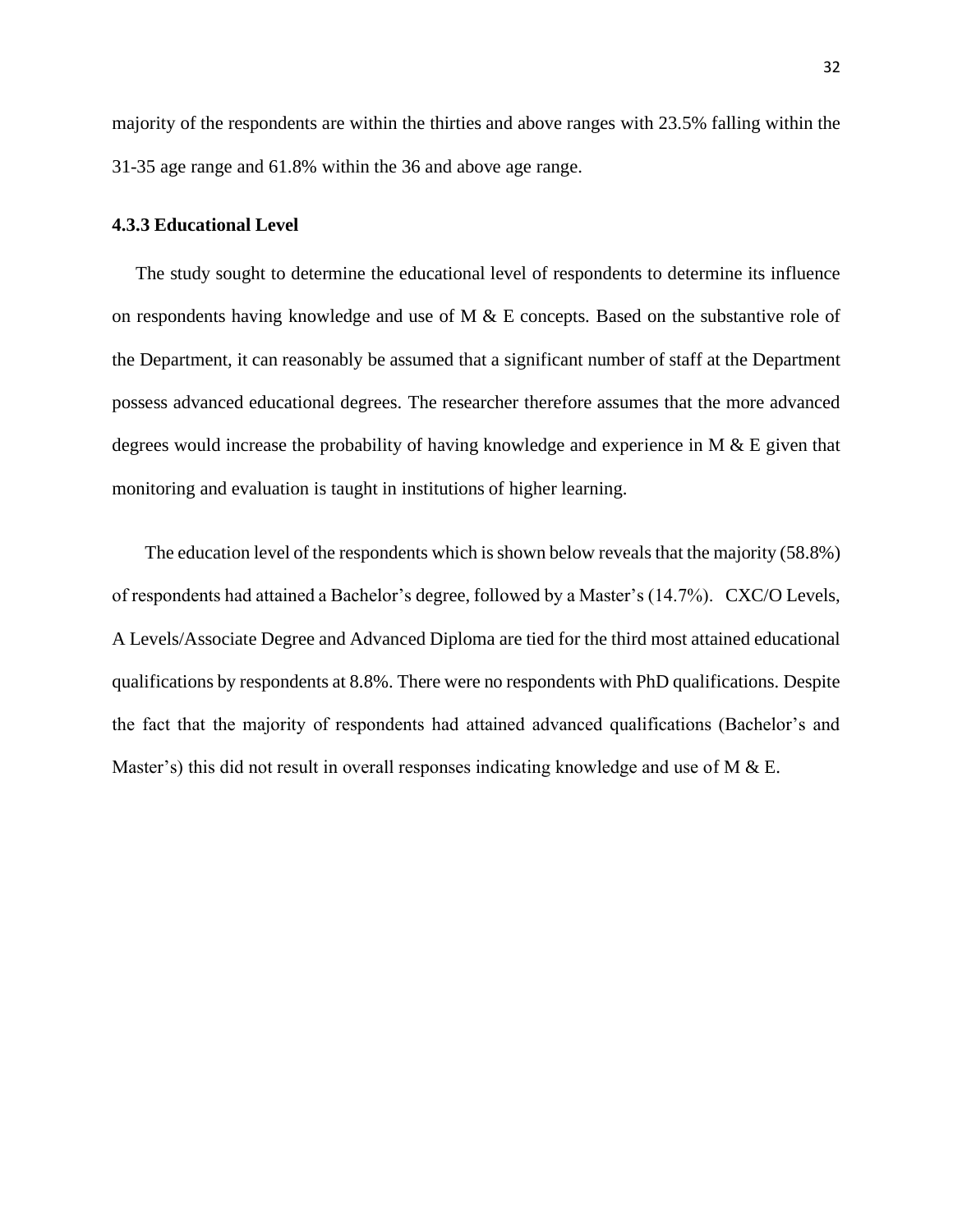| <b>Educational Level</b>  | <b>Frequency</b> | <b>Percent</b> |
|---------------------------|------------------|----------------|
| CXC/O Levels              | 3                | 8.8            |
| A Levels/Associate Degree | 3                | 8.8            |
| <b>Advanced Diploma</b>   | 3                | 8.8            |
| Bachelor's                | 20               | 58.8           |
| Master's                  | 5                | 14.7           |
| PhD                       | $\overline{0}$   | $\theta$       |

**Table 4-3: Educational Level of Respondents** 

Source: Research Data (2020)

## **4.3.4 Employment Duration**

The study sought to determine the employment duration of respondents as it would determine respondents' knowledge of the Department's processes and whether this would include knowledge and use of M & E concepts**.** 

As indicated in the table below, the majority (32.4%) of the respondents have been employed at the Department of External Affairs only between 1-5 years. This is followed by those employed for less than a year and more than 10 years, which are both tied for second at 29.4%. Most of the staff at the Department have been employed 10 years or less. The results indicate that the Department of External Affairs has a workforce with a relatively short tenure.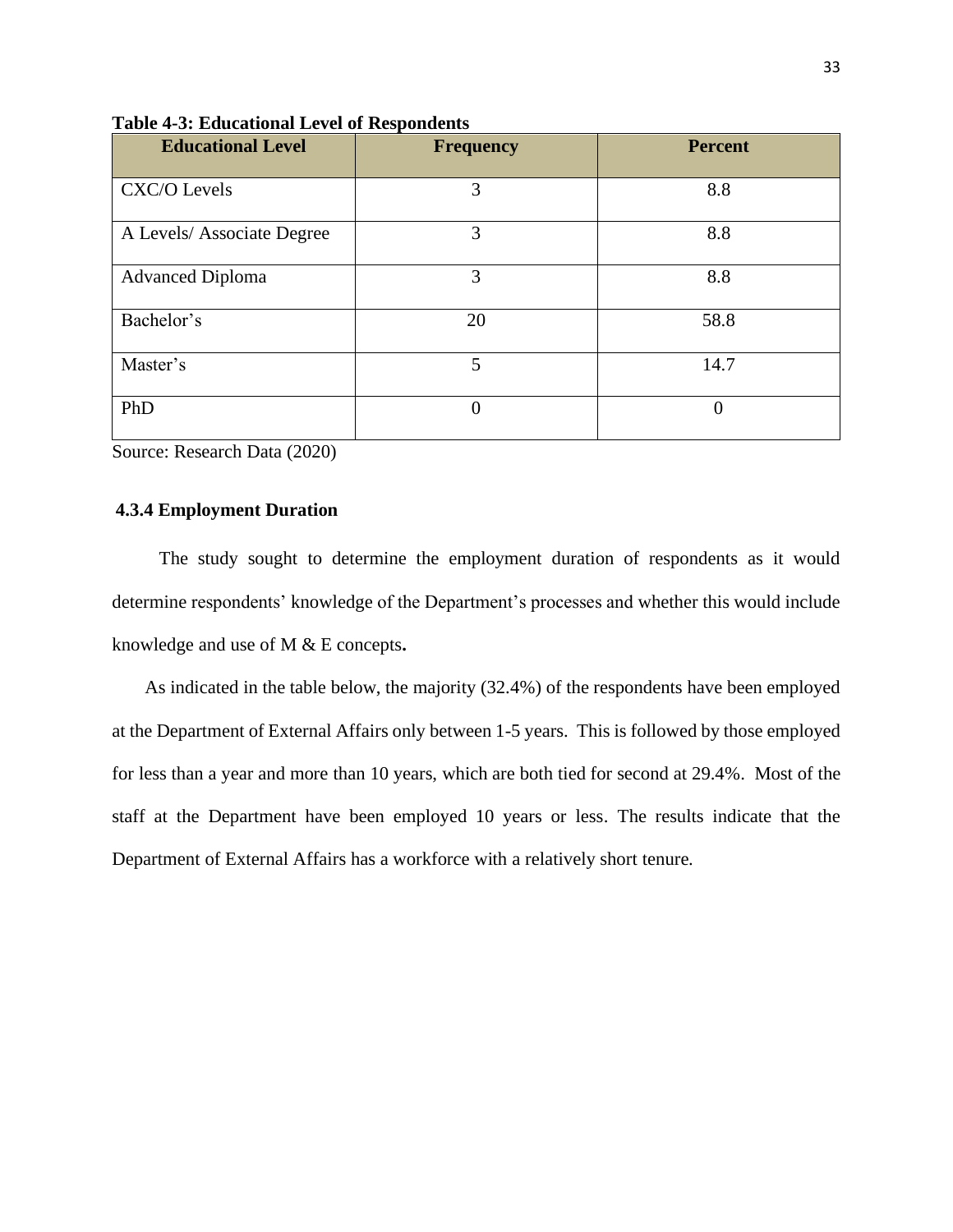| <b>Employment Duration</b> | <b>Frequency</b> | <b>Percent</b> |
|----------------------------|------------------|----------------|
| Less than 1 Year           | 10               | 29.4           |
| 1-5 Years                  | 11               | 32.4           |
| 6-10 Years                 | 3                | 8.8            |
| More than 10 Years         | 10               | 29.4           |

**Table 4-4:** Employment Duration of Respondents

Source: Research Data (2020)

#### **4.3.5 Department Divisions**

 The study sought to determine the different divisions that respondents worked in at the Department, as this would have a bearing on respondents' knowledge and use of M & E based on the divisions assigned responsibilities. Furthermore, different divisions would have staff with different educational levels, which as described earlier, would also determine knowledge and use of M & E.

 According to the organisational chart of the Department of External Affairs which was submitted from the preliminary request by the researcher, the Department is divided into four main divisions (Protocol and Consular, Budgeting and Finance, Administration and Political and Economic). However, the study identifies seven divisions (Administration, Accounts, Political and Economic, Registry and Information, Legal, ICT and Protocol and Consular) which better illustrates the operations of the Department. Instead of the use of the term Budgetary and Finance the term Accounts was used as this is the terminology used within government departments and ministries. Although the Registry and Information division falls under the Administration division,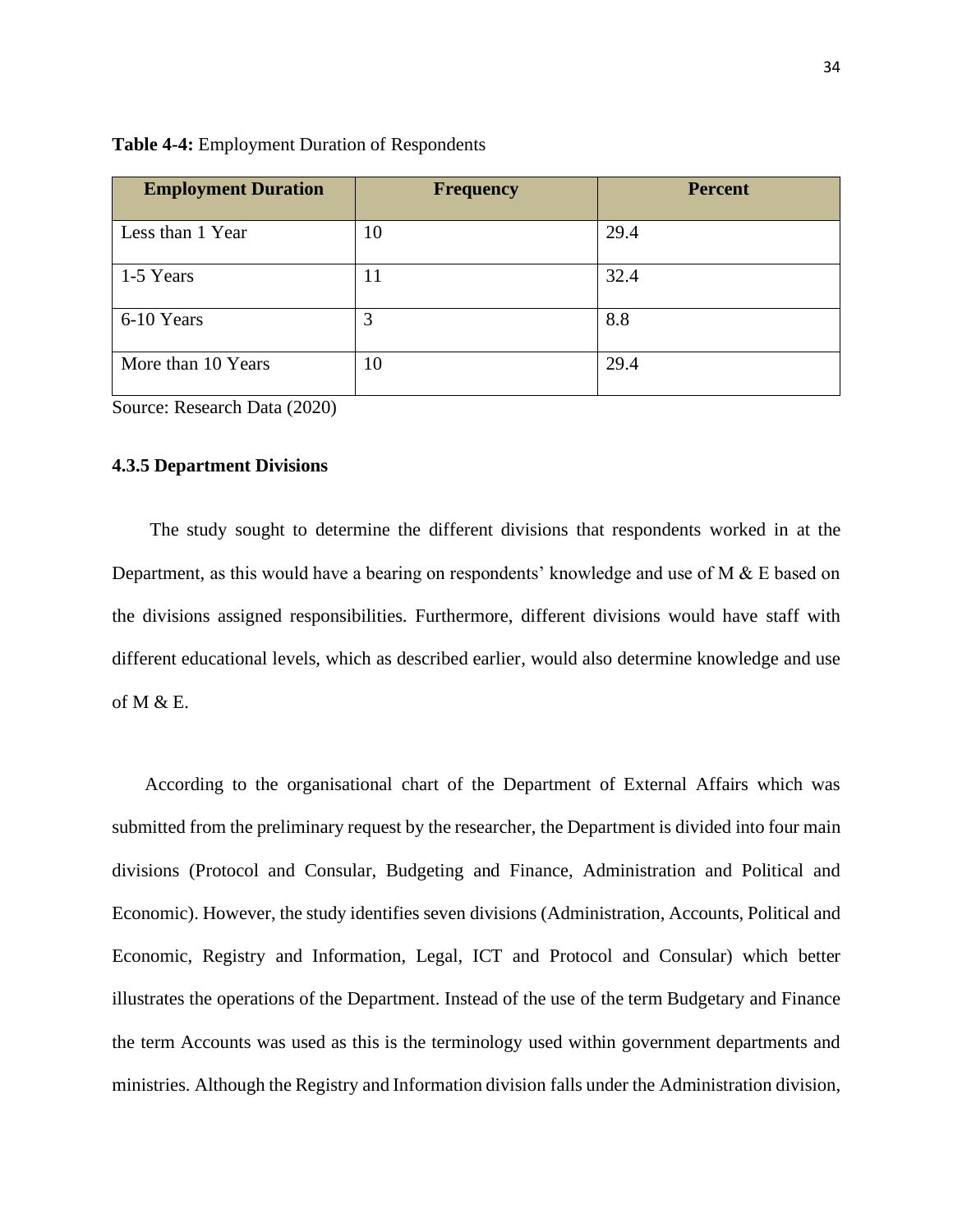the researcher thought it best to place it as its own division because of the specialised task performed by this division. Furthermore, the Legal and ICT divisions were not included in the organisational chart and were added as separate divisions due to the specialised tasks performed by these divisions.

 The Administrative Division is the division which attends to the general office management and clerical work. The Political and Economic Division is the diplomacy arm of the Department, interfacing with regional and international governments and organisations. The Registry and Information Division is responsible for the receiving, dissemination and storage of information. The Legal Division is responsible for all legal documents including bi-lateral and multi-lateral agreements, treaties etc. The ICT Division is responsible for all the information and technical needs of the Department. The Protocol and Consular Division is responsible for the arrangement of diplomatic visits and attending to the needs of nationals abroad.

| <b>Divisions</b>         | <b>Frequency</b> | Percentage |
|--------------------------|------------------|------------|
| Administration           | 10               | 29.4       |
| Accounts                 | $\overline{4}$   | 11.8       |
| Political and Economic   | 8                | 23.5       |
| Registry and Information | 5                | 14.7       |
| Legal                    | 1                | 2.9        |
| Protocol and Consular    | 5                | 14.7       |
| <b>ICT</b> Projects      | $\mathbf{1}$     | 2.9        |

**Table 4-5: Divisions of the Department**

Source: Research Data (2020)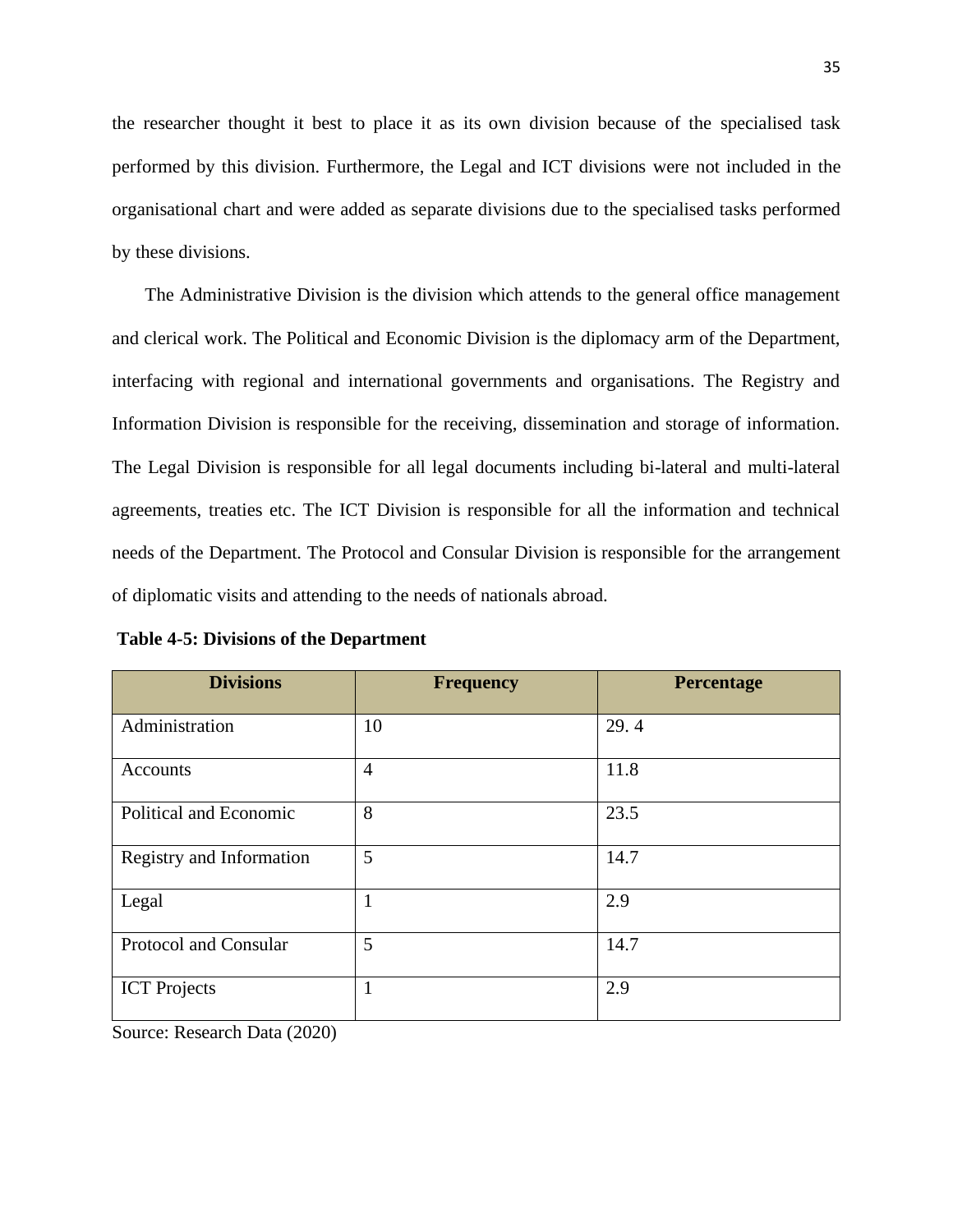According to the data gathered which is displayed in the table above, 10 respondents (29.4%) were from the Administrative Division, making it the largest division within the Department. The second largest division is the Political and Economic Division with eight respondents (23.5%). The Registry and Information Division and Protocol and Consular Division are tied for third with 5 respondents each which each accounts for 14.7% of the workforce at the Department. This is then followed by the Accounts Division with four respondents (11.8%). The Legal Division and ICT are the smallest division staffed by only one person which accounts for 2.9% of the workforce at the Department at Capital.

#### **4.3.6 Designations**

 The study sought to highlight the main designations within the different divisions, as it provides better clarity regarding the roles and responsibilities across divisions and who the respective officers who would have responsibility for the development, implementation and use of M & E.

| <b>Designation</b>               | <b>Count</b>             |
|----------------------------------|--------------------------|
| Accountant                       | 1                        |
| Admin Assistant                  | 1                        |
| Clerk                            | 5                        |
| Deputy<br>Permanent<br>Secretary |                          |
| Foreign Service<br>Officer       | 10                       |
| Info Officer                     | 1                        |
| Protocol Officer                 | 2                        |
| <b>PS</b>                        | 1                        |
| Secretary                        | 4                        |
| Supervisor                       | 3                        |
| Other                            | $\overline{\phantom{0}}$ |
|                                  |                          |

 **Table 4-6: Designations of Respondents**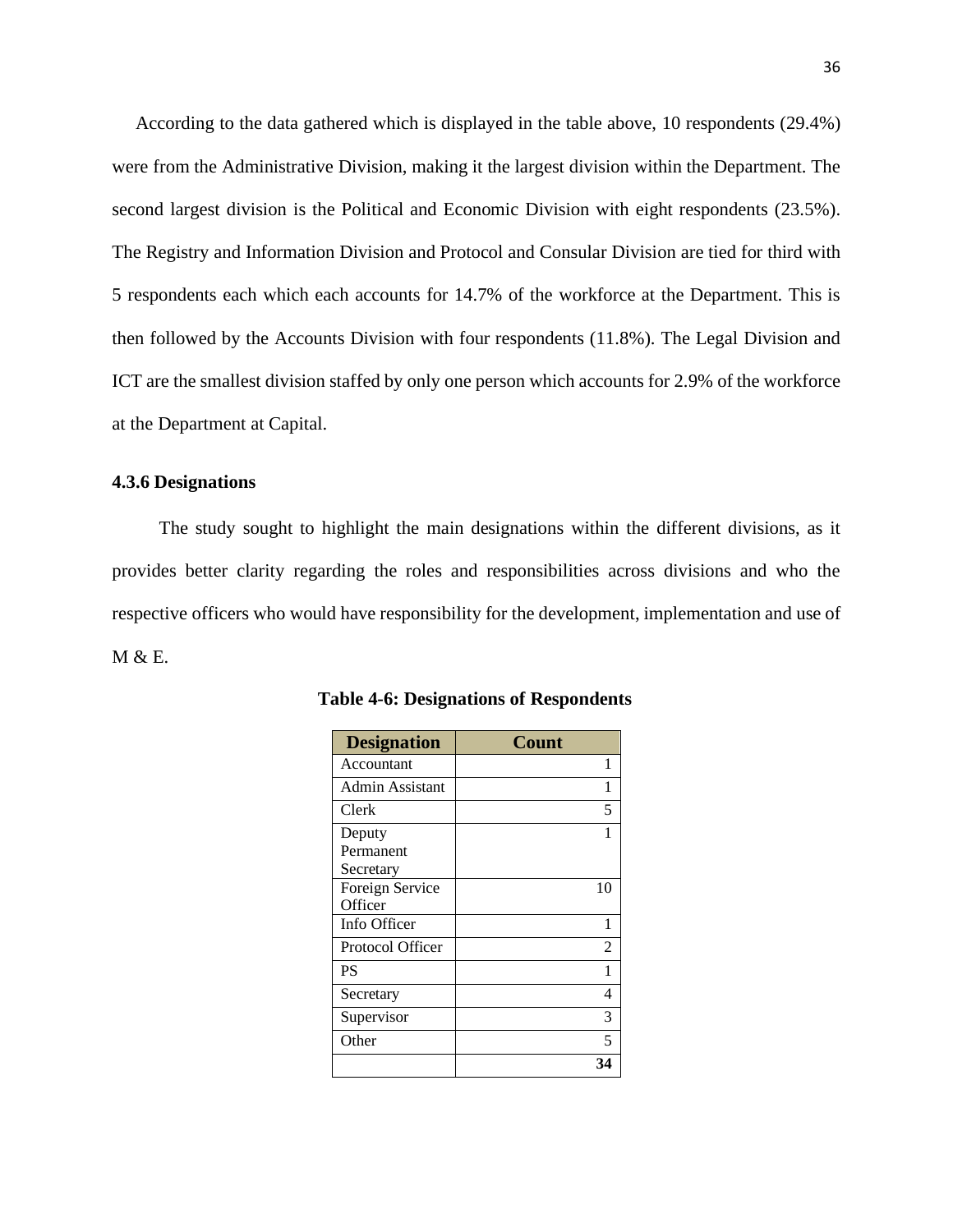#### **4.4 Data Analysis**

Statements were posed to respondents based on the study's objectives. The responses were rated in five point Likert scale where 5-Strongly Agree, 4-Agree, 3-Neutral, 2-Disagree and 1- Strongly Disagree. The results are placed in tables with the following key: Strongly Agree(SA), Agree(A), Neutral (N), Disagree(D), Strongly Disagree(SD); Frequency(F), Percentage (%)

# **4.4.1 Influence of Institutional/Management Buy-In for M & E on the Enactment of an Effective Public Service System**

 The following table displays the results of responses to statements regarding the first objective of the study, and posed a series of statements, ranging from B1-B7, aimed at determining the existence of management buy-in for M & E at the Department of External Affairs.

|                                      |                  | SA               |                           | $\mathbf A$      |                           | $\mathbf N$ |                | D    |                           | SD   | Mean     | Std.<br>Dev. |
|--------------------------------------|------------------|------------------|---------------------------|------------------|---------------------------|-------------|----------------|------|---------------------------|------|----------|--------------|
| <b>Statement</b>                     | $\mathbf{F}$     | $\%$             | $\boldsymbol{\mathrm{F}}$ | $\%$             | $\boldsymbol{\mathrm{F}}$ | $\%$        | $\mathbf F$    | $\%$ | $\boldsymbol{\mathrm{F}}$ | $\%$ |          |              |
| B1                                   | $\boldsymbol{0}$ | $\boldsymbol{0}$ | 15                        | 44.1             | $\tau$                    | 20.6        | 5              | 14.7 | $\tau$                    | 20.6 | 2.882353 | 2.612189     |
| B2                                   | $\mathbf{1}$     | 2.9              | 6                         | 17.6             | 10                        | 29.4        | 11             | 32.3 | 6                         | 17.6 | 2.558824 | 2.262222     |
| B3                                   | $\mathbf{1}$     | 2.9              | $\overline{4}$            | 11.7             | 9                         | 26.4        | $10\,$         | 29.4 | $10\,$                    | 29.4 | 2.294118 | 2.043642     |
| B4                                   | $\mathbf{1}$     | 2.9              | $\mathbf{0}$              | $\boldsymbol{0}$ | 14                        | 41.1        | $\,8\,$        | 23.5 | $11\,$                    | 32.4 | 2.176471 | 1.878673     |
| B <sub>5</sub>                       | $\overline{2}$   | 5.9              | $\tau$                    | 20.5             | 14                        | 41.1        | $\overline{4}$ | 11.8 | $\tau$                    | 20.5 | 2.794118 | 2.520504     |
| B6                                   | $\mathbf{1}$     | 2.9              | $\overline{2}$            | 5.9              | 13                        | 38.2        | 9              | 26.4 | 9                         | 26.4 | 2.323529 | 2.029199     |
| ${\cal B}7$                          | 3                | 8.8              | 5                         | 14.7             | 9                         | 26.5        | 5              | 14.7 | 12                        | 35.3 | 2.470588 | 2.32632      |
| Composite<br>Mean<br>and<br>Std.Dev. |                  |                  |                           |                  |                           |             |                |      |                           |      | 3.5      | 0.218        |
| $\gamma$                             |                  |                  |                           |                  |                           |             |                |      |                           |      |          |              |

**Table 4-7: Responses to Questions on Management Buy-In** 

Source: Research Data (2020)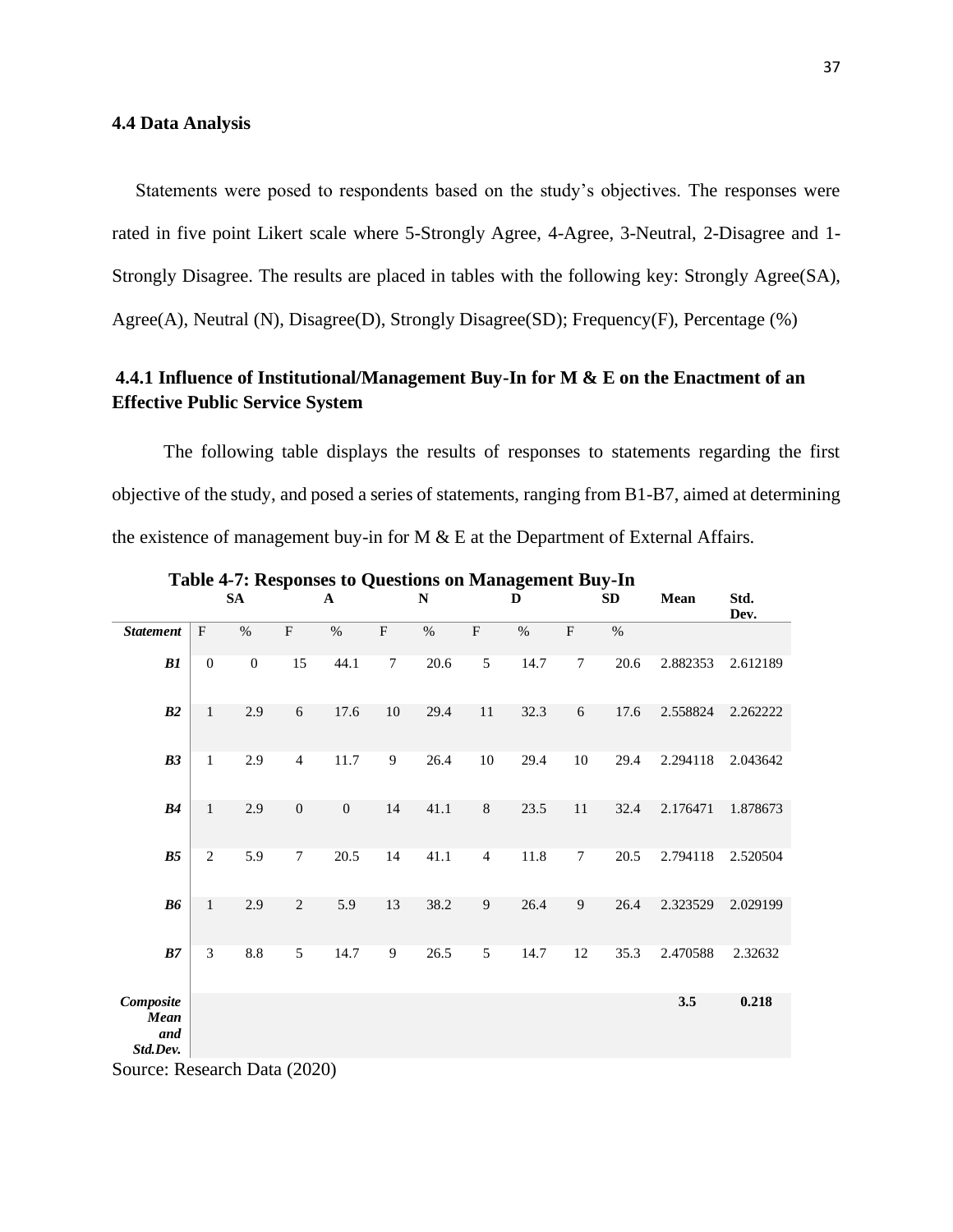Statement B1 sought to ascertain whether management (supervisors, Permanent Secretary, Deputy Permanent Secretary, Administration) within the Department had instructed, that work be guided by M & E principles or a plan. Zero respondents Strongly Agreed  $(0\%)$ , 15 (44.1%) Agreed, 7(20.6%) were Neutral, 5(14.7%) Disagreed and 7(20.6%) Strongly Disagreed with the statement. The findings therefore reveal that in total 15(44.1%) respondents Agreed, 12(35.3%) Disagreed and 7(20.6%) were Neutral on the statement. The line item had a mean of 2.88 and a standard deviation of 2.61. This indicates that there is a lot of dispersion in the responses further implies that the responses do not positively support the statement.

 Statement B2 sought to ascertain whether the Administration of the Department had an M & E policy or plan. 1(2.9%) respondent Strongly Agreed, 6(17.6%) Agreed, 10(29.4%) were Neutral, 11(32.3%) Disagreed and 6(17.6%) Strongly Disagreed with the statement. This revealed that in total 7 respondents Agreed (20. %), 17(49.9%) Disagreed and 10(29.4%) were Neutral. The item had a mean of 2.55 and a standard deviation of 2.26. This indicates that there is a lot of dispersion in the responses and further implies that the responses do not positively support the statement.

Statement B3 sought to ascertain(if) an M  $\&$  E policy/plan was shared with staff. 1(2.9%) Strongly Agreed, 4(11.7%) Agreed, 9 (26.4%) were Neutral, 10 (29.4%) Disagreed and 10(29.4%) Strongly Disagreed. The findings therefore reveal that in total 5(14.6%) Agreed, 20(58.8%) Disagreed and 9(26.4%) were Neutral. The item had a mean of 2.29 and a standard deviation of 2.04. This indicates that there is dispersion in the responses and further implies that the responses do not positively support the statement.

 Statement B4 sought to ascertain whether an M &E policy/plan was in existence for over 5 years.1(2.9%) respondent Strongly Agreed, 0(0%) Agreed, 14(41.1%) were Neutral, 8(23.5%) Disagreed and 11(32.4%) Strongly Disagreed. The findings therefore revreal that 1(2.9%) Agreed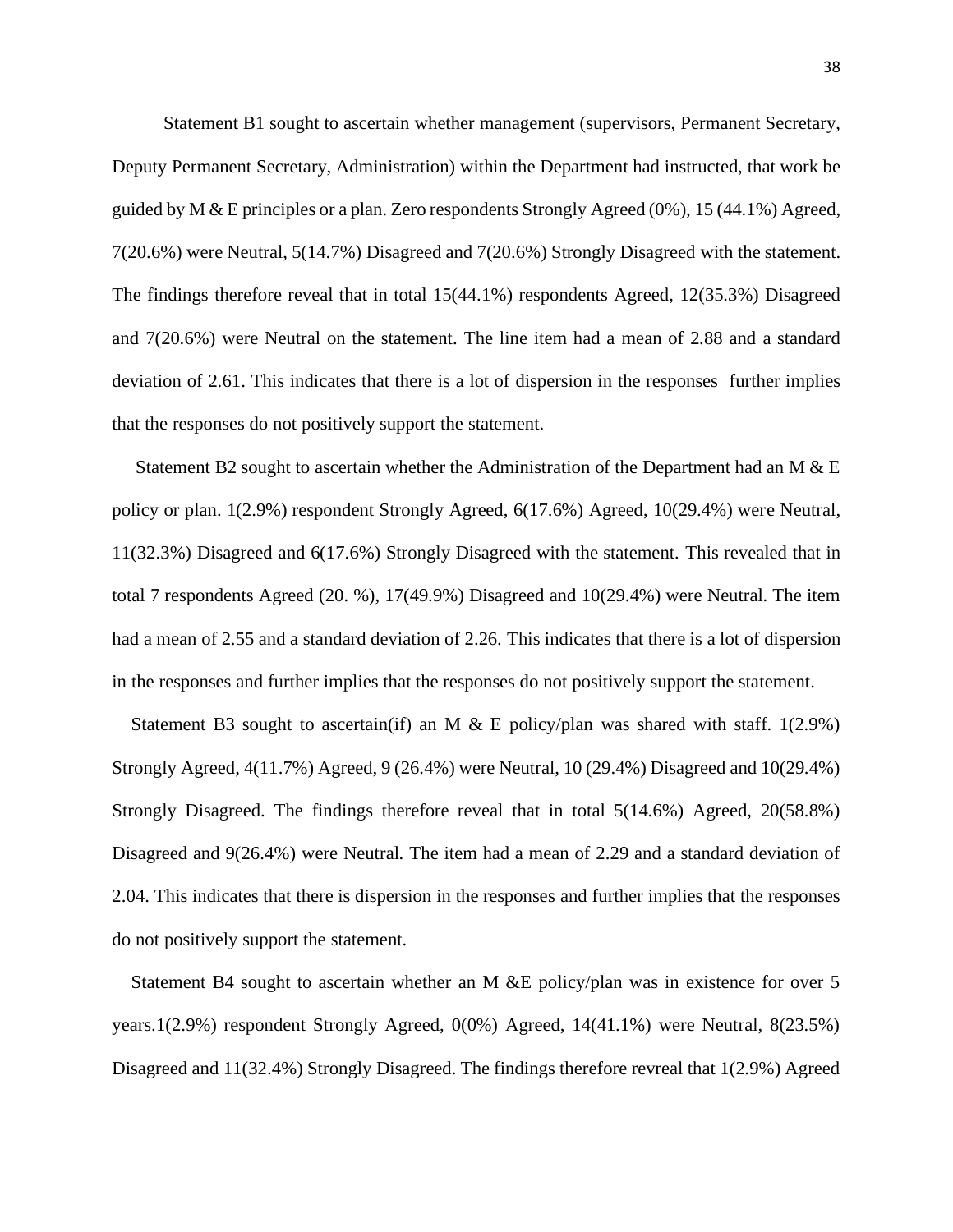and a total of 18(55.9%) Disagreed and 14(41.1%) were Neutral. The item had a mean of 2.17 and a standard deviation of 1.87. This indicates that there is dispersion in the responses and further implies that the responses do not positively support the statement.

Statement B5 sought to solicit whether respondents believed the development of an M  $\&$  E policy/plan was a priority for the Administration of the Department. 2(5.9%)Strongly Agreed, 7(20.5%) Agreed)14(41.1%) were Neutral, 4(11.8%) Disagreed and 7(20.5) Strongly Disagreed. The findings therefore revealed that a total of 9(26.4%) respondents Agreed, 11(32.3%) Disagreed and 14 (41.1%) were Neutral. The item had a mean of 2.79 and a standard deviation of 2.52. This indicates that there is dispersion in the responses and further implies that the responses do not positvley support the statement.

Statement B6 sought to ascertain whether there was use of an M  $\&$  E policy/plan by all Divisions of the Department. 1(2.9%) respondent Strongly Agreed, 2(5.9%) Agreed, 13(38.2%) Neutral, 9 (26.4%) Disagreed and 9 (26.4%) Strongly Disagreed. The findings therefore reveal that a total of 3(8.8&) Agreed, 18 (52.8%) and 13 (38.2%) were Neutral. The item had a mean of 2.32 and a standard deviation of 2.02 which indicates that there was dispersion in the responses and further implies that the responses do not positively support the statement.

 Statement B7 sought to sought to ascertain whether training of staff in M & E was a priority for the Administration of the Department. 3(8.8%) respondents Strongly Agreed, 5(14.7%) Agreed, 9(26.5%) Neutral, 5(14.7%) Disagreed and 12(35.3%) Strongly Disagreed. The findings revealed that 8 (23.5%) Agreed, 17(50%) Disagreed and 9(26.5%) Neutral. The item had a mean of 2.47 and a standard deviation on 2.32. This indicates that there was dispersion in the responses and further implies that the responses do not positively support the statement**.**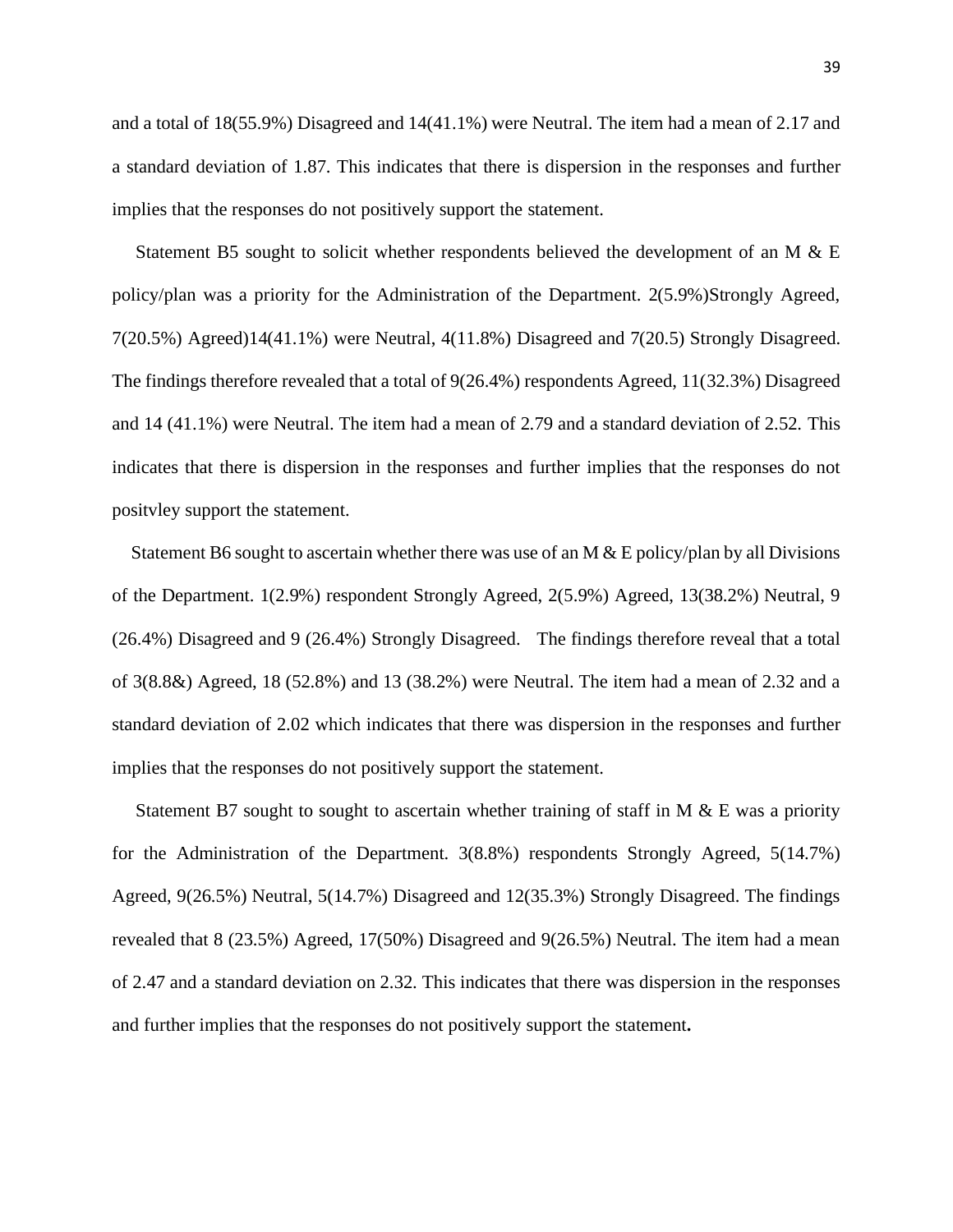# **4.4.2 Availability of Resources and Enactment of an Effective Public Service in the Department of External Affairs**

|                                    |                | <b>SA</b> |                  | $\mathbf A$  |                           | ${\bf N}$<br>D |                           |      | <b>SD</b>   |               | Mean     | <b>Std. Dev</b> |
|------------------------------------|----------------|-----------|------------------|--------------|---------------------------|----------------|---------------------------|------|-------------|---------------|----------|-----------------|
| <b>Statement</b>                   | $\mathbf{F}$   | $\%$      | $\mathbf{F}$     | $\%$         | $\boldsymbol{\mathrm{F}}$ | $\%$           | $\boldsymbol{\mathrm{F}}$ | $\%$ | $\mathbf F$ | $\frac{0}{0}$ |          |                 |
| C1                                 | 2              | 5.9       | $\mathbf{1}$     | 2.9          | 15                        | 44.1           | $\,8\,$                   | 23.5 | $\,8\,$     | 23.5          | 2.441176 | 2.155704        |
| C <sub>2</sub>                     | $\mathbf{1}$   | 2.9       | $\boldsymbol{0}$ | $\mathbf{0}$ | 17                        | 50             | $\,8$                     | 23.5 | 8           | 23.5          | 2.352941 | 2.014652        |
| C <sub>3</sub>                     | 2              | 5.9       | $\mathbf{1}$     | 2.9          | 14                        | 41.1           | 9                         | 26.4 | 8           | 23.5          | 2.411765 | 2.128241        |
| C <sub>4</sub>                     | $\mathbf{1}$   | 2.9       | $\mathbf{1}$     | 2.9          | 5                         | 14.7           | 15                        | 44.1 | 12          | 35.3          | 1.941176 | 1.644957        |
| C5                                 | 1              | 2.9       | $\mathbf{1}$     | 2.9          | $\,8\,$                   | 23.5           | 12                        | 35.3 | 12          | 35.3          | 2.029412 | 1.748949        |
| C6                                 | $\overline{c}$ | 5.9       | $\overline{4}$   | 11.8         | 14                        | 41.1           | $\,8\,$                   | 23.5 | 6           | 17.6          | 2.647059 | 2.35147         |
| C7                                 | $\mathfrak{2}$ | 5.9       | 13               | 38.2         | 3                         | 8.8            | 6                         | 17.6 | 10          | 29.4          | 2.735294 | 2.578189        |
| Composite<br>Mean and<br>Std. Dev. |                |           |                  |              |                           |                |                           |      |             |               | 2.365    | 0.245           |

**Table 4-8: Responses to Questions on Availability of Resources**

Source: Research Data (2020)

 The following table above displays the results of responses to statements regarding the second objective of the study, and posed a series of statements, ranging from C1-C7, aimed at determining the availability of resources for  $M \& E$  necessary for the enactment of effective public service systems at the Department of External Affairs.

 Statement C1 sought to determine whether any budgetary allocations had been made for M & E at the Department. 2 (5.9 %) respondents Strongly Agreed, 1(2.9%) Agreed, 15 (44.1%) Neutral, 8 Disagreed (23.5%) and 8 Strongly Disagreed. The findings revealed that a total of 3(8.8%) Agreed, 16(47%) Disagreed and 15 (44.1%) were Neutral. The item had a mean of 2.44 and a standard deviation of 2.15. This indicates that there was significant dispersion of the responses and further implies that the responses do not positively support the statement.

 Statement C2 sought to determine whether management of the Department had sufficiently allocated financial resources for M & E. 1(2.9%) respondents Strongly Agreed, 0 (0%) Agreed, 17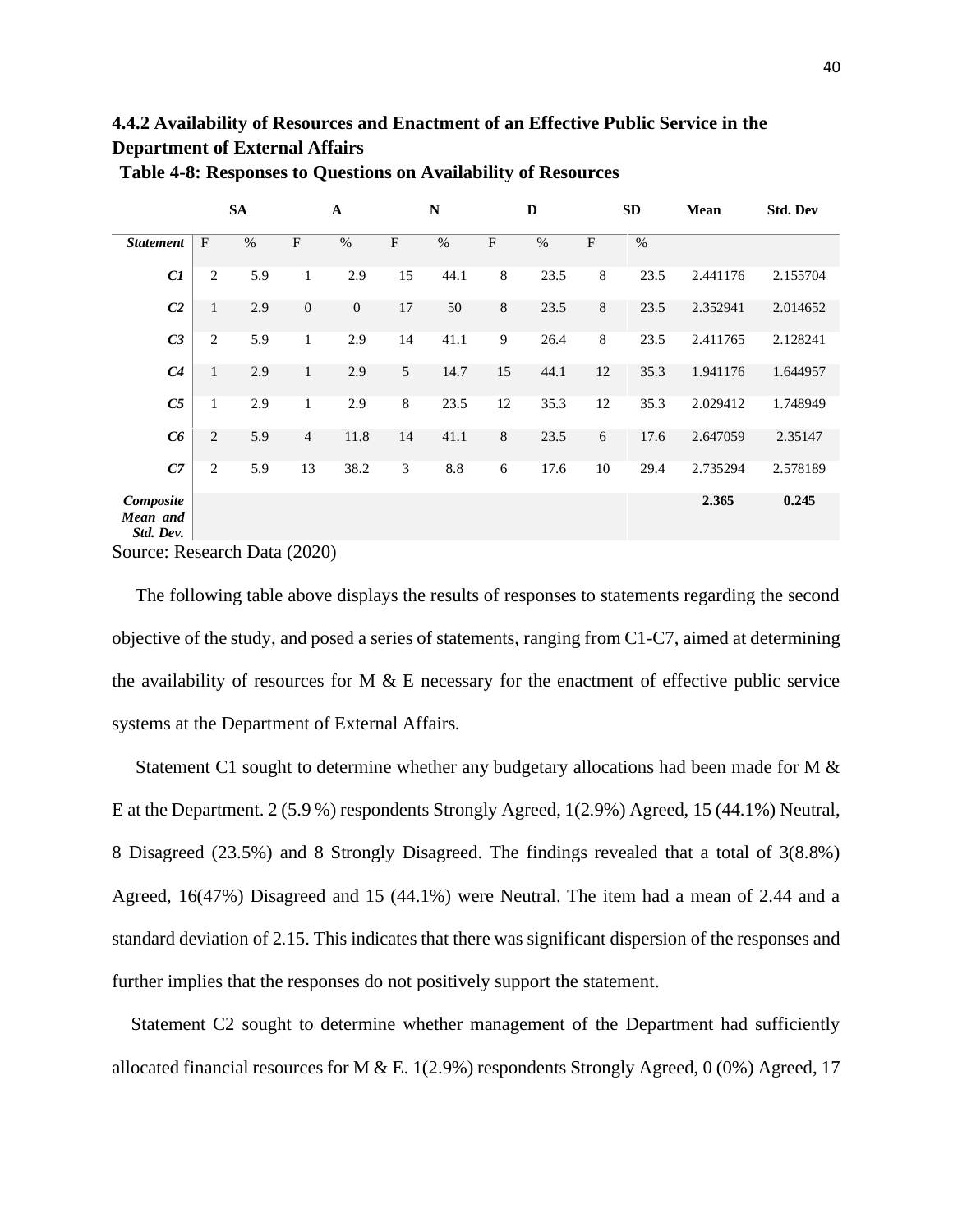(50%) Neutral, 8 (23.5%) Disagreed and 8 (23.5%) Strongly Disagreed. The findings revealed that 1(2.9%) Agreed, 16(47%) Disagreed and 17 (50%) Neutral. The item had a mean of 2.35 and a standard deviation of 2.01. This indicates that there was significant dispersion of the responses and further implies that the responses do not positively support the statement.

 Statement C3 sought to determine whether budgetary allocations have been consistently made over the last five years for M & E. 2(5.9%) of respondents Strongly Agreed, 1(2.9%) Agreed, 14 (41.1%) Neutral, 9(26.4%) Disagreed, 8(23.5%) Strongly Disagreed. The findings revealed that a total of 3 (8.8%) Agreed, 17 (49.9%) Disagreed and 14 (41.1%) were Neutral. The item had a mean of 2.41 and a standard deviation of 2.12. This indicates that there was significant dispersion of the responses and further implies that the responses do not positively support the statement.

 Statement C4 sought to determine whether staff at the Department attend regular trainings and workshops in M & E. 1(2.9%) respondents Strongly Agreed, 1 (2.9%) Agreed, 5 (14.7%) Neutral, 15 (44.1%) Disagree and 12 (35.3%) Strongly Disagreed. The findings revealed that a total of 2 (5.8%) Agreed, 27(79.4%) Disagreed and 5 (14.7%) Neutral. The item had a mean of 1.94 and a standard deviation of 1.64. This indicates that there was some dispersion of the responses and further implies that the responses do not positively support the statement.

 Statement C5 sought to ascertain whether coaching and mentorship in M & E were available to staff. 1(2.9%) respondents Strongly Agreed, 1 (2.9%) Agreed, 8 (23.5%) Neutral, 12 (35.3%) Disagreed and 12 (35.3%) Strongly Disagreed. The findings revealed that a total of 2(5.8%) Agreed, 24 (70.6%) Disagreed and 8 (23.5%) were Neutral. The item had a mean of 2.02 and a standard deviation of 1.74. This indicates that there was some dispersion of the responses and further implies that the responses do not positively support the statement.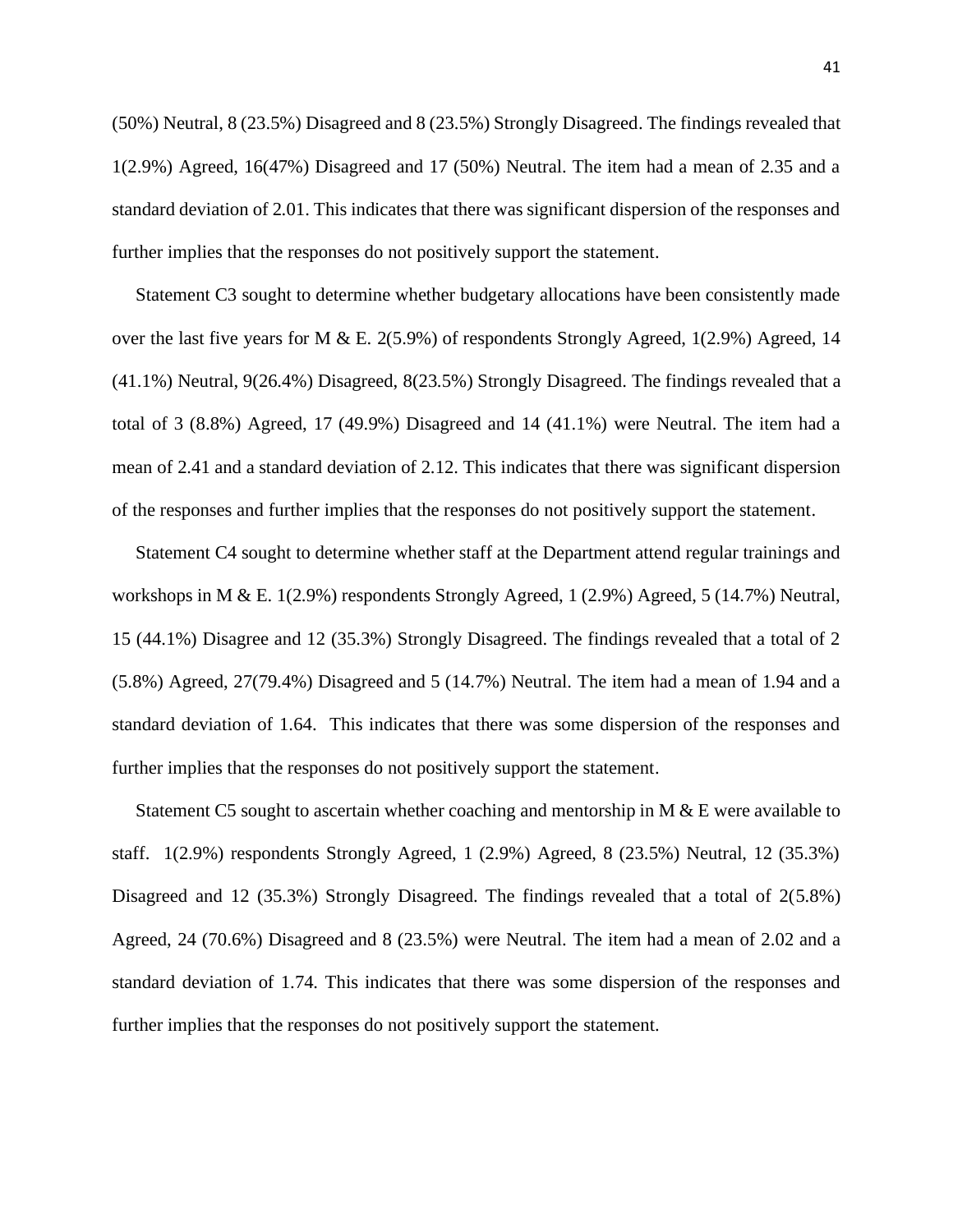Statement C6 sought to determine whether staff are qualified in M & E. 2(5.9%) respondents Strongly Disagreed, 4 (11.8%) Agreed, 14 (41.1%) Neutral, 8 (23.5%) Disagreed and 6 (17.6%) Strongly Disagreed. The findings revealed that a total of 6 (17.7%) respondents Agreed, 14 (41.1%) Disagreed and 14 (41.1%) were Neutral. The item had a mean of 2.64 and a standard deviation of 2.35. This indicates that there was significant dispersion of the responses and further implies that the responses do not positively support the statement.

 Statement C7 sought to determine whether respondents themselves were knowledgeable in M & E concepts and principles. 2 (5.9%) respondents Strongly Agreed, 13 (38.2%) Agreed, 3 (8.8%) Neutral, 6(17.6%) Disagreed and 10 (29.4%) Strongly Disagreed. The findings revealed that a total of 15 (44.1%) Agreed and 16 (47%) Disagreed and 3(8.8%) were Neutral. The item had a mean of 2.73 and a standard deviation of 2.57. This indicates that there was significant dispersion of the responses and further implies that the responses do not positively support the statement.

# **4.4.3 The Use of M & E Tools and the Enactment of an Effective Public Service in the Department of External Affairs**

 The following table displays the results of responses to statements regarding the third objective of the study, and posed a series of statements, ranging from D1-D6, aimed at determining whether staff were familiar with  $M \& E$  tools and whether they were in use to effectively monitor and evaluate its work.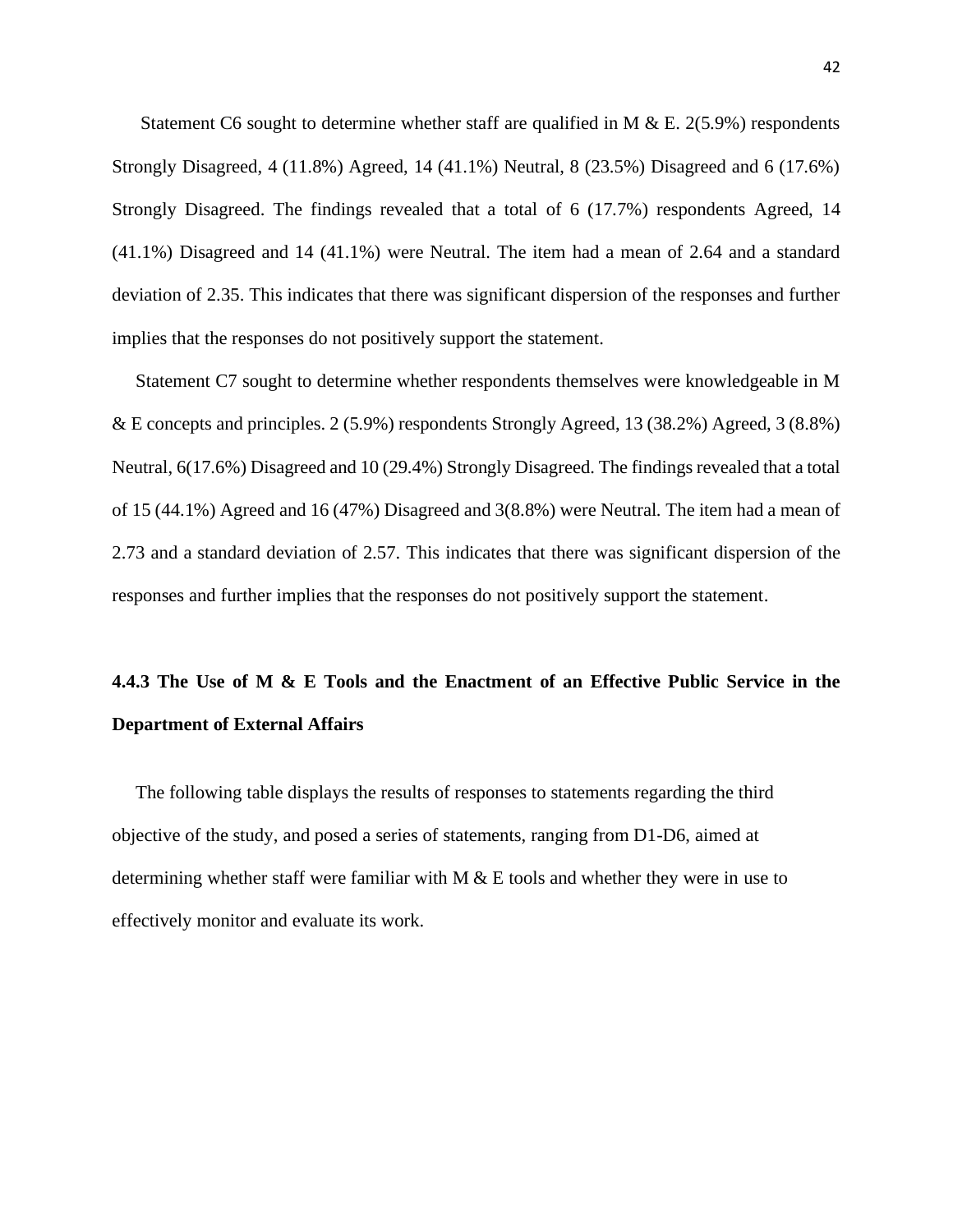|                                      |              | <b>SA</b> |                | $\mathbf A$ |                           | $\mathbf N$ |                           | D    |                           | <b>SD</b> | Mean     | Std.<br>Dev. |
|--------------------------------------|--------------|-----------|----------------|-------------|---------------------------|-------------|---------------------------|------|---------------------------|-----------|----------|--------------|
| <b>Statement</b>                     | $\mathbf{F}$ | $\%$      | $\rm F$        | $\%$        | $\boldsymbol{\mathrm{F}}$ | $\%$        | $\boldsymbol{\mathrm{F}}$ | $\%$ | $\boldsymbol{\mathrm{F}}$ | $\%$      |          |              |
| DI                                   | 3            | 8.8       | 10             | 29.4        | $\overline{4}$            | 11.8        | 9                         | 26.5 | $\,$ 8 $\,$               | 23.5      | 2.735294 | 2.555271     |
| D2                                   | 2            | 5.9       | 13             | 38.2        | 3                         | 8.8         | 9                         | 26.5 | 7                         | 20.5      | 2.823529 | 2.612189     |
| D3                                   | $\mathbf{1}$ | 2.9       | $\tau$         | 20.5        | 11                        | 32.4        | 5                         | 14.7 | 10                        | 29.4      | 2.529412 | 2.300895     |
| D4                                   | 3            | 8.8       | 11             | 32.4        | $\tau$                    | 20.6        | $8\,$                     | 23.5 | 5                         | 14.7      | 2.970588 | 2.711631     |
| D <sub>5</sub>                       | $\mathbf{1}$ | 2.9       | 2              | 5.9         | 15                        | 44.1        | 6                         | 17.6 | 10                        | 29.4      | 2.352941 | 2.072225     |
| D <sub>6</sub>                       | $\mathbf{1}$ | 2.9       | $\overline{4}$ | 11.8        | 15                        | 44.1        | 6                         | 17.6 | 8                         | 23.5      | 2.529412 | 2.236068     |
| Composite<br>Mean<br>and Std.<br>Dev |              |           |                |             |                           |             |                           |      |                           |           | 2.656    | 0.211        |

**Table 4-9: Responses to Questions on Use of M & E Tools**

Source: Research Data (2020)

Statement D1 sought to ascertain whether individual respondents were familiar with M  $\&$  E tools. 3 (8.8%) of respondents Strongly Agreed, 10 (29.4%) Agreed, 4 (11.8%) Neutral, 9 (26.5%) Disagreed and 8 (23.5%) Strongly Disagreed. The findings revealed that 13 (38.2%), 17(50%) Disagreed and 4(11.8%) were Neutral. The item had a mean of 2.735 and a standard deviation of 2.555. This indicates that there was significant dispersion of the responses and further implies that the responses do not positively support the statement.

Statement D2 sought to ascertain whether individual respondents have used M  $\&$  E tools to conduct their work. 2(5.9%) respondents Strongly Agreed, 13(38.2%) Agreed, 3(8.8%) Neutral, 9(26.5%) Disagreed and 7(20.5%) Strongly Disagreed. The findings revealed that a total of 15(44.1%) Agreed, 16(47%) Disagreed and 3(8.8%) were Neutral. The item had a mean of 2.823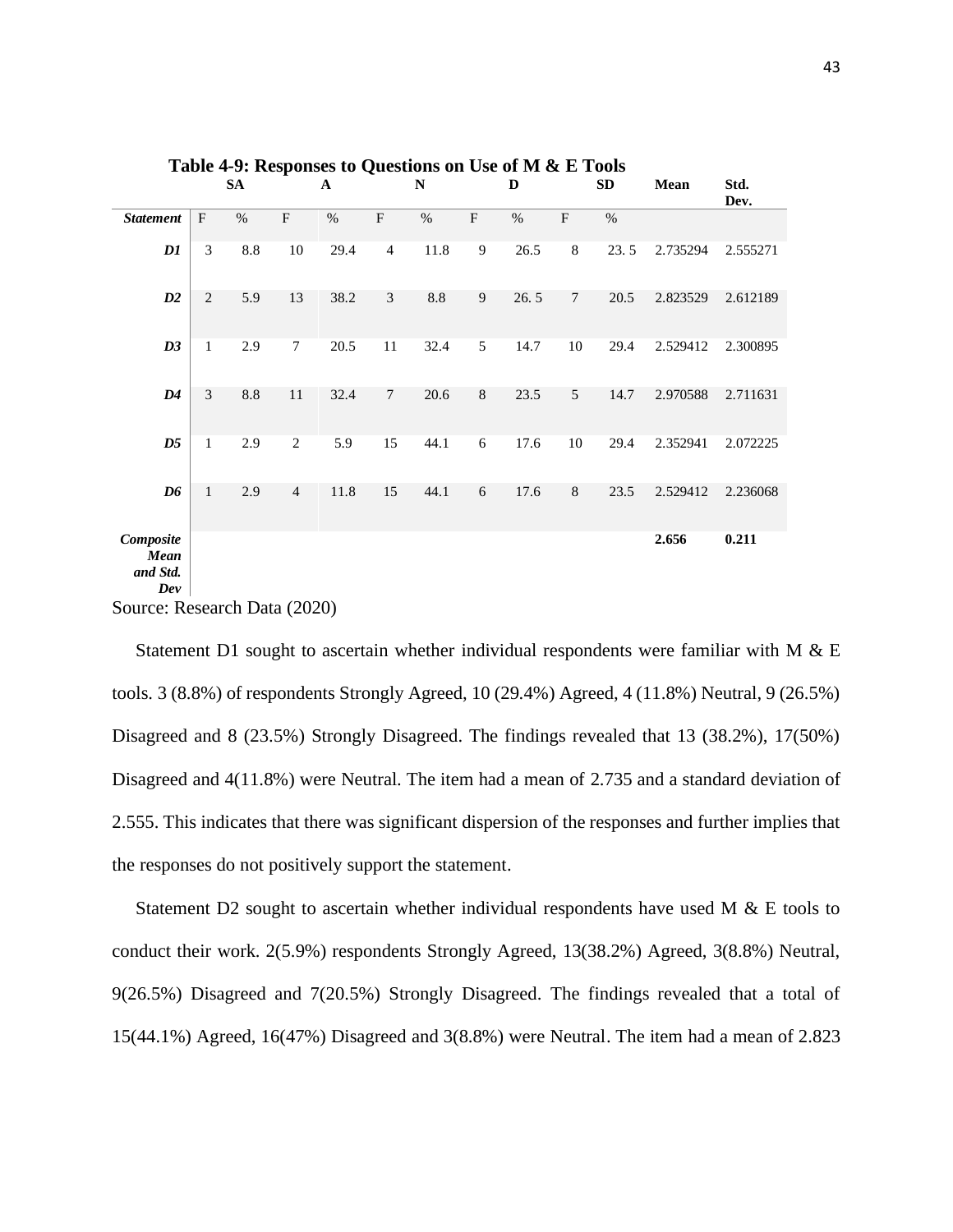and a standard deviation of 2.612. This indicates that there was significant dispersion of the responses and further implies that the responses do not positively support the statement.

Statement D3 sought to determine whether the Department uses specific M  $\&$  E tools to conduct M & E. 1 (2.9%) respondent Strongly Agreed, 7 (20.5%) Agreed, 11(32.4%) Neutral, 5(14.7%) Disagreed and 10 (29.4%) Strongly Disagreed. The findings revealed that a total of 8(23.4%) Agreed, 15(44.1%) Disagreed and 11(32.4%) were Neutral. The item had a mean of 2.529 and a standard deviation of 2.300. This indicates that there was significant dispersion of the responses and further implies that the responses do not positively support the statement.

Statement of D4 sought to ascertain whether indicators and targets have been developed for the Department. 3(8.8%) respondents Strongly Agreed, 11(32.4%) Agreed, 7 (20.6%) Neutral, 8 (23.5%) Disagreed and 5 (14.7%) Strongly Disagreed. The findings revealed that 14(41.2%) Agreed, 13(38.2%) Disagreed and 7 (20.6%) were Neutral. The item had a mean of 2.970 and a standard deviation of 2.711. This indicates that there was significant dispersion of the responses and further implies that the responses do not positively support the statement.

Statement D5 sought to determine whether the logical framework matrix and theory of change are used by the Department. 1(2.9) respondents Strongly Agreed, 2(5.9%) Agreed, 15 (44.1%) Neutral,6(17.6%) Disagreed and 10(29.4%) Strongly Disagreed. The findings reveal that a total of 3 (14.7%) Agreed, 16(47%) Disagreed and 15(44.1%) were Neutral. The item had a mean of 2.352 and a standard deviation of 2.072. This indicates that there was some dispersion of the responses and further implies that the responses do not positively support the statement.

Statement D6 sought to determine if the Department conducts pre and post evaluations of its work. 1(2.9%) respondent Strongly Agreed, 4 (11.8%) Agreed, 15 (44.1%) Neutral, 6 (17.6%) Disagreed and 8 (23.5%) Strongly Disagreed. The finding revealed that a total of 5(14.7%) Agreed,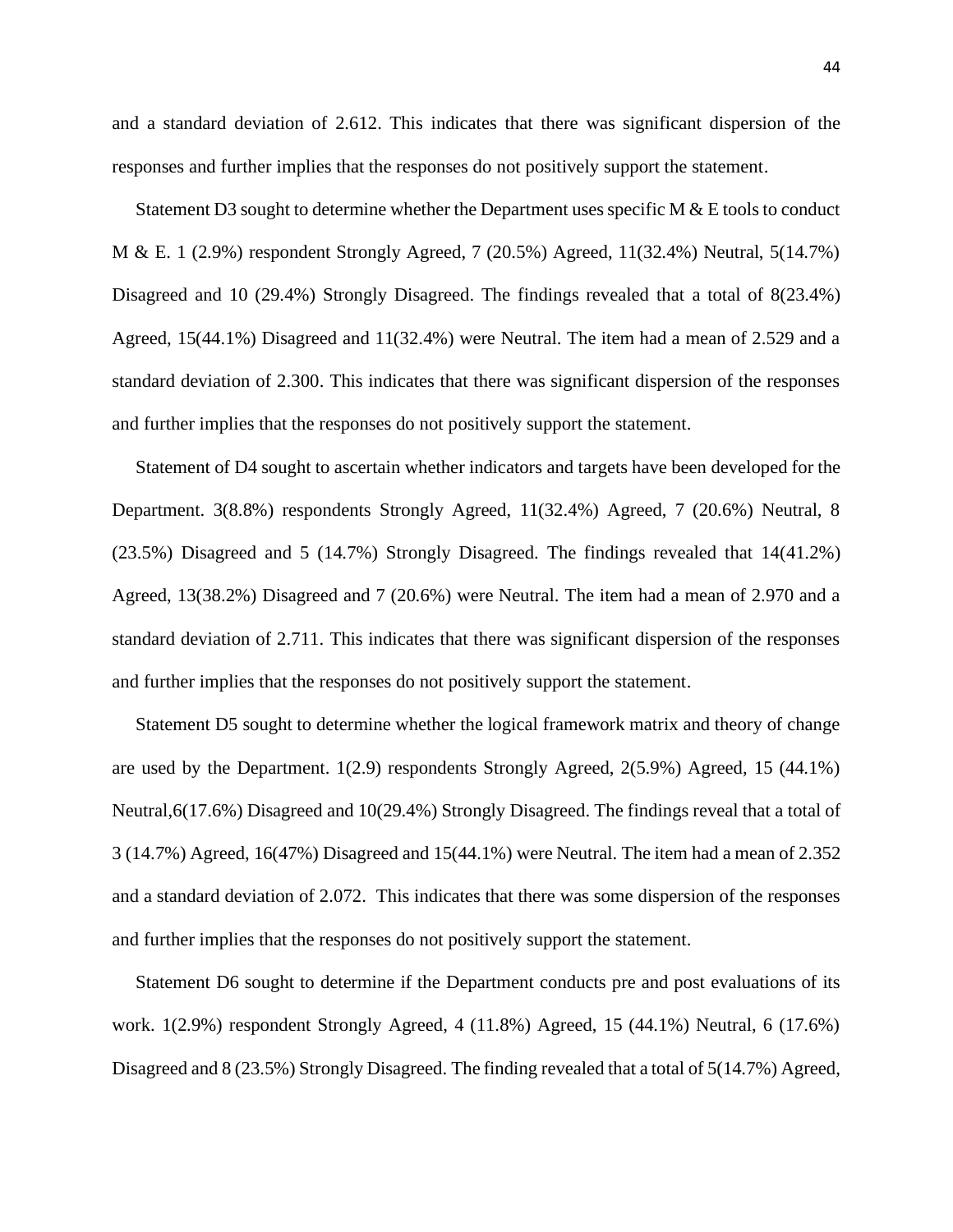14(41.1%) Disagreed and 15(44.1%) were Neutral. The item had a mean of 2.529 and a standard deviation of 2.236. This indicates that there was dispersion of the responses and further implies that the responses do not positively support the statement.

# **4.4.4 Enactment of Effective Public Service Systems: Monitoring and Evaluation Approaches.**

 The following table displays the results of responses to statements regarding the study's independent and dependent variable, by posing a series of statements, ranging from E1-E8, aimed at ascertaining the perceptions of respondents regarding factors necessary for the establishment of M & E and the contribution of these systems to the functioning of an organisation.

|                                     |                           | $v_{\rm J}$ <sub>b</sub><br>${\bf SA}$ |                 | $\mathbf A$ |                | ${\bf N}$       |              | $\mathbf D$     |                         | ${\bf SD}$ | Mean     | <b>Std</b><br>Dev |
|-------------------------------------|---------------------------|----------------------------------------|-----------------|-------------|----------------|-----------------|--------------|-----------------|-------------------------|------------|----------|-------------------|
| <b>Statement</b>                    | $\boldsymbol{\mathrm{F}}$ | $\sqrt{96}$                            | $\overline{F}$  | $\sqrt{96}$ | $\overline{F}$ | $\sqrt[0]{\!0}$ | $\rm F$      | $\sqrt{96}$     | $\overline{\mathrm{F}}$ | $\%$       |          |                   |
| E1                                  | 20                        | 58.8                                   | $\sqrt{5}$      | 14.7        | 5              | 14.7            | $\sqrt{2}$   | 5.9             | $\sqrt{2}$              | 5.9        | 4.147059 | 3.811747          |
| E2                                  | 21                        | 61.8                                   | $\overline{7}$  | 20.6        | $\sqrt{2}$     | 5.9             | $\sqrt{2}$   | 5.9             | $\sqrt{2}$              | 5.9        | 4.264706 | 3.910769          |
| E3                                  | 13                        | 38.2                                   | 15              | 44.1        | $\sqrt{2}$     | 5.9             | $\sqrt{2}$   | 5.9             | $\sqrt{2}$              | 5.9        | 4.029412 | 3.662208          |
| E4                                  | 17                        | 50                                     | $\,8\,$         | 23.5        | $\sqrt{5}$     | 14.7            | $\mathbf{1}$ | 2.9             | 3                       | $8.8\,$    | 4.029412 | 3.662208          |
| E5                                  | 16                        | 47.1                                   | $11\,$          | 32.4        | $\overline{4}$ | $11.8\,$        | $\,1$        | 2.9             | $\sqrt{2}$              | 5.9        | 4.117647 | 3.74951           |
| E6                                  | 20                        | 58.8                                   | $7\phantom{.0}$ | 20.6        | $\overline{4}$ | $11.8\,$        | $\,1$        | 2.9             | $\sqrt{2}$              | 5.9        | 4.235294 | 3.872983          |
| E7                                  | $18\,$                    | 52.9                                   | $\,8\,$         | 23.5        | $\sqrt{5}$     | 14.7            | $\mathbf{1}$ | 2.9             | $\sqrt{2}$              | 5.9        | 4.147059 | 3.788528          |
| $E8$                                | 17                        | 50                                     | $\,8\,$         | 23.5        | $\overline{4}$ | $11.8\,$        | 3            | $\!\!\!\!\!8.8$ | $\overline{c}$          | 5.9        | 4.029412 | 3.702146          |
| Composite<br>and<br>Std.Dev<br>Mean |                           | Source: Researcher (2020)              |                 |             |                |                 |              |                 |                         |            | 4.125    | 0.070             |

 **Table 4-10: Responses to Questions on Enactment of Effective Public Service Systems**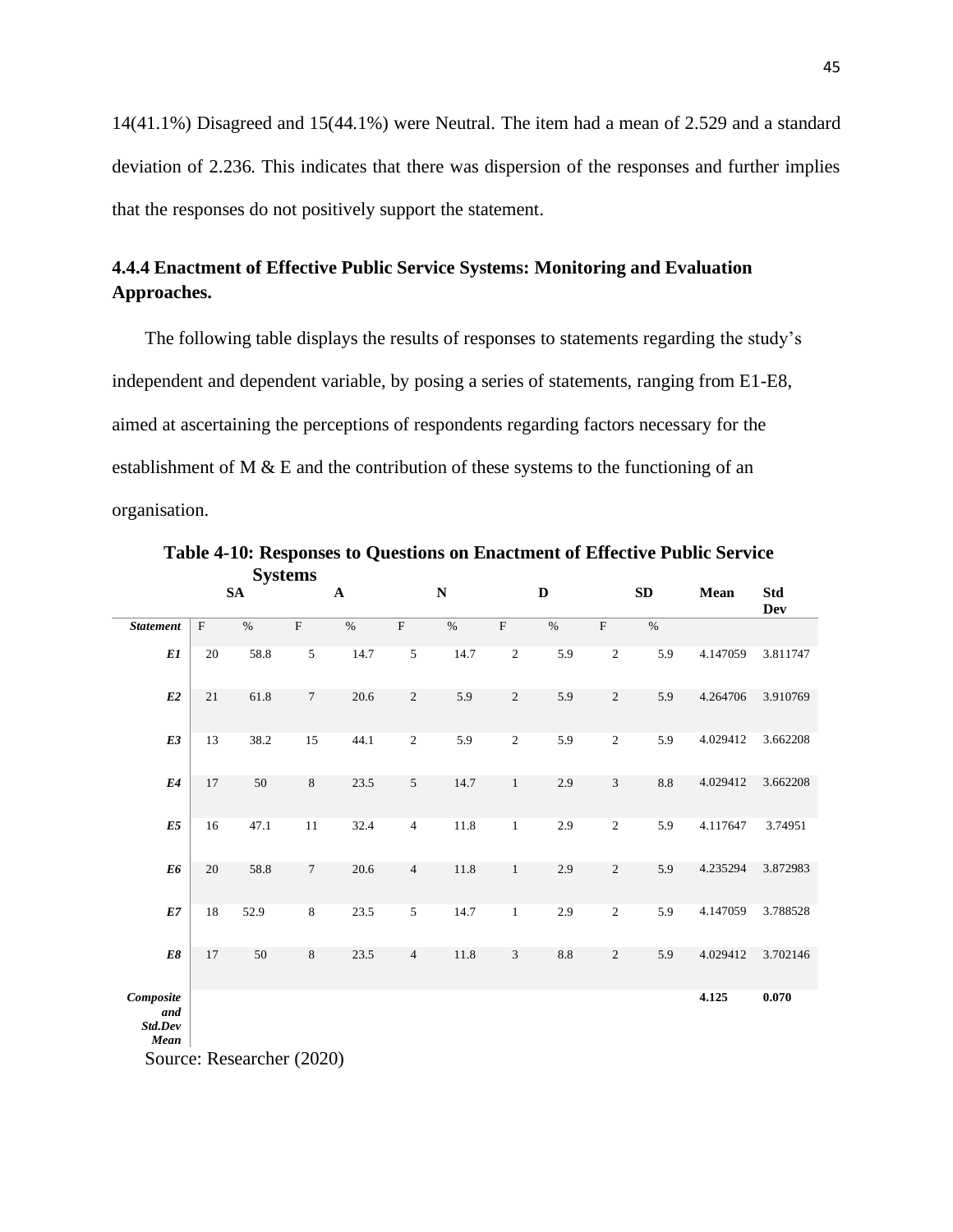The first section of the statements (E1-E3) focused on the independent variables regarding the three factors of necessary for the development of an effective  $M \& E$  system, management buy-in financial resources and M & E tools.

 Statement E1 sought respondents' opinions on whether management buy-in was necessary to the development of an effective M  $\&$  E system. 20(58.8%) respondents Strongly Agreed, 5(14.7%) Agreed,5(14.7%) Neutral, 2(5.9%) Disagreed and 2(5.9%) Strongly Disagreed. The findings therefore revealed that a total 25(73.5%) Agreed, 4(11.8%) Disagreed and 5(124.7%) were Neutral. The item had a mean of 4.147 and a standard deviation of 3.811. This indicates that there was significant dispersion in the responses and further implies that the majority of the responses positively support the statement.

 Statement E2 sought respondents' opinions on whether adequate financial and human resources were necessary to the development of an effective M & E system. 21(61.8%) of respondents Strongly Agreed, 7(20.6%) Agreed, 2(5.9%) Neutral, 2(5.9%) Disagreed and 2(5.9%) Strongly Disagreed. The findings therefore revealed that a total of 28(82.4%) Agreed, 4(11.8%) Disagreed and 2(5.9%) were Neutral. The item had a mean of 4.264706 and a standard deviation of 3.910. This indicates that there was significant dispersion in the responses and further implies that the majority of the responses positively support the statement.

Statement E3 sought respondents' opinion on whether effective M  $\&$  E is dependent on the appropriate use of specific M & E tools. 13 (38.2%) of respondents Strongly Agreed, 15 (44.1%) Agreed, 2(5.9%) Neutral, 2(5.9%) Disagreed and 2(5.9%) Strongly Disagreed. The findings therefore revealed that a total of  $28(82.3%)$  Agreed,  $4(11.9%)$  Disagreed and  $2(5.9%)$  were Neutral. The item had a mean of 4.029 and a standard deviation of 3.662. This indicates that there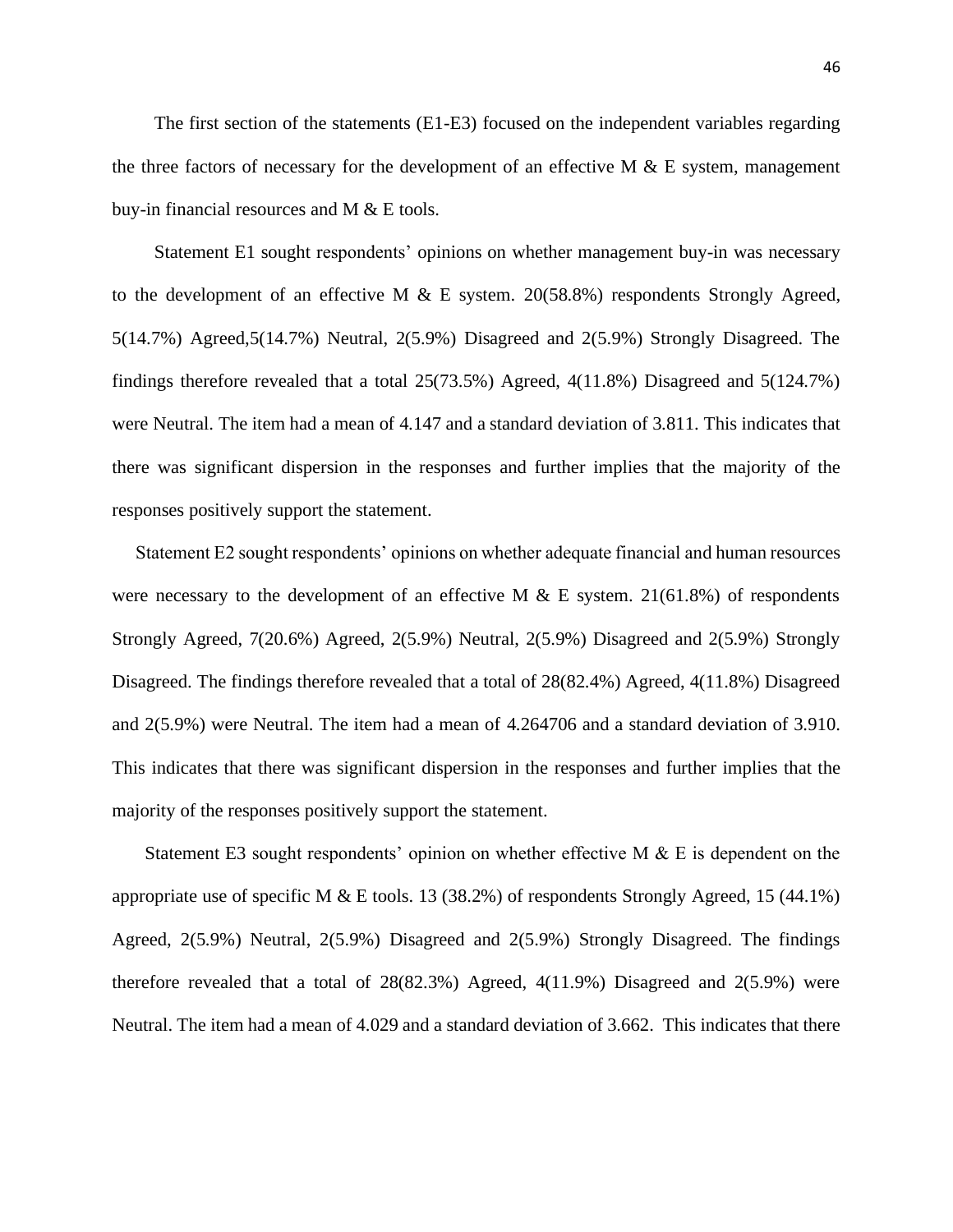was significant dispersion in the responses and further implies that the majority of the responses positively support the statement.

 The remaining four statements focused on the dependent variable regarding the effects of enacting effective public service systems.

 Statement E4 expressed the contribution that an effective public service system has on the provision of prompt and quality service. 17(50) respondents Strongly Agreed, 8(23.5%) Agreed, 5(14.7%) Neutral, 1(2.9%) Disagreed and 3(8.8%) Strongly Disagreed. The findings therefore revealed that a total of 25(73.5%) respondents Agreed, 4(11.7%) Disagreed and 5(14.7%0 were Neutral. The item had a mean of 4.029 and a standard deviation of 3.710. This indicates that there was significant dispersion in the responses and further implies that the majority of the responses positively support the statement.

 Statement E5 sought respondents' opinions on whether effective public service systems contribute to cost effective public service delivery. 16(47.1%) of respondents Strongly Disagreed, 11(32.4%) Agreed, 4(11.8%) Neutral, 1(2.9%) Disagreed and 2 (5.9%) Strongly Disagreed. The finding therefore revealed that a total of 27(79.5%) of respondents Agreed, 3(8.8%) Disagreed and 4(11.8%) were Neutral. The item had a mean of 4.117 and a standard deviation of 3.749. This indicates that there was significant dispersion in the responses and further implies that the majority of the responses positively support the statement.

Statement E6 sought respondents' opinions on whether effective service systems contribute to improved transparency and accountability in public service operations. 20(58.8%) of respondents Strongly Agreed, 7(20.6%) Agreed, 4(11.8%), 1(2.9%) Disagreed and 2(5.9%) Strongly Disagreed. The findings therefore revealed that 27(79.4) Agreed, 3(8.8%) Disagreed and 4(11.8%) were Neutral. The item had a mean of 4.235 and a standard deviation of 3.872. This indicates that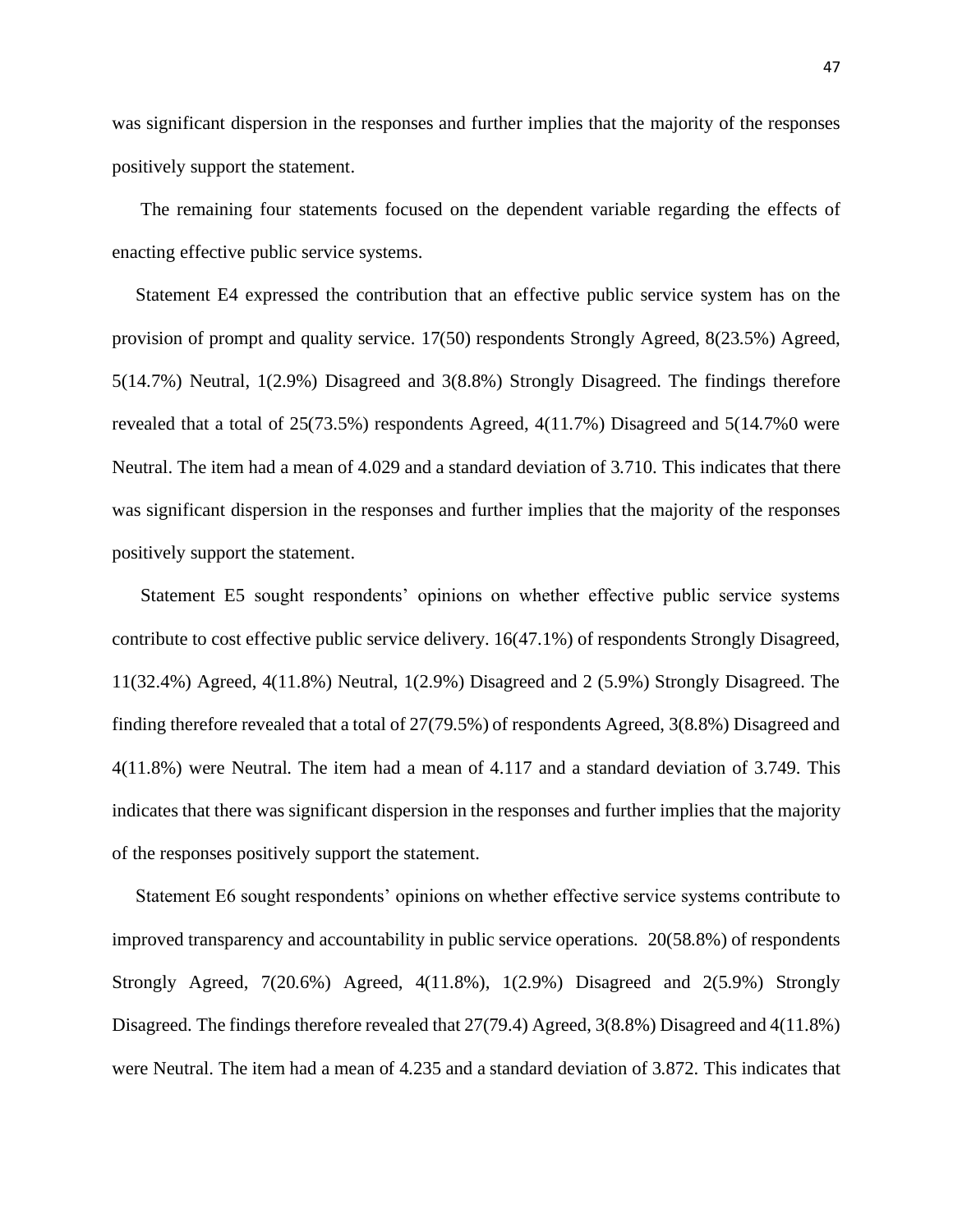there was significant dispersion in the responses and further implies that the majority of the responses positively support the statement.

 Statement E7 sought respondents' opinions on whether effective public service systems contribute to improved diplomatic governance and strategies. 18(52.9%) of respondents Strongly Agreed, 8(23.5%) Agreed, 5(14.7%) Neutral, 1(2.9%) Disagreed and 2(5.9%) Strongly Disagreed. The findings therefore revealed that a total of 26(76.4%) respondents Agreed, 3(8.8%) Disagreed and 5 (14.7% were Neutral. The item had a mean of 4.147 and a standard deviation of 3.788. This indicates that there was significant dispersion in the responses and further implies that the majority of the responses positively support the statement.

Statement E8 sought the participants' opinions on whether effective public service systems contribute to an empowered citizenry. 17(50%) of respondents Strongly Agreed, 8(23.5%) Agreed, 4(11.8%) Neutral, 3(8.8%)Disagreed and 2(5.9%) Strongly Disagreed. The findings therefore revealed that a total of 25(73.5%) of respondents Agreed, 5(14.7%) Disagreed and 4 (11.8%) were Neutral. The item had a mean of 4.029 and a standard deviation of 3.702. This indicates that there was significant dispersion in the responses and further implies that the majority of the responses positively support the statement.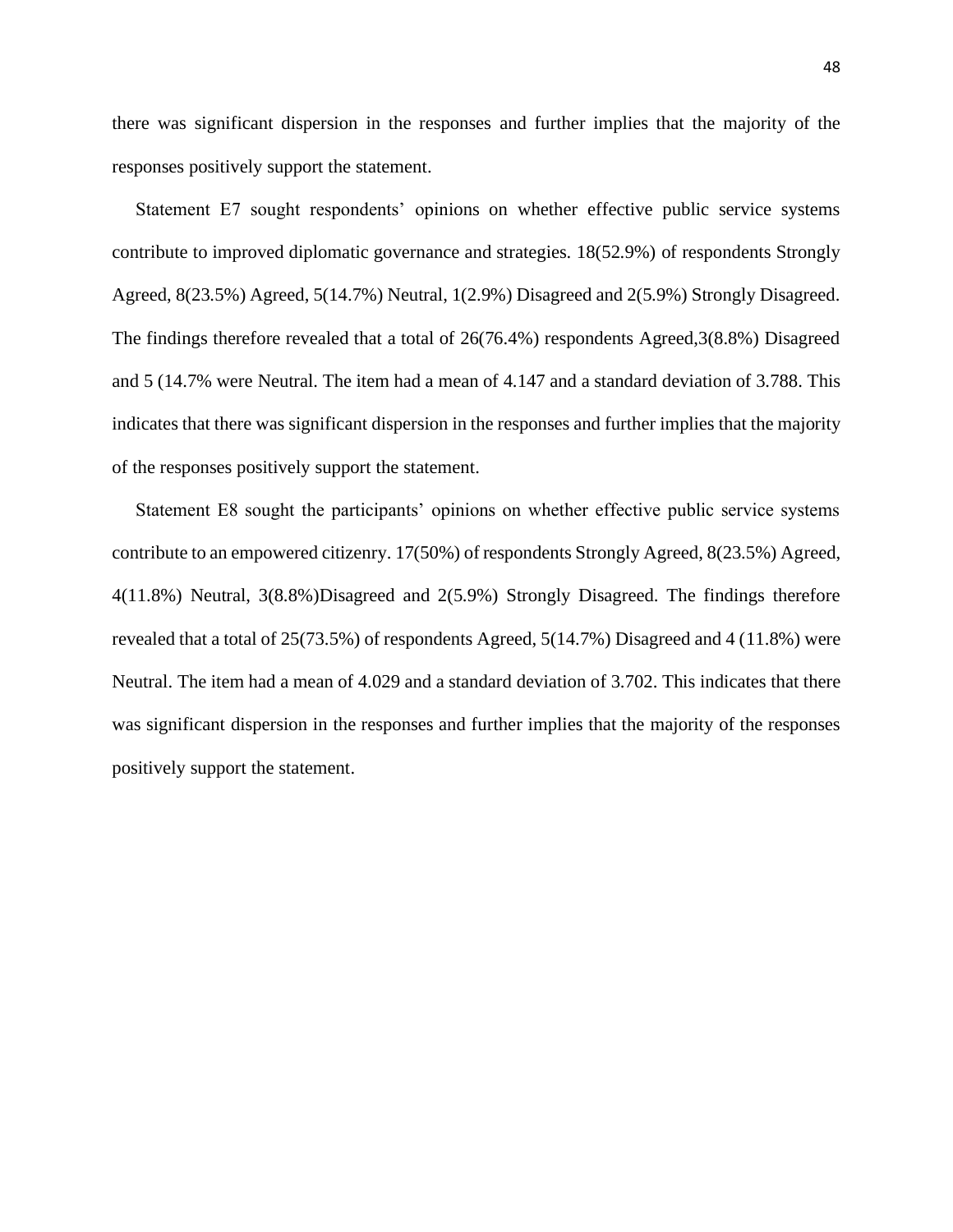## **CHAPTER FIVE: SUMMARY OF FINDINGS, DISCUSSION, CONCLUSION AND RECOMMENDATIONS**

#### **5.1 Introduction**

 This chapter presents the discussion of the findings, the conclusion and recommendations. The purpose of the study was to determine whether factors influencing the enactment of monitoring and evaluation required for effective public service systems are in use within the Public Service of Saint Lucia. The research was carried out at the Department of External Affairs in the Small Island Developing State, of Saint Lucia as part of a case study. Thirty-four (34) participants from the Department took part in the study and were selected via census methodology due to the small population of the Department of External Affairs.

## **5.2 Discussions**

# **5.2.1 Influence of Institutional Management Buy-In for M & E on the Enactment of an Effective Public Service System**

This section sought to determine whether management buy-in for M & E was in existence at the Department and tried to accomplish this by examining various dimensions of management buy-in, namely instructions issued, existence of an M & E policy/plan, the sharing of the plan, the duration of the existence of a plan/policy, the development of a policy/plan and prioritizing training of staff in M & E.

 Overall, there was little agreement, as very few respondents strongly agreed or agreed that management buy-in does exist at the Department of External Affairs for M  $\&$  E which is necessary for the enactment of effective public service systems. Though the majority of respondents agreed that instructions had been issued by management to have the work of the Department be guided by M & E principles or plan, there however was very little agreement regarding the existence of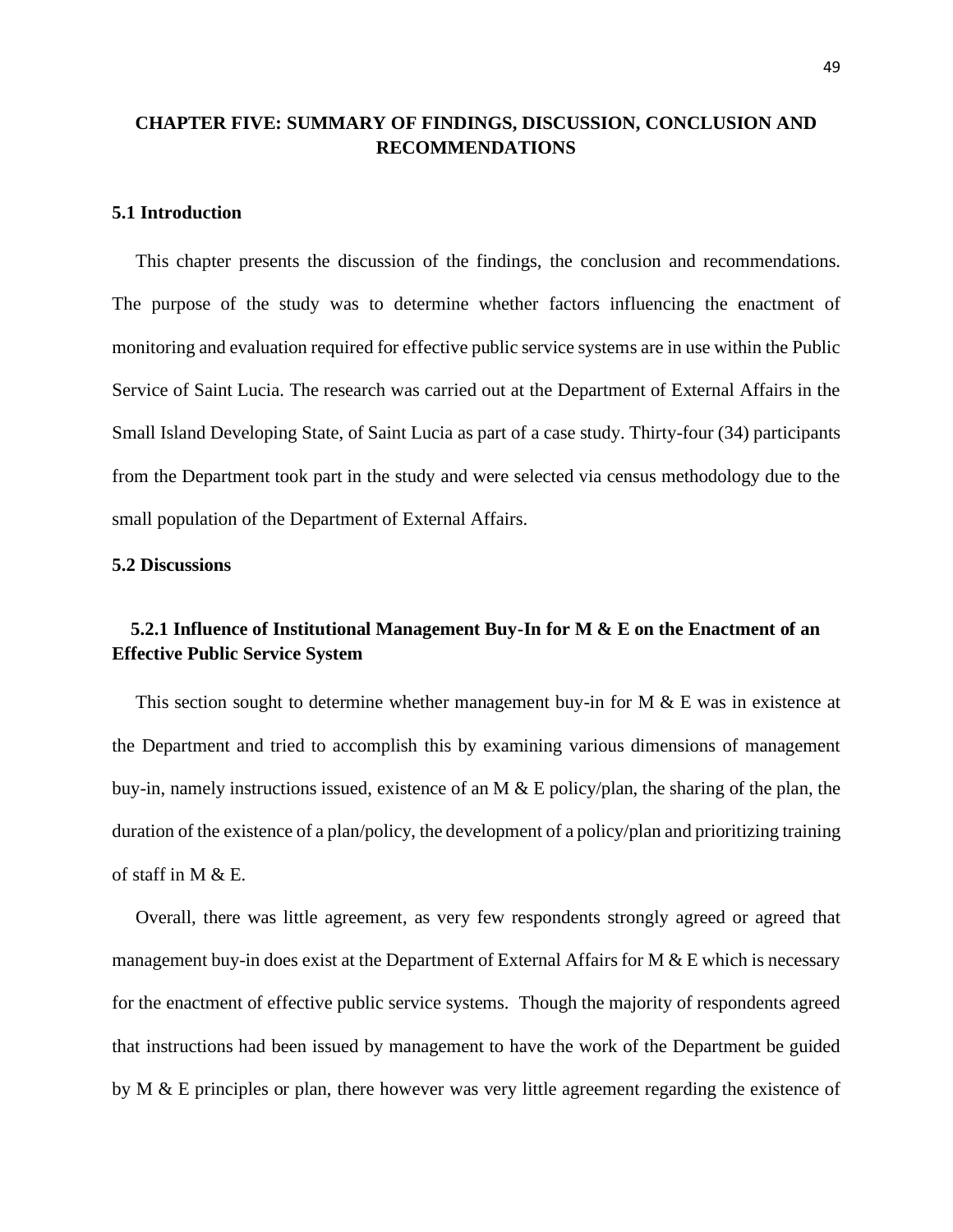an M  $\&$  E policy/plan or the development of a policy or plan. This reveals that though management has expressed the need for M  $\&$  E to support the work of the Department, this sentiment has however not materialised into any concrete plans to ensure the development of an M & E plan and eventual use by the Department. Respondents who were neutral on the statements regarding management buy-in, further reveals that if indeed an M  $\&$  E plan is inexistence, it has not been shared by management, resulting in respondents not being able to definitively agree or disagree on the existence of such a plan. These results are in contrast to what is recommended for the development of a successful M & E system. Kariuki & Reddy (2017) study of the Kwa Zulu-Natal Province in South Africa note the salience of "buy-in" in ensuring the success of the implementation of M  $\&$  E systems. Furthermore, a participatory environment, with the involvement of all relevant stakeholders, is further encouraged by Dussauage (2012) and Goldman et al., (2012).

#### **5.2.2 Availability of Resources and Enactment of an Effective Public Service System**

 This section of the study was intended to determine whether financial and human resources for M & E were inexistence at the Department of External Affairs, and tried to accomplish this by examining various dimensions of resources, namely budgetary allocations, trainings and workshops, coaching and mentorship, qualifications in M  $\&$  E and knowledge in M  $\&$  E.

 According to the results generated from the study, the Department of External Affairs has limited resources to conducted M &E. The study revealed that very few respondents agreed that financial resources were made available at the Department of External Affairs for M  $\&$  E. The majority of respondents have either disagreed or were neutral on the statements regarding financial resources for M & E. In terms of human resources for M  $\&$  E, the study revealed that limited human resources are available to conduct M  $\&$  E at the Department. Respondents had very little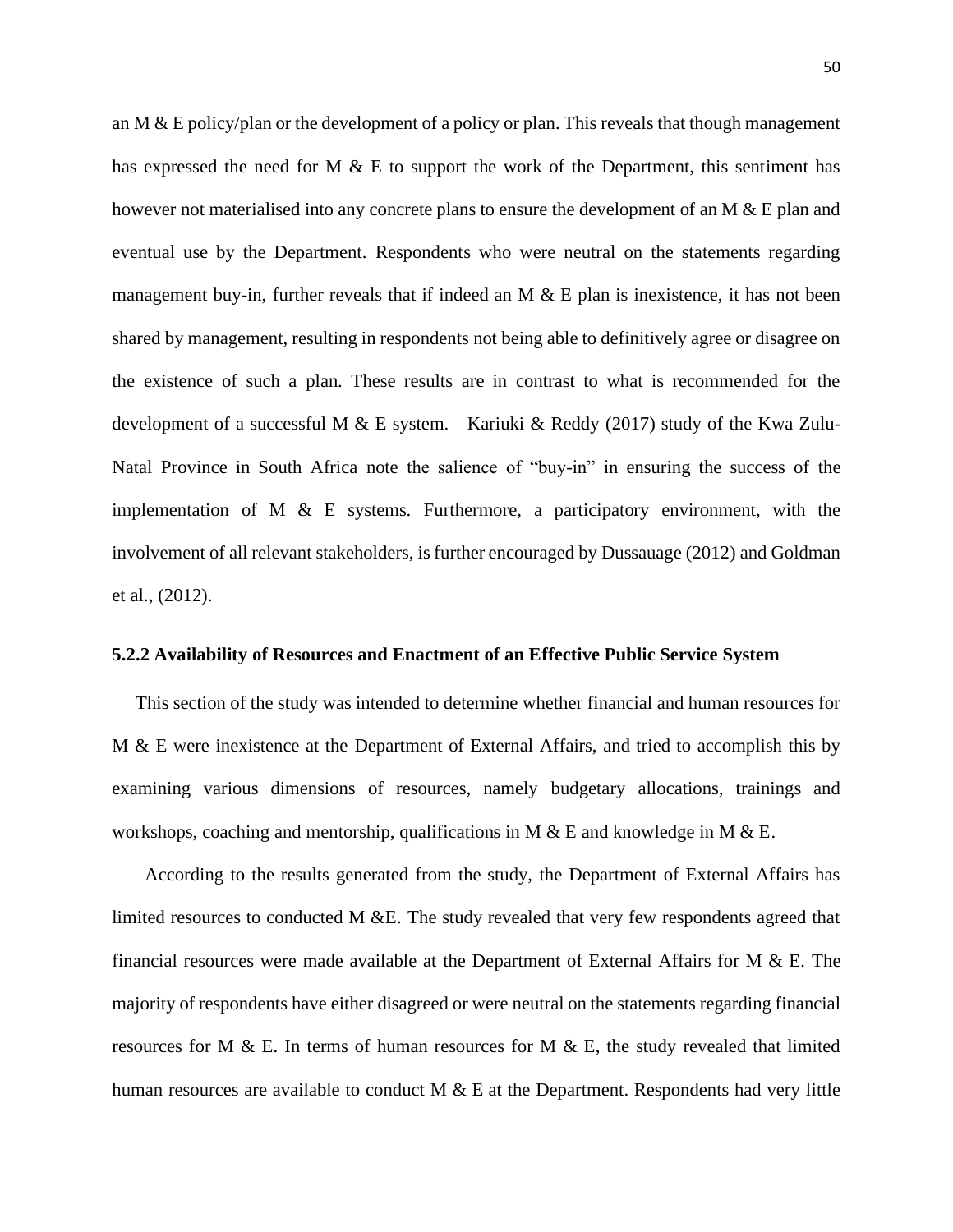agreement regarding opportunities for staff to attend M  $\&$  E trainings and workshops, the availability of coaching and mentorships in M  $\&$  E. Furthermore, the study also revealed that respondents either disagreed or were neutral on the statement that staff possessed formal qualifications in M  $\&$  E. Despite the latter, a significant number of respondents indicated that they were knowledgeable about M  $\&$  E concepts. However, a slight majority still disagreed that they possessed knowledge about M & E concepts. The results seem to lend support to the challenges which have been observed by developing countries in strengthening their resource capacity for M & E (Uitto, Kohlitz, & Todd, 2017). Based on these results, it would prove quite difficult for the Department to implement a well-functioning M & E system as both financial and human resources are prerequisites for the implementation of such a system, which is supported by the study conducted by Kariuki & Reddy (2017). Kariuki & Reddy (2017) noted the absence of both of these resources as hindrances to the implementation of an M & E system in the KwaZulu-Natal Province.

# **5.2.3 The Use of Tools and the Enactment of an Effective Service System in the Department of External Affairs**

 This section of the study was intended to determine whether M & E tools were being used at the Department of External Affairs. The study accomplished this objective through a series of statements which aimed at discerning the respondents' familiarity and knowledge of various M & E tools, namely indicators, targets, logical framework, theory of change, pre and post evaluations.

 According to the results generated from the study, the Department of External Affairs possesses moderate familiarity and use of M & E tools. Furthermore, there was little agreement of the use of M & E tools identified in the conduct of individuals' and Department's work. Monitoring and evaluation feeds on information provided by specific tools, to yield the results required by the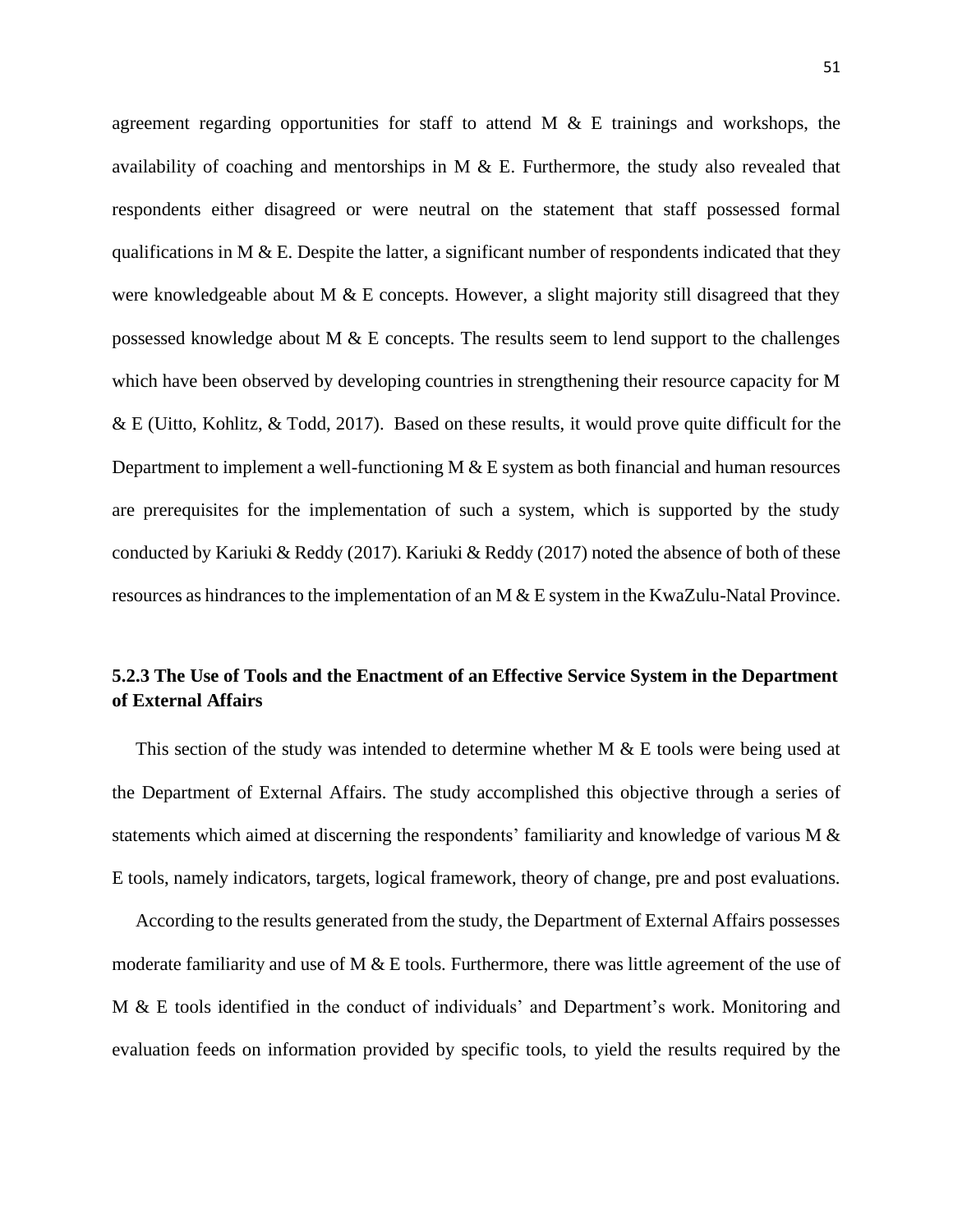system (Busjeet, 2013). With the lack, and to some degree limited use of tools used by and within the Department, it therefore stands to reason that little to no  $M \& E$  is currently being conducted.

#### **5.2.4 Monitoring and Evaluation Enactment of Effective Public Service Systems**

 This section was divided into two parts. The first part contained three statements, sought to ascertain the perceptions from respondents firstly regarding the impact of the independent variables, management buy-in, resources and tools, in the development of effective M  $\&$  E systems. The second part continued, with four statements, which were aimed at determining the perceptions of respondents on the consequences of the development of effective public service systems.

 Regarding perceptions of the impact of the independent variables in the development of effective M  $&$  E systems, overall, respondents agreed that management buy-in, resources (financial and human) and appropriate tools were all necessary for the development of effective M  $\&$  E systems. Similarly, as it relates to the positive impact that the development of effective public service systems have, the majority of the respondents were in agreement. Respondents agreed that effective public service systems contribute to the provision of prompt and quality service, cost effective public service delivery, improved transparency and accountability in public service operations, improved diplomatic governance and strategies and empowered citizenry. The perceptions of the respondents are in keeping with Gorgens & Kuzek, 2009) who note that monitoirng and evaluation are powerful public management tools by which has the potential to improve on the way governments can achieve results.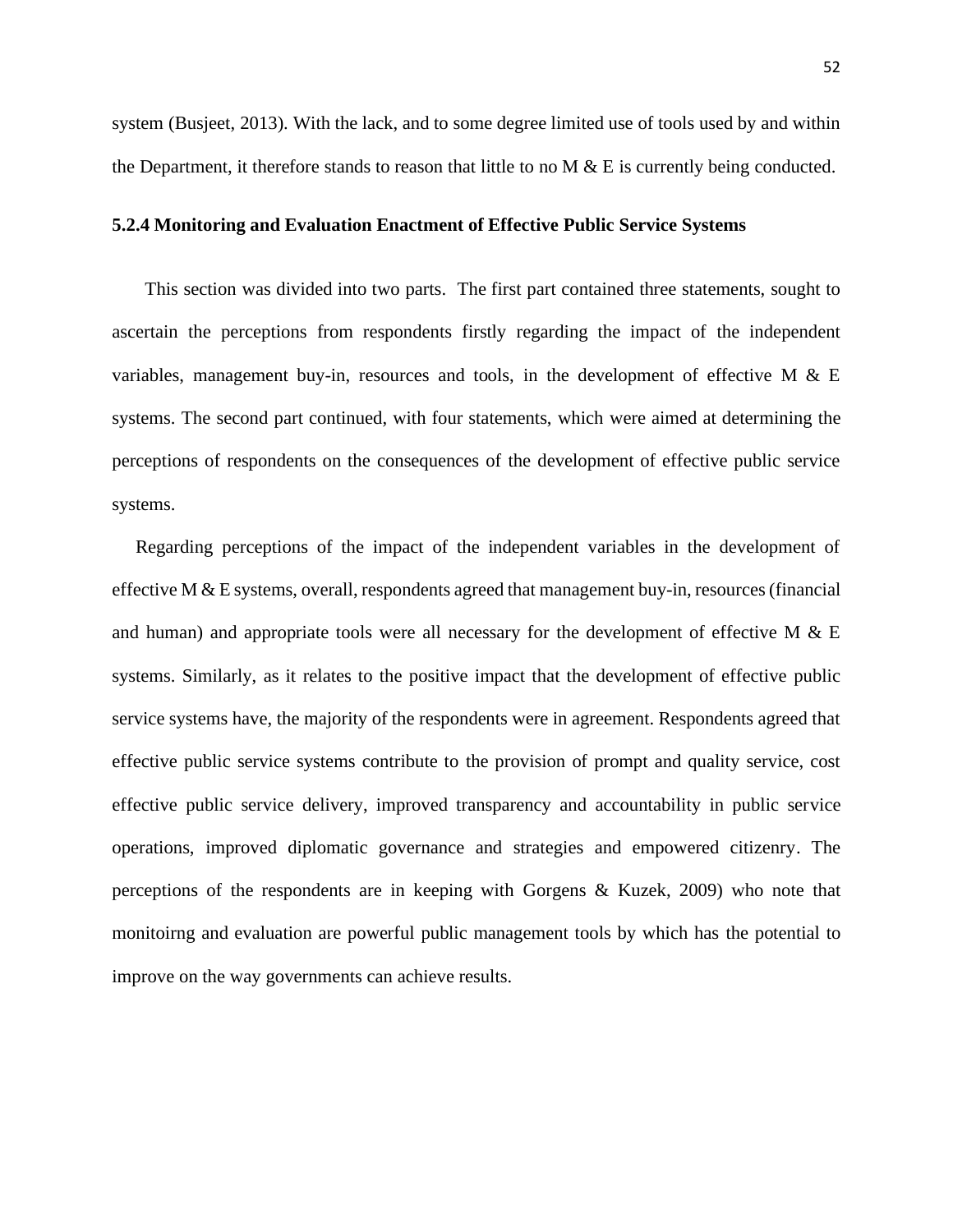#### **5.3 Summary of Findings**

The study was aimed at examining whether factors influencing the enactment of monitoring and evaluation contribute to an effective public service system in the Department of External Affairs. The study revealed that factors necessary for M & E to flourish were not present at the Department External Affairs based on the responses derived from respondents. Despite not agreeing to the presence of factors necessary for the enactment of M  $\&$  E in the Department, respondents however were in agreement that management buy-in, human and financial resources and M & E tools are necessary for the enactment of M & E. Furthermore, respondents overwhelmingly agreed about the benefits of incorporating  $M \& E$  in an effective public service system.

### **5.4 Conclusion**

 The study was guided by Theory of Change which assisted the researcher and respondents in understanding how the independent variables of management buy-in, availability of resources, use of M & E tools, if implemented, all work together to impact the systems and processes at the Department of External Affairs.

 The study concludes that given the importance of the Department as the national driver of development cooperation, it is imperative that the Department monitors and assesses its processes. It therefore recommended that the Department implements the factors identified by the study as necessary for the development of an M & E system.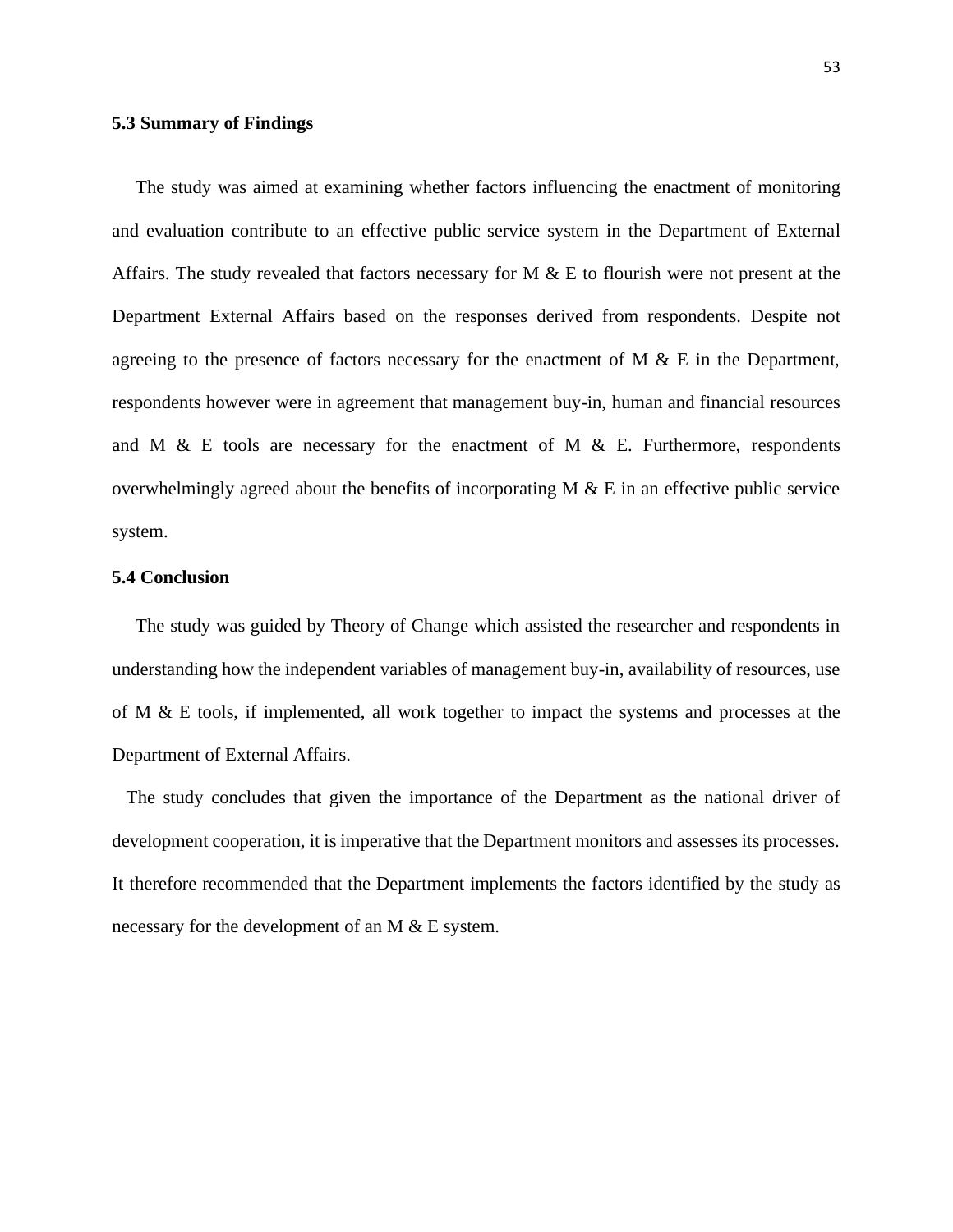#### **5.5 Recommendations**

The following recommendation is derived from the findings of the study:

Management of the Department should ensure that an M & E policy be developed through broad consultation with staff. Broad consultation and involvement of staff is necessary in order to ensure staff buy-in, relevance and utility of the policy developed.

### **5.6 Areas for Further Research**

The study provided an exploratory inquiry into the knowledge, attitudes and perceptions of staff at the Department of External Affairs concerning the development and use of M & E. Additional, more in-depth research is therefore needed to further ascertain the knowledge, attitudes and perceptions of these respondents. Research is therefore needed to determine how the Department monitors its processes given disagreement with the availability of key factors needed to conduct M & E. Finally, the scope of the study needs to be expanded to include staff at the various Missions and Embassies.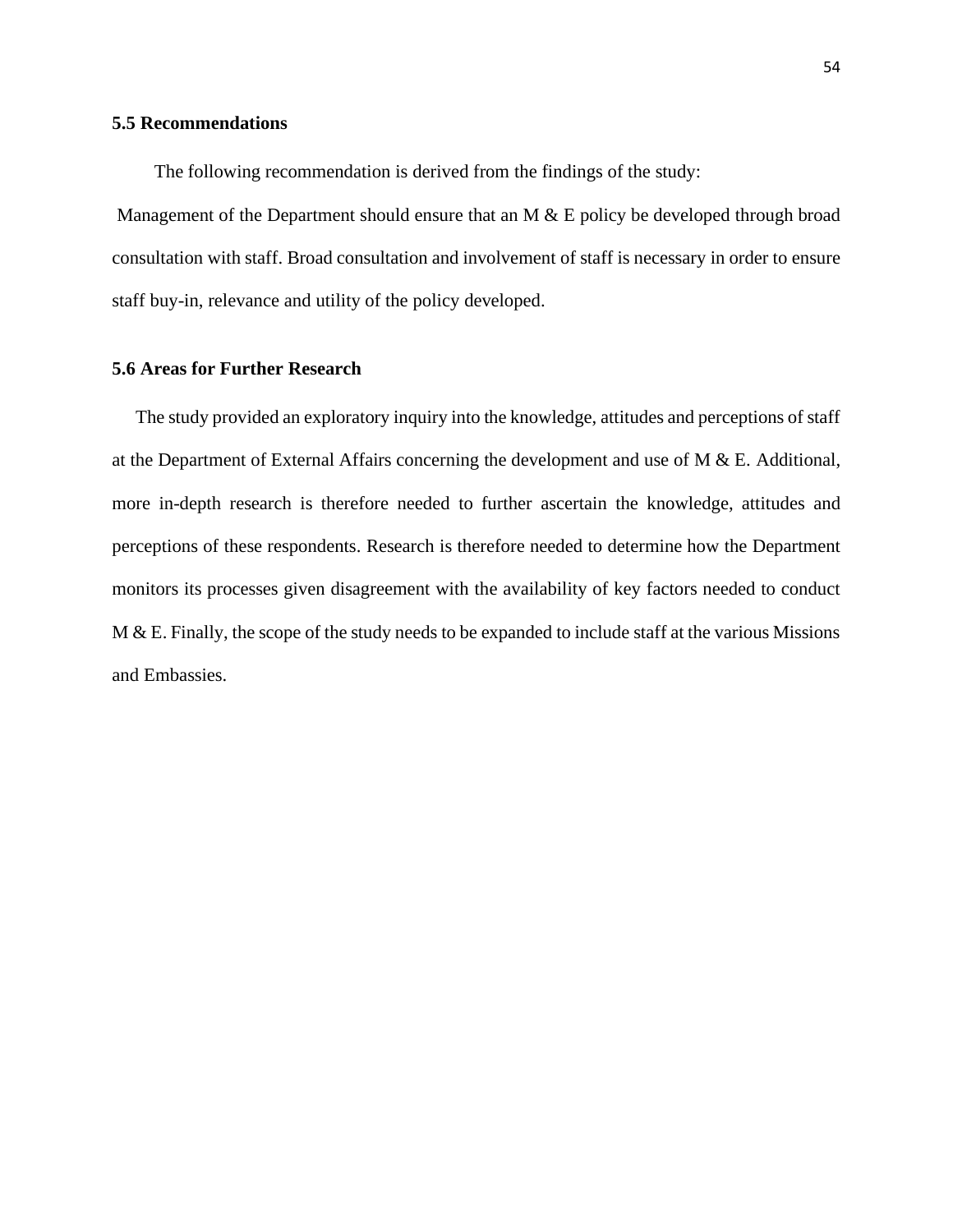#### **REFERENCES**

- International Federation of Red Cross and Red Cresent Societies. (2011). Retrieved from Project/Programming monitoring and evaluation( $M & E$ ) guide: https://www.ifrc.org/Global/Publications/monitoring/IFRC-ME-Guide-8-2011.pdf
- Triangulation of Data Sources and Methods . (2018). In E. a. National Academies of Sciences, *Changing Sociocultural Dynamics and Implications for National Security : Proceedings of a Workshop* (pp. 21-36).
- Acevedo, G. L., Rivera, K., Lima, L., & Hwang, H. (2010, June ). *Fifth Conference of the Latin America and the Caribbean Monitoring and Evaluation (M & E) Network- Challenges in Monitoring and Evaluation: An Opportunity to Institutionlize M & E Systems.* Retrieved January 2019 from World Bank : http://documents.worldbank.org/curated/en/980451468016816661/pdf/558530WP0Chall 1Box349467B001PUBLIC1.pdf
- Alberti, A., & Yao, K. (2015). Smart Governance and Sustainable Development in SIDS. *Capacity Development Workshop on Governemnt in SIDS: Responding to the SOMOA Pathway.* Seoul: UN Public Administration Programme . Retrieved April 2019 from UN Public Administration Programme .
- ANU. (2017). *STT: 620: Graduate Research Statistics Self Instruction Manual for Students .*
- ANU. (2019). *Postgraduate Research Handbook .* Nairobi : African Nazarene University .
- Asiamah, N., Mensah, H. K., & Oteng-Abayie, E. F. (2017, June 16). General, Target, and Accessible Population:Demystifying the Concepts for Effective Sampling. *The Qualiative Report* , p. 1611.
- Australian Bureau of Statistics. (2013, July 13). *Statistical Langiuage: Census and Sample* . Retrieved February 2019 from Australian Bureau of Statistics : https://www.abs.gov.au/websitedbs/a3121120.nsf/home/statistical+language+- +census+and+sample/
- Bendix, P. G., Anderson, J. E., Rose, J. A., Noormahomed, E., & Bickler, S. W. (2015). *Improving surgical systems in low- and middle-income countries: an inclusive framework for monitoring and evaluation.* Retrieved January 2020 from Oxford Journals: https://academic.oup.com/journal/retrieved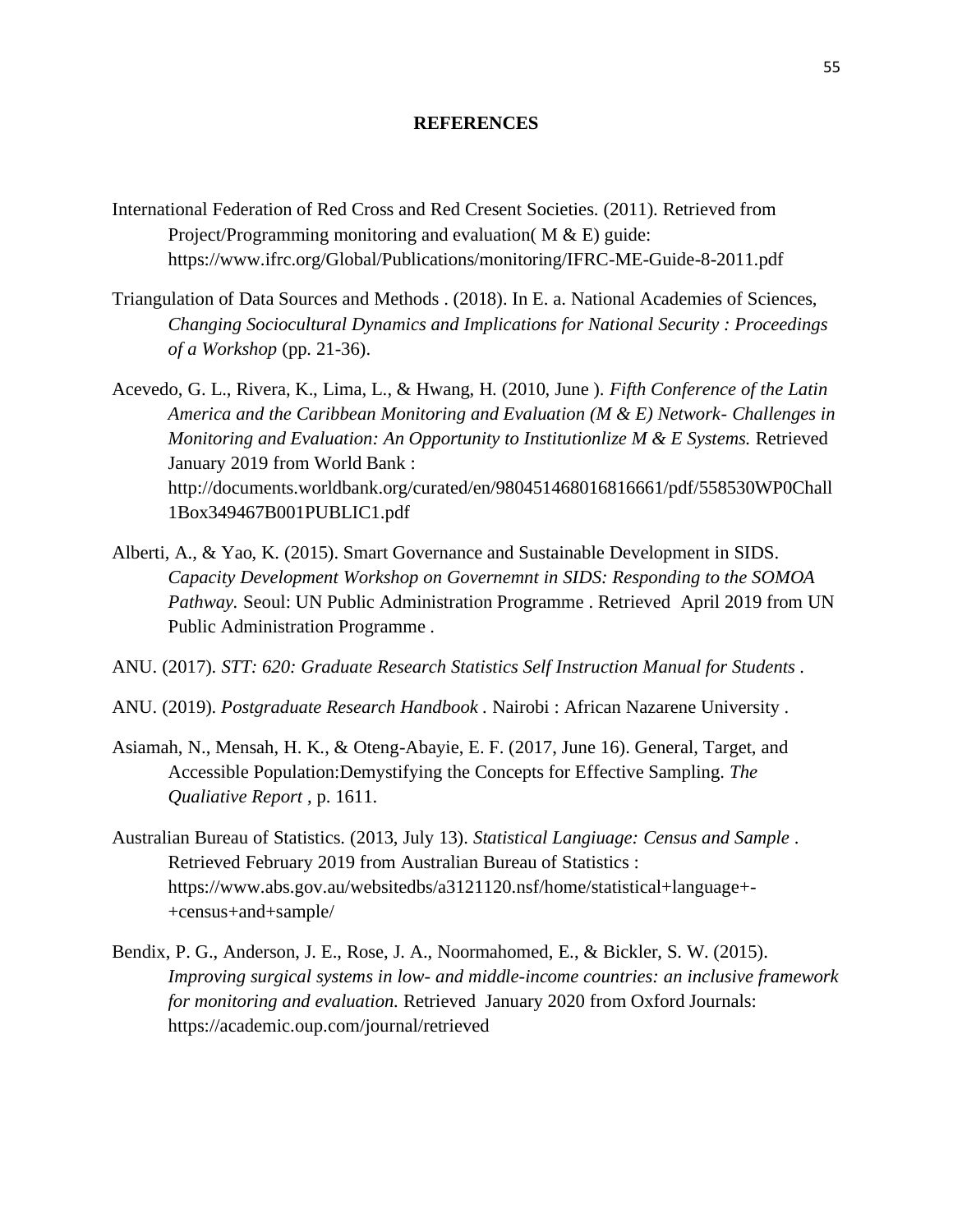- Bisso, R. (2013). *Paris Declaration on Aid Effectiveness.* Retrieved March 2019 from Office of the High Commissioner for Human Rights: https://www.ohchr.org/Documents/Issues/Development/RTDBook/PartIIIChapter17.pdf/
- Bolarinwa, O. A. (2015, December ). *Principles and Methods of Validity and Reliability Testing of Questionnaires Used in Social and Health Science Researches-Nigerian Postgraduate Medical Journal-Oct-Dec 2015-Volume 22-Issue 4 .* Retrieved March 2018, from Nigerian post graduate Medical Journal : http://www.npmj.org
- Bonham, V. H. (2018). *Legal Issues in CLinical Research.* Retrieved July 2020 from Science Direct : https://www.sciencedirect.com/science/article/pii/B9780128499054000125
- Broadhead, R. S., & Rist, R. C. (1976). Gatekeepers and the Control of Social Research. *University of California Press: Society for the Study of Social Problems* , 325-336. Retrieved December 2019 from University of California Press .
- Busjeet, G. (2013). *Planning, Moniitoring and Evaluation: Methods and Tools for Povertyand Inequality Reduction Programs.* Retrieved January 2020, from World Bank: http://siteresources.worldbank.org/EXTPOVERTY/Resources/ME\_ToolsMethodsNov2.p df
- Chen, H. T. (2012 ). *Theory- driven Evaluation: A Conceptual Framework, application and advancement .* Retrieved March 2019 from, Spinger Link : https://link.springer.com/chapter/10.1007/978-3-531-19009-9\_2
- Clark, H., & Anderson, A. A. (2004). Theories of Change and Logic Models: Telling Them Apart. *American Evaluation Association .* Atlanta : American Evaluation Association . Retrieved March 2019, from Theories of Change : https://www.theoryofchange.org/wpcontent/uploads/toco\_library/pdf/TOCs\_and\_Logic\_Models\_forAEA.pdf
- Coryn, C. L., Noakes, L. A., Westine, C. D., & Schroter, D. C. (2011). *A Systematic Review of Theory -Driven Evaluation .* Retrieved March 2019, from Semantic Scholar : https://pdfs.semanticscholar.org/a3ba/7960b74329d1690bae9a95a387585ebded63.pdf
- Crowe, S., Cresswell, K., Robertson, A., Huby, G., Avery, A., & Shiekh, A. (2011). *The Case Study Aproach*. Retrieved November 2019, from Research Gate: https://www.researchgate.net/publication/51252479\_The\_Case\_Study\_Approach/link/02 bfe50dc69781c151000000/download
- De Poy, E., & Gitlin, L. N. (2016). *Introduction to Research .* Retrieved from https://www.sciencedirect.com/topics/nursing-and-health-professions/design-case-study
- de Vaus, D. (2001). *Research Design in Social Research .* Retrieved March 2019, from http://research.apc.org/images/5/5f/De\_Vaus\_chapters\_1\_and\_2.pdf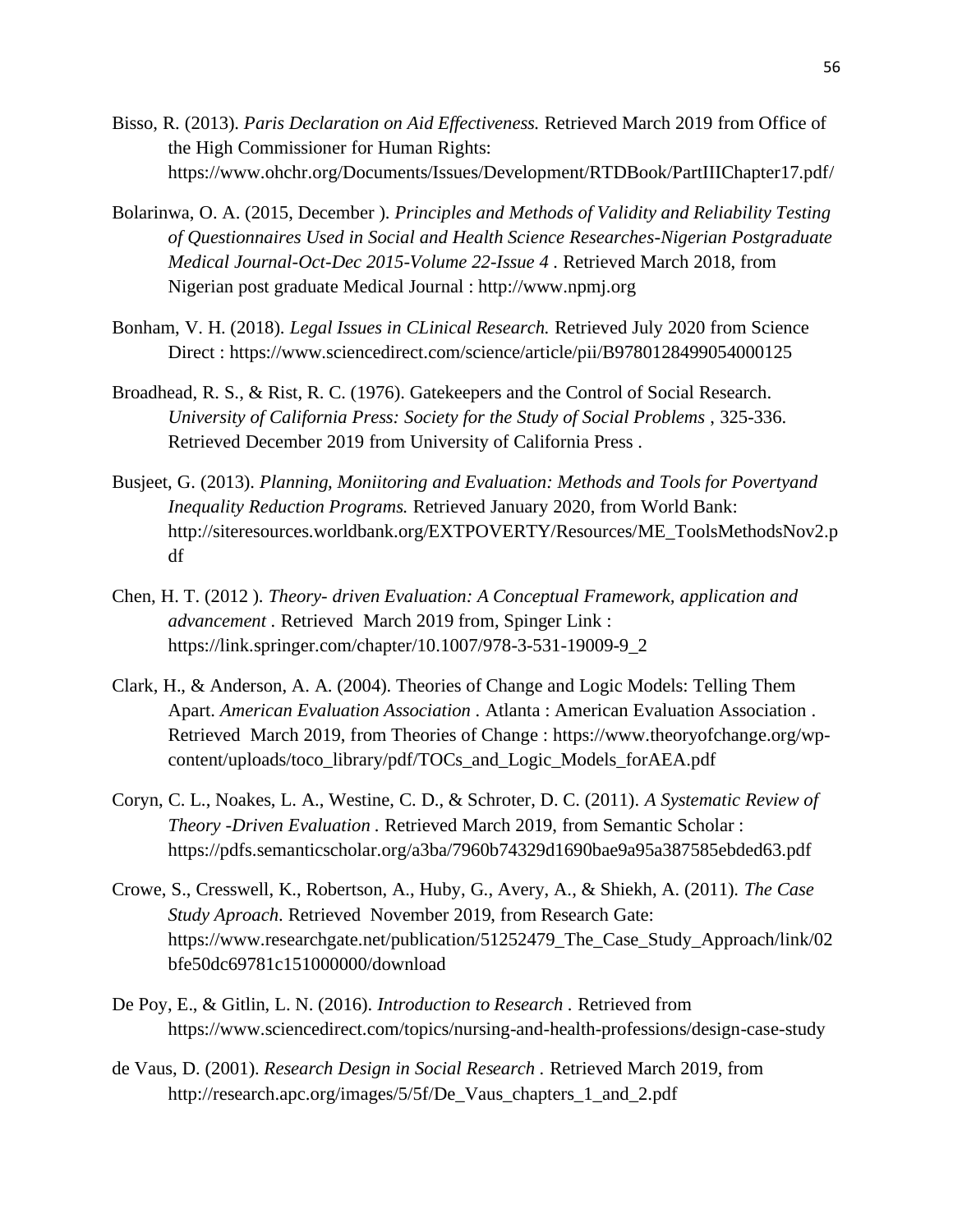- DFID. (2015, May ). Impact Evaluation: A Guide for Commissioners and Managers. United Kingdom : Bond/Department for International Development.
- Dussauage, M. (2012, January ). *Chile's M and E System .* Retrieved March 2019, from Research Gate : https://www.researchgate.net/
- Everest-Phillips, M., & Henry, S. (2018). *Public Administration in Small and Very Small States: How Does Smallness Affect Governance.* Retrieved January 2019, from Academic: https://www.academia.edu
- Eze, C. B. (2018 , March ). *How to Write a Scope Work for a Research Project*. Retrieved December 2019, from https://nairaproject.com/blog/how-to-write-scope-of-study-of-aresearch-paper-with-examples.html
- Fink, A. (2014). *Conducting Research Literature Reviews: From the Internet to Paper*. Retrieved December 2019, from University of Southern California : https://libguides.usc.edu/writingguide/literaturereview
- Glennie, J. (2011). The role of aid t middle income countries: a countribution to evolvng EU development policy . *Overseas Development Institute(ODI)*. ODI .
- Goldman, I., Engela, R., Akhalwaya, I., Gasa, N., Leon, B., Mohamed, H., & Phillips, S. (2012, September ). *Establishing a National M & E System in South Africa .* Retrieved January 2020, from Research Gate : https://www.researchgate.net/publication/331207786\_Establishing\_a\_National\_ME\_Syst em\_in\_South\_Africa
- Gomes, C. (2014, April 03 ). *The case of small island developing states in the Caribbean: The challenge of building resilience .* Retrieved March 2019 from CEPAL : https://repositorio.cepal.org/bitstream/handle/11362/38366/LCCARL439\_en.pdf?sequenc e=1&isAllowed=y
- Gorgens, M., & Zall Kuzek, J. (2009). *Making Monitoring and Evaluation Systems Work: A Capacity Development Toolkit.* Retrieved January 2019, from World Bank: https://openknowledge.worldbank.org/handle/10986/2702
- GOSL . (2020). *Request for Expressions of Interest- Monitoring and Evaluation Specialist : Saint Lucia Health System Strengthening Project* . Retrieved January 2020, from http://www.govt.lc/consultancies/request-for-expressions-of-interest-monitoring-andevaluation-specialist
- GOSL. (2001, Novmber ). *Greenpaper on Public Service Reform.* Retrieved April 2019, from https://archive.stlucia.gov.lc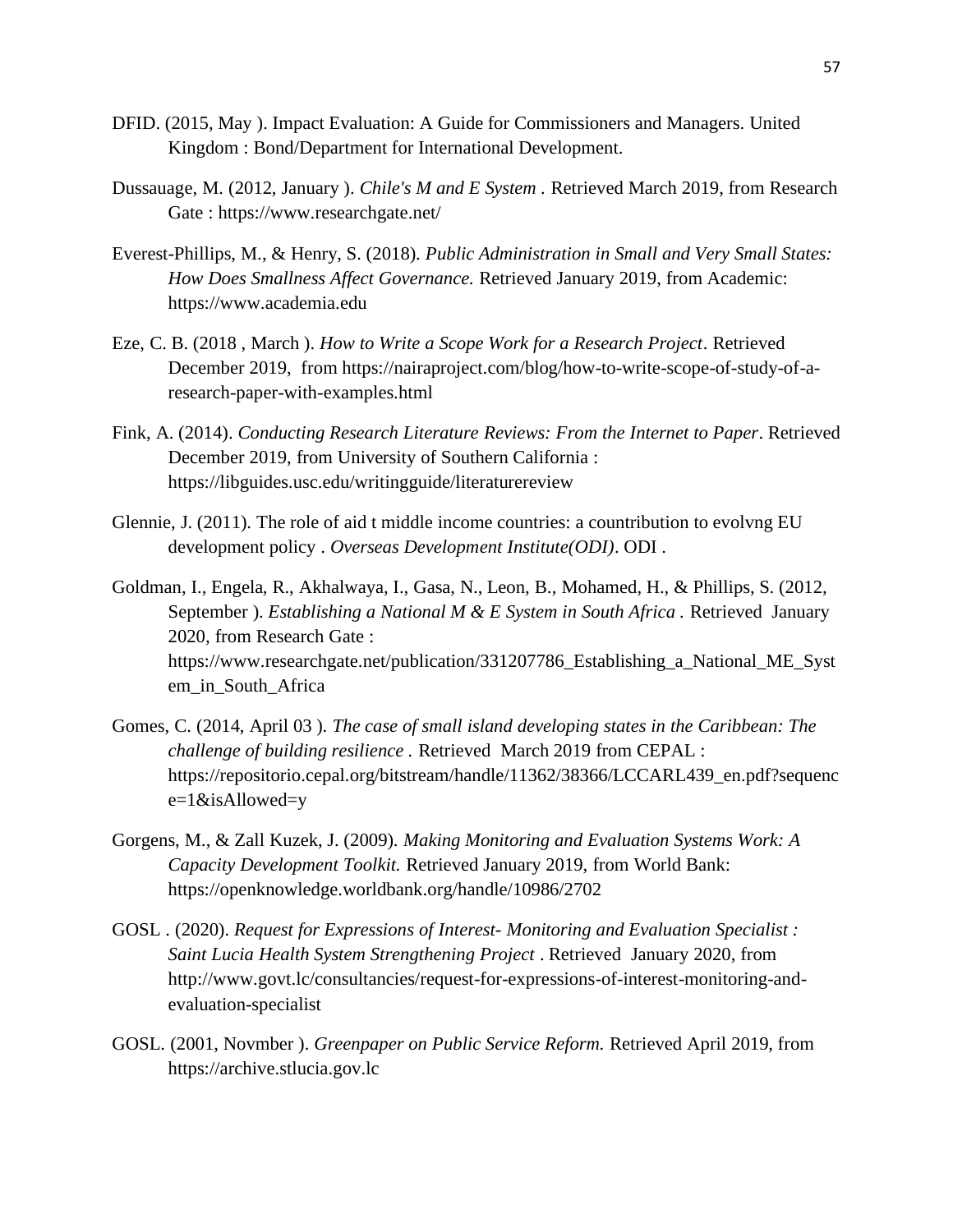- GOSL. (2012, June 24 ). *Public Sector Reform White Paper.* Retrieved April 2019, from UN Public Administration Network : http://unpan1.un.org/intradoc/groups/public/documents/un/unpan015206.pdf
- GOSL. (2019). *Monitroing and Evaluation Plan of Saint Lucia's National Adaptation Planning Process*. Retrieved December 2019, from https://climatechange.govt.lc/resource/monitoring-and-evaluation-plan-of-saint-luciasnational-adaptation-planning-process/
- GOSL. (2019, July). *Voluntary National Review Report on the Implementationof the 2030 Agenda for Sustainable Development .* Retrieved December 2019, from https://sustainabledevelopment.un.org/content/documents/23570SAINT\_LUCIA\_VNR\_ REPORT\_JUNE\_2019.pdf
- GOSL. (2020). *Saint Lucia Mid Term Development Strategy 2020-2023.* Retrieved Decemebr 2019, from https://issuu.com/departmentofeconomic/docs/department\_of\_economic\_development\_m tds book web
- GOSL; UNFPA; UNWOMEN; UNICEF. (2012). *Monitoring the Stiuation of Children and Women: Multiple Indicator Cluster Survey .* Retrieved Decemebr 2019, from http://www.govt.lc/media.govt.lc/www/resources/publications/MICS-St.-Lucia-REPORT--Final-Printer-Version-.pdf
- Government of Jamaica . (2010, November 8). *Performance Monitoring and Evaluation System(PMES): Framework Document .* Retrieved December 2019, from https://cabinet.gov.jm/wp-content/uploads/2018/10/Performance-Monitoring-and-Evaluation-Framework-Final-Nov-3-2010-1.pdf
- Government of Jamaica . (2012). *Vision 2030: National Development Plan.* Retrieved December 2019, from http://www.vision2030.gov.jm/National-Development-Plan
- Government of Saint Lucia and United Nations Development Programme(UNDP)-Japan Caribbean Climate Change Programme(JCCP). (2018). *Monitoring and Evaluation Plan of Saint Lucia's National Adaptation Planning Process.* Retrieved December 2019, from United Nations Framework Convention on Climate Change: https://www4.unfccc.int/sites/NAPC/Documents/Parties/Saint%20Lucia%20Monitoring %20and%20Evaluation%20for%20NAP.pdf
- Government of Trinidad and Tobago . (n.d.). *Vision 2030: National Performance Framework 2017 -2020.* Retrieved December 2019, from https://www.planning.gov.tt/sites/default/files/National%20Performance%20Framework %202017-2020.%20pdf.pdf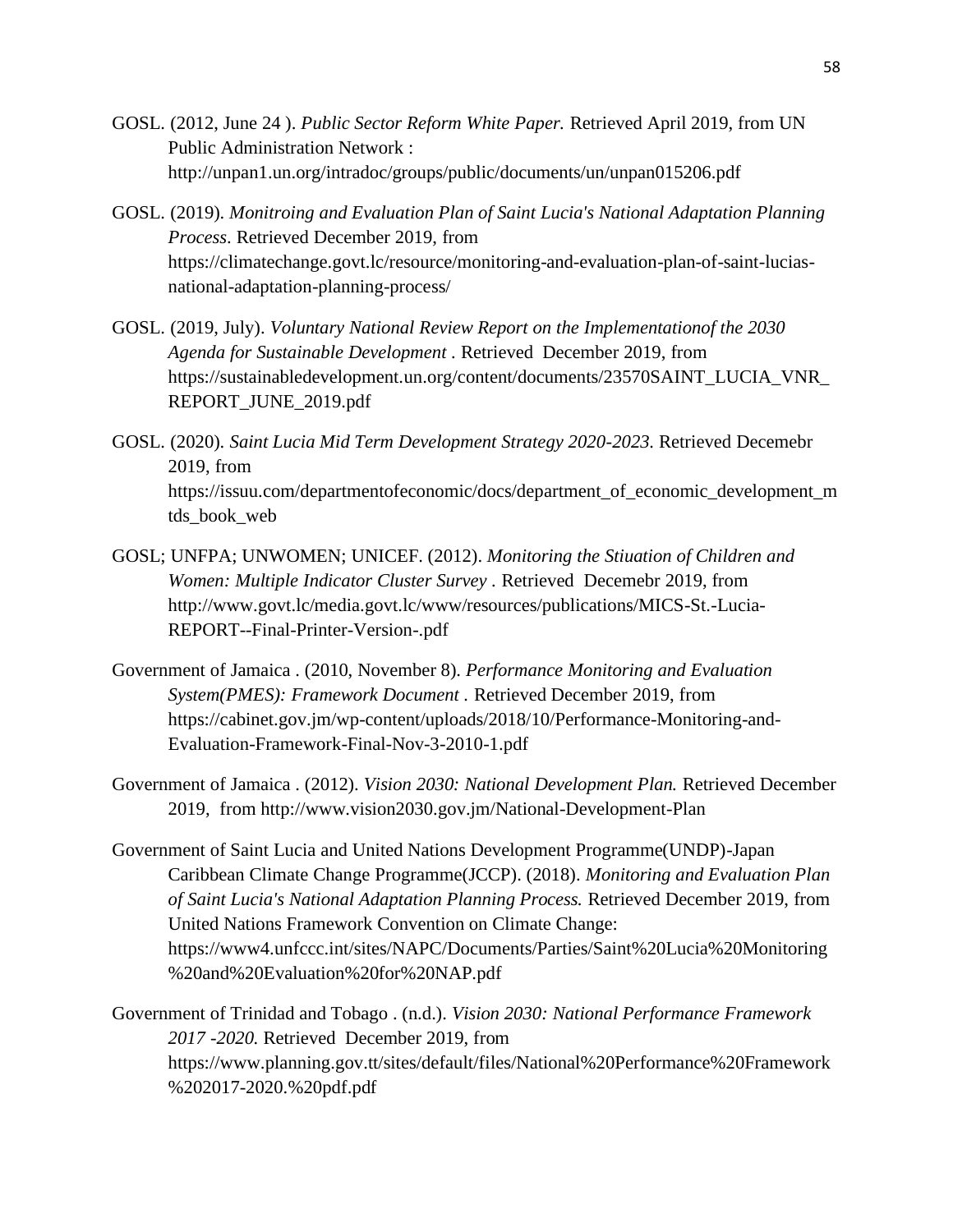- Government of Trinidad and Tobago. (2016). *Vision 2030: National Performance Framework 2017 -2020.* Retrieved December 2019, from https://www.planning.gov.tt/sites/default/files/National%20Performance%20Framework %202017-2020.%20pdf.pdf
- Government of Trinidad and Tobago: Ministry of Planning and Development . (n.d.). *Usiing Monitoring and Evaluation to Manage Development Impact in Trinidad and Tobago .* Retrieved Decemebr 2019, from https://nec.undp.org/wp-content/uploads/2019/06/J-Bailey\_TRINIDAD-TOBAGO\_ME-Systems-to-Improve-Performance-of-Policies-and-Programmes.pdf
- Government of Trinidad and Tobago: Ministry of Planning and Development. (2019). *Usiing Monitoring and Evaluation to Manage Development Impact in Trinidad and Tobago.* Retrieved December 2019, from https://nec.undp.org/wp-content/uploads/2019/06/J-Bailey\_TRINIDAD-TOBAGO\_ME-Systems-to-Improve-Performance-of-Policies-and-Programmes.pdf
- Guinea, J., E.Sela, Gomez-Nunez, A., T., M., A., A., N., N., . . . Theptien, B. (2015). *Impact oriented monitoring: A new methodology for monitoring and evaluation of international publichealth research projects .* Retrieved Jnauary 2020, from Oxford Academic Journals : https://academic.oup.com/journals
- Harries, E., Hodgson, L., & Noble, J. (2014, November ). Creating Your Theory of Change . London : New Philanthropy Capital .
- Hlatchway, N., & Govender, K. (2015). Monitoring and Evaluation in the Public Sector: A Case Study of the Department of Rural Development and Land Reform in South Africa. *Asian Journal of Economics and Empirical Research, Asian Online Journal Publishing Group*, pp. 91-99. Retrieved from IDEAS .
- Hongbo, W. (2014). *Mr. Wu's Blog on Economic Vulnerabilities* . Retrieved Janaury 2019, from UN Conference on Small Island Developing States : http://www.sids2014.org
- Horscroft, V. (2014). *Public Sectors in Pacific Islands .* Retrieved January 2019, from Open Knowledge:World Bank: https://openknowledge.worldbank.org
- Inaam, A. (2016). *Research in Social Science: Interdisciplinary Perspectives .* Retrieved January 2020, from Research Gate : https://www.researchgate.net/publication/308915548\_Research\_Design
- INTRAC. (2019). *Resources for M & E.* Retrieved January 2020, from https://www.intrac.org/wpcms/wp-content/uploads/2017/01/Resources-for-ME.pdf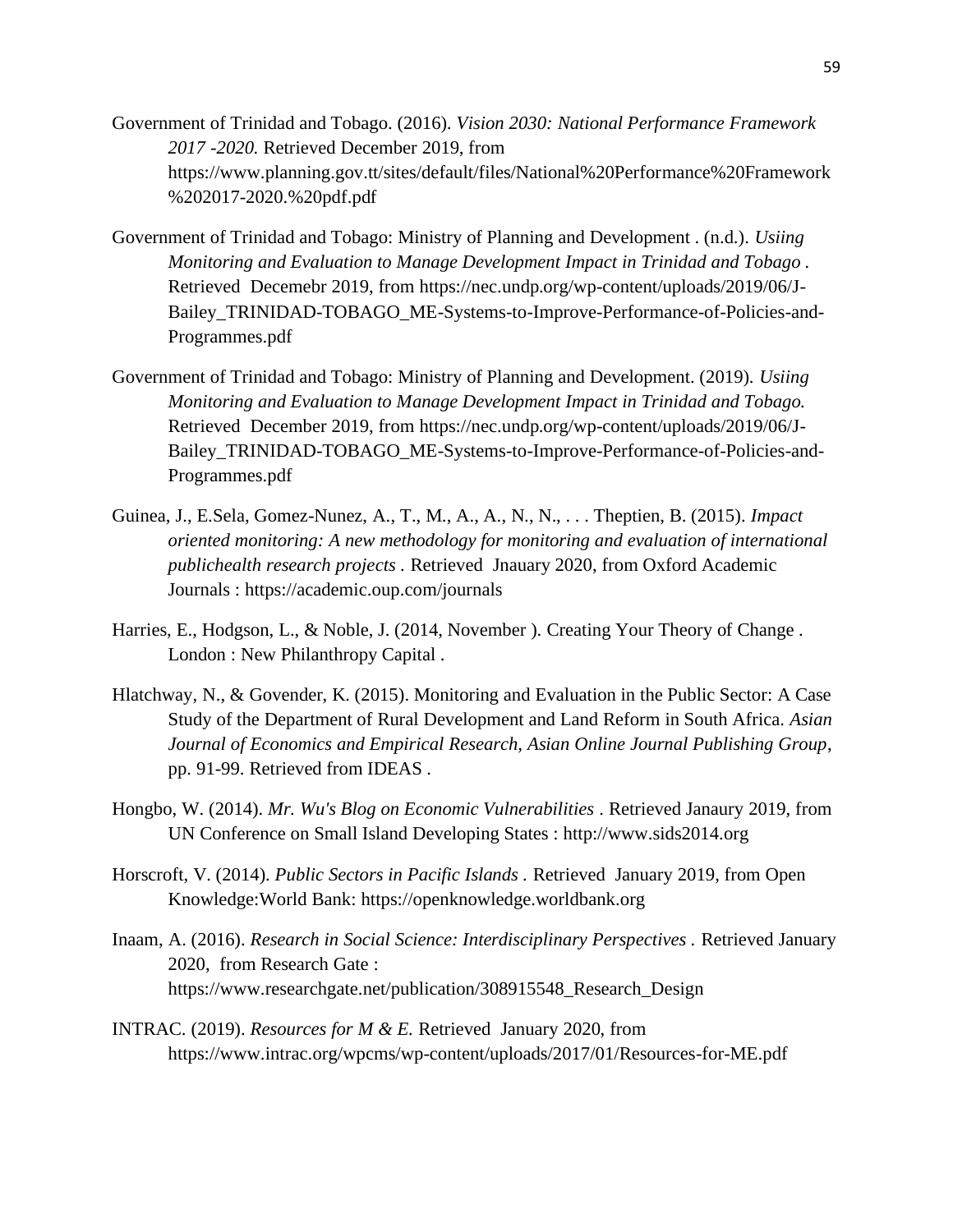- Ismail, Z. (2019). *Public Sector reform and capacity bilding in small isalnd developing states.* Knowledge, evidence and learning for development(K4D).
- Israel, G. D. (1992, November ). *Determiing Sample Size.* Retrieved January 2020, from http://sociology.soc.uoc.gr/socmedia/papageo/metaptyxiakoi/sample\_size/samplesize1.pd f
- Kanyangi, M., & Okello, B. (2018). Influence of Project Monitoring Skills on Monitoring and Evaluation System Performance in Funded Projects in the County Government Kakamega. 2273-2288. Retrieved December 2019, from The Strategic Journal of Business and Change Managment .
- Kariuki, P., & Reddy, P. (2017). Operationalising Effective Monitoring and Evalaution Systems for Local Government: Considerations for Best Practice. *African Evaluation Journal/DOI:10.4102/aej.v5i2.240*, 1-8.
- Kithinji, C., Kidombo, H., & Gakuu, C. (2016, August ). *Professional Development in Monitoring and Evaluation and Result Utilization In Meru Region in Kenya .* Retrieved December 2019, from https://www.researchgate.net/publication/326462867\_Professional\_Development\_in\_Mo nitoring\_and\_Evaluation\_and\_Result\_Utilization\_in\_Meru\_Region\_in\_Kenya
- Kubai, E. (2019, September 15). *Reliability and Validity of Research Instruments .* Retrieved June 2020, from Research Gate : https://www.researchgate.net/publication/335827941\_Reliability\_and\_Validity\_of\_Resea rch\_Instruments\_Correspondence\_to\_kubaiedwinyahoocom
- Lopez Garcia, R., & Moreno Garcia, M. (2011). *Managing for Development Results:Progress and Challenges in Latin America and the Caribbean.* InterAmerican Development Bank.
- MacKay, K. (2007). *How to Build M & E Systems to Support Better Government.* Retrieved December 2019, from https://www.measureevaluation.org/resources/training/capacitybuilding-resources/basic-me-concepts-portuguese/How\_to\_build\_ME\_gov.pdf
- MacKay, K. (2011). The Performance Framework of the Australian Government, 1987 to 2011: OECD Journal on Budgeting, Volume 2011/3. *Annual Meeting on Performance and Results .* Paris : OECD.
- Maxwell, J. (2012 ). *Conceptual Framework* . Retrieved June 2020, from Walden University : https://academicguides.waldenu.edu/ld.php?content\_id=41503742
- Mertler, C. (2018 ). *Introduction to Educational Research .* Retrieved January 2020, from Sage Publications : https://us.sagepub.com/en-us/cab/introduction-to-educationalresearch/book255097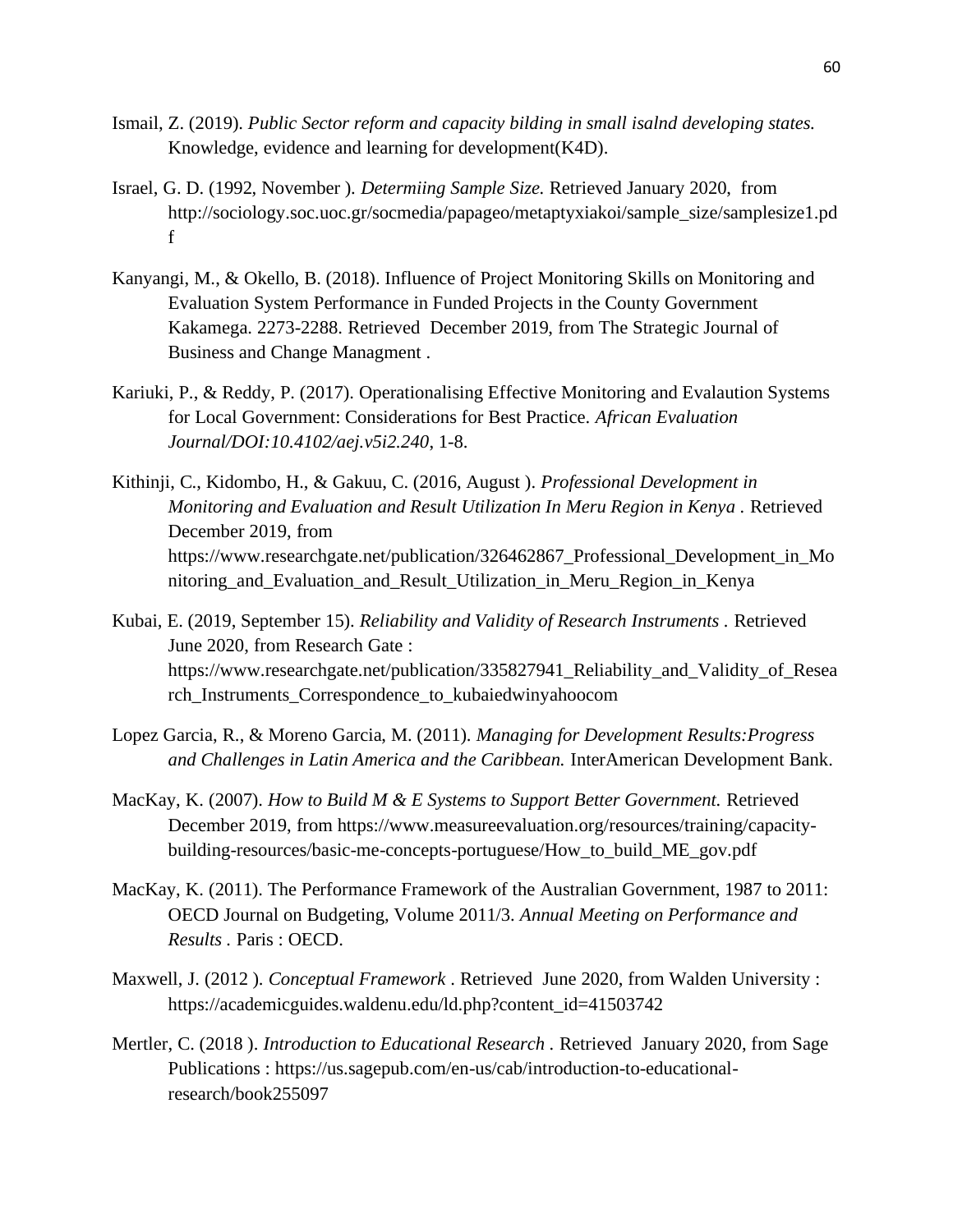- Mohajan, H. K. (2017, October ). *Two Criteria for Good Measurements in Research: Validity and Reliability .* Retrieved June 2020, from https://mpra.ub.unimuenchen.de/83458/1/MPRA\_paper\_83458.pdf
- Msila, V., & Setlhako, A. (2013). *Evaluation of Programs: Reading Carol H. Weiss.* Retrieved November 2019, from https://files.eric.ed.gov/fulltext/EJ1053973.pdf
- Murei, L. C., Kidombo, H., & Gakuu, C. (2018, July). *Influence of Monitoring and Evaluation Human Resources Capacity on Performance of Horticuture Projects in Nakaru County, Kenya.* Retrieved December 2019, from Research Gate: https://www.researchgate.net/publication/326609831\_INFLUENCE\_OF\_MONITORING \_AND\_EVALUATION\_HUMAN\_RESOURCES\_CAPACITY\_ON\_PERFOMANCE\_ OF\_HORTICULTURE\_PROJECTS\_IN\_NAKURU\_COUNTY\_KENYA
- OECD. (2020). *OECD Public Governance Reviews. Open Government in Biscay*.
- OECS . (2012). *OECS Education Sector Strategy 2012 -2021.* Retrieved December 2019, from Organisation of the Eastern Caribbean States : https://www.globalpartnership.org/sites/default/files/2012-2021-oecs-education-sectorstrategy\_0.pdf
- OECS . (2016). *About the OECS* . Retrieved Decemebr 2019, from https://www.oecs.org/homepage/about-us
- Office of the High Commissioner for Human Rights. (2020). *Saint Lucia .* Retrieved January 2020, from https://www.ohchr.org/EN/Countries/LACRegion/Pages/LCIndex.aspx
- Ospina, A. V., & Price-Kelly, H. (2017, February 27). *Top Three Challenges and Opportunities of National Monitoring and Evaluation of Adaptation* . Retrieved from Nap Global Network : http://napglobalnetwork.org/2017/02/top-three-challenges-opportunitiesnational-monitoring-evaluation-adaptation/
- PAHO/WHO. (2017, May 18). *Caribbean Seminar on Tobacco and Trade .* Retrieved January 2020, from https://www.paho.org/spccrb/index.php?option=com\_docman&view=download&alias=119-booklet-forparticipants-seminar-on-tobacco-trade&category\_slug=seminar-on-tobacco-
- Prinsen, G., & Nijhof, S. (2015 ). *Between logframes and theory of change: reviewing debates and a practical experience .* Retrieved from Research Gate : file:///C:/Users/Bynta/Downloads/PrinsenGNijhofS-ToCandLogframe2015%20(1).pdf
- Rogers, P. J. (2008). *Using Programme Theory to Evaluate Complicated and Complex Aspect of Interventions.* Retrieved December 2019, from Sage Publications : https://journals.sagepub.com/doi/pdf/10.1177/1356389007084674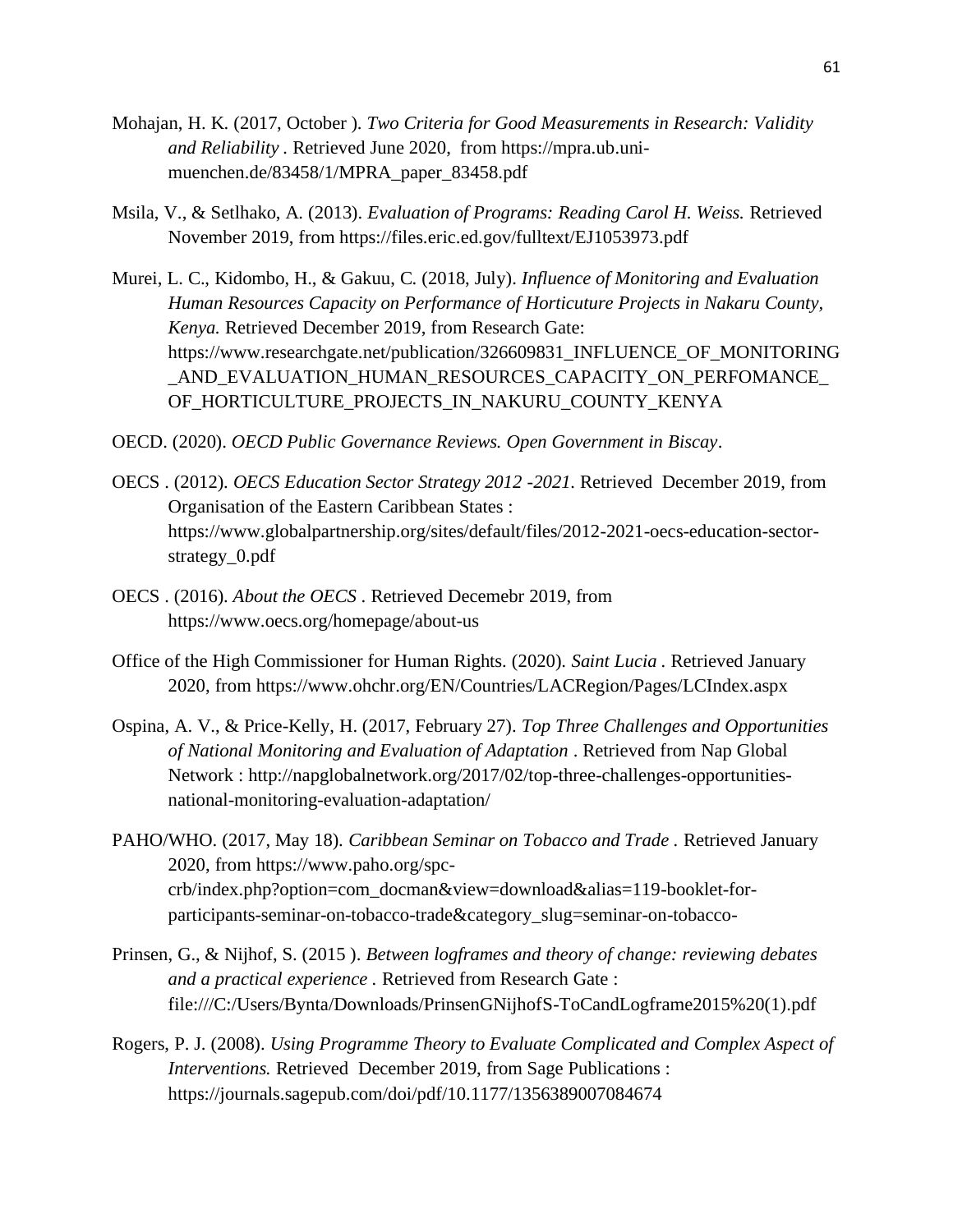- Roopa, S., & Satya, R. M. (2012). *Questionnaire Designing for a Survey .* Retrieved November 2019, from The Journal of Indian Orthodontic Society : https://www.researchgate.net/publication/235801675\_Questionnaire\_Designing\_for\_a\_S urvey
- Sagor, R. (2020). *Guiding Sxhool Improvement through Action Research-Chapter 9 DataCollection: Building a Valid and Reliable Data Collection Plan*. Retrieved December 2019, from Association for Supervision and Curriculum Development : http://www.ascd.org/publications/books/100047/chapters/Data-Collection@-Building-a-Valid-and-Reliable-Data-Collection-Plan.aspx
- Saint Lucia Times . (2020, February 29). *Saint Lucia Launches Medium Term Development Strategy* . Retrieved January 2020, from Saint Lucia Times : https://stluciatimes.com/saint-lucia-launches-medium-term-development-strategy/
- Saldivar, M. (2012, June 5). *A Primer on Survey Response Rate.* Retrieved from https://mgsaldivar.weebly.com/uploads/8/5/1/8/8518205/saldivar\_primer\_on\_survey\_res ponse.pdf
- Schultz, J. R. (2014 ). Two Sides of the Same COin . *Performance Improvement Volume 53* , 24- 29.
- Senthilnathan, S. (2019, July ). *Usefulness of Correlation Analysis .* Retrieved January 2020, from Research Gate : https://www.researchgate.net/publication/334308527\_Usefulness\_of\_Correlation\_Analys is
- Simon, M. (2011). *Assumptions, Limitations and Delimitations .* Retrieved December 2019, from http://dissertationrecipes.com/wpcontent/uploads/2011/04/AssumptionslimitationsdelimitationsX.pdf
- Stein, D., & Valters, C. (2012, August). Understanding Theory of Change in International Development. London: The Justice and Security Research Programme.
- Stein, D., & Valters, C. (2012, August). Understanding Theory of Change in International Development. *Justice and Security Research Programme*. Retrieved August 2019, rom Theory of Change: http://www.theoryofchange.org/wpcontent/uploads/toco\_library/pdf/UNDERSTANDINGTHEORYOFChangeSteinValtersP N.pdf
- Taylor-Powell, H., & Boyd, H. H. (2008). *Evaluation Capacity Building in Complex Organisations.* RetrievedFebruary 2020, from https://www.researchgate.net/publication/227618486\_Evaluation\_capacity\_building\_in\_c omplex\_organizations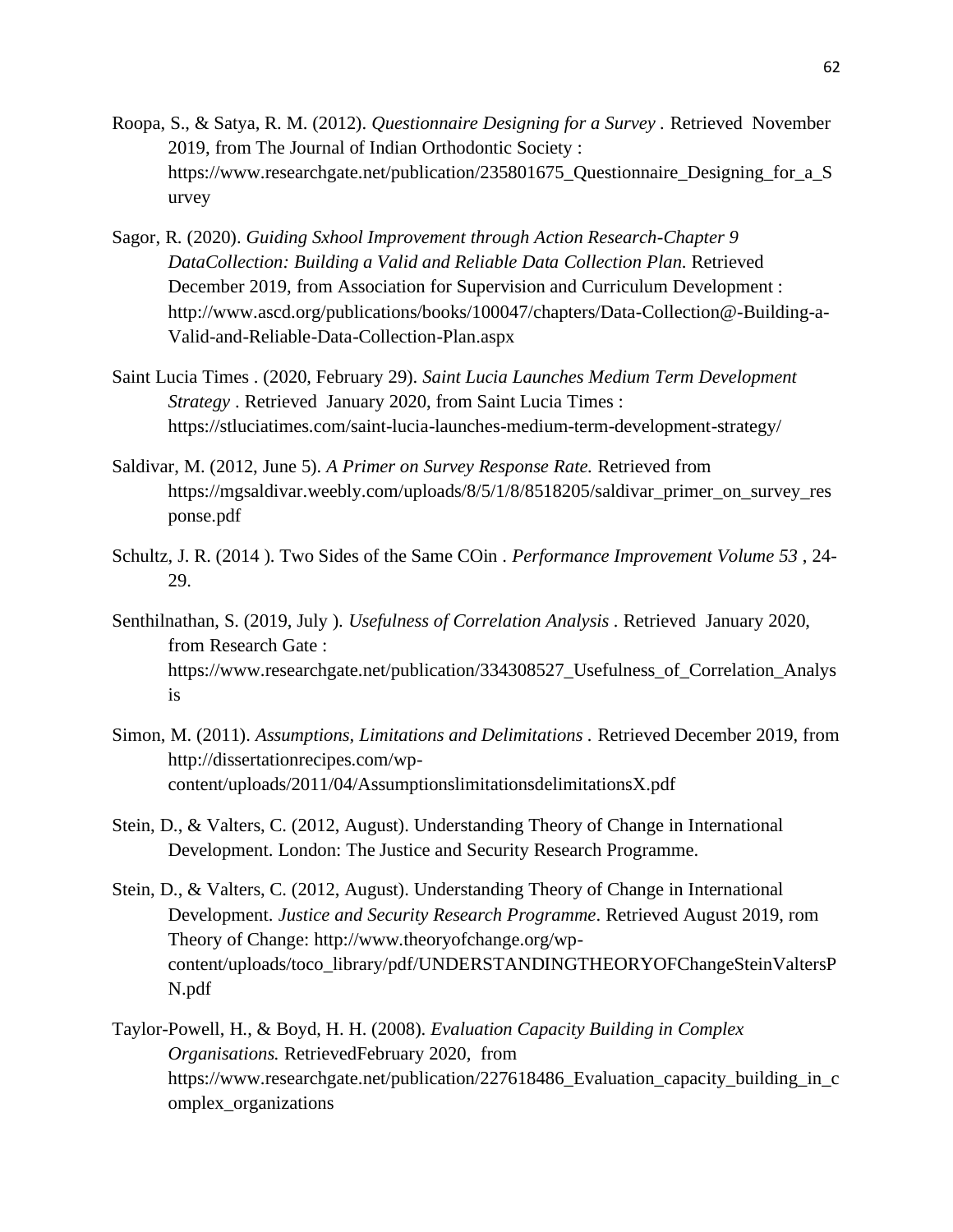- Teegavarapu, S., Summers, D. J., & Mocko, G. (2008). *Case Study Method for Design Research: A Justification .* Retrieved November 2019, from https://www.researchgate.net/publication/238621009 Case Study Method for Design Research\_A\_Justification
- Tengan, C., Aigbavboa, C., & Thwala, D. (2018). *Conceptual Description of the Key Determinants of Effective Monitoring and Evaluation Systems .* Retrieved January 2020, from Research Gate : https://www.researchgate.net/publication/326042773\_Conceptual\_Description\_of\_the\_K ey Determinants of Effective Monitoring and Evaluation System
- Tranquille, M. (2018). *New Public Management of Saint Lucia .* Retrieved March 2019, from The Challenge of the Adoption and Implementation of NPM in Saint Lucia's Public Service : https://lra.le.ac.uk/handle/2381/42283
- Uitto, J. I., Kohlitz, J., & Todd, D. (2017). *Evaluating Sustainable Development in Small Island Developing States: Lessons from the Pacific and the Caribbean .* Retrieved November 2019, from https://opus.lib.uts.edu.au/bitstream/10453/121483/4/OCC-110477%20am.pdf
- UN-Department of Economic and Social Affairs. (2010). *Trendss in Sustainable Development-Small Island Developing States.* Retrieved December 2019, from https://sustainabledevelopment.un.org
- UNDP/World Bank. (2009, February). Discussion Paper on the Monitoring and Evaluation of UN-assisted Communication for Development Programmes: Recommendations for Best Practice Methodologies and Indicators. *11th UN Inter-Agency Round Table on Communication for Development .* Washinton : UNDO/World Bank . Retrieved May 2018
- UNDP: Global Cente for Public Service Excellence . (2016). *Citizen Engagement in Public Service Delivery .* Retrieved from UNDP: https://www.undp.org/content/dam/undp/library/capacitydevelopment/English/Singapore%20Centre/GCPSE\_CitizenEngagement\_2016.pdf
- UNDP; Global Centre for Public Service Excellence . (2014). *Small, So Simple? Complexity in Small Island Developing States.* Retrieved March 2019, from http://www.undp.org/content/dam/undp/library/capacitydevelopment/English/Singapore%20Centre/GPCSE\_Complexity%20in%20Small%20Isla nd.pdf
- UNICEF . (2018, May ). *MICS Survey Design Workshops: Workshop on Monitoring Social SDGs in the Caribbean and the Multiple Indicator Cluster Surveys organised by*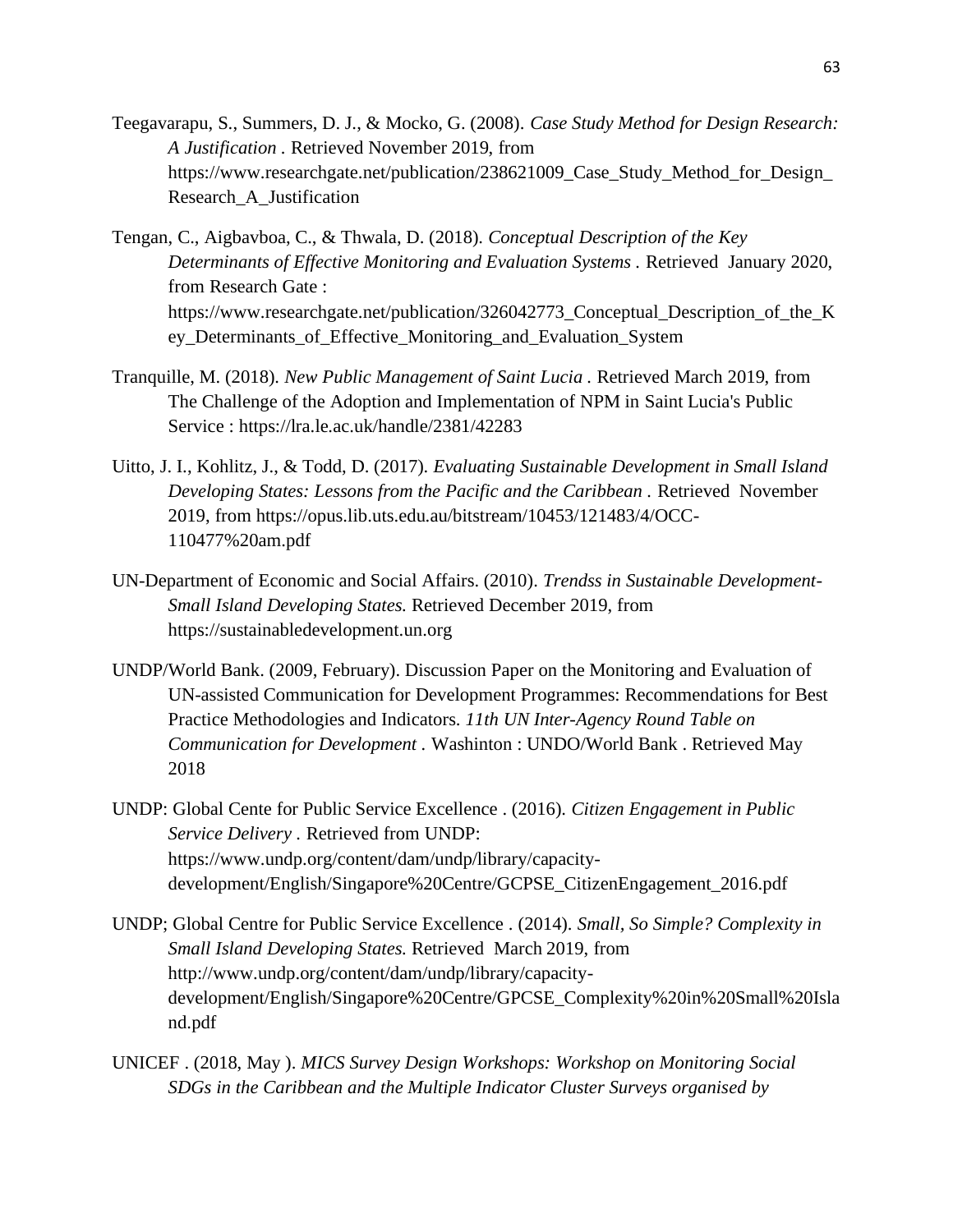*UNICEF Office for the Eastern Caribbean Area and UNICEF Regional Office for Latin America and the Caribbean* . Retrieved January 2020, from UNICEF: https://mics.unicef.org/workshops

- UNICEF. (2009). *Country-led Monitoring and Evaluation Systems: Better evidence, better policies, better development results.* Retrieved November 2019, from http://www.ceecis.org/remf/Country-led\_ME\_systems\_PART1.pdf
- United and Strong . (2015, March 14 ). *MACAIDS and CVC Collaborate on M & E Workshop*. Retrieved 2020, from https://unitedandstrongstlucia.wordpress.com/2015/03/16/monitoring-and-evaluationworkshop/
- United Nations Development Programme . (2009 ). Handbook on Planning, Monitoring and Evaluation for Development Results: United Nations Development Prograamme. New York : UNDP.
- UN-OHRLLS. (2011). *Small Island Developing States -Small Islands Big(er) Stakes.* Retrieved December 2019, from http://unohrlls.org
- Van Wyk, B. (2019). *Research Design and Methods .* Retrieved Novemebr 2019, from University of the Western Cape : https://www.uwc.ac.za/Students/Postgraduate/Documents/Research\_and\_Design\_I.pdf
- Velasquez, M., Andre, C., Shanks, T., S.J, & Meyers, M. J. (2010, January 01). *What is Ethics?* Retrieved June 2020,from Santa CLara Univsersity: https://www.scu.edu/ethics/ethicsresources/ethical-decision-making/what-is-ethics/
- Waithera, S. L., & Wanyoike, D. M. (2015, November 11). *Influence of Project Monitoring and Evalluation on Performance of Youth AgriBusiness Projects in Bahati Sub County, Nakuru Kenya .* Retrieved January 2020, from International Journal of Economics, Commerce and Management : http://ijecm.co.uk/wp-content/uploads/2015/11/31126.pdf
- Zaid, M. A. (2015). *Organisation of Islamic Cooperation .* RetrievedDecember 2019 from http://www.oicstatcom.org/file/TEXTBOOK-CORRELATION-AND-REGRESSION-ANALYSIS-EGYPT-EN.pdf
- Zall Kusek, J., & Rist, R. C. (2002). *Building Results-Based Monitoring and Evaluation Systems: Assessing Developing Countries Readiness.*
- Zikmund, W. G. (2003). *Research Methods:Basic Data Analysis: Descriptive Statistics, Health Economics Research Methods.* Retrieved November 2019, from http://pioneer.netserv.chula.ac.th/~ppongsa/2900600/LMRM02.pdf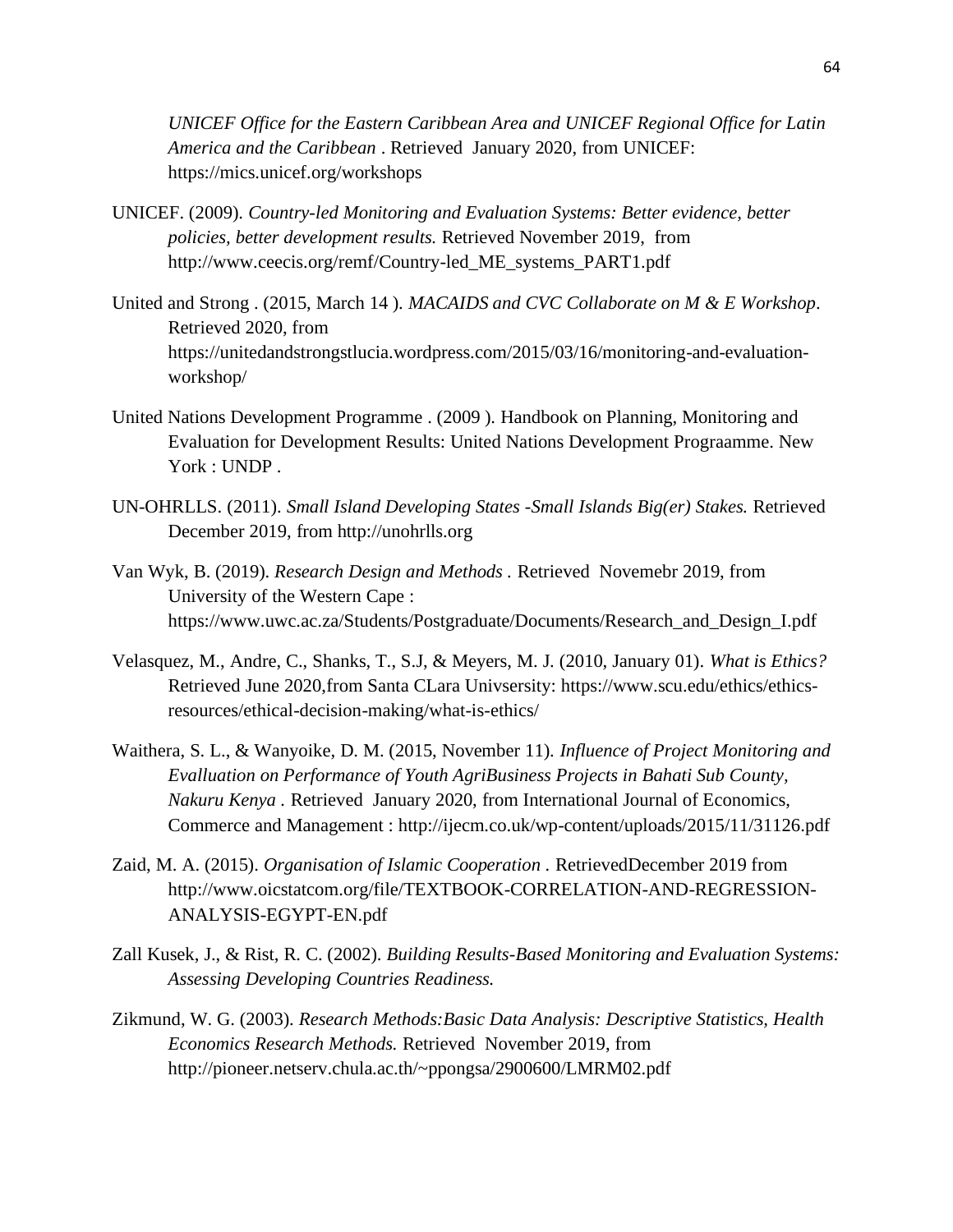Zukoski, A., & Luluquisen, M. (2002, April). *Participatory Evaluation: What is it? Why Do It? What are the Challenges?* Retrieved from depts.washington.edu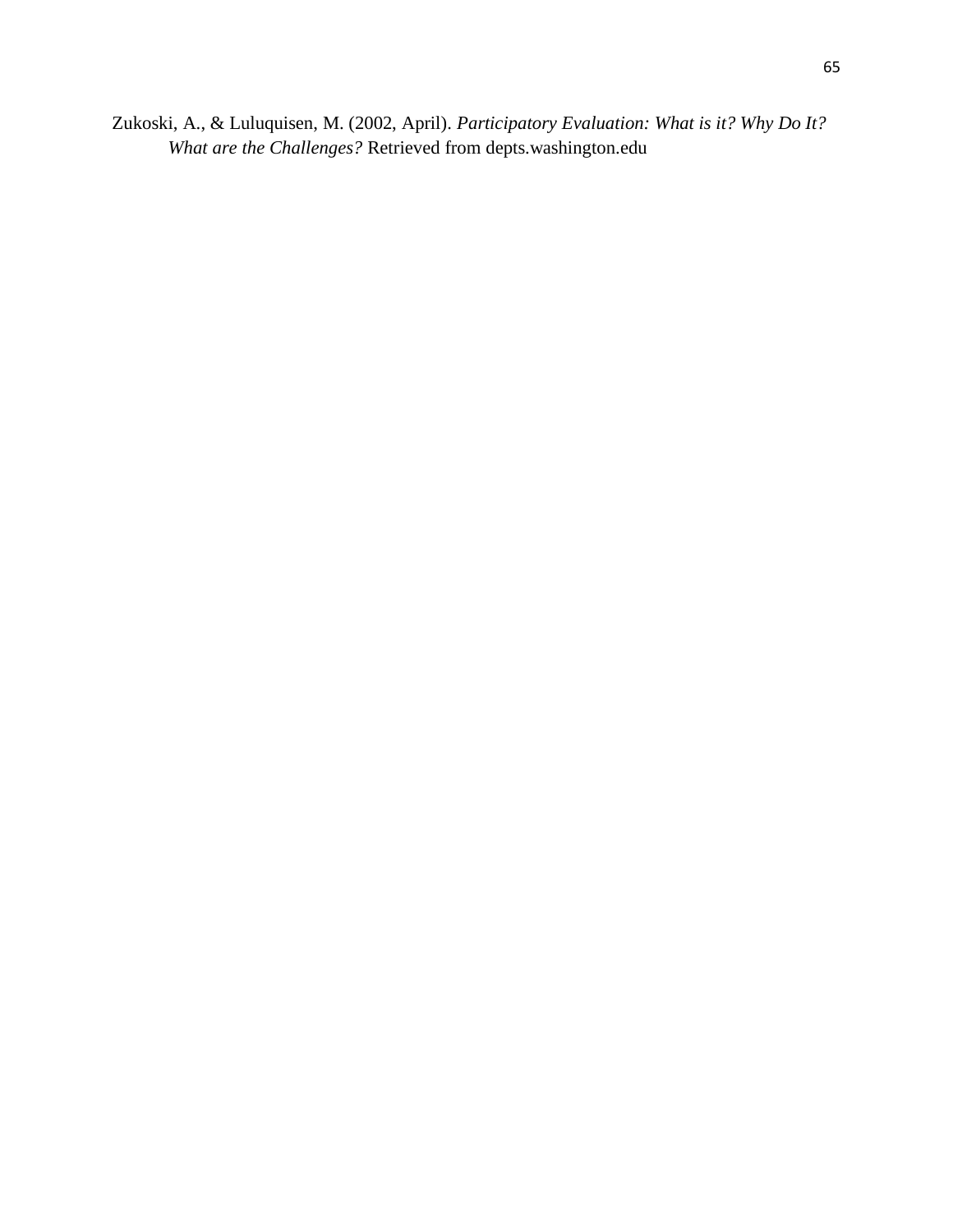# **APPENDICES**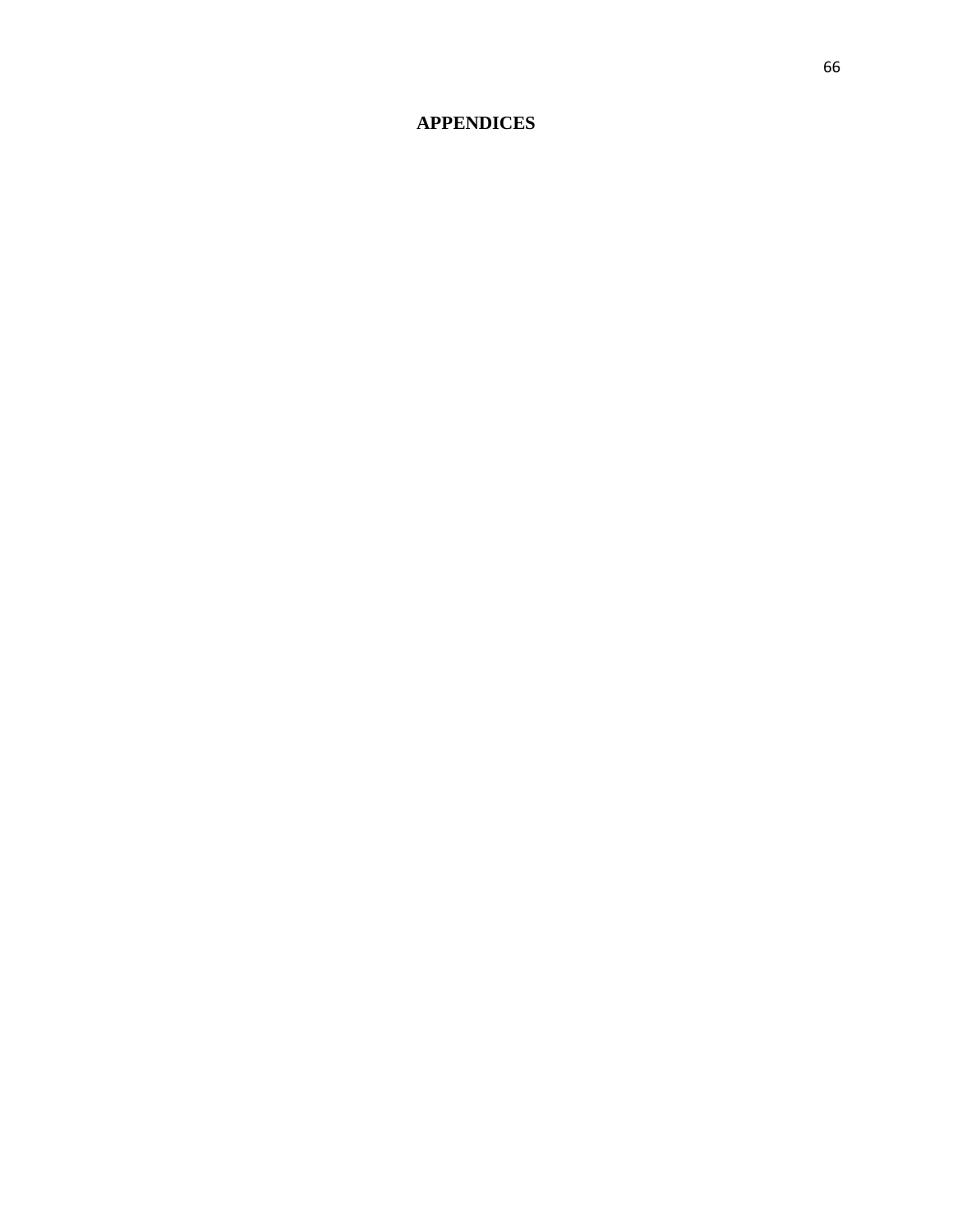## **APPENDIX I: INTRODUCTION LETTER TO RESPONDENTS**

Department of External Affairs Rodney Bay Saint Lucia

### **RE: Request to Participate in Academic Research**

Dear Respondent,

My name is Bynta Ernest and I am a candidate for a Masters in Monitoring and Evaluation at Africa Nazarene University in Nairobi Kenya, 2020 which is a distance learning programme. I am currently in my final semester and I have prepared the following questionnaire for the purpose of collecting data for my research for my Master's thesis entitled *"Monitoring and Evaluation Approaches and Enactment of Effective Public Service Systems in the Small Island Developing State of Saint Lucia: A Case of the Department of External Affairs."* My research aims to determine whether the use of Monitoring and Evaluating approaches are in use within the Public Service of Saint Lucia, using the Department of External Affairs as a case study.

I kindly request that you complete the questionnaire below to the best of your ability, as your contribution in this regard will be of great assistance towards the accomplishment of this research. Please give your answers honestly. The information you give will be confidential and will be used for academic purpose only.

Yours faithfully,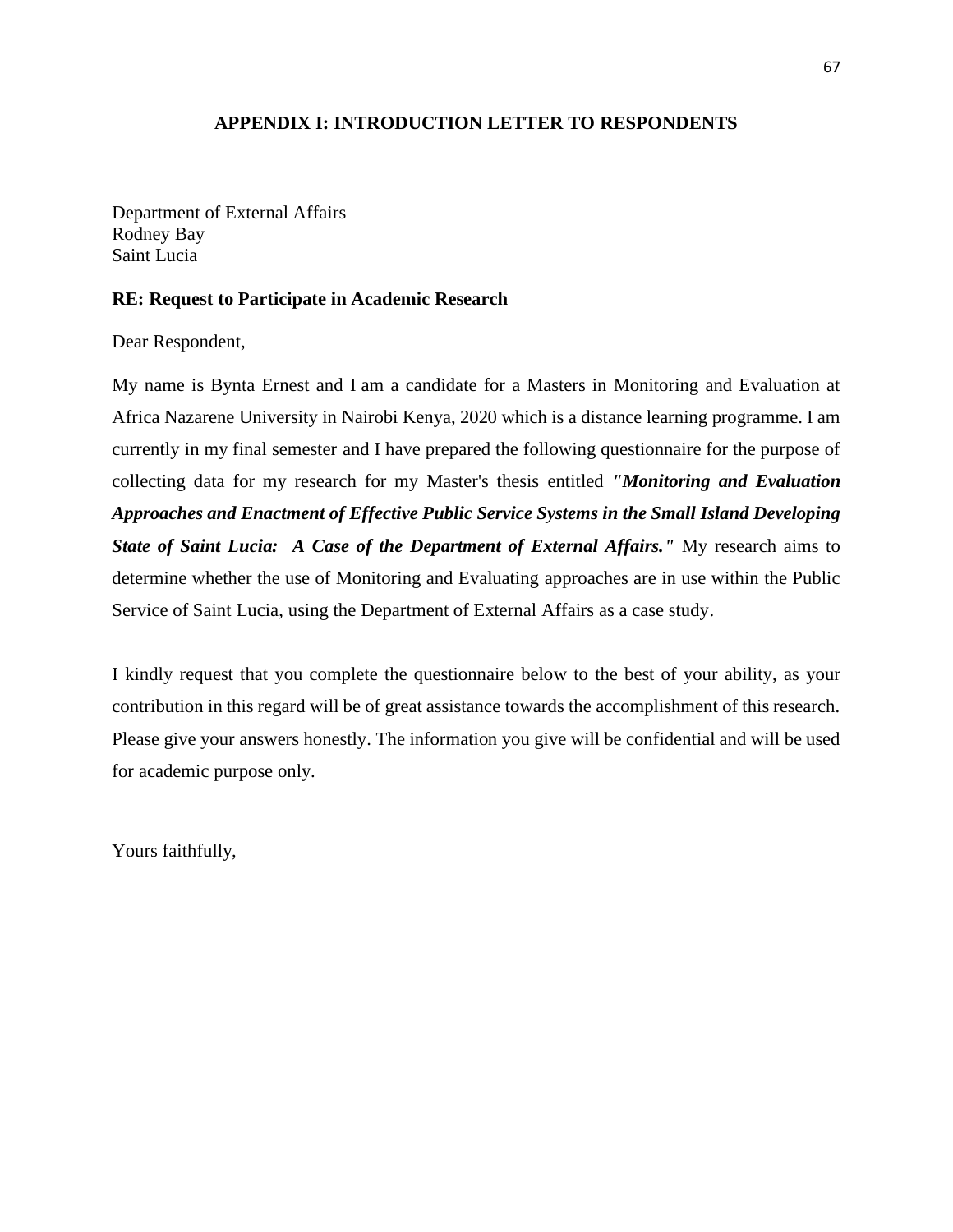#### **APPENDIX II: QUESTIONNAIRE**

#### **Introduction**

This questionnaire is a research instrument designed to collect information on *Monitoring and Evaluation Approaches and Enactment of Public Service Systems in the Small Island Developing State of Saint Lucia: A Case of the Department of External Affairs*. The information collected will be used for academic purposes only and it is expected that the findings from this study will make a significant contribution towards enhancing the implementation and enactment of effective public service systems within the Department of External Affairs and by extension the wider Public Service. The information collected will be handled with confidentiality and with academic professionalism. Kindly fill in the information as directed in the various sections provided.

### **Section A: Personal Details (insert your demographic info in tables as shown)**

|  | 1). Kindly Select your gender and age group (Tick or mark the appropriate box) |  |
|--|--------------------------------------------------------------------------------|--|
|  |                                                                                |  |

| <b>Gender</b>    | Female   |       | Male      |           |              |
|------------------|----------|-------|-----------|-----------|--------------|
| <b>Age Group</b> | Below-20 | 21-25 | $26 - 30$ | $31 - 35$ | 35 and above |

2. Indicate your highest level of education? (Kindly tick or mark the appropriate box)

| Level of<br>Education | CXC/O<br>Levels | Levels/Associate<br>Degree | Advanced<br>Diploma | Bachelor's | Master's | PhD |
|-----------------------|-----------------|----------------------------|---------------------|------------|----------|-----|
|                       |                 |                            |                     |            |          |     |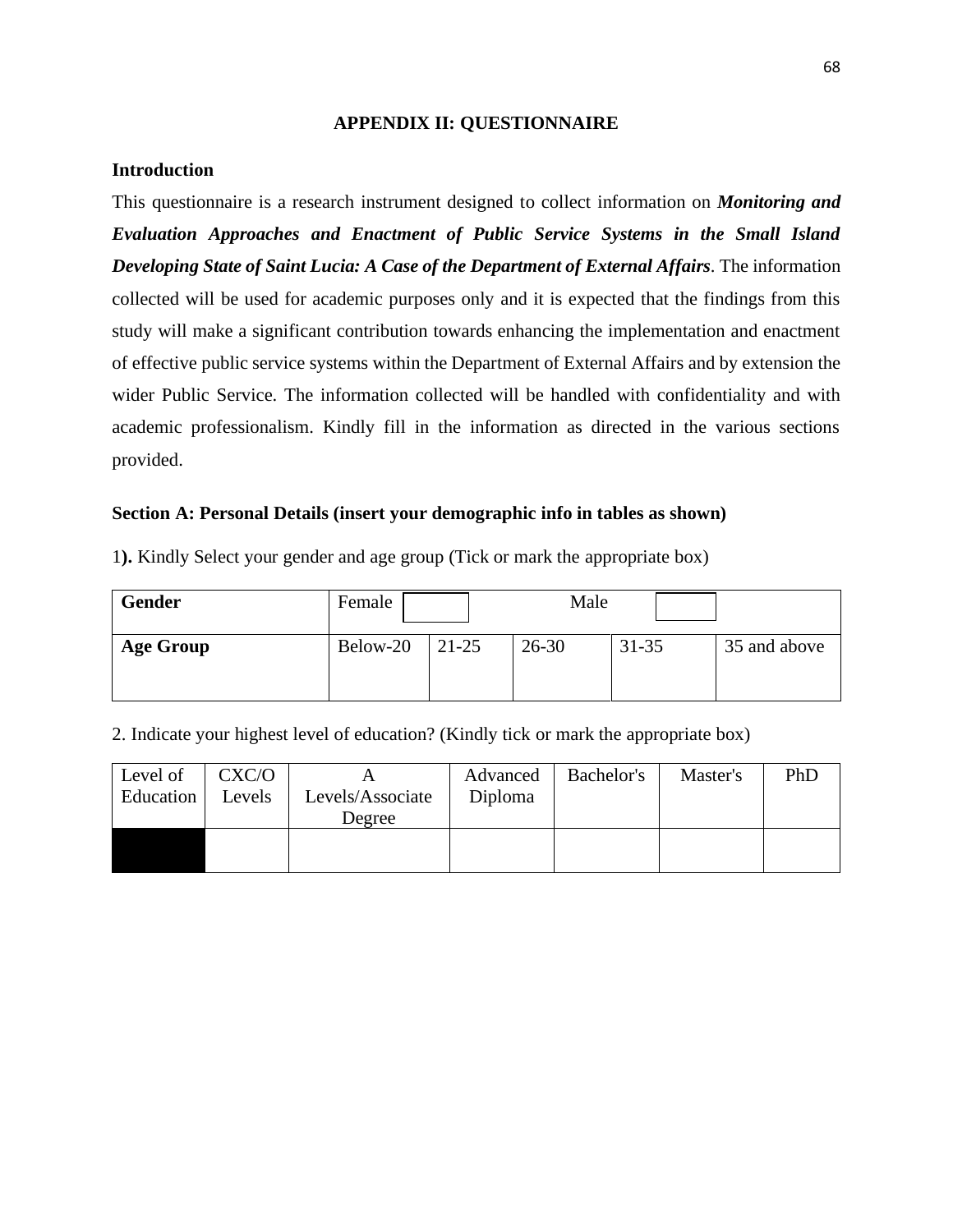3. How long have you been employed at the Department of External Affairs?

| <b>Years Employed</b> |  |
|-----------------------|--|
| Less than 1 Year      |  |
| 1-5 Years             |  |
| 6-10 Years            |  |
| More than 10 years    |  |

4. Select the Division that you work in

| <b>Division</b> | Administration | Accounts | Political | Registry and | Legal | Protocol and |
|-----------------|----------------|----------|-----------|--------------|-------|--------------|
|                 |                |          | and       | Information  |       | Consular     |
|                 |                |          | Economic  |              |       |              |
|                 |                |          |           |              |       |              |
|                 |                |          |           |              |       |              |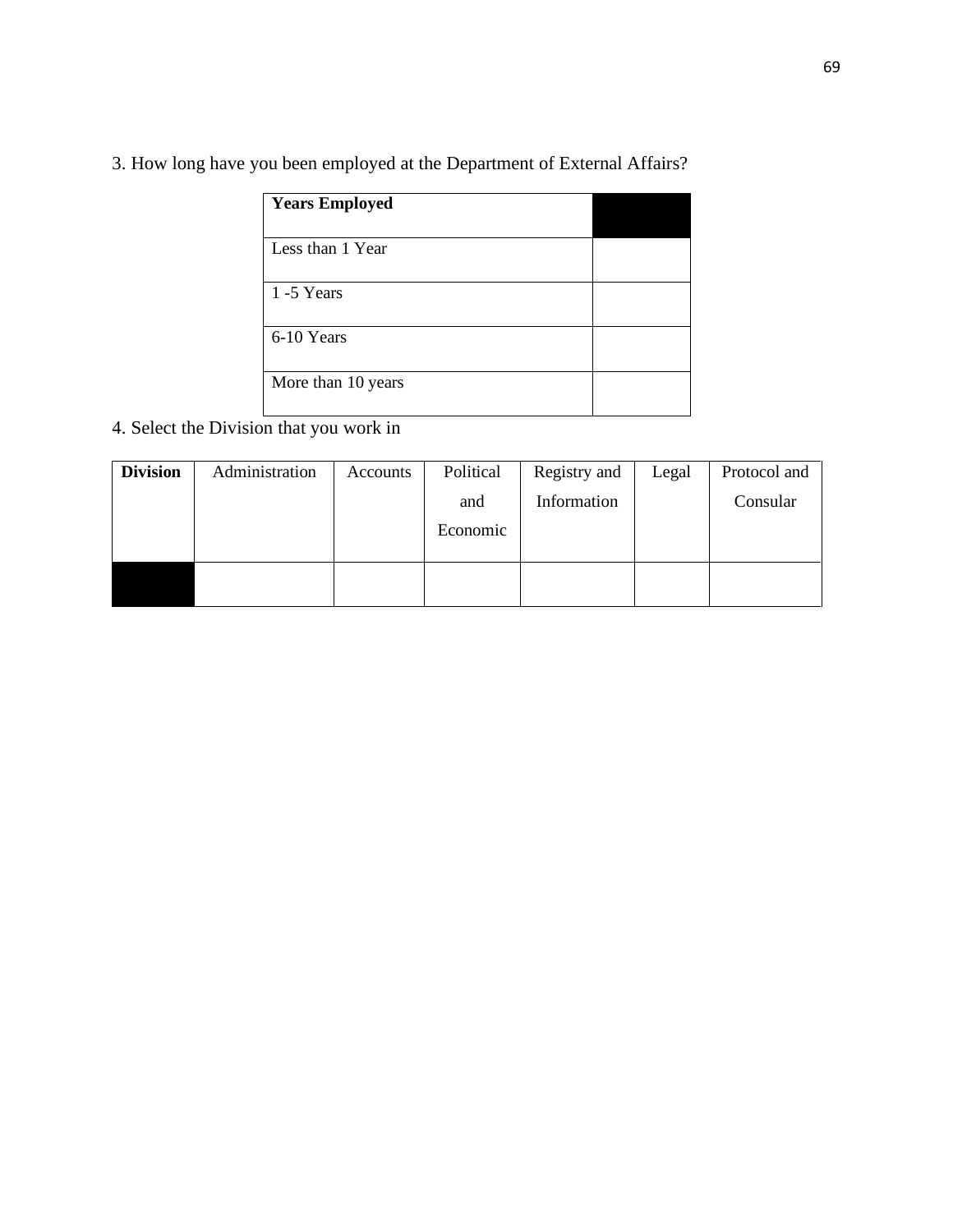5. Indicate your designation at the Department

| <b>Designation</b>                |  |
|-----------------------------------|--|
| Clerk                             |  |
| Foreign Service Officer           |  |
| Supervisor                        |  |
| <b>Deputy Permanent Secretary</b> |  |
| <b>Permanent Secretary</b>        |  |
| <b>Administrative Assistant</b>   |  |
| Secretary                         |  |
| Accountant                        |  |
| <b>Information Officer</b>        |  |
| Protocol Officer                  |  |
| <b>Consular Officer</b>           |  |
| Other                             |  |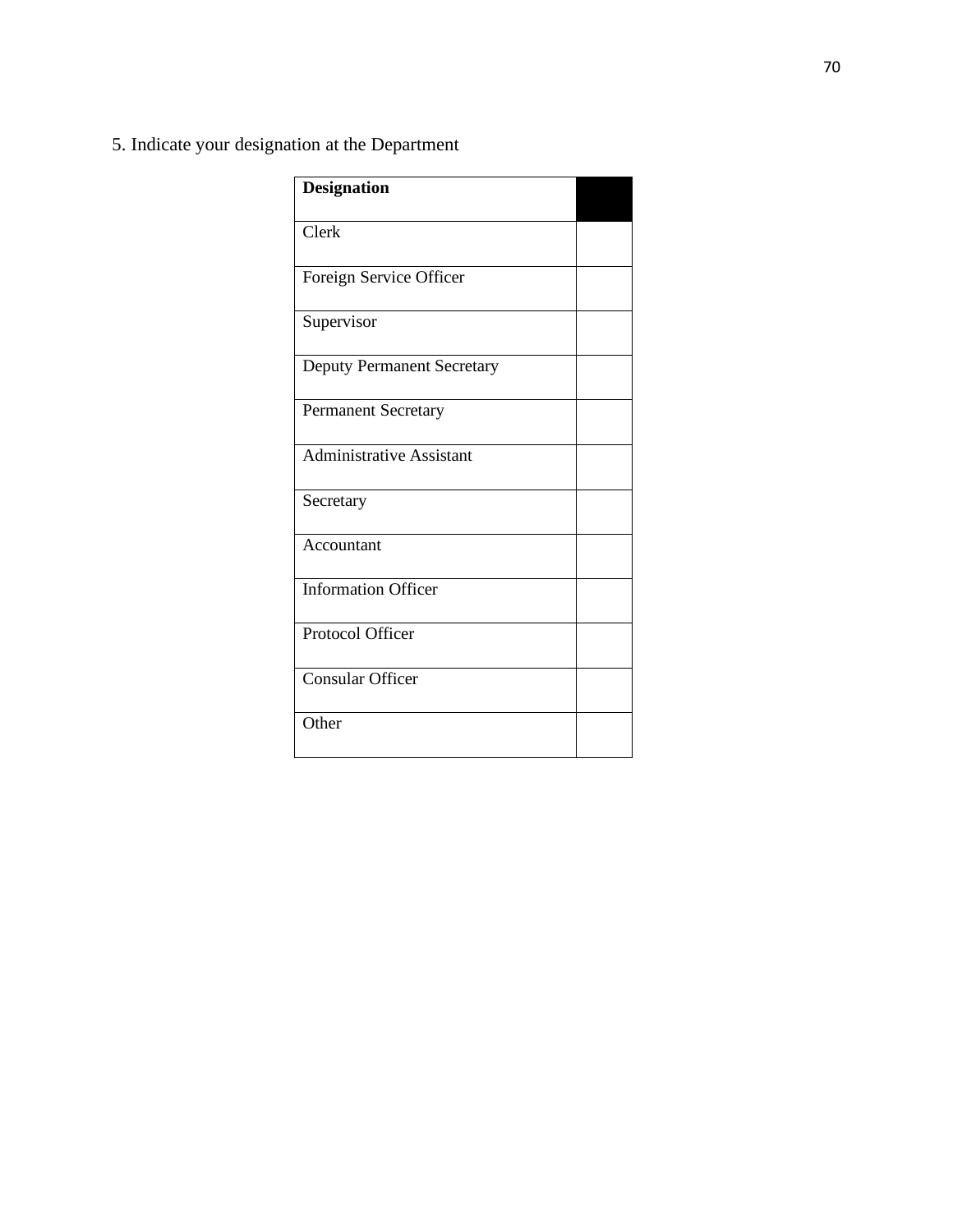## **Section B**

## **First Objective: To assess whether institutional buy-in for M &E Influence the Enactment of an Effective Public Service System in the Department of External Affairs**

Kindly state your level of agreement or disagreement with the following statements by ticking or marking on your preferred choice below using the scale 1-5: 5-Strongly Agree; 4-Agree; 3-Neutral, 2-Disagree and 1-Strongly Disagree.

|                | <b>Statement</b>                                                                                                                             |  | 3 |  |
|----------------|----------------------------------------------------------------------------------------------------------------------------------------------|--|---|--|
| <b>B1</b>      | The Administration of the Department has instructed that the work<br>of the Department/Division/Section be guided by M&E<br>principles/plan? |  |   |  |
| B2             | The Administration of the Department has an M $& \text{E policy/plan}$                                                                       |  |   |  |
| <b>B3</b>      | The M $\&$ E policy/plan has been shared with staff                                                                                          |  |   |  |
| <b>B4</b>      | The M&E policy/plan has been in existence for over 5 years                                                                                   |  |   |  |
| B <sub>5</sub> | The development of an M $&$ E policy/plan is a priority for the<br>Administration of the Department                                          |  |   |  |
| <b>B6</b>      | The Department's M $& \&$ E plan/policy is used by all Divisions of<br>the Department                                                        |  |   |  |
| B7             | The training of staff in M $\&$ E is a priority for the Administration<br>of the Department                                                  |  |   |  |

## **Section C**

## **Second Objective: To determine the availability of resources for M & E and the enactment of an effective Public Service System in the Department of External Affairs**

Kindly state your level of agreement or disagreement with the following statements by ticking or marking on your preferred choice below using the scale 1-5 5-Strongly Agree; 4-Agree; 3-Neutral,

2-Disagree and 1-Strongly Disagree.

|                | <b>Statement</b>                                                                                |  |  |  |
|----------------|-------------------------------------------------------------------------------------------------|--|--|--|
| C1             | The Department has made budgetary allocations for $M & E$                                       |  |  |  |
| C <sub>2</sub> | The management of the Department has sufficiently allocated<br>financial resources for M $& E$  |  |  |  |
| C <sub>3</sub> | Budgetary allocations have been consistently made over the last 5<br>years for M $& E$          |  |  |  |
| C <sub>4</sub> | Staff of the Department attend regular trainings and workshops in<br>M & E                      |  |  |  |
| C <sub>5</sub> | Coaching and mentorship in M $&$ E are made available to staff                                  |  |  |  |
| C6             | Staff are qualified (certificates, associate degree, diploma,<br>bachelor's, master's) in M & E |  |  |  |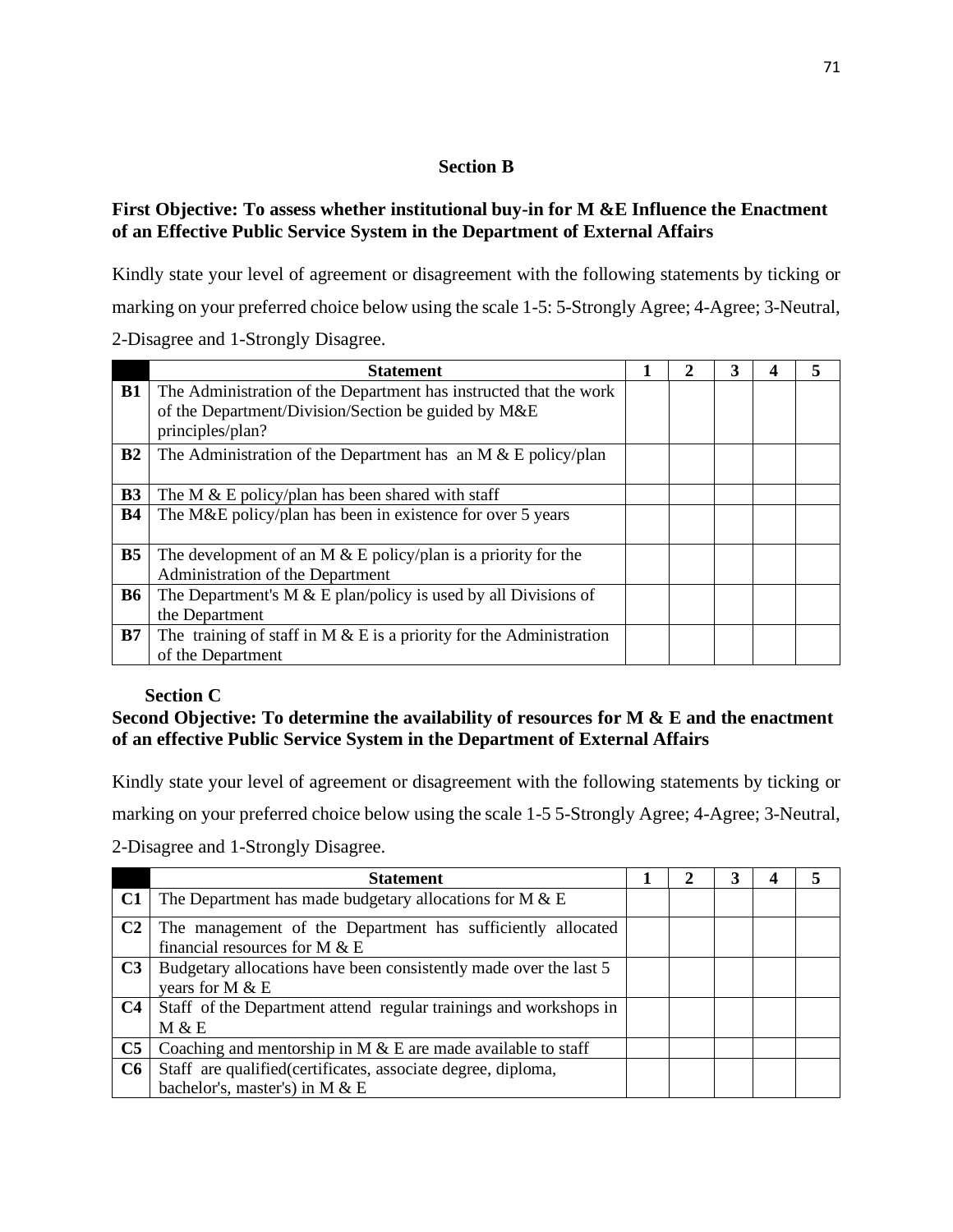| $\sim$ | As a member of staff, I am knowledgeable in M $&$ E concepts and |  |  |  |
|--------|------------------------------------------------------------------|--|--|--|
|        | principles                                                       |  |  |  |

## **Section D**

# **Third Objective: To determine the use of M & E tools and the enactment of an effective Public Service System in the Department of External Affairs**

Kindly state your level of agreement or disagreement with the following statements by ticking or marking on your preferred choice below using the scale 1-5 5-Strongly Agree; 4-Agree; 3-Neutral, 2-Disagree and 1-Strongly Disagree.

|                | <b>Statement</b>                                                               |  | 4 |  |
|----------------|--------------------------------------------------------------------------------|--|---|--|
| D1             | As a member of staff, I am very familiar with $M & E$ tools                    |  |   |  |
| $\mathbf{D2}$  | As a member of staff I have used M $&\&$ E tools to conduct my work            |  |   |  |
| D <sub>3</sub> | The Department uses specific M& E tools to conduct M $& E$                     |  |   |  |
| D <sub>4</sub> | Indicators and targets have been developed for the Department                  |  |   |  |
| D <sub>5</sub> | The Logical Frame Matrix and/or Theory of Change are used by<br>the Department |  |   |  |
| D6             | The Department conducts pre and post evaluations of its work                   |  |   |  |

# **SECTION E**

## **Enactment of Effective Public Service Systems**

Kindly state your level of agreement or disagreement with (i) The Monitoring and Evaluation Approaches which contribute to the enactment of effective of Public Service M  $\&$  E systems (ii)The characteristics of effective Public Service Systems. Please tick or mark your preferred choice below using the scale 1-5 5-Strongly Agree; 4-Agree; 3-Neutral, 2-Disagree and 1-Strongly Disagree.

|                | <b>Monitoring and Evaluation Approaches</b>                            |  |  |  |
|----------------|------------------------------------------------------------------------|--|--|--|
| EI             | Management Buy-In for M $& E$ is necessary to the development of an    |  |  |  |
|                | effective M & E system                                                 |  |  |  |
| E2             | Adequate Financial and Human Resources are necessary to<br>the         |  |  |  |
|                | development of an effective M $&$ E system                             |  |  |  |
| E <sub>3</sub> | Effective M & E is dependent on the appropriate use of specific M & E  |  |  |  |
|                | Tools                                                                  |  |  |  |
|                | <b>Effective Public Service Systems</b>                                |  |  |  |
| E4             | Effective Public Service Systems contribute to the Provision of Prompt |  |  |  |
|                | and Quality Service                                                    |  |  |  |